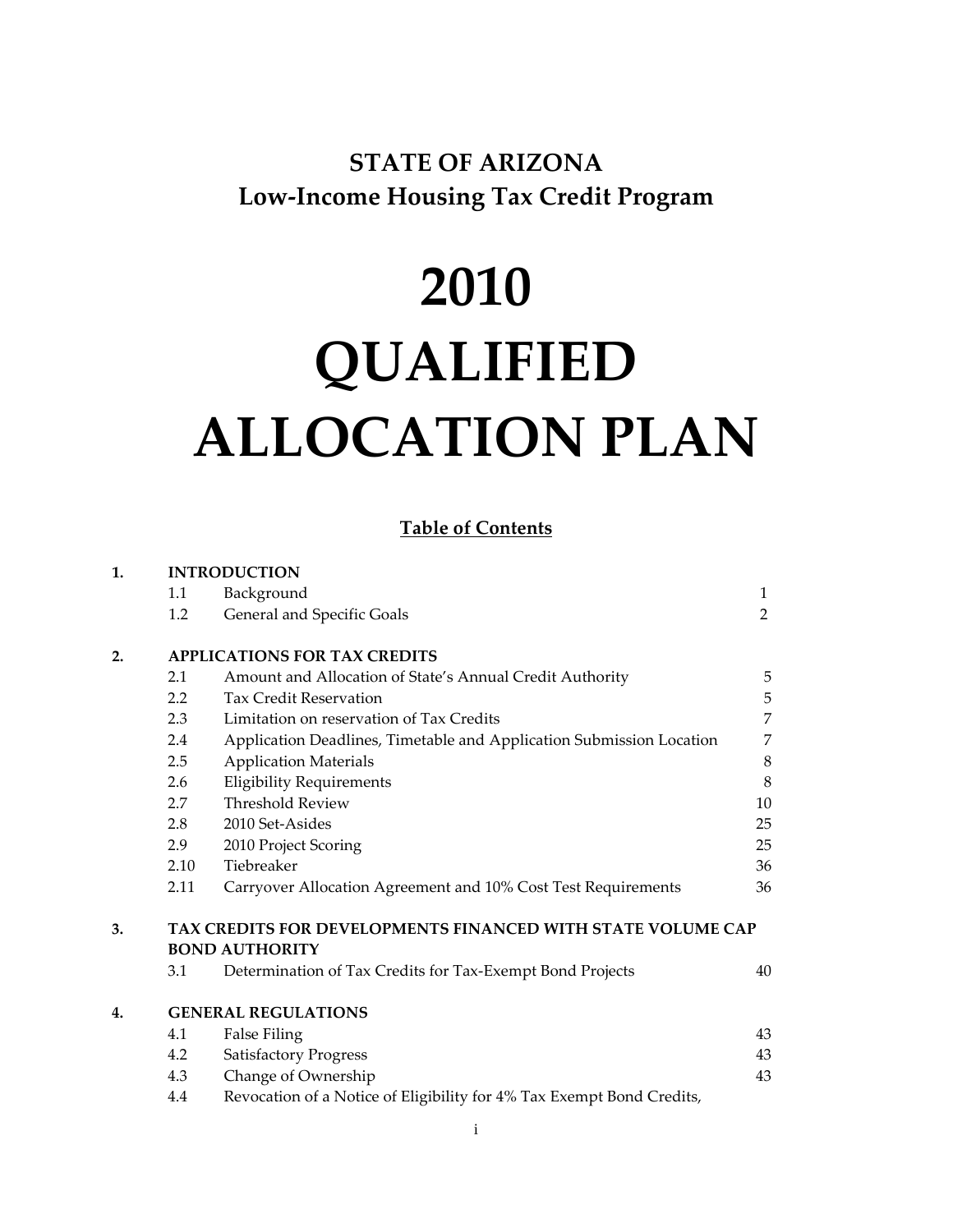|    |                               | Reservation or Carryover Allocation for 9% Tax Credits                    | 44     |  |  |
|----|-------------------------------|---------------------------------------------------------------------------|--------|--|--|
|    | 4.5                           | Disqualification                                                          | 44     |  |  |
|    | 4.6                           | <b>Extended Use Period</b>                                                | 45     |  |  |
|    | 4.7                           | <b>Material Changes</b>                                                   | $45\,$ |  |  |
|    | 4.8                           | Distribution of Units                                                     | $47\,$ |  |  |
|    | 4.9                           | Amendments to the QAP                                                     | 47     |  |  |
|    | 4.10                          | Disclaimer and Limitation of Liability                                    | 47     |  |  |
| 5. |                               | <b>FINAL TAX CREDIT ALLOCATION</b>                                        |        |  |  |
|    | 5.1                           | Final Tax Credit Allocation and First Year Certification by ADOH          | 48     |  |  |
|    | 5.2                           | First Year Certification and Issuance of Final Allocation (IRS Form 8609) | 48     |  |  |
|    | 5.3                           | Final Allocation Underwriting                                             | 50     |  |  |
| 6. | <b>FEES</b>                   |                                                                           |        |  |  |
|    | 6.1                           | Tax Credit Application Fee                                                | 51     |  |  |
|    | 6.2                           | <b>Additional Application Fees for Projects Proposing</b>                 |        |  |  |
|    |                               | Financing through ADOH                                                    | 51     |  |  |
|    | 6.3                           | <b>Building Permit Extension Fee</b>                                      | 51     |  |  |
|    | 6.4                           | Reservation Fee and Final Allocation Fee                                  | 51     |  |  |
|    | 6.5                           | Applicant's Obligation for Fee Payment                                    | 51     |  |  |
|    | 6.6                           | Tenant Ownership Fees                                                     | 52     |  |  |
|    | 6.7                           | <b>Carryover Allocation Late Fees</b>                                     | 52     |  |  |
|    | 6.8                           | 10% Cost Test Late Fees                                                   | 52     |  |  |
|    | 6.9                           | <b>Administration Fees</b>                                                | 52     |  |  |
|    | 6.10                          | <b>Compliance Monitoring Fees</b>                                         | 52     |  |  |
|    | 6.11                          | Fees Are Not Refundable                                                   | 53     |  |  |
| 7. | <b>UNDERWRITING</b>           |                                                                           |        |  |  |
|    | $7.1\,$                       | <b>General Requirements</b>                                               | 54     |  |  |
|    | 7.2                           | <b>Underwriting Process</b>                                               | 55     |  |  |
|    | 7.3                           | Specific Underwriting Standards                                           | 55     |  |  |
|    | 7.4                           | <b>Rental Market Considerations</b>                                       | 66     |  |  |
|    | 7.5                           | <b>Post Reservation Considerations</b>                                    | 66     |  |  |
| 8. | PROJECT COMPLIANCE MONITORING |                                                                           |        |  |  |
|    | 8.1                           | Project Compliance Monitoring                                             | 67     |  |  |
|    | 8.2                           | <b>Compliance Monitoring Procedure</b>                                    | 67     |  |  |
| 9. |                               | <b>DEFINITIONS</b>                                                        | 72     |  |  |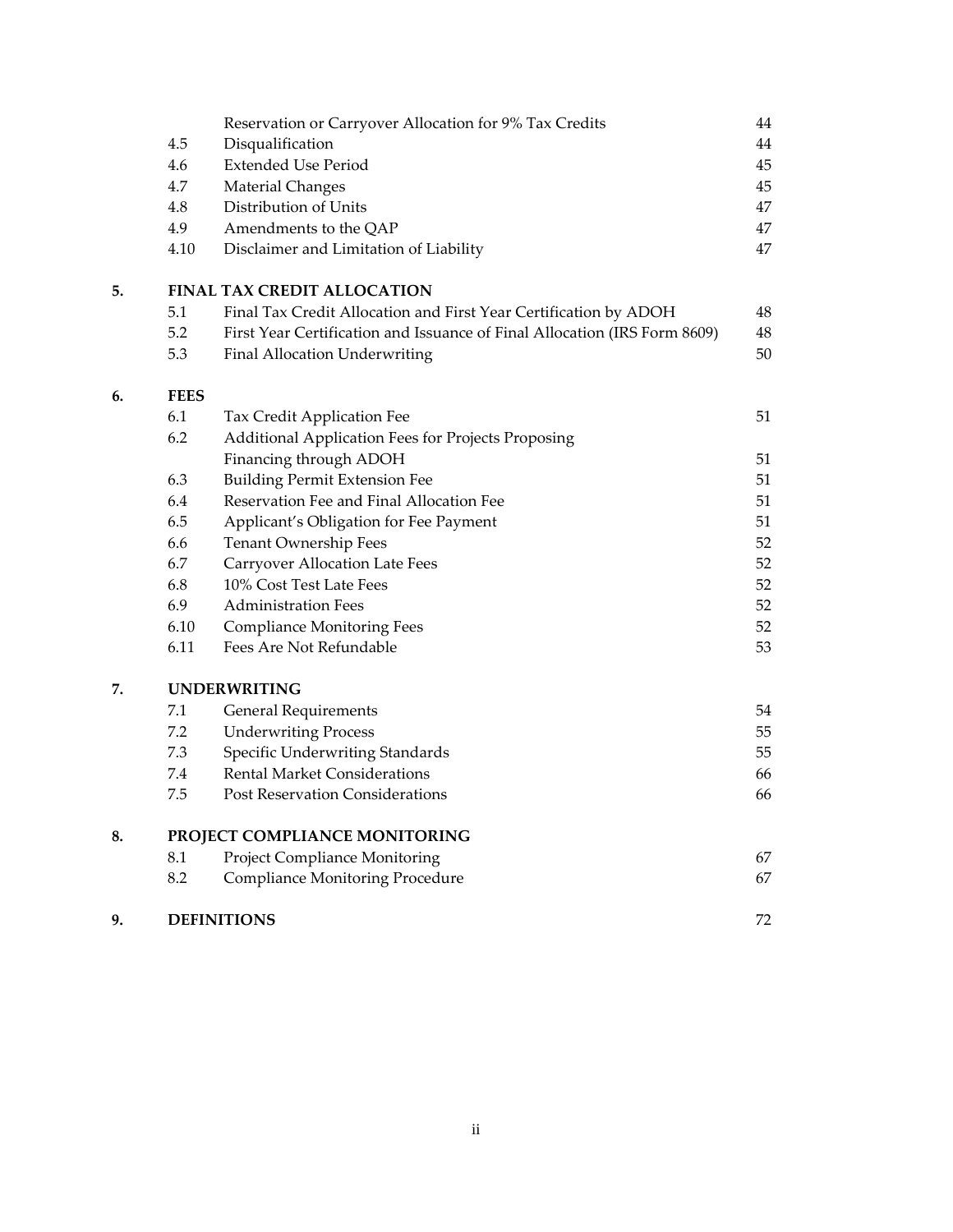## **EXHIBITS**

All the following exhibits and forms, are included with the LIHTC Application. Exhibits D & L are available on the website as individual exhibits.

| Exhibit B   | Sample Letter of Community Assessment                       |
|-------------|-------------------------------------------------------------|
| Exhibit C   | Year 2009 DDA and QCT                                       |
| Exhibit D   | Year 2009 Mandatory Design Guidelines                       |
| Exhibit E   | Sample Legal Opinion                                        |
| Exhibit E-1 | Sample CPA Opinion                                          |
| Exhibit F   | Example 10% Cost Test Letter                                |
| Exhibit F-1 | Project Cost Form                                           |
| Exhibit G   | <b>Final Cost Certification Letter</b>                      |
| Exhibit H   | Imputed Incomes/Allowable Rents                             |
| Exhibit L   | Market Demand Study Guide                                   |
| Exhibit N   | Service Provider Questionnaire                              |
| Exhibit W-1 | Architect's Certificate                                     |
| Exhibit W-2 | Contractor's Certificate                                    |
| Exhibit X   | <b>Operational Risk Management Practices</b>                |
| Exhibit Y   | Fair Housing Act Accessibility Checklist                    |
| Exhibit Z   | Green Scoring Spec Products/Specifications                  |
| Form 1      | Self-Score Sheet                                            |
| Form $1-1$  | Set-Aside Election Form                                     |
| Form 3      | <b>LIHTC</b> Application                                    |
| Form 4      | Project Schedule                                            |
| Form 7      | Certification of Qualified Non-Profit Participation         |
| Form 8      | Development Team Experience                                 |
| Form 8-1    | Developer Project Experience                                |
| Form $8-2$  | Authorization for Release of Information                    |
| Form 10     | Project Zoning Certification                                |
| Form 13     | Commitment to Set-Aside Units for Special Needs Populations |
| Form 14     | <b>Commitment of Service Provider</b>                       |
| Form 15     | Commitment to Set-Aside Units for Senior Populations        |
| Form 16     | Commitment to Lower Income Set-Asides                       |
| Form 23     | Priority Location Certification - Redevelopment Area        |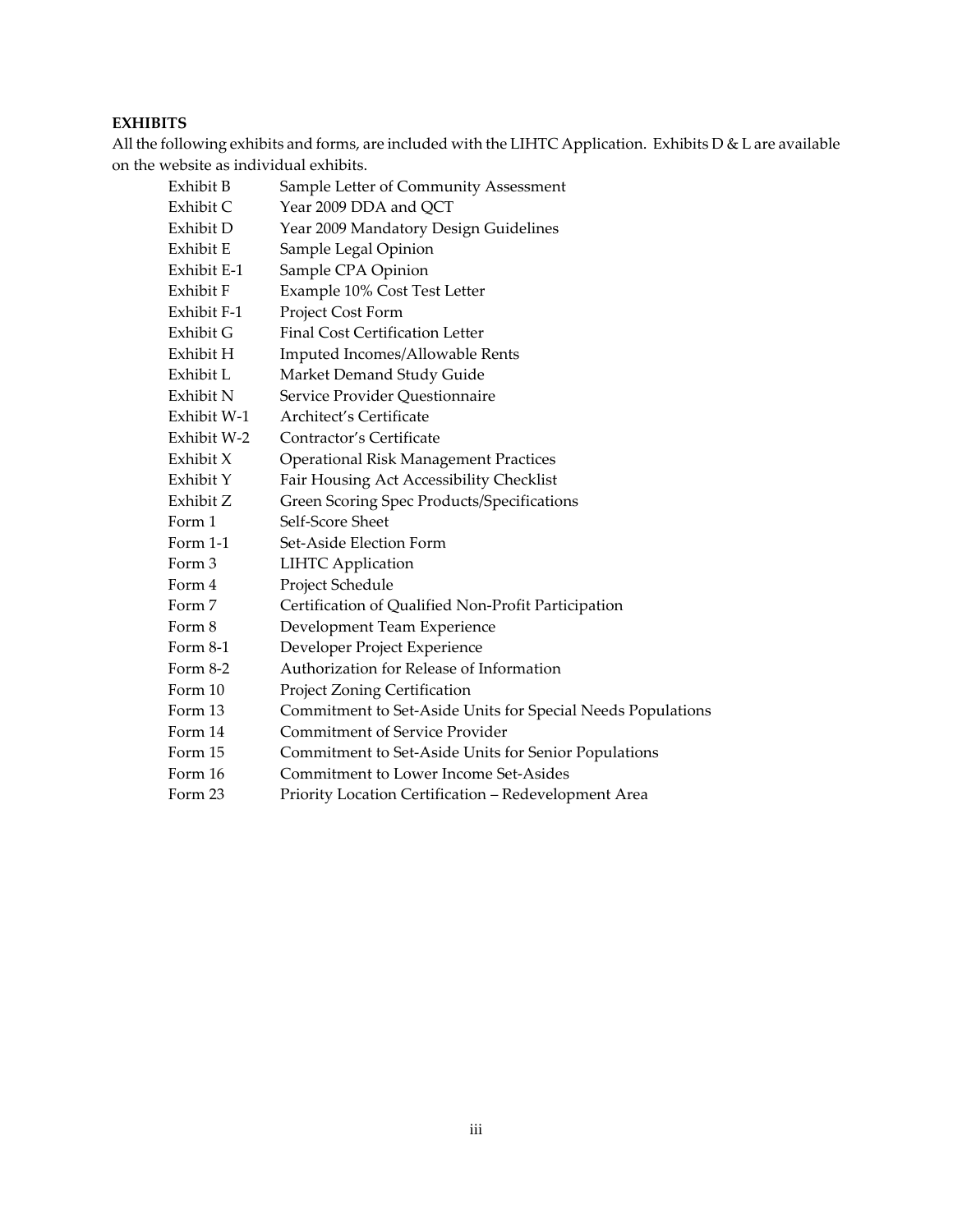## <span id="page-3-0"></span>**1. INTRODUCTION**

## **1.1 Background**

[1](#page-3-1).1(A) The federal low-income housing tax credit ("LIHTC" or "tax credit") <sup>1</sup> program was established by the Tax Reform Act of 1986, codified in Section 42 of the Internal Revenue Code of 1986, as amended ("IRC Section 42") to encourage construction and rehabilitation of low-income rental housing. The Arizona Department of Housing ("ADOH") is the housing credit agency responsible for allocating tax credits to owners of qualifying residential rental projects. The Revenue Reconciliation Act of 1989 amended IRC Section 42 by adding Section 42(m), which requires allocating agencies to allocate low‐income housing tax credits pursuant to a Qualified Allocation Plan ("QAP," "Plan," or "Allocation Plan").

IRC Section 42(m)(1) provides as follows:

- (B) QUALIFIED ALLOCATION PLAN‐‐For purposes of this paragraph, the term ʹQualified Allocation Planʹ means any plan‐‐
	- (a) which sets forth selection criteria to be used to determine housing priorities of the housing credit agency which are appropriate to local conditions,
	- (b) which also gives preference in allocating housing credit dollar amounts among selected projects to‐‐
		- (I) projects serving the lowest income tenants, and
		- (II) projects obligated to serve qualified tenants for the longest periods,
		- (III) projects which are located in Qualified Census Tracts (as defined in subsection  $(d)(5)(c)$  and the development of which contributes to a concerted community revitalization plan

and

- (c) which provides a procedure that the agency (or an agent or other private contractor of such agency) will follow in monitoring for noncompliance with the provisions of this section and in notifying the Internal Revenue Service of noncompliance with the provisions of this section which such agency becomes aware of and in monitoring for noncompliance with habitability standards through regular site visits.
- (C) CERTAIN SELECTION CRITERIA MUST BE USED‐‐The selection criteria set forth in a Qualified Allocation Plan must include‐‐
	- (a) project location,

-

- (b) housing needs characteristics,
- (c) project characteristics including whether the project includes the use of existing housing as part of a community revitalization plan,
- (d) sponsor characteristics,
- (e) tenant populations with special housing needs,
- (f) public housing waiting lists,
- (g) tenant populations for individuals with children, and
- (h) projects intended for eventual tenant homeownership.

(D) APPLICATION TO BOND FINANCED PROJECTS‐‐Subsection (h)(4) shall not apply to any project unless the project satisfies the requirements for Allocation of a housing credit

<span id="page-3-1"></span><sup>1</sup> The defined terms that are used in this Plan are in Section 9, Definitions. Terms that are defined in Section 9 are capitalized with the exception of commonly used terms such as "applicant" and "project."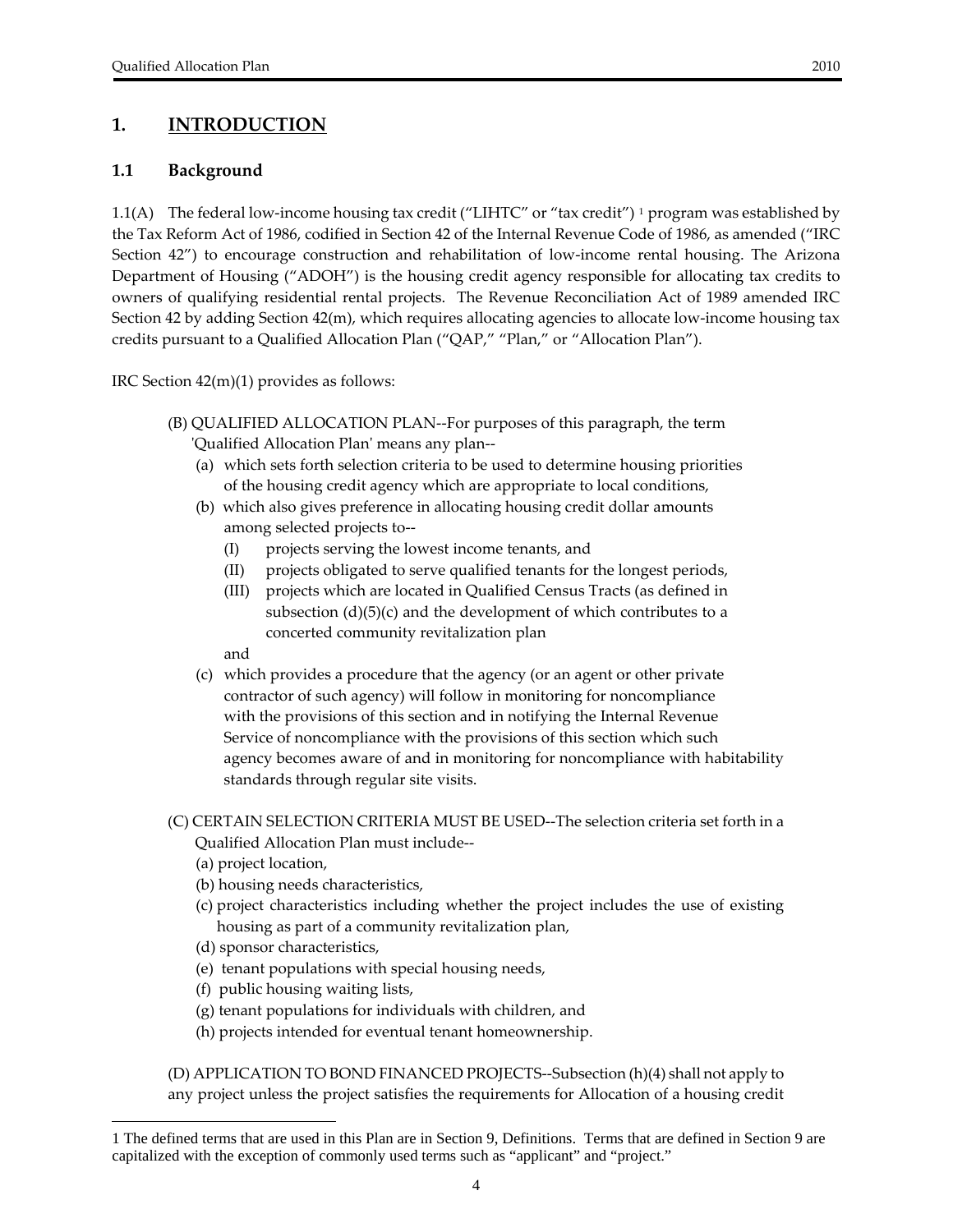<span id="page-4-0"></span>dollar amount under the Qualified Allocation Plan applicable to the area in which the project is located.

1.1(B) There are two methods for obtaining a tax credit Allocation: (i) through an application submitted pursuant to this Plan and (ii) tax‐exempt bond financing.

1.1(C) Changes to the Plan

1.1(C)(1) Annual Plans. **DISCLAIMER:** ADOH may submit a new proposed plan with substantial changes for public review and comment from time to time. Persons intending to submit an application for tax credits for a competitive round should recognize that ADOH may add, delete, or substantially change eligibility requirements, set‐asides, competitive point categories, and underwriting requirements for a new plan. **Applicants making business decisions regarding a project or potential project in anticipation of the provisions of a new plan do so at their own risk.**

1.1(C)(2) Changes to approved plans. As provided by I.R.C.  $\S$  42(m)(1)(A)(iv) ADOH may in its discretion make significant changes to this Plan. Although ADOH will make every effort to avoid substantial changes to the Plan after a competitive round has been announced such changes may be necessary from time to time to respond to changing market conditions, address critical needs, and maximize the allocation of tax credits. ADOH may conduct one or more competitive rounds under a plan upon appropriate notice to the public.

1.1(C)(3) Changes to this Plan or other tax credit program related procedures due to the American Recovery and Reinvestment Act of 2009, Pub. L. 111‐5, ("the ARRA"), including grants of low‐income housing credit ceiling to state allocating agencies described in Section 1602 of the ARRA, and the appropriation of funds for financing of certain LIHTC projects through the HOME Investment Partnership Program described under Title XII of the ARRA shall be announced by ADOH through a public notice at a later date.

## **1.2 General and Specific Goals**

1.2(A) **Annual Tax Credit Ceiling**. Since the Arizona Department of Housing was established in 2002, the department has allocated tax credits valued at nearly \$815 million to projects located throughout Arizona. The LIHTC program has resulted in the production of affordable housing for low and moderate‐income households throughout Arizona.

1.2(B) **General Goals**. For projects that are not financed through tax‐exempt bonds the LIHTC program is a competitive program. See Section 3 for the process and requirements for tax credits to projects financed by tax‐exempt bonds. The federal government establishes the State Annual Credit Authority which limits the dollar amount of tax credits that ADOH may allocate to qualifying projects, and detailed eligibility standards and priority uses for available tax credits. The State's Annual Tax Credit Authority is typically insufficient to fund all applications. This Plan explains the competitive process that ADOH uses to allocate its annual authority for 9% tax credits in 2010. Applications for tax credits for projects that are financed through tax‐ exempt bonds and that have received confirmation of private activity bond volume cap shall be reviewed as provided herein on a first‐come, first‐serve basis. See Section 3.1. In furtherance of the statutory provisions affecting the program, ADOH has established the following general goals for allocating tax credits in Arizona:

1.2(B)(1) To maximize the number of affordable rental housing units added to the existing housing stock;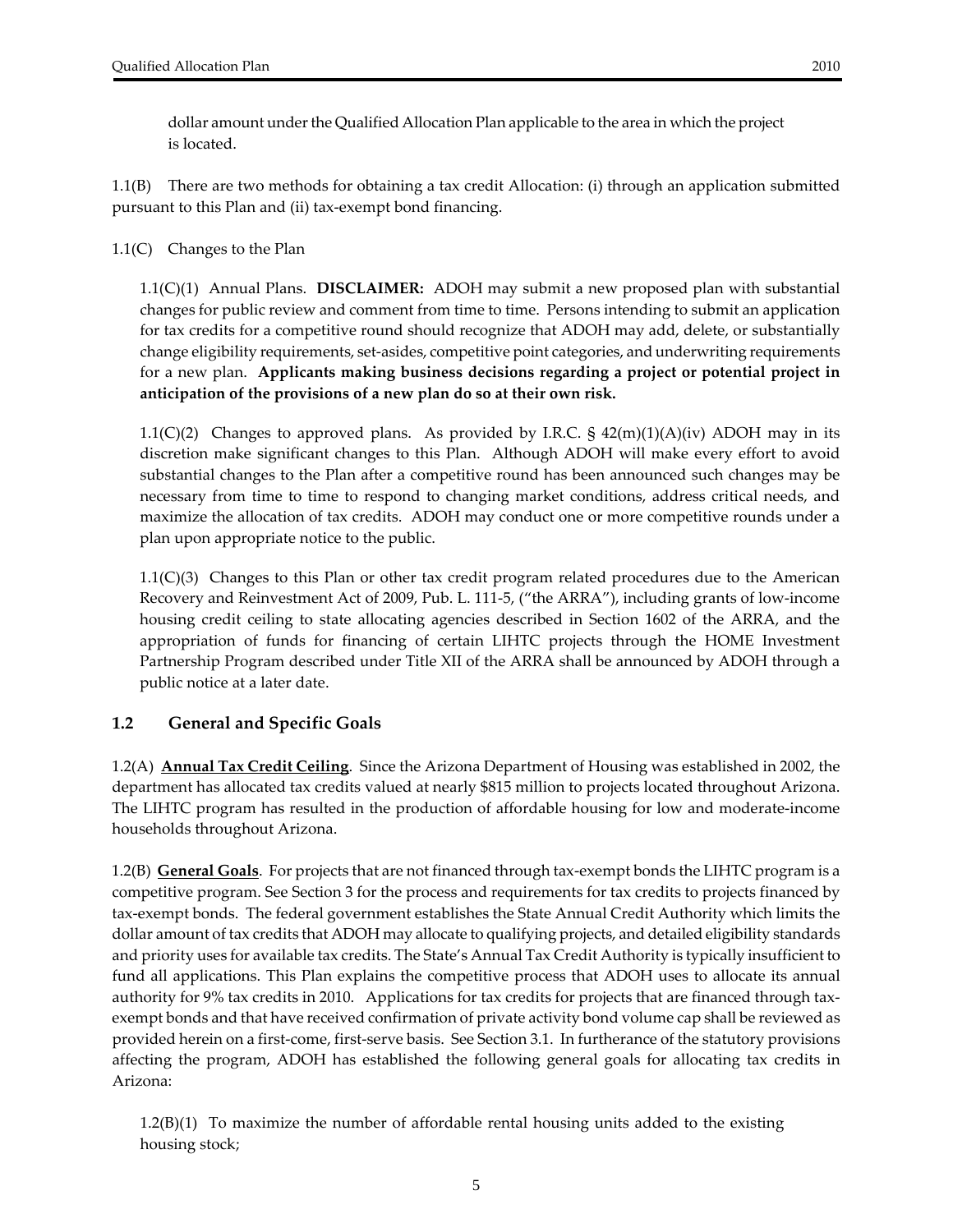1.2(B)(2) To develop affordable rental housing units in areas with the highest market demand while avoiding concentration of affordable properties in distressed areas;

1.2(B)(3) To develop affordable rental housing units necessary to satisfy a critical need in an area;

1.2(B)(4) To allocate tax credits to projects that provide the greatest overall public benefits;

 $1.2(B)(5)$  To allocate all tax credits;

1.2(B)(6) To encourage development and preservation of appropriate rental housing for people and families that need governmental assistance to find and maintain suitable, habitable, and affordable rental housing in the private marketplace;

1.2(B)(7) To enable substantial rehabilitation of existing rental housing in order to prevent losses to the existing supply of affordable units;

1.2(B)(8) To prevent the loss from the existing stock of low‐income rental housing of those units under expiring contracts with federal agencies or subject to prepayment which, without the Allocation of tax credits, would be converted to market rate units;

 $1.2(B)(9)$  To maximize the utilization of tax credits;

1.2(B)(10) To provide an equitable distribution of tax credits across the state;

1.2(B)(11) To provide opportunities for participation in the tax credit program to all qualified sponsors of low‐income rental housing; and,

1.2(B)(12) To provide local government entities with notice and opportunity to comment on tax credit development proposed within their jurisdictions.

1.2(C) **Specific Goals**. In addition, in allocating tax credits, ADOH seeks to achieve specific goals. These are:

 $1.2(C)(1)$  To use tax credits in connection with rental housing "projects serving the lowest income tenants," see I.R.C.  $\frac{242(m)(1)(B(i))}{L}$ ;

 $1.2(C)(2)$  To use tax credits in connection with rental housing "projects obligated to serve qualified tenants for the longest periods," see I.R.C.  $\frac{242(m)(1)}{B(ii)}$ (II);

 $1.2(C)(3)$  To make tax credit funding available to proposals to serve low-income populations  $$ including large families, homeless persons, persons with special needs, veteran's, and senior citizens;

1.2(C)(4) To hold competition among only those projects considered sound investments of public funds;

1.2(C)(5) To expend the minimum amount of public funds necessary to accomplish program goals;

1.2(C)(6) To administer the LIHTC program in a manner that encourages timely project completion and occupancy; and,

1.2(C)(7) To encourage the highest available quality and design standards for projects financed with tax credits.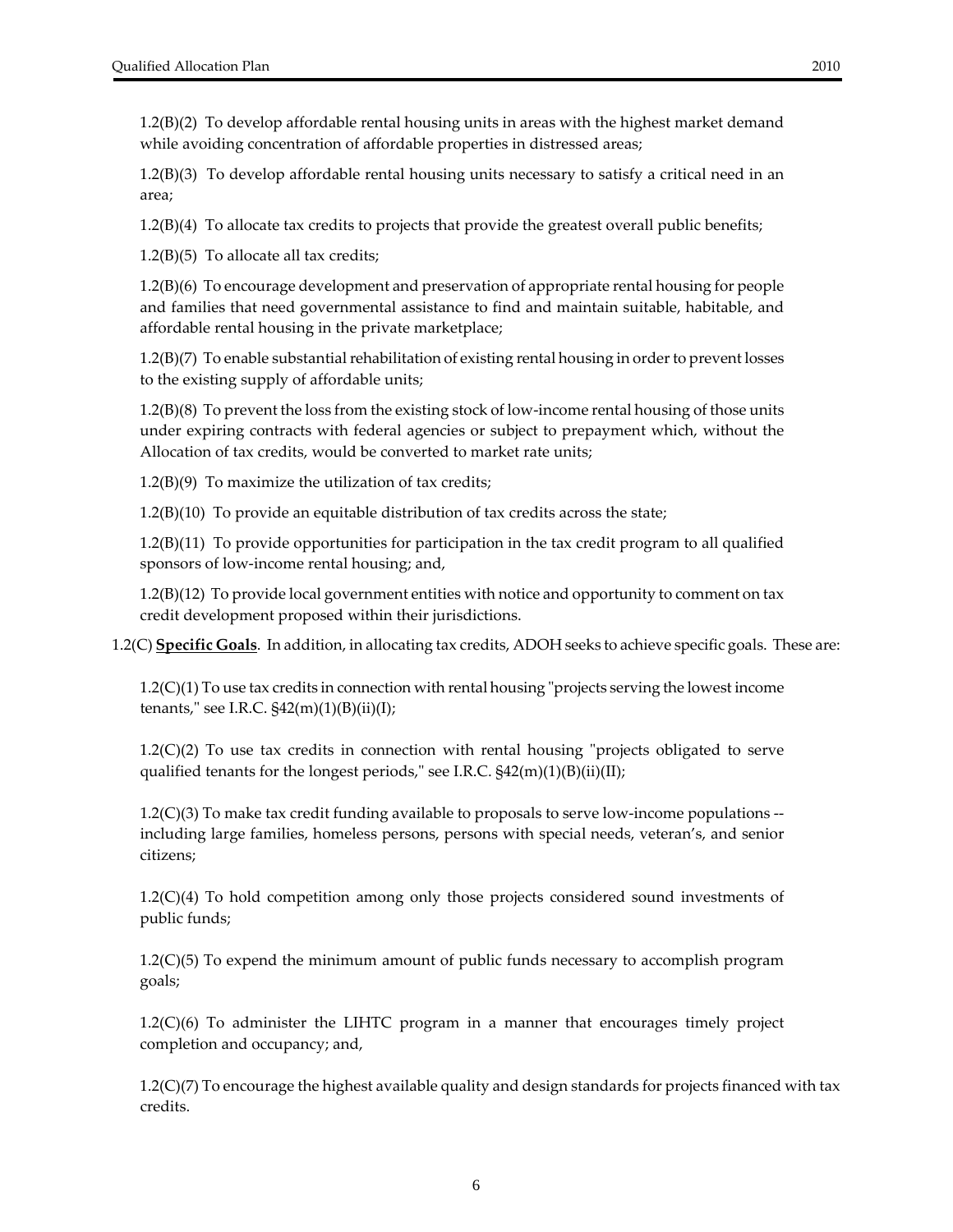<span id="page-6-0"></span>1.2(D) From year to year, the state may supplement these general goals with more specific goals in order to meet specific affordable housing needs.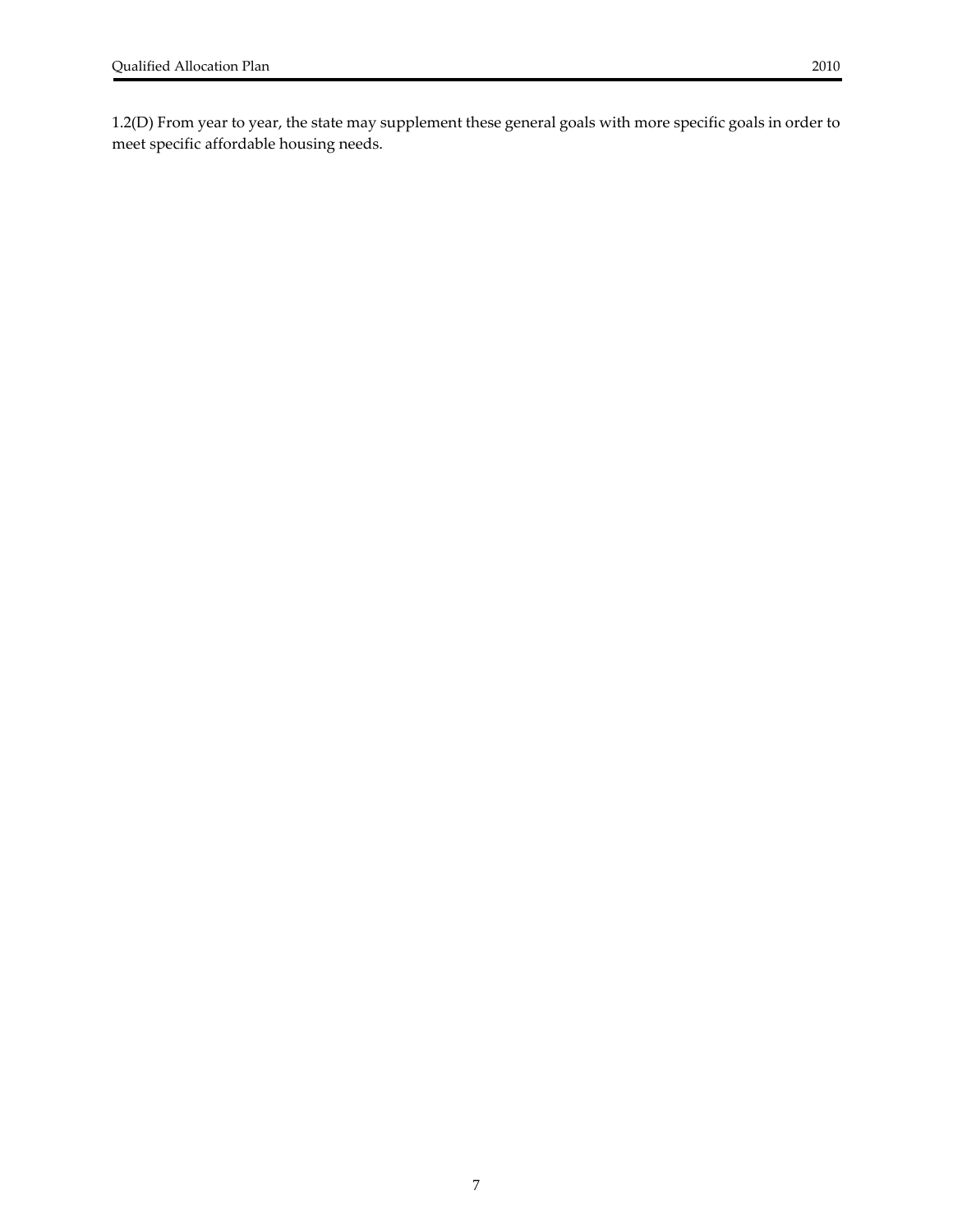## <span id="page-7-0"></span>**2. APPLICATIONS FOR TAX CREDITS**

## **2.1 Amount and Allocation of the State Annual Credit Authority**

For calendar year 2010, the amount used under Section  $42(h)(3)(C)(ii)$  to calculate any state's LIHTC program credit ceiling amount is the greater of (i) \$2.10 multiplied by the stateʹs population or (ii) \$2,275,000. These figures are adjusted annually forinflation. Arizona's LIHTC program credit ceiling amount forthe calendar year 2010 is approximately \$15,000,000. The amount of tax credits available through this Plan in any allocation round is the annual tax credit ceiling adjusted by the amount of tax credits already allocated, tax credits returned, tax credits carried over from the previous year, and any national pool tax credits that the state may receive. This Plan may be revised as necessary to accommodate changes and provisions of the American Recovery and Reinvestment Act of 2009.

Returned tax credits that were not reserved in the current Allocation Year may be added to the annual tax credit authority as permitted by IRC Section 42.

## **2.2 Tax Credit Reservation**

2.2(A) **Maximum Reservation**. The amount of credits available to a project shall be limited to the project's qualified eligible basis and no more than two projects may be reserved tax credits for any one Owner/Developer.

In the event of a competitive round under this Plan after the 2010 calendar year, the Department may limit the maximum amount of tax credits available for a reservation in a separate notice.

2.2(B) **Tax Credit Reservation**. ADOH, based upon an evaluation of applications and in its sole discretion, shall reserve tax credits as follows:

2.2(B)(1) First to projects in each set‐aside category, preference being given to projects with the highest competitive score that: 1) meet threshold and eligibility requirements; 2) demonstrate a strong market demand; 3) have received the written consent of the local government; and, 4) and meet underwriting requirements.

2.2(B)(2) Second to projects that have not designated or do not qualify for a set‐aside, preference being given to projects with the highest competitive score that: 1) meet threshold and eligibility requirements; 2) demonstrate a strong market demand; 3) have received the written consent of the local government; and, 4) and meet underwriting requirements.

2.2(B)(3) ADOH shall reserve tax credits to a project through a letter notifying the applicant of the tax credit reservation. The letter may condition the reservation upon satisfaction of specific requirements which shall include: 1) a request for payment of the reservation fee described in Section 6.4; 2) a description of the requirements for meeting the 10% Cost Test and carryover allocation according to Section 2.11; and, 3) other conditions that must be satisfied. Failure to satisfy the conditions explained in the letter may result in cancellation of the reservation.

2.2(C) **Reservation List**. ADOH shall establish and make available to the public a Reservation List describing projects receiving an allocation in order of application number, along with the name of the project, project location, set‐aside category, and annual tax credit amount.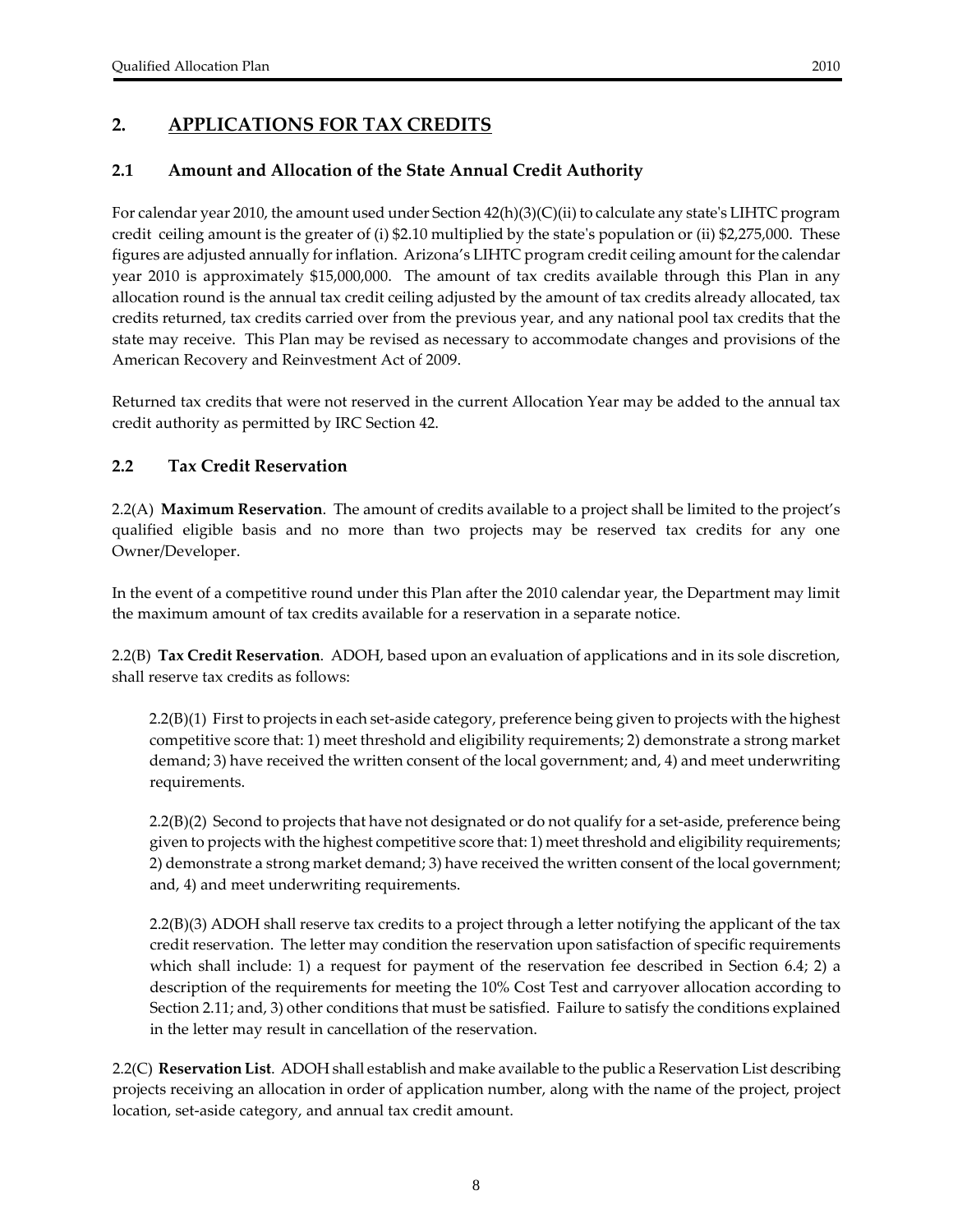2.2(D) **Cancellation of Reservations**. In the event that ADOH concludes that it has reserved or allocated tax credits in excess of the annual tax credit ceiling, ADOH may cancel a tax credit reservation or revoke an allocation of tax credits as may be necessary consistent with the requirements of I.R.C. § 42(h)(7)(B) and this Plan.

2.2(E) **Recaptured or Returned Credits**. If at any time ADOH concludes that a project no longer meets the requirements of I.R.C. § 42 or this Plan, ADOH may cancel a Reservation or recapture tax credits allocated through a Carryover Allocation or a Letter of Qualification (for Tax‐Exempt Bond Financed Developments). Recaptured tax credits that were reserved or allocated in a competitive round shall be considered returned to ADOH. In the event that ADOH requires a return of a tax credits Reservation, ADOH shall give notice to the applicant.

2.2(F) **Allocation of Recaptured or Returned Credits.** ADOH may allocate tax credits that have been returned and those it has received from the National Pool to projects that were not fully funded during the allocation round. ADOH may carry forward remaining tax credits to the next calendar year as permitted under IRC Section 42. Any applicant not receiving tax credits in the current Allocation Year must submit an application in order to compete for tax credits in subsequent years. Those projects meeting the eligibility requirements, but not ranking high enough to receive tax credits during the Allocation Year application round, may be eligible to receive returned tax credits. Depending upon availability, returned tax credits may be allocated to the next highest scoring projects that meet eligibility requirements, threshold criteria and underwriting review. ADOH reserves the right not to reserve or allocate tax credits for any projectregardless of ranking under the project scoring criteria, if it determines, in its sole discretion, that an Allocation for such project does not furtherthe purpose and goals set forth in IRC Section 42 orin the Plan, or otherwise attempts to circumvent the goals and requirements of the Plan or ADOH.

2.2(G) **Forward Commitments**. ADOH may consider commitments of tax credits from the following year's annual tax credit ceiling amount for projects that received a partial allocation or qualify for returned tax credits. In the event that ADOH reserves returned credits to a project such that the project is partially funded, then ADOH may reserve to the project credits from the following year's annual tax credit ceiling amount. In any event, the amount of tax credits reserved to project in the subsequent allocation round may be no more than the amount needed to fully fund the project based on review and underwriting at the time that the forward commitment credits are reserved. Forward commitments may be granted by ADOH in its sole discretion for the purpose of maximizing the allocation of tax credit amounts available in the current tax credit year.

2.2(H) After ADOH announces the Reservation of tax credits, unsuccessful applicants may request a meeting with program staff to discuss the application. ADOH may also accept written questions concerning its scoring of items in an applicant's application. Questions must be based solely on facts provided in the applicant's original application. A final decision denying an application fortax credits shall provide notice of the right to administrative appeal pursuant to Arizona Revised Title 41, Chapter 6, Article 10.

2.2(I) In the event that ADOH determines that a material error prevented an otherwise qualifying project from receiving a Reservation or an Allocation, the project may be eligible for returned of tax credits. In extraordinary situations ADOH may, in its sole discretion, elect to forward commit tax credits from a subsequent annual tax credit ceiling amount *only as may be necessary* to correct a material error and avoid prejudice to other projects that received a Reservation or an Allocation.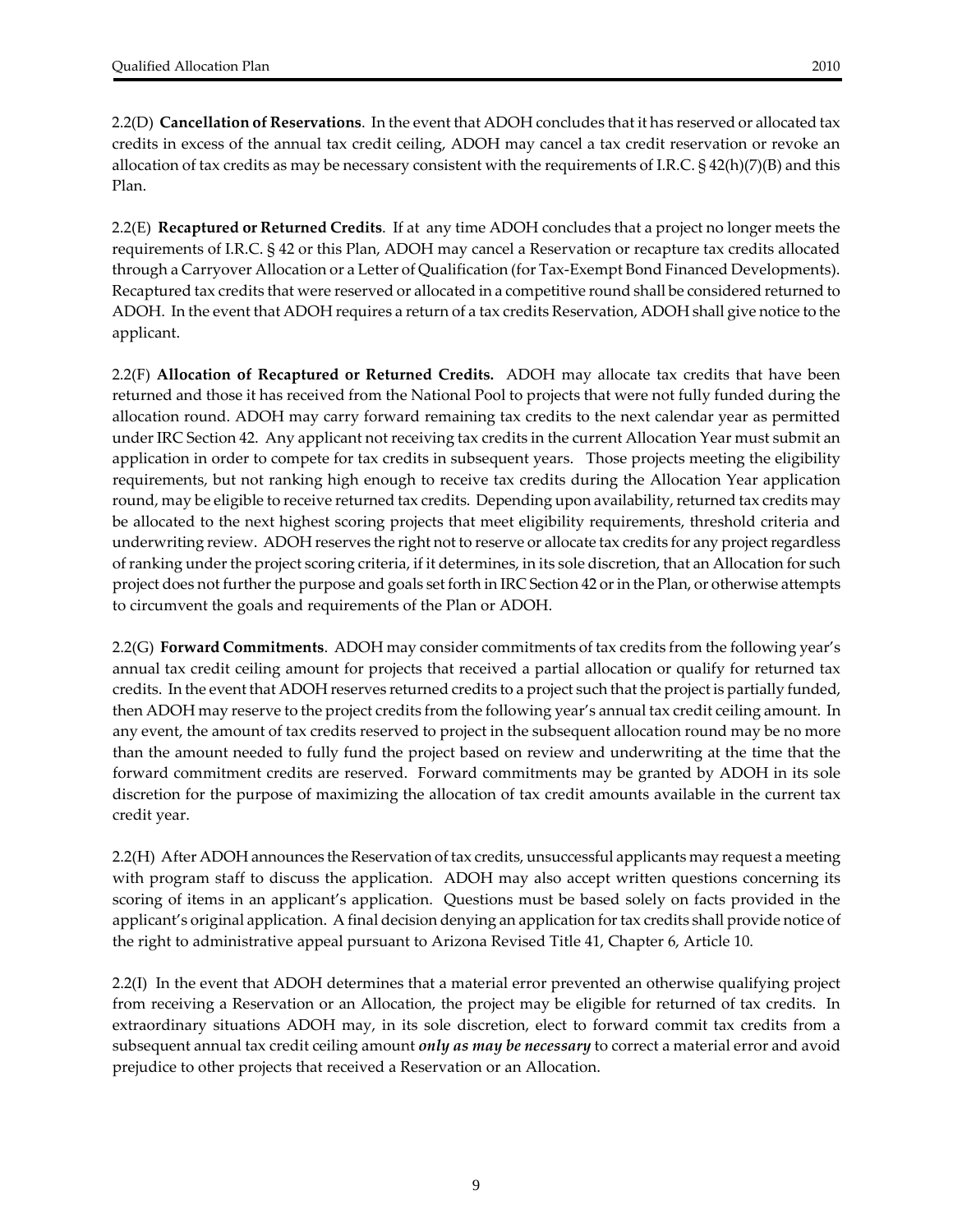## <span id="page-9-0"></span>**2.3 Limitations on Reservation of Tax Credits**

2.3(A) **Multiple Projects**. If ADOH determines that multiple applications in the same year constitute a single project, ADOH may deny the applications, or combine them into a single application. A reservation or an allocation, as determined by ADOH, shall not exceed the amount ADOH determines is necessary for the financial feasibility of the project and its viability as a qualified low-income housing project. ADOH, in its discretion, may treat multiple applications for projects located within the same demographic or market area with common ownership or Development Team members as a single application if it identifies two or more of the following factors in separate applications: any <u>Maximum Tax Credit Reservation</u> as may be imposed by the Department as described in Section 2.2(A); projects that target similar populations; large project size in relation to market, market saturation, commonality of design; shared amenities; commonality of application for funding from ADOH, HUD or other housing authorities.

2.3(B) **Limitation Based on Concentrations of Projects in Certain Market Areas**. Notwithstanding set‐aside amounts or competitive scores, ADOH may in its sole discretion, limit the number of developments in a specific market or geographical area if ADOH determines that there is insufficient demand orthat a particular project would have adverse impact on low income housing developments existing in a given market area. In the event that multiple applications are submitted for a given market area that cannot support all of the projects, ADOH may select one or more applications that will best serve market demand or has less of a negative impact than the others. ADOH may, in its discretion, refuse to reserve credits to any project if ADOH determines that the given market area cannot support the project. If multiple applications are filed for a given market area proposing to serve different populations (e.g., elderly, family or Special Needs Populations), ADOH shall analyze the applications to ensure that no project will be redundant or have adverse impact on the other applications or existing projects in the given area.

2.3(C) **Limitation Based on Types of Projects Located in Small Population Centers**. For Census Designated Places with populations of 50,000 or less according to the 2000 U.S. census data, an ADOH may limit Reservation or Allocation of tax credits to no more than one family, one senior, and one Special Needs Project in any year.

## **2.4 Application Deadlines, Timetable, and Application Submission Location**

2.4(A) **Allocation Rounds.** ADOH may hold one or more tax credit application rounds pursuant to this Plan.

2.4(B) **Application Deadline and Payment of Fee.** Applicants must submit to ADOH one original application, one complete copy, and the online application along with a non‐refundable application fee of \$5,000 for each application on or before 4:00 P.M. March 15, 2010, as may be otherwise announced by ADOH in an Information Bulletin published on the ADOH website. If the deadline date falls on a holiday or weekend, applications shall be due on the next business day.

2.4(C) **Location for Submittals.** Bound, hard‐copy applications must be received at the reception desk of the Arizona Department of Housing located at 1110 West Washington Street, Suite 310, Phoenix, Arizona 85007. Online applications will be submitted through the ADOH website. Facsimile and e‐mail submissions shall not be accepted.

## 2.4(D) **Education Requirements.**

2.4(D)(1) **Application Workshop.** Developer or ADOH approved designee for developer must attend ADOH Tax Credit Application Workshop to qualify for project application in the 2010 tax credit round. Applicant is required to submit certificate of training attendance with project application. (Tab 3)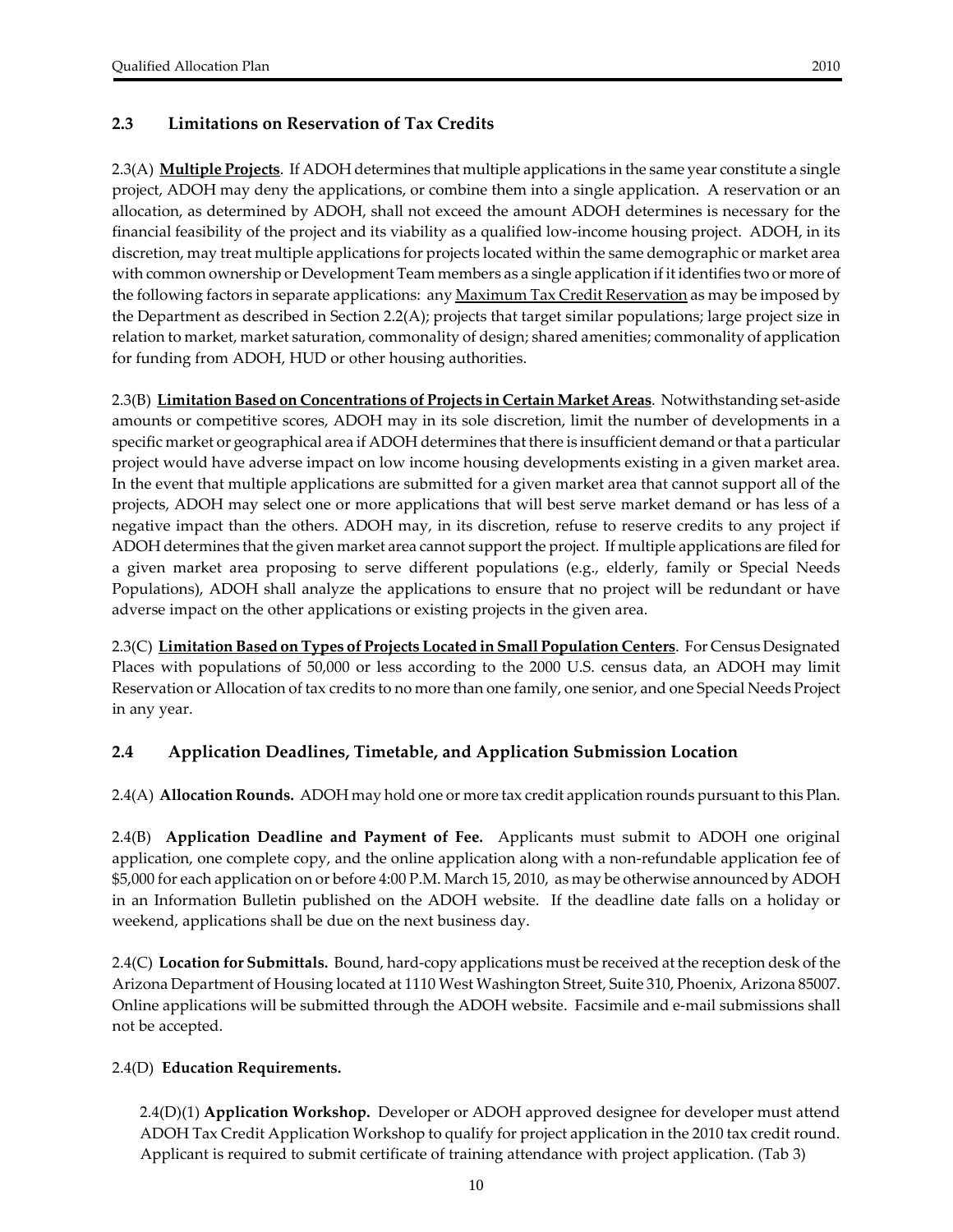<span id="page-10-0"></span>2.4(D)(2) **Compliance Training.** All LIHTC property managers must attend ADOH compliance training annually. Property managers to submit compliance training certificate with project annual report to ADOH. LIHTC developers or ADOH approved designee shall attend compliance training a minimum of every five years. Beginning in 2011, ADOH will require developer/applicant to provide compliance training certificate as a part of the 2011 LIHTC application.

2.4(D)(2)(a) Approved compliance training providers are: ADOH, Compliance Solutions, THEOPRO and Spectrum.

2.4(D)(2)(b) If compliance training certificate is not provided in project annual report, ADOH will issue a "findings letter" requiring property manager to comply with training requirement or be subject to fines as described in Sec. 6.10(A) \$100 per day for non compliance.

## **2.5 Application Materials**

2.5(A) **Format**. Application materials must be in 8‐1/2 x 11 format, placed in one or more adequate sized three ring binders, indexed and tabbed as described in this Plan. Exceptions: (1) all drawings/plans may be included unbound if they do not lend themselves to the  $8-1/2 \times 11$  formats. All such plans should be in the smallest practical (readable) format. The maximum acceptable drawing size is C‐size; and (2) items of significant volume (such as an Appraisal, Market Demand Study, capital needs assessment or environmental reports) may be submitted as separate bound items. Each application must comply with the format and content of this Plan and present to ADOH a clear, unambiguous and complete application by the deadline date. ADOH may reject any application that does not conform to the requirements of this Plan or is submitted after the deadline date.

2.5(B) **Disclosures**. Public disclosure of LIHTC applications shall be as provided by Title 39, Chapter 1 Article 2 of the Arizona Revised Statutes. ADOH may redact information or withhold records that are protected from disclosure pursuant to Arizona law. ADOH may withhold market demand studies from disclosure in the absence of an express written waiver of proprietary right or confidentiality from an author or applicant who has declared a proprietary right or confidentiality of a market demand study submitted to ADOH.

## **2.6 Eligibility Requirements**

2.6(A) **Overview**. For projects that are not financed with tax-exempt bonds, ADOH shall evaluate all applications in a competitive review process. Applications that pass the eligibility determination shall be reviewed for threshold. See Section 2.7. Eligible applications shall be assigned to the appropriate set‐aside category, if any, scored, and underwritten. Tax credits shall be reserved to eligible applications in each set‐ aside, preference being given to applications with the highest competitive score until the amount of tax credits reserved equals the amount of tax credits available for the round. Scoring means auditing the applicant self‐scores by verifying support for the points claimed, and deducting points according to the criteria set forth in Section 2.9. Underwriting includes review of the project described in the application for feasibility, viability, quality, market demand, compliance with design standards, and public benefit utilizing the criteria described in Section 7.

2.6(B) **Eligibility Determination**. ADOH shallreview the application and any otherinformation pertaining to the applicant and other Development Team members to determine if the eligibility criteria have been met.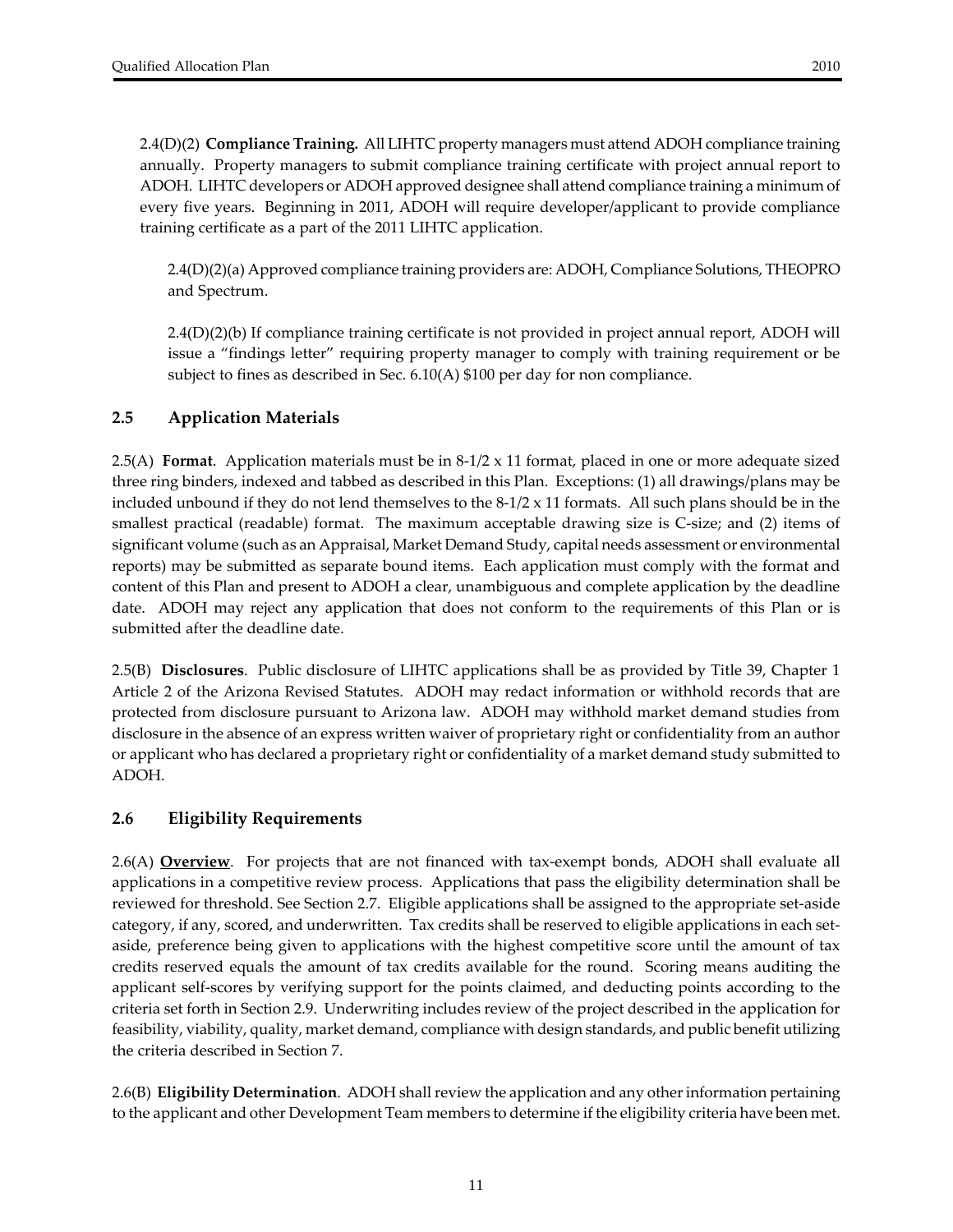**ADOH may deny an application for tax credits thatfails to meet eligibility requirements regardless of its audited score.**

2.6(C) **Review Process**. ADOH shall take the following steps in processing applications and reserving credits:

2.6(C)(1) **Complete application**. The application must be complete and submitted according to form. The applicant must submit one original and one copy of a complete and accurate application organized in the prescribed sequence and format, as required by this Plan and by the "Low‐Income Housing Tax Credit Program Application Forms and Instructions," together with the non‐refundable application fee. All application forms must be completed and submitted as required by this Plan. ADOH shall not accept any additional information, amendment or change to the application after the deadline date except as provided in Section 2.6(C)2, Incomplete Application. Notwithstanding the foregoing, ADOH may make written inquiries to the development team members, architects, engineers, financial institutions and the local governments in order to complete the eligibility documentation or to verify the information submitted. ADOH shall consider such supplemental documentation for eligibility purposes only, and may not consider the supplemental information in scoring the application.

2.6(C)(2) **Incomplete application.** It is the duty of the applicant to submit an application that is complete and accurate. After an application has been submitted, ADOH may allow an applicant to correct or clarify information received in the application. If information contained in an application is contradictory or confusing, ADOH may request the applicant to clarify the application. Applicants must respond to a request for clarification by no less than five business days after receipt of a written request by ADOH. See Section 2.9(D)(15).

2.6(C)(3) **Application fees**. Applications must be accompanied by the application fee described in Sections 6.1 and 6.2. ADOH shall deem an application ineligible if an application fee payment does not clear to ADOH's deposit account.

2.6(C)(4) **Authorized signatures**. All documents that require a signature must be signed by the applicant's authorized representative. An applicant must be an existing legal entity authorized to conduct business in Arizona and in good standing with the office of the Secretary of State of Arizona. See Section 2.7(B)(7). ADOH shall not consider forms signed on behalf of an entity that is not duly formed or by a representative without authority.

2.6(C)(5) **Current Accounts**. At the time the application is submitted, no member of the Development Team may be in default on a low‐income housing financial obligation to ADOH, HUD, or to any local government body or housing authority in Arizona.

2.6(C)(6) **Satisfactory Progress and Compliance.** ADOH may reject applications for projects having Development Team members that do not meet the requirements of Section 4.2 (Satisfactory Progress) of this Plan or have failed to comply with the tax credit requirements and conditions in previous applications or developments including, but not limited to, payments due on ADOH loans, payment of any other fees as described in Section 6 of this Plan, or if Development Team members have outstanding compliance issues with any other subsidized programs as described in Section 2.9(D)(6)(c).

2.6(C)(7) **Letter of Acknowledgement and Consentfrom Local Government**. Applicants must provide evidence of local government acknowledgement and consent as required by 2.7(B)(3).

ADOH shall notify the local government entity where the project is located and request that the entity provide a letter of acknowledgement and consent to the project in the form of Exhibit B. The notification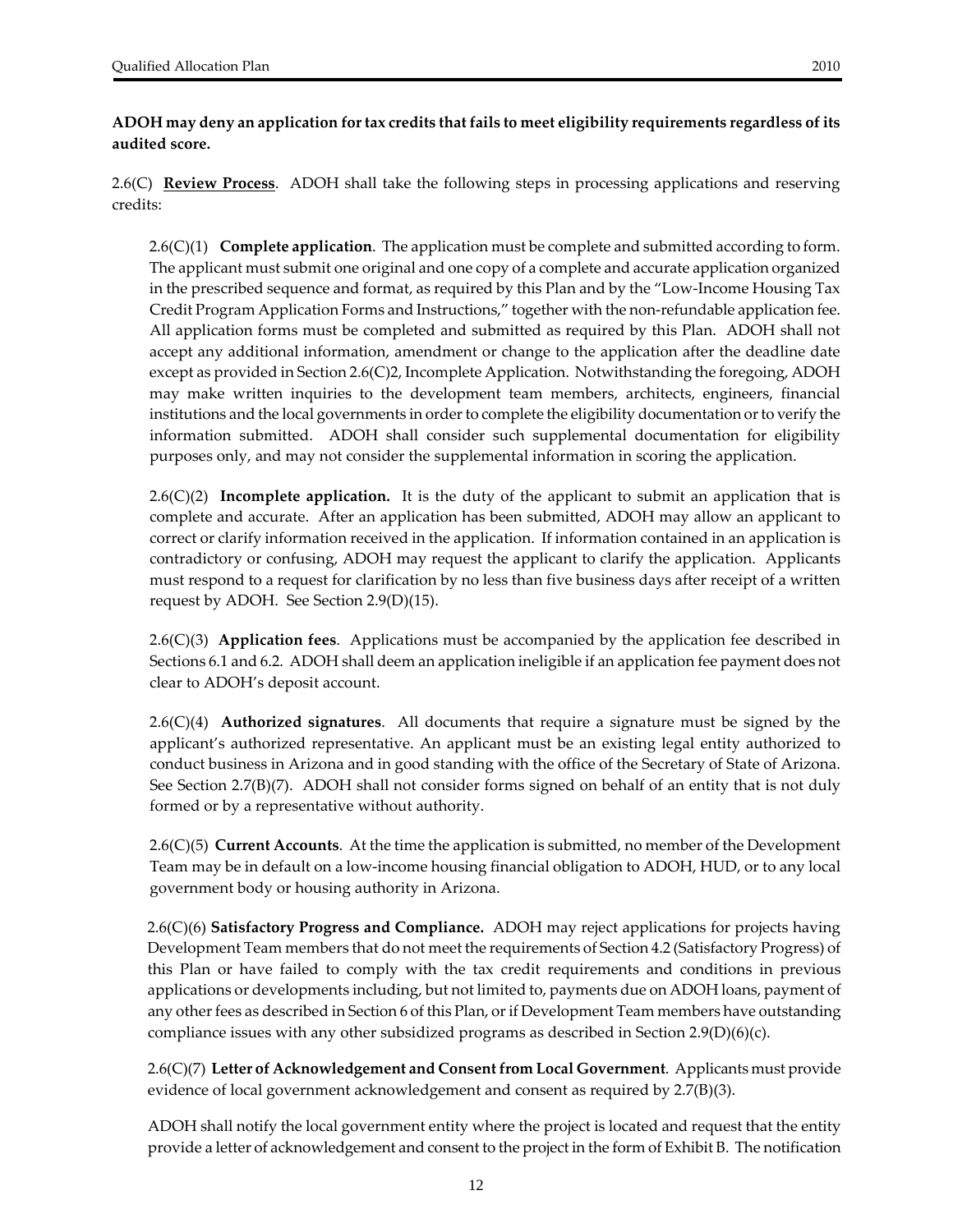<span id="page-12-0"></span>shall be sent directly from ADOH following the Eligibility Review. An application shall be deemed ineligible in the event that the local government entity either fails to provide the letter or otherwise indicates that the proposed affordable housing project is unfavorable.

2.6(BC)(8) **Disqualification.** An application must not be subject to disqualification as provided in Section 4.5.

## **2.7 Threshold Review**

## 2.7(A) **General Requirements**.

2.7(A)(1) The project and Development Team as appropriate must meet the eligibility requirements set forth in this Section.

 $2.7(A)(2)$  Information contained in the application shall be sufficient to permit ADOH to conclude that the project complies with the requirements of I.R.C. § 42, A.R.S. § 35‐728(E), and this Plan. The materials described in this section are minimum requirements, additional information and materials shall be submitted as may be necessary to permit ADOH to evaluate the feasibility, financial feasibility, and viability of the proposed development.

2.7(A)(3) Verification of Information. ADOH may verify representations, information, and data in an application with public information and statistics available through recognized subscription services.

2.7(A)(4) Eligible projects shall be underwritten before any Reservation of credits is made, ADOH shall establish the Reservation amount following the limitations in Section 2.2, "Maximum Tax Credit Reservation," and underwrite the projects as provided in Section 7, "Underwriting," of this Plan.

2.7 (B) **Threshold**. Applications must meet each of the following threshold requirements. Documentation should be included at the specified TAB as noted below.

2.7(B)(1) **Cover Letter.** 

2.7(B)(1)(a) A complete application must contain a cover letter that describes the project, the target AMI and rent structure, public benefit of the project, any special characteristics of the project, and any other information deemed pertinent to the project. Include the coverletter at the front of the application before the numbered tabs.

2.7(B)(1)(b) Waiver of Requirements. Applicants may request that ADOH waive specific requirements of this Plan. Waiver requests shall be supported by a detailed narrative explanation sufficient to permit ADOH to determine that: 1) waiver of the requirement is consistent with Section 42 of the Internal Revenue Code and its implementing regulations, and IRS guidance, 2) waiver of the requirement accomplishes the purposes and objectives of this Plan; and, 3) the waiver shall not adversely affect the feasibility of the project. Each waiver request must be submitted on a separate sheet of paper and inserted behind the cover letter.

#### 2.7(B)(2) **TAB 1: Self Score Sheet & Set‐Aside Election.**

2.7(B)(2)(a) Insert executed Form 1 "Self Score Sheet".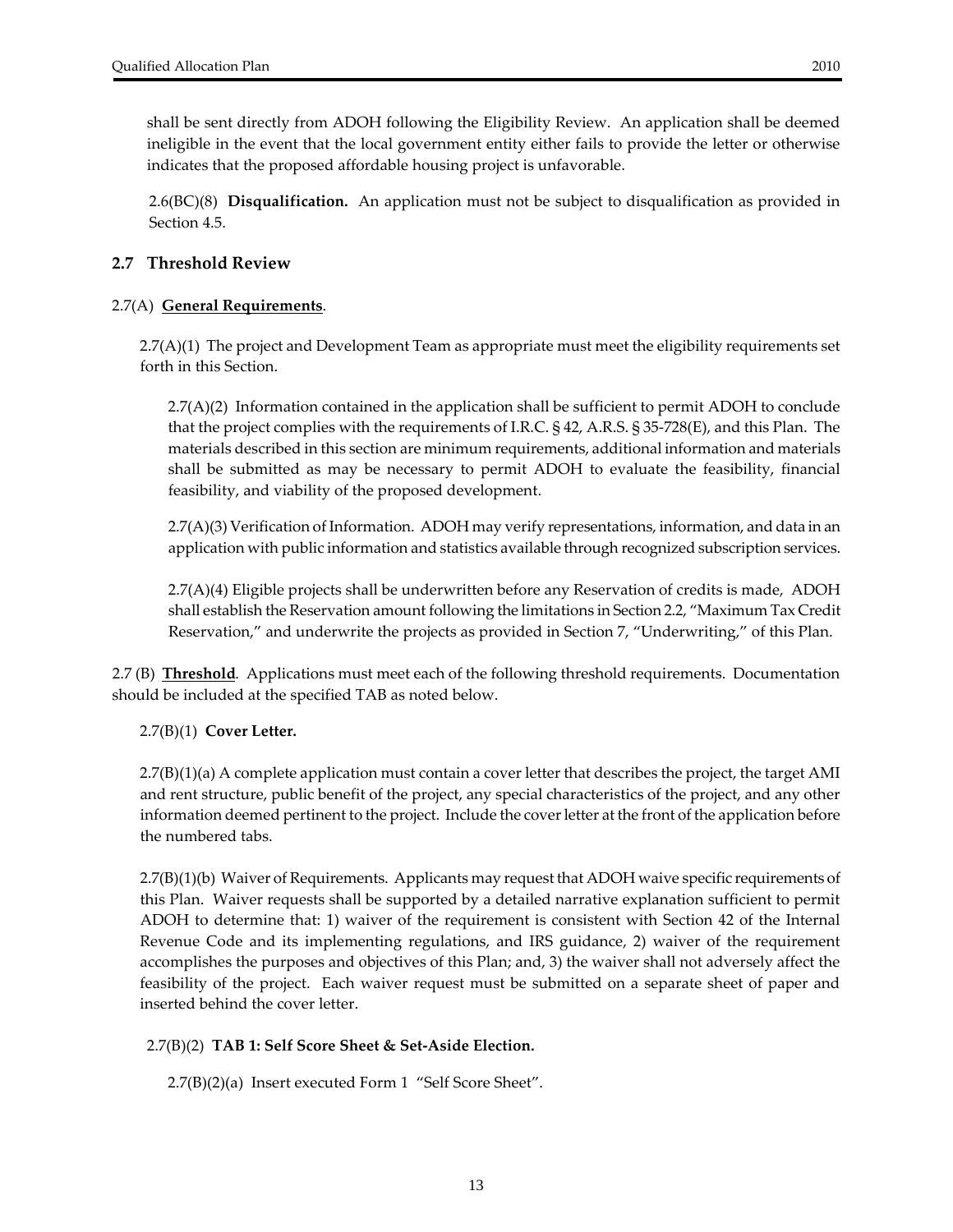2.7(B)(2)(b) Insert executed Form 1‐1 "Set‐Aside Election". An application may designate one or more Set-aside categories. Applications that fail to demonstrate the requisite applicant or project characteristics for a designated set‐aside shall notreceive a reservation of tax credits in that set‐aside.

#### 2.7(B)(3) **TAB 2: Local Government Acknowledgement and Consent.**

2.7(B)(3)(a) Submit a letter, signed by the chief executive of the local government jurisdiction where the project is located acknowledging that the governing jurisdiction has notice of and consents to the project and that provides the chief executive or the governmental body of the jurisdiction an opportunity to comment on the project. Negative comments by the chief executive or governing body of the local government jurisdiction shall be grounds for rejection of the application. Be advised that local governments may have independent requirements for obtaining the letter. ADOH strongly recommends that applicants contact local governments early.

## 2.7(B)(4**) TAB 3: Application & Certifications.**

2.7(B)(4)(a) **Form 3 and Applicant's Certifications** Form 3 must be complete and accurate, and signed by the appropriate party. The applicant is required to certify as provided in the Applicant Affidavit, Release, and Oath (included in Form 3). The Applicant will also certify that ADOH's Mandatory Design Guidelines (Exhibit D) shall be complied with in the construction of the project and that, if they are not, an acknowledgement that all credits awarded to the project may be surrendered to ADOH. See section 7.3(B)(2) for Development Budget guidelines.

2.7(B)(4)(b) **IRS Form 8821.** Applicants are required to submit complete and executed copies of IRS Form 8821, "Tax Information Authorization," forthe applicant and each Development Team member who has a financial interest in the project, authorizing ADOH as "Appointee" to receive from the IRS available information regarding any "Financial Beneficiary's" conduct of its business with the Internal Revenue Service ("IRS") relating to the Low‐Income Housing Tax Credit Program. Such information received from the Internal Revenue Service may be used by ADOH in its sole discretion to disqualify an application pursuant to Section 4 of this Plan. Enclose behind the Applicant Affidavit, Release, and Oath.

2.7(B)(4)(c) **Education Certification**. Submit certificate of training attendance at LIHTC Application Workshop.

#### 2.7(B)(5) **TAB 4: Project Schedule.**

2.7(B)(5)(a) Insert a completed Form 4 "Project Schedule".

## 2.7(B)(6) **TAB 5: Legal Opinion.**

2.7(B)(6)(a)The application must include a legal opinion from counsel opining that the project meets the requirements of I.R.C. § 42 and that the project has not been Placed in Service prior to the date the applicant filed the application. The legal opinion must be provided by an attorney in accordance with Arizona Supreme Court Rules 31 and 33 on professional letterhead and should at a minimum address the issues suggested in Exhibit E "Sample Legal Opinion." The opinion should be as detailed as possible describing all the unique characteristics of the development and how those characteristics qualify forthe tax credit program. The legal opinion must clearly address the 10‐Year Rule regarding the eligibility for acquisition tax credits. If the legal opinion submitted in the application is unsatisfactory, ADOH may require the applicant to update the legal opinion orrequire an additional opinion from another attorney at the sole expense of the applicant.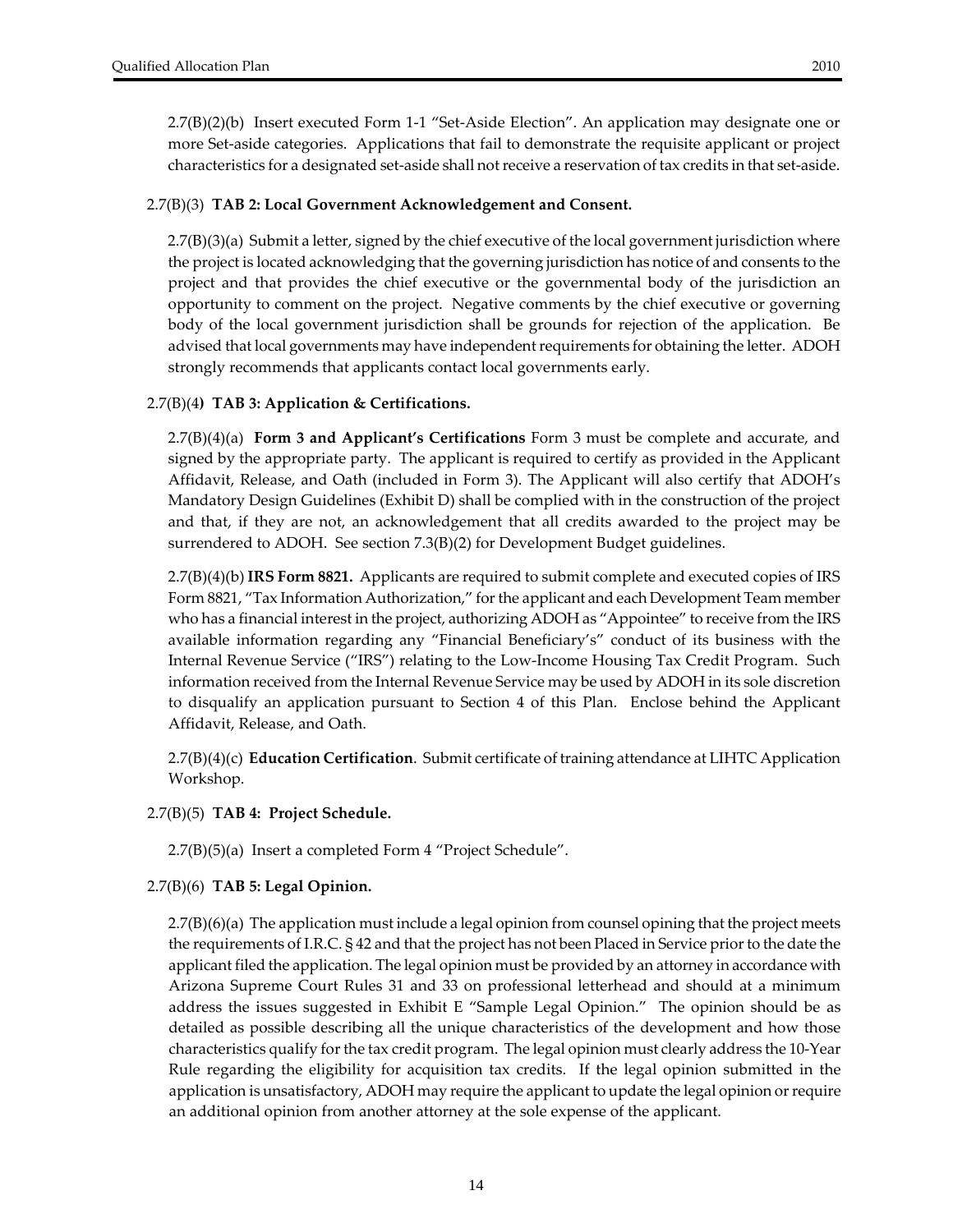#### 2.7(B)(7) **TAB 6**: **Legal Formation, Licensing, and Business Registration.**

The application must include evidence that the Applicant, Developer, and every member of the Development Team that holds an interest in the project are duly formed legal entities authorized to transact business in the State of Arizona and in good standing with the Arizona Corporation Commission or the Office of the Secretary of State of Arizona.

 $2.7(B)(7)(a)$  Corporations. If the Applicant or Developer is incorporated in Arizona, provide a Certificate of Good Standing issued by the Arizona Corporation Commission and dated not earlier than 30 days prior to the deadline date. Applicants and developers incorporated in another state and doing business in Arizona should submit the following: a Certificate of Good Standing or its equivalent from the state of incorporation dated not earlier than 30 days prior to the deadline date **and** a Certificate of Authority to Transact Business in Arizona or a Certificate of Good Standing for such foreign corporation, issued by the Arizona Corporation Commission and dated not earlierthan 30 days prior to the deadline date.

 $2.7(B)(7)(b)$  Limited Partnerships. If the applicant or Developer is a limited partnership organized under the laws of Arizona, then the applicant must provide a Certificate of Existence, issued by the Arizona Secretary of State and dated not earlier than 30 days prior to the deadline date. Applicants and developers organized under the laws of another state and doing business in Arizona should submit the following: a Certificate of Existence or its equivalent from the state of organization, dated not earlier than 30 days prior to the deadline date, **and** an Arizona Certificate of Foreign Limited Partnership from the Arizona Secretary of State or a Certificate of Existence dated not earlierthan 30 days prior to the deadline date.

 $2.7(B)(7)(c)$  Limited Liability Companies. If the applicant or Developer is a limited liability company organized under the laws of Arizona, then provide a Certificate of Good Standing, issued by the Arizona Corporation Commission, dated not earlier than 30 days prior to the deadline date, should be submitted. Applicants and developers organized under the laws of another state and doing business in Arizona should submit the following: a Certificate of Good Standing or its equivalent from the state of organization dated not earlierthan 30 days priorto the deadline date **and** an Arizona Certificate of Authority to Transact Business in Arizona issued by the Arizona Corporation Commission and dated in the year of application or a Certificate of Good Standing for such foreign limited liability company dated not earlier than 30 days prior to the deadline date.

#### 2.7(B)(8) **TAB 7: Non‐Profit Information.**

Projects seeking consideration as Non‐Profit Projects shall provide the information and materials described in this paragraph. The applicant must submit evidence that the applicant is a current  $501(c)(3)$ or (4) entity.

2.7(B)(8)(a) The applicant must execute Form 7, a "Certificate of Non‐Profit Participation," certifying that the nonprofit organization will materially participate in the development and operations of the project on a basis which is regular, continuous, and substantial. "Non‐profit Projects" are projects in which a qualified non-profit organization (i.e., an IRC Section 501(c)(3) or (4) organization) owns an interest (directly or through a partnership) and materially participates within the meaning of IRC Section 469(h)(i) in the development and operation of the project throughout the compliance period. **The non‐profit organization may not itself be an Affiliate of or controlled by a for‐profit organization.** Material participation is defined at IRC Section 469(h)(i) as involvement "in the operations of the activity on a basis that is regular, continuous and substantial." The ADOH defines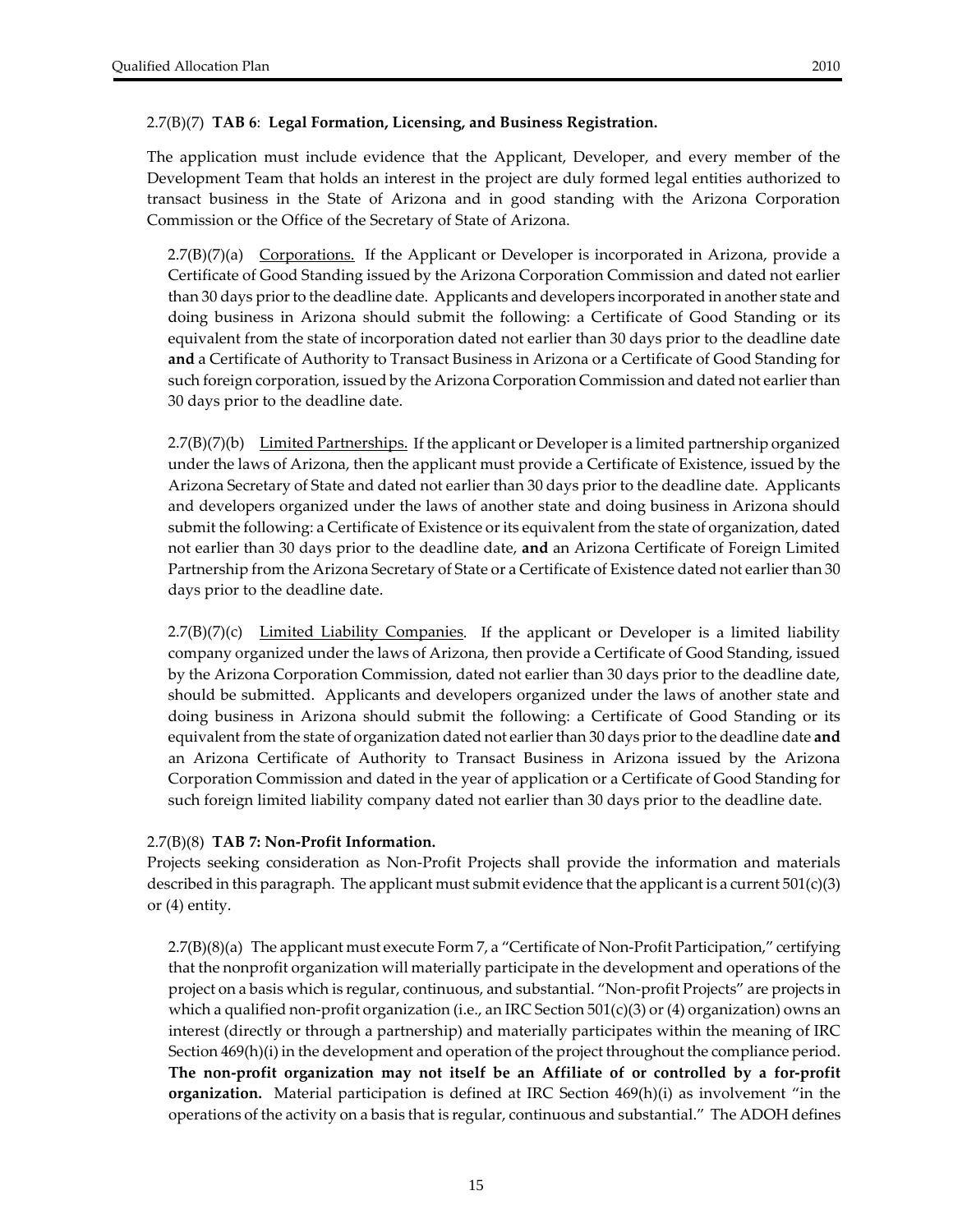"substantial" as having the authority or right to, among other things, participate in the decision‐ making process for design, location, materials, and management of the project.

2.7(B)(8)(b) ADOH requires that the non‐profit organization provide:

(i) IRS documentation of status  $501(c)(3)$  or  $501(c)(4)$ ; or in the case where a governmental or tribal agency is applying for non-profit consideration, it must provide the appropriate  $501(c)(3)$ or (4) documentation, a letter from the executive officer of the local governmental or tribal agency;

(ii) a description of the nonprofit organization and its activities, to include the promotion of affordable housing in its articles;

(iii) evidence that it or its officers or members have experience in developing or operating low‐ income housing;

(iv) evidence (in the letter of intent received from the investment syndicator) that it holds the right of first refusal to acquire the project following the fifteen‐year compliance period;

(v) evidence that it has developed an operating plan for the project covering its role in developing and managing the project, including its participation in the Developer fee; its control of project reserves; its plan for maintenance, replacement, and renovation; and its oversight of marketing and of compliance with IRC Section 42;

(vi) the names of board members of the nonprofit organization;

- (vii) the names and resumes of all paid full‐time staff;
- (viii) the sources of funds for annual operating expenses and current programs;
- (ix) evidence of financial capacity in the form of Financial Statements for the past two years.

#### 2.7(B)(9) **TAB 8: Development Team.**

The application must demonstrate that the Development Team possesses the capacity and experience necessary to undertake and complete the project. The person signing an application must demonstrate his or her authority to bind the Owner, whether formed or to be formed, to the statements and representations made in any application submitted under this QAP. The Developer must demonstrate that it possesses the experience and the organizational and financial capacity necessary to successfully complete the proposed project and any other projects under construction, or have developed projects of comparable size and financing complexity.

#### 2.7(B)(9)(a) Developer

(i) Insert a completed Form 8 "Development Team".

(ii) Include an organizational chart that describes the relationship whether through control or contract between the Applicant, the Developer, and the Owner.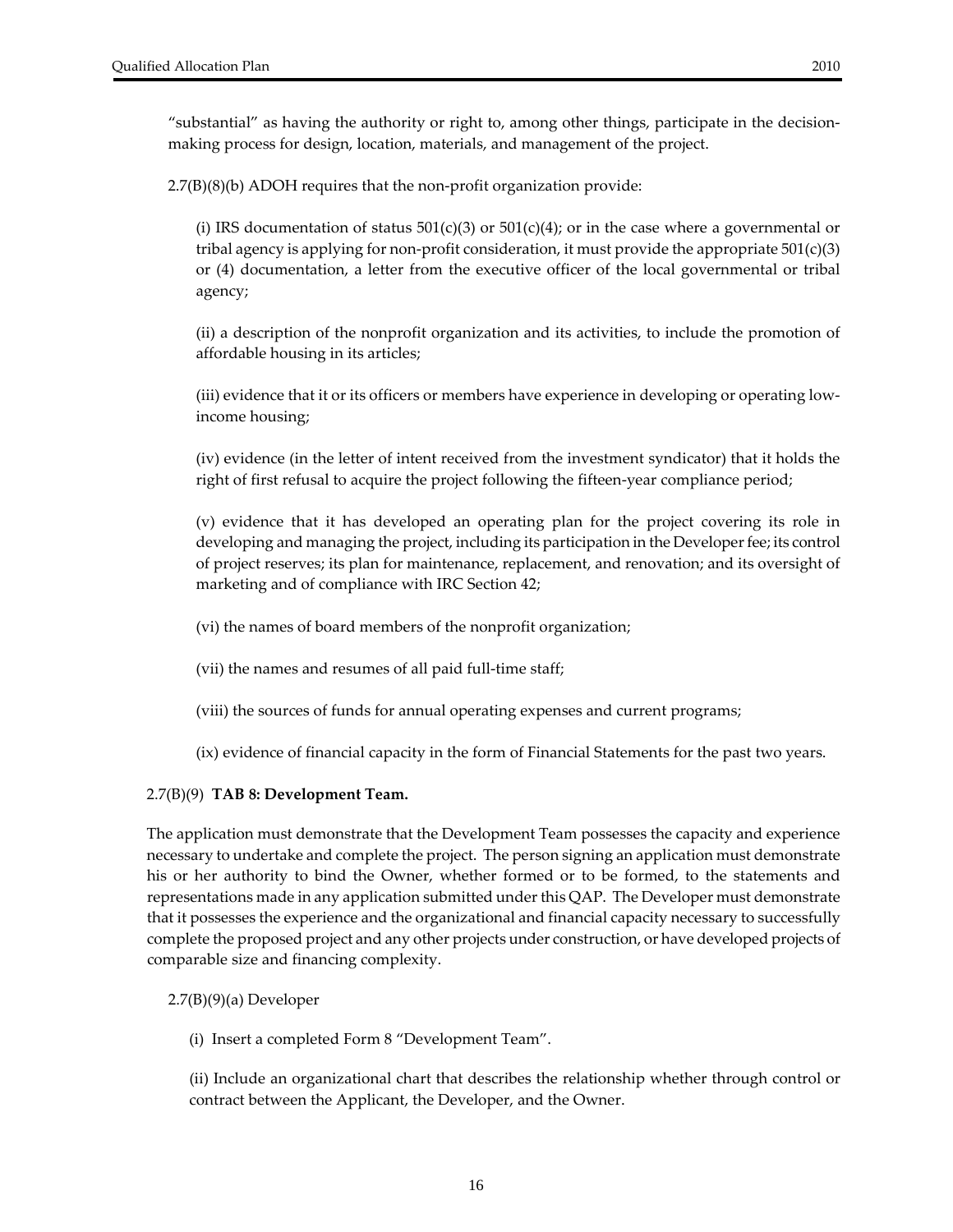(iii) Include a copy of the legal document demonstrating the authority of the Applicant to bind the Owner such as, a limited partnership agreement, operating agreement for a Limited Liability Company, or a development services agreement, or similar agreement. In the event that the limited partnership agreement, operating agreement, or development services agreement has not been finalized, ADOH will accept a provisional agreement with a warranty that the requisite authority will be made a term of any such agreement at the time of closing with the tax credit investor and the construction lender.

(iv) Include resumes that specifically identify the officers or supervisory employees of the Developer who possess the knowledge and experience required by this paragraph and as otherwise necessary to support a claim for points for developer experience, see Section 2.9(D)(6).

(v) Include financial statements of the Developer for the prior two full calendar years. Projects proposing financing from permanent lenders with an identity of interest in the applicant, or in any development team member that holds an interest in the project, must provide the most recent complete Financial Statements and audited Financial Statements for the prior three years for the related permanent lender.

2.7(B)(9)(b) Property Management Company

The property management company must demonstrate that it possesses the experience and capacity to manage the project as required by I.R.C. § 42, the requirements of other applicable federal and state programs, and this Plan. In determining whether the property management company identified in the application has the requisite experience and capacity, ADOH may consider the following:

(i) whether the property management company will make staff available to the project that has managed tax credit properties for a period of five years or more;

(ii) whether the property management company will make staff available to the project that have industry‐standard training and are certified to manage tax credit properties;

(iii) whether the property management company has unresolved compliance issues at two or more properties within the period beginning two years before the date of the deadline for submittal of the application.

(iv) ADOH may condition a reservation of tax credits upon designation of a Property Management Company that does not have an identity of interest with the Developer

 $2.7(B)(9)(c)$  ADOH may check the references and credit worthiness of the applicant and other Development Team members as it deems necessary to determine capacity under this paragraph.

2.7(B)(9)(d) Insert a completed Form 8‐1 "Development Team Experience".

2.7(B)(9)(e) Insert an executed Form 8‐2 "Authorization for Release of Information" for the Owner/Developer and the Property Management Company.

#### 2.7(B)(10) **TAB 9: Real Property Acquisition and Land Control.**

2.7(B)(10)(a) Acquisition of Real Property including existing buildings. ADOH shall deny any application for tax credits if it concludes that the application fails to justify the cost to the project of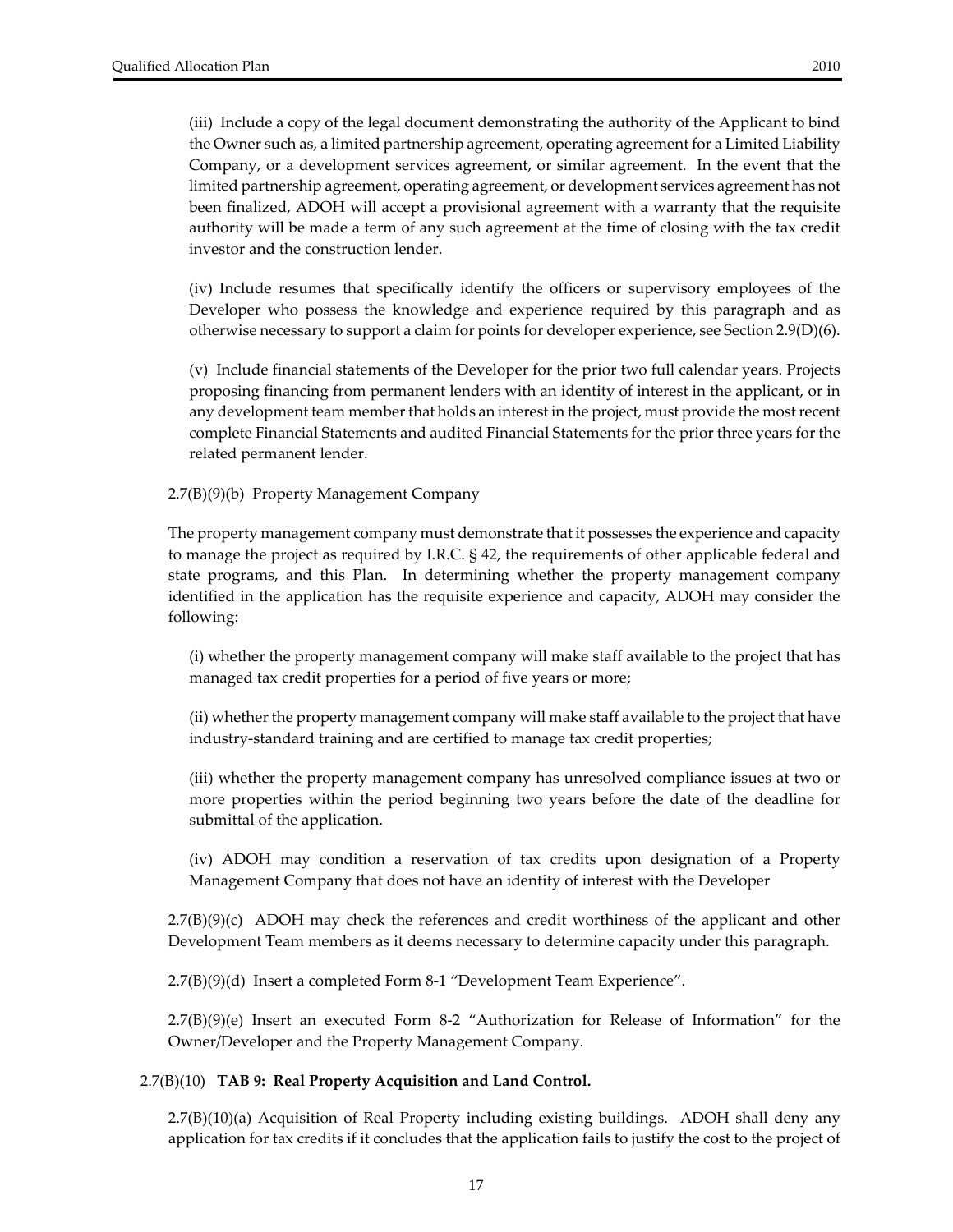additional materials:

(i) A detailed explanation of how the property was acquired and held by the related party and the date, and consideration for the transfer between the related party and the project owner and any other pertinent information material to the determination of the cost of acquiring project property;

(ii) An Appraisal is required for any acquisition rehab project claiming 4% acquisition credits. Appraisal shall include total value of property with separate value of land and building.

2.7(B)(10)(b) Control of all real property designated for the project must be evidenced by a written, enforceable commitment to transfer the land to the project owner, a recorded deed or long term lease in the project owner's name, a lease option or by a fully executed purchase contract or purchase option to the project owner. If a purchase contract or purchase option is submitted, the agreement must provide for, respectively, either a closing date or an initial term lasting until the period ending no less than 180 days after the deadline date for submittal of the application. The applicant must submit the following to ADOH:

(i) A "Status (Condition) of Title Report" for the property dated within 60 calendar days of the date of the application by a title insurer licensed in Arizona. The title report must not include any conditions or requirements materially and substantially adverse to the feasibility of the project.

(ii) If the project or a Development Team member holds fee title to the property, then provide a copy of HUD 1 Settlement Statement or other settlement statement prepared for the buyer and seller at the closing.

(iii) With the exception of projects that are located on government or Tribal land, the applicant must establish that the project has legal control of the property by submitting a recorded deed, purchase agreement, purchase or lease option, lease agreement (for a term at least equal to the duration of the Extended Use Agreement), or a resolution by a governmental agency that owns the property.

(iv) For projects that are located on government or Tribal lands, the applicant must establish legal control of the property by submitting: (1) an agreement between the project owner and the Tribe or other government to enter into a lease of specific real property for a term at least equal to the duration of the Extended Use Agreement, and (2) a resolution of a Tribe or other government agency authorizing the Tribe or government entity to enterinto the agreement. For Tribal leases only, ADOH may consider the length of the lease to be the original term of the lease plus the term of any option to renew, provided that the option to renew is held solely by the applicant.

(v) In cases requiring use of powers of eminent domain by the local government, the applicant must enclose evidence that a condemnation lawsuit has been filed for the specific parcels of real property upon which the project may be situated together with the court's order of possession.

(vi) If the applicant is submitting a purchase agreement, option, or lease agreement to acquire the real property, the purchase agreement, purchase or lease option, or lease agreement must specify purchase price or rental amount. The term of any lease agreement must be a minimum of 30 years.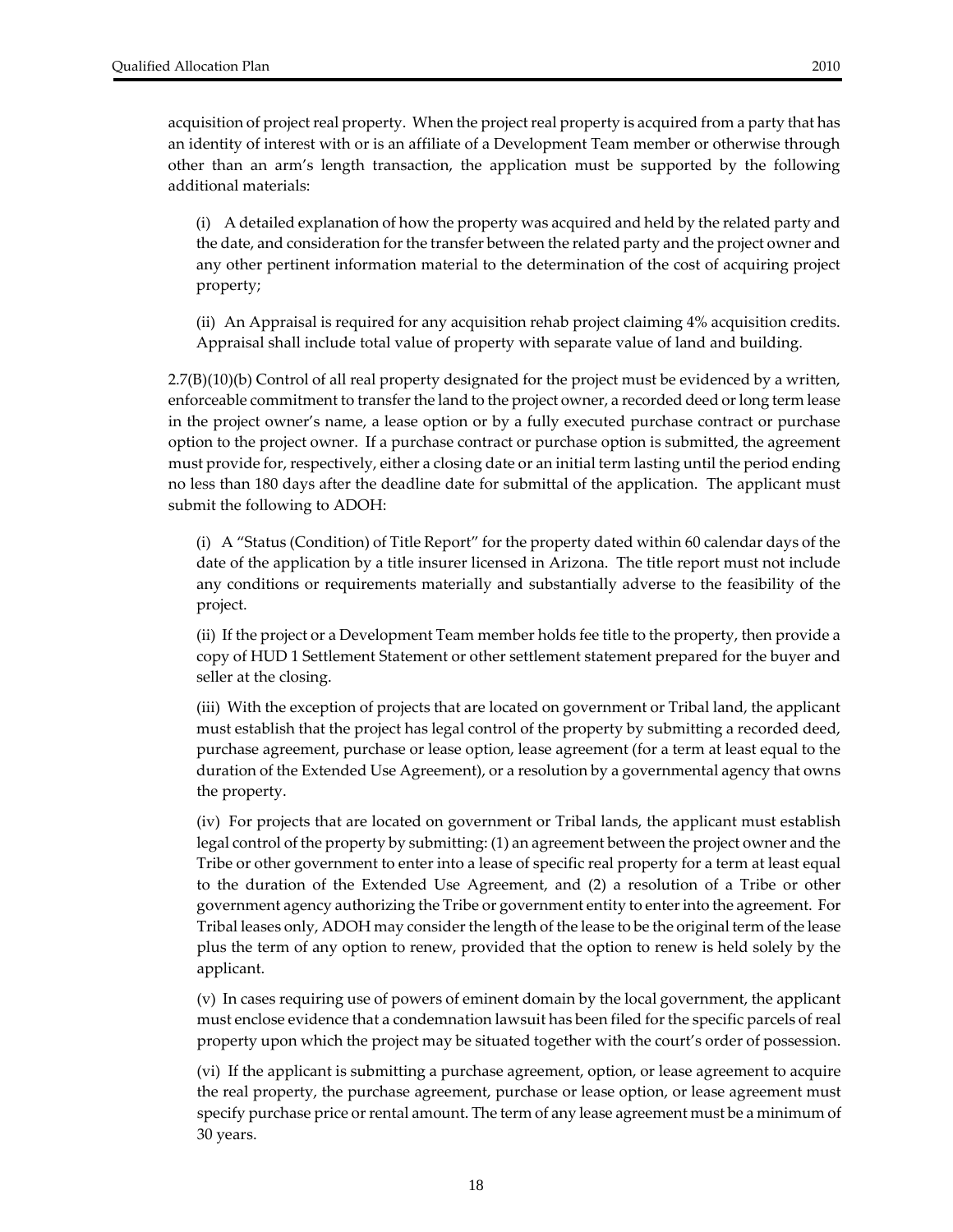#### 2.7(B)(11) **TAB 10: Land Use and Zoning Regulations.**

The application must demonstrate that the applicable land use and zoning restrictions permit the proposed project use until the end of the Extended Use Period.

2.7(B)(11)(a) Insert executed Form 10 "Project Zoning Certification". The application must contain documentation that the proposed project meets all land use requirements and restrictions applicable to the project location.

2.7(B)(11)(b) Include a map clearly indicating the zoning classification of the area and a copy of the applicable land use regulation describing the uses permitted under the applicable zoning designation.

2.7(B)(11)(c) ADOH may deny applications for projects that are conditionally zoned if any condition raises a substantial question about the feasibility of the project. The zoning conditions must be satisfied before ADOH may allocate tax credits or as otherwise required by the reservation.

2.7(B)(11)(d) In the event that zoning restrictions do not apply to the project property, the application must include documentation from the appropriate governmental entity confirming that no zoning restrictions apply.

 $2.7(B)(11)(e)$  For projects located on tribal lands, ADOH may consider a tribal resolution as a substitute for a zoning certification. The tribal resolution should state that the project shall be located in an area where the zoning requirements established by the tribal government permit the project or, if there are no specific zoning requirements, in an area in which the tribal government authorizes the project to be constructed and operated.

#### 2.7(B)(12) **TAB 11: Financial Ability to Proceed.**

The application must demonstrate that the Development Team has secured funding sources necessary to undertake and complete the project. As evidence of commitments for funding sources the following documents are required:

2.7(B)(12)(a) A letter of interest from a tax credit syndicator proposing the terms and pricing of purchase of tax credits allocated to the project.

2.7(B)(12)(b) Copies of letters of interest from all sources of debt financing including construction and permanent lenders that include a complete and detailed description of the terms of any proposed loan such as (i) a term sheet (ii) amount of the loan, (iii) interest rate, including all points, (iv) amortization period, if applicable, (v) term of the loan, (vi) loan-to-value factor, (vii) maximum and minimum debt service coverage allowable (not required if the permanent lending source is a governmental ortribal entity), (viii) all commitment and/or origination fees, (ix) and a description of all other fees directly attributed to the funding of the loan.

2.7(B)(12)(c) Copies of letters of interest from all government sources other than ADOH that provide a complete and detailed description of the terms of any proposed loan or funding agreement. Applicants seeking funding from a governmental or quasi-governmental funding source, other than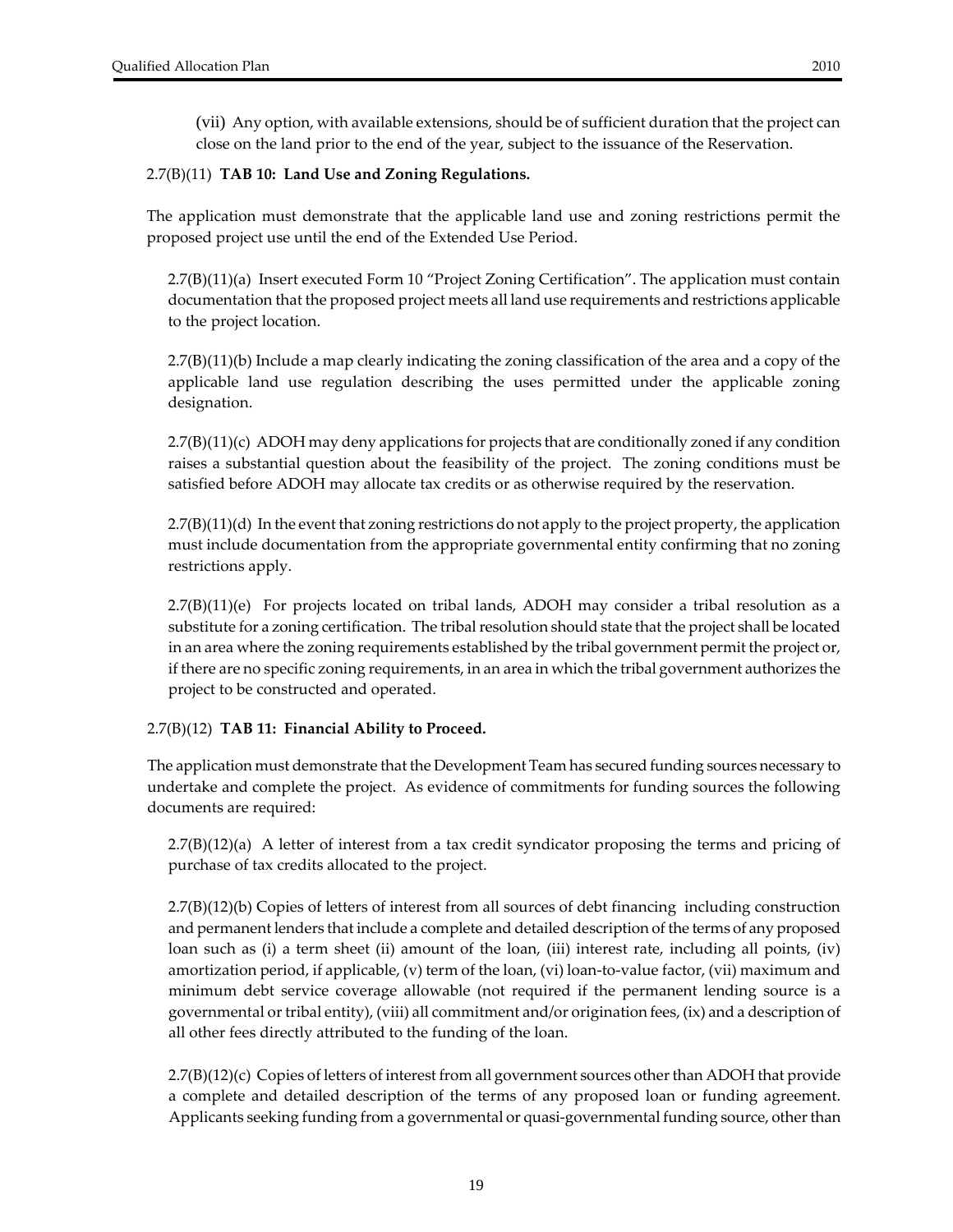Gap Financing through ADOH, that has not issued a funding decision prior to ADOH's application deadline, must submit a Letter of Interest or Intent from the funding source with the application.

2.7(B)(12)(d) For projects proposing a developer's loan or "deferred developer's fee" or seller carry‐ back financing, insert the schedule for repayment of any such fee or charge deferred in the permanent financing tables (Form 3, item 20) of the application and the pro forma.

 $2.7(B)(12)$ (e) If applicable, include a commitment from the entity facilitating any operating deficit reserve/escrow funds.

2.7(B)(12)(f) In determining whether a project has demonstrated financial ability to proceed, ADOH may consider whether the Letter of Interest or Intent, Award Letters, or Commitment Letters meet the requirements of this paragraph; the enforceability of the commitment; whether a lender or investor possesses the financial capacity to make a specific loan or investment. A change in the financing source or financing terms after Reservation of credits may result in all or a part of the credits being recaptured or reduced by, or returned to ADOH. See Section  $7.3(C)(1)(f)$  for additional information about underwriting for debt‐service coverage.

2.7(B)(12)(g) Pro Forma and Operating Expenses**.** Include a 15‐year pro forma and operating expense data. See Section 7.3(C)(2) for assumptions relating to Operating Costs.

(i) The 15‐year pro forma must be signed by the senior lender (or the syndicator/investor if the project is funded 100% by equity) that exclusively reflects the following language verbatim: "We acknowledge that this pro forma substantially matches the assumptions used in our underwriting and due diligence of the mortgage (or equity investment)."

(ii)The pro forma must precisely reflect the rent structure in the application, all lenders' assumptions such as principal and interest payments, cash flow obligations, non-rental income, detailed operating expenses, required reserves, annual fees, debt service coverage ratio etc., as well as other characteristics that impact the financial feasibility (for example, cost of Supportive Services). The 15‐year pro forma must mirror the operating assumptions and rent structure as shown in the application.

(iii) If the pro forma reflects negative cash flow in any year, the application shall demonstrate the funding and utilization of an operating deficit escrow account or describe the source of the operating deficit funds. A commitment from the entity facilitating the operating deficit reserve/escrow funds needs to be included with the other funding source documents.

(iv) The 15‐year pro forma may reflect rental assistance only if such assistance is evidenced with the other funding source documents.

(v) Applicants proposing operating expenses that are not compliant with Section 7.3(C)(2)(a)(i) shall submit at least two forms of data supporting the operating expenses stated in the pro forma (for example, database information from similar projects, comparable project information as illustrated in a Market Demand Study, IREM information or National Apartment Association information). ADOH may require submission of the audited Financial Statements for comparable projects owned by the applicant. Rehabilitation projects may submit 3 years of historical information as evidence of operating expense assumptions.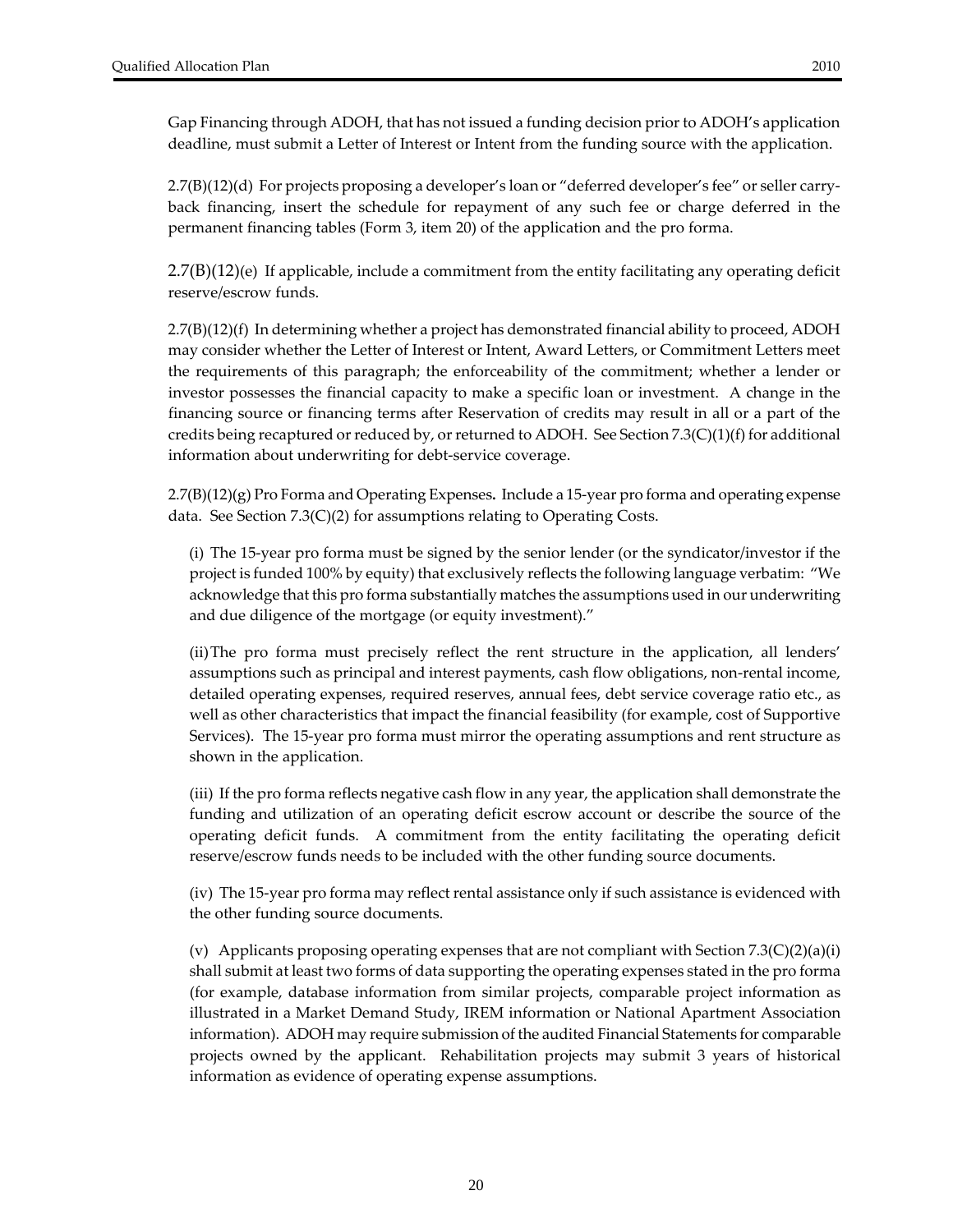#### 2.7(B)(13) **TAB 12: Market Demand Study.**

The application must demonstrate market demand forthe project through a Market Demand Study that meets the requirements of Section 7.4 and the Market Study Guide; see Exhibit L to this Plan. ADOH may determine the Market Demand Study supplied with the application to be unsatisfactory and may require additional information at the sole expense of the applicant. Also see Section 2.5, "Application Materials." ADOH may verify information and conclusions in the Market Demand Study through alternative sources.

#### 2.7(B)(14) **TAB 13: Special Needs Populations.**

2.7(B)(14)(a) Insert the executed Form 13 "Commitment to Set Aside Units for Special Needs Populations".

2.7(B)(14)(b) Applicants proposing projects that serve special needs populations mustidentify Special Needs Populations to be served by the project and the supportive services to be provided by completing and executing Form 13 and Form 14.

#### 2.7(B)(15) **TAB 14: Service Provider.**

Service provider information must be provided no later than February 15th of the allocation year.

2.7(B)(15)(a) Include copies of any service plans or agreements.

2.7(B)(15)(b) Enclose executed Form 14"Commitment of Service Provider".

2.7(B)(15)(c) Enclose a completed Exhibit N "Service Provider Questionnaire" and "Supportive Services Plan Outline".

2.7(B)(15)(d) Enclose any supporting documentation of the Supportive Services Provider.

2.7(B)(15)(e) Enclose a copy of the ADOH approval of the Supportive Services Provider.

2.7(B)(15)(f) Costs for supportive services should be reflected as a line item in the Annual Operating Costs (Form 3 Section 17).

#### 2.7(B)(16) **TAB 15: Senior Populations.**

2.7(B)(16)(a) Insert the executed Form 15 "Commitment to Set‐Aside Units for Senior Populations".

2.7(B)(16)(b) Applicants proposing projects that serve seniors who are 62 years and older must identify supportive services to be provided by completing and executing Form 14.

2.7(B)(16)(c) The applicant's commitment to serve specific populations as set‐asides shall be binding for the duration of the Extended Use Period and shall be included in the recorded Extended Use Agreement. ADOH shall monitor resident files to determine that the set‐asides are being honored.

#### 2.7(B)(17) **TAB 16: Priority Market Need.**

2.7(B)(17)(a) Insert an executed Form 16 "Commitment to Lower Income Set‐Aside".

2.7(B)(17(b) Form 16 must match Item 16 of Form 3. Tax credit unit income and rent thresholds cannot exceed the maximum established by IRC Section 42 (60% AMGI when using the 40/60 convention or 50% AMGI when using the 20/50 convention). The maximum rent threshold is based on the income level selected on Form 16.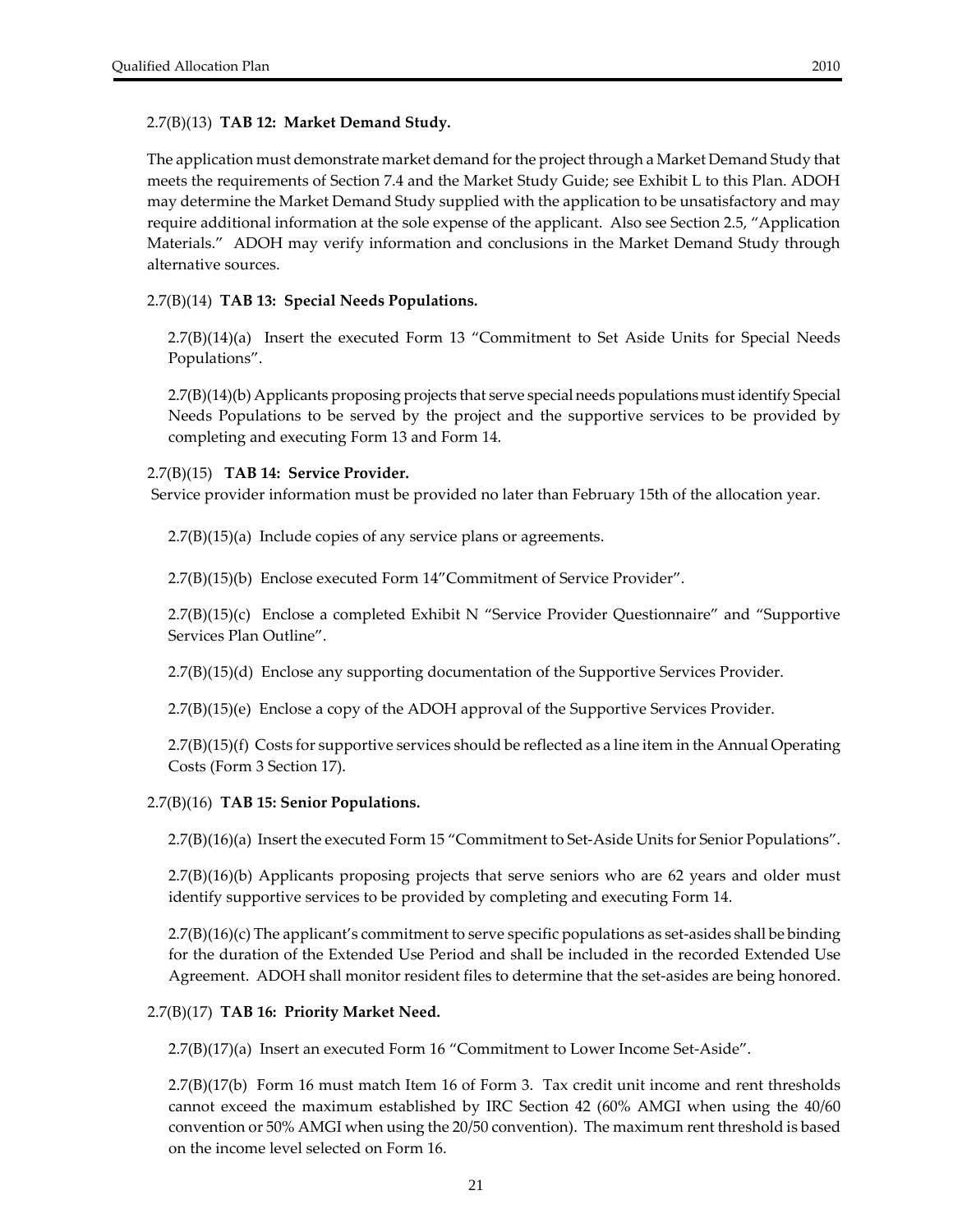Example: If the 40% AMGI rent level is selected on Form 16, then the rents may not exceed the maximum *allowablerent perIRC Section 42. However, theincome of a qualified tenant may exceed the 40% AMGI level* by a maximum variance of 5% unless IRC Section 42 or other federal requirements prohibit such a variance.

#### 2.7(B)(18) **TAB 17: Tenant Lease Purchase.**

2.7(B)(18)(a) Eligibility Requirements.

(i) Tenant Lease Purchase points are limited to single family, duplex or four‐plex projects of no more than 60 units.

(ii) The project design must incorporate units, amenities, and open common areas that are consistent with common expectations for multifamily housing.

(iii) ADOH may refuse to consider a claim for tenant lease purchase points for projects proposing to serve tenants with incomes less than 60% AMI.

2.7(B)(18)(b)Submittal requirements:

(i) A letter of intent from a qualified non‐profit organization to purchase the units, including how the purchase price may be calculated at the end of the 15‐ year compliance period should no qualified tenants be identified who are willing to operate the project as a rental project for the remaining term of the LURA;

(ii) A detailed description of the ownership proposal to include:

(1) a strategy that incorporates an exit strategy and includes a valuation estimate/calculation per IRC Section 42;

(2) home‐ownership financial counseling services;

(3) how the eligible tenants will be identified and offered a right of first refusal;

(4) how the units will be priced in accordance with IRC Section  $42(i)(7)$ ;

(5) the manner in which homebuyer assistance will be generated from the project and provided to the homebuyer; and

(6) proposed sale agreement.

#### 2.7(B)(19) **TAB 18: Preservation.**

2.7(B)(19)(a) Projects claiming points under Section 2.9(D)(1‐4) "Historic Preservation", "Acquisition/Rehabilitation", "Acquisition/Demolition" or "Preservation of Existing Subsidized Housing" must enclose all documentation required under those sections.

#### 2.7(B)(20) **TAB 19: Monitoring Compliance.**

2.7(B)(20)(a)Include a plan that describes how the project will meet the requirements of I.R.C. § 42, the requirements of other applicable housing programs, and state and local requirements.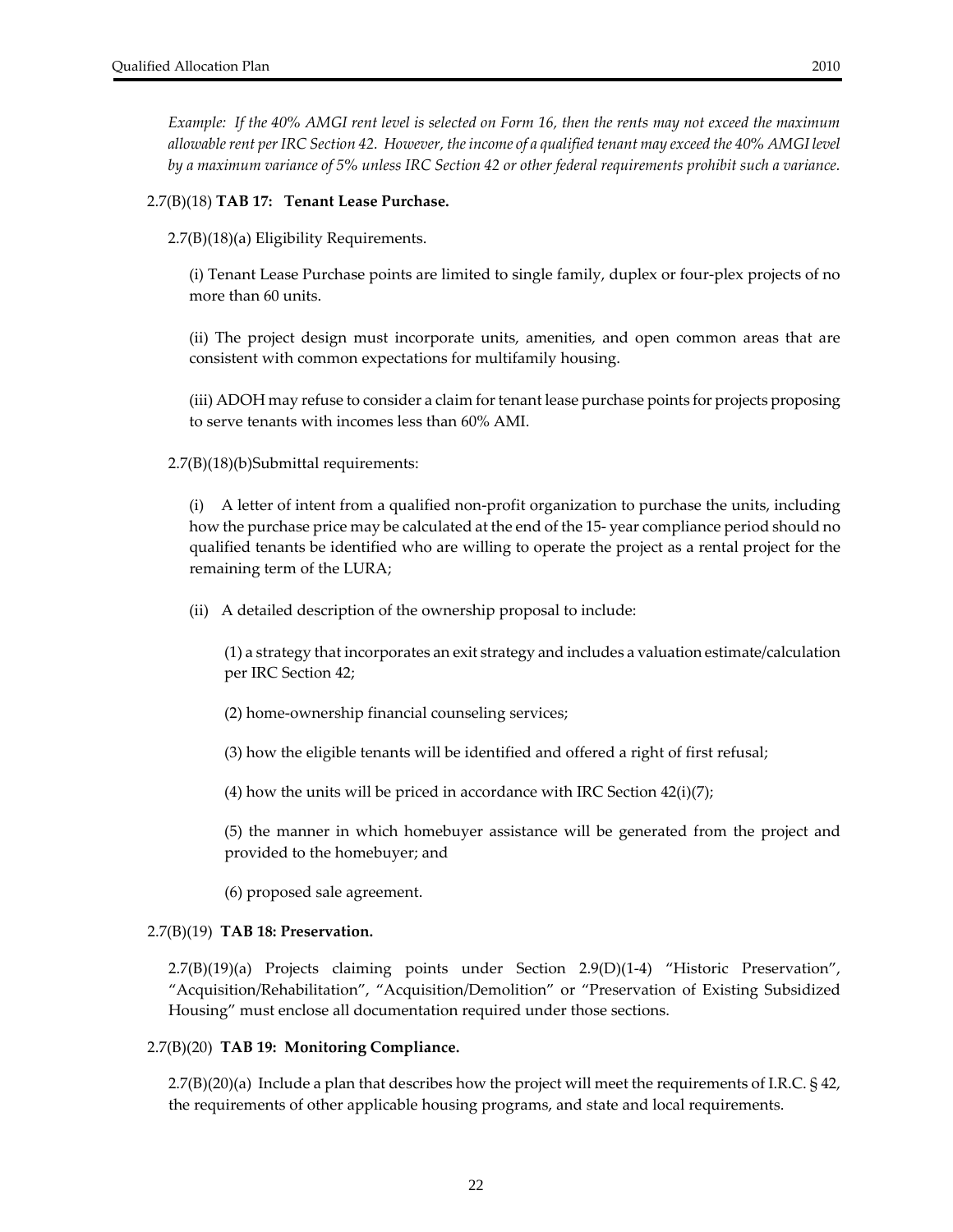$2.7(B)(20)(b)$  The applicant must demonstrate that the entities responsible for operation and management of the property possess the training and education necessary to comply with all applicable program requirements. See Section 8 of this Plan for specific compliance monitoring requirements.

#### 2.7(B)(21) **TAB 20: Marketing Plan.**

2.7(B)(21)(a) The applicant must include an affirmative marketing plan in accordance with fair housing requirements that demonstrates how the project will meet lease up requirements consistent with I.R.C. § 42 and the any requirements of the equity investors and permanent lenders to the project. The marketing plan shall specifically address any potentially adverse demographic, rent-up or capture rate information in the application for the primary market area identified in the Market Demand Study. If applicant has designated certain units for a Special Needs Population, the marketing plan must indicate how the population will be targeted.

#### 2.7(B)(22) **TAB 21: Environmental Reports.**

2.7(B)(22)(a) Lead‐based Paint**.** If the project includes a building or structure that was built before January 1, 1978, the applicant must have a lead‐based paint inspection completed by a certified lead‐ based paint inspector. That inspector must prepare and the applicant must include in its application a complete copy of that report. If the report indicates the presence of lead-based paint, the applicant must include: (1) a written amelioration plan forthe elimination and disposal or encapsulation of the lead‐based paint, and (2) a written on‐going maintenance plan to manage the lead‐based paint.

2.7(B)(22)(b) Phase I Environmental Report. All applicants must submit a Phase I Environmental Report.

#### 2.7(B)(23) **TAB 22: Project Location.**

The applicant must include: (1) detailed directions to the site from the nearest majorintersection; (2) an 8x10 or fold‐up map indicating the following facilities located within 2 miles of the proposed development:

2.7(B)(23)(a) Existing LIHTC or any other governmental subsidized housing developments

2.7(B)(23)(b) Retail centers

2.7(B)(23)(c) Medical complexes

2.7(B)(23)(d) Recreational Facilities

2.7(B)(23)(e) Educational Facilities

2.7(B)(23)(f) Large scale employment centers

2.7(B)(23)(g) Public transportation

2.7(B)(23)(h) Project location

#### 2.7(B)(24) **TAB 23: Community Revitalization.**

2.7(B)(24)(a)Applicants claiming points for projects located in community revitalization areas, the applicant must enclose the information and materials described in Section 2.9(D)(8).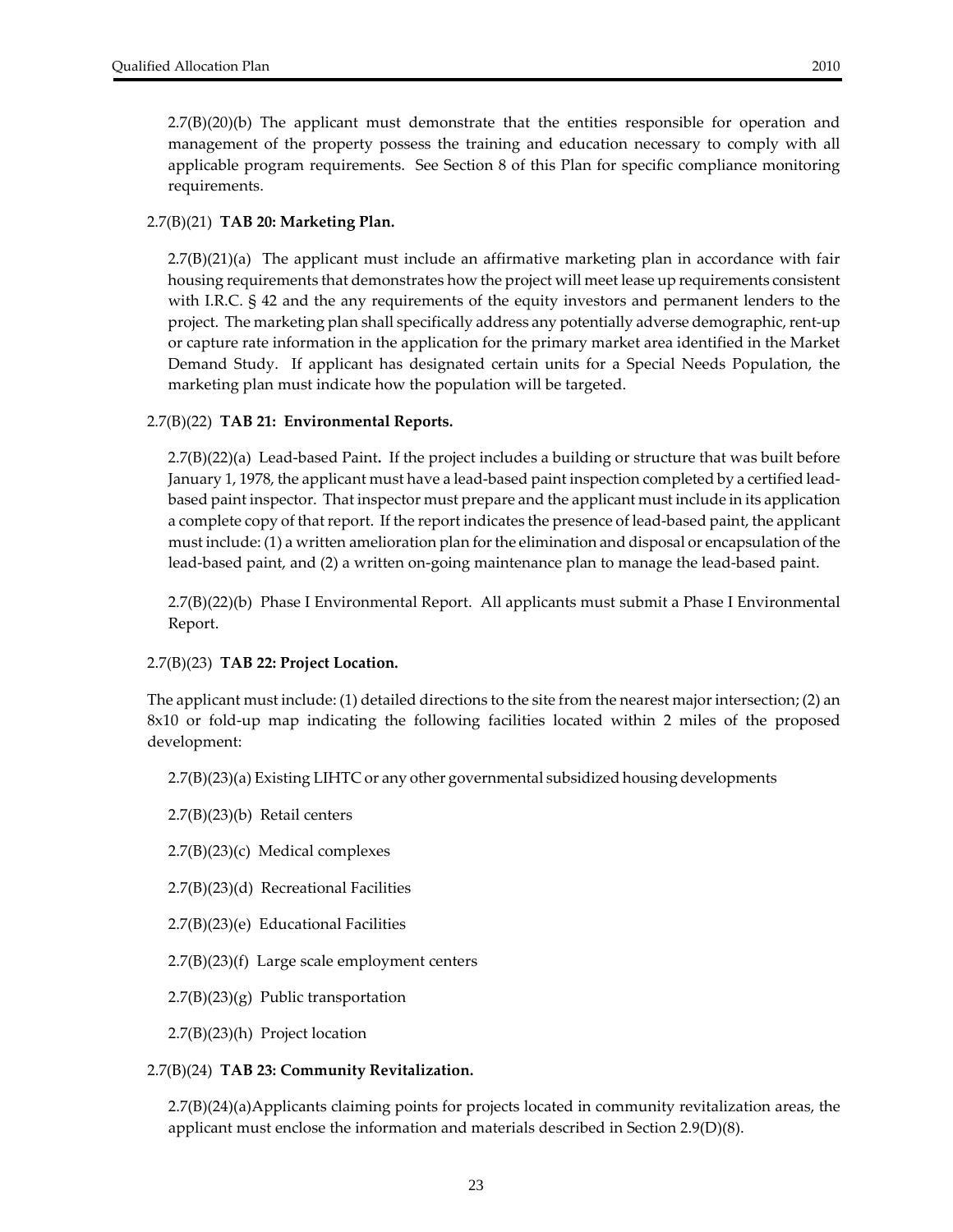2.7(B)(24)(b) Insert Form 23, signed by an authorized representative of the municipality or county, stating that the project is within the boundaries of the designated housing priority area.

 $2.27(B)(24)(c)$  Insert a local government ordinance or resolution, planning document excerpts.

2.7(B)(24)(d) Insert a map showing boundaries of the housing priority area and the location of the project within that area. The map must clearly show the names of the roads, streets or other boundaries of the housing priority area and also clearly reflect the location of the project on such roads or streets.

#### 2.7(B)(25) **TAB 24**: **Utility Allowance Schedule.**

The applicant must include:

2.7(B)(25)(a) "Will Serve" letters from the local utility providers indicating water, sewer, and electrical utilities are available to the site; and

2.7(B)(25)(b) A copy of the most recent and current utility allowance schedule from the local Public Housing Authority, utility company or other source as provided by Treasury Regulation 1.42‐10 and ADOH Information Bulletin 02‐09.

The current utility allowance schedule is the basis for the utility allowances entered on page 6 of the application. The utility allowance schedule, published by the local Public Housing Authority or utility company must be accompanied by a letter from the issuing authority dated no sooner than 30 days prior to the date of application submission. The letter from the issuing authority must state that the utility allowance schedule submitted is the current schedule. Applicants proposing a utility allowance schedule based on the Energy Consumption Model must demonstrate that the schedule was prepared by a RESNET Certified Rater Memberin accordance with the requirements described in ADOH Information Bulletin 02‐09, January 20, 2009.

#### 2.7(B)(26) **TAB 25: Drawings and Plans.**

The applicant must include at **Tab 25** the preliminary drawings and renderings of the development including:

2.7(B)(26)(a) A site plan showing the site topography, general development of the site, the building and parking location, and proposed landscaping;

2.7(B)(26)(b) The facility building layout and net floor area for projects proposing a Community Facility or Community Services Facility;

2.7(B)(26)(c) Plans and elevations for each proposed building and clubhouse; and

2.7(B)(26)(d) Shading analysis and building placement configuration to optimize solar exposure for projects claiming green photovoltaic points.

2.7(B)(26)(e) Water Conservation**.**  All newly constructed and rehabilitated properties must incorporate reasonable Water Conservation measures including but not limited to alternative and low-flow toilets, low-volume showerheads, aerator or flow restrictor devices in the faucets, frontloading or horizontal‐axis washers, and Xeriscape Landscaping.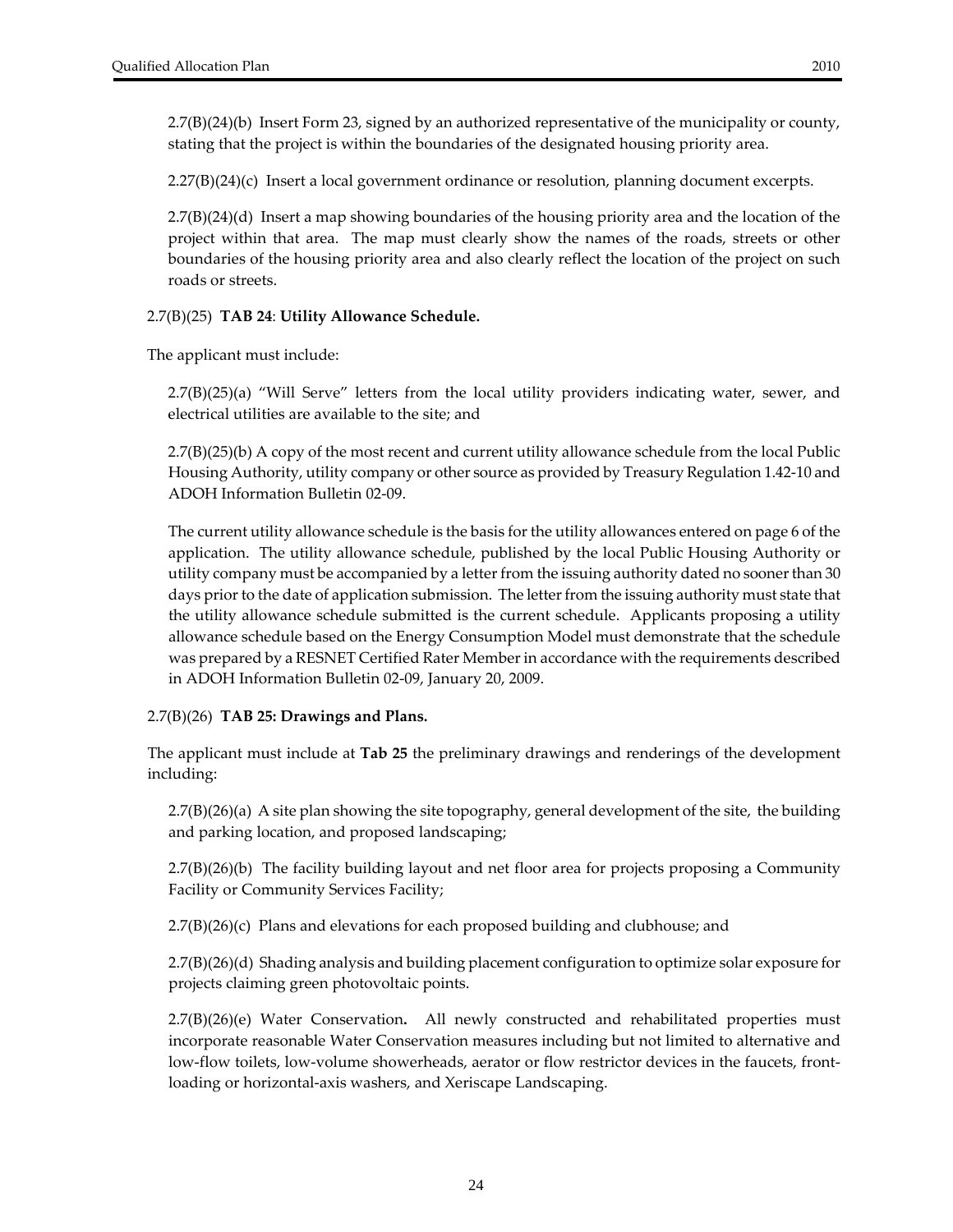## 2.7(B)(27) **TAB 26: Property Design Standards.**

2.7(B)(27)(a) The application for all newly constructed and rehabilitated properties must demonstrate compliance with the current codes developed by the International Code Counsel including the International Building Code, International Mechanical Code, the International Plumbing Code, the 2006 International Energy Code, and the National Electric Code by the published by the National Fire Protection Association (or such similar applicable codes effective in the jurisdiction where the Project is located). The application must also demonstrate compliance with the Federal Fair Housing Act (42 U.S.C. §§ 3601, et seq. and 24 C.F.R., Part 100, Subpart D), the Arizona Fair Housing Act (A.R.S. §§ 41‐ 1491 through 41‐1491.37), and HUD Fair Housing Regulations (24 C.F.R. Part 100, subpart D), the Uniform Federal Accessibility Standards (Section 504 of the 1973 Rehabilitation Act) and the Americans with Disabilities Act (42 U.S.C. §§ 12101 through 12213).

 $2.7(B)(27)(b)$  The applicant must include, a completed Exhibit Y, signed by the Architect for the project certifying that the project meets the above design standards.

2.7(B)(27)(c) The applicant must include a completed Exhibit Z, signed by the architect certifying all green products/systems shall be included in design documents/specifications. Exhibit Z must be resubmitted along with the application for Final Allocation of Tax Credits (see Section 5 Final Tax Credit Allocation). The submittal must include Exhibit W‐1 Architect's Certificate affirming that all of the specified materials, methods or systems listed were in fact included in the project. Architect certification of green products/systems with 8609 package shall include certification (signed letter, receipt to project for materials delivered, etc.) from vendor that the green product/system was provided to the project.

*Example: Concrete supplier provide certification that concrete delivered to the site contained 20% flyash or slag.*

#### 2.7(B)(28) **TAB 27: Capital Needs Assessment.**

Applicants are required to provide to ADOH a capital needs assessment ("CNA") for all rehabilitation, demolition and combined acquisition and rehabilitation projects. Insert a CNA that meets the requirements outlined below. ADOH may determine the CNA report is unsatisfactory and may require additional information at the sole expense of the applicant.

2.7(B)(28)(a) Applicants must include a statement from the architect or engineer that the report was prepared according to ADOH's CNA Guidelines and that the information included is accurate and that the report can be relied upon by ADOH to present a true assessment of the proposed rehabilitation budget and immediate repairs required at the property.

2.7(B)(28)(b) The CNA shall examine and analyze the following building components:

(i) Site, including topography, drainage, pavement, curbing, sidewalks, parking, landscaping, amenities, water, storm drainage, gas and electric utilities and lines;

(ii) Structural systems, both substructure and superstructure, including exterior walls and balconies, exterior doors and windows, roofing system, and drainage;

(iii) Interiors, including Unit and common area finishes (carpeting, vinyl tile, plaster walls, paint condition, etc.), Unit kitchen finishes and appliances, Unit bathroom finishes and fixtures, and common area lobbies and corridors;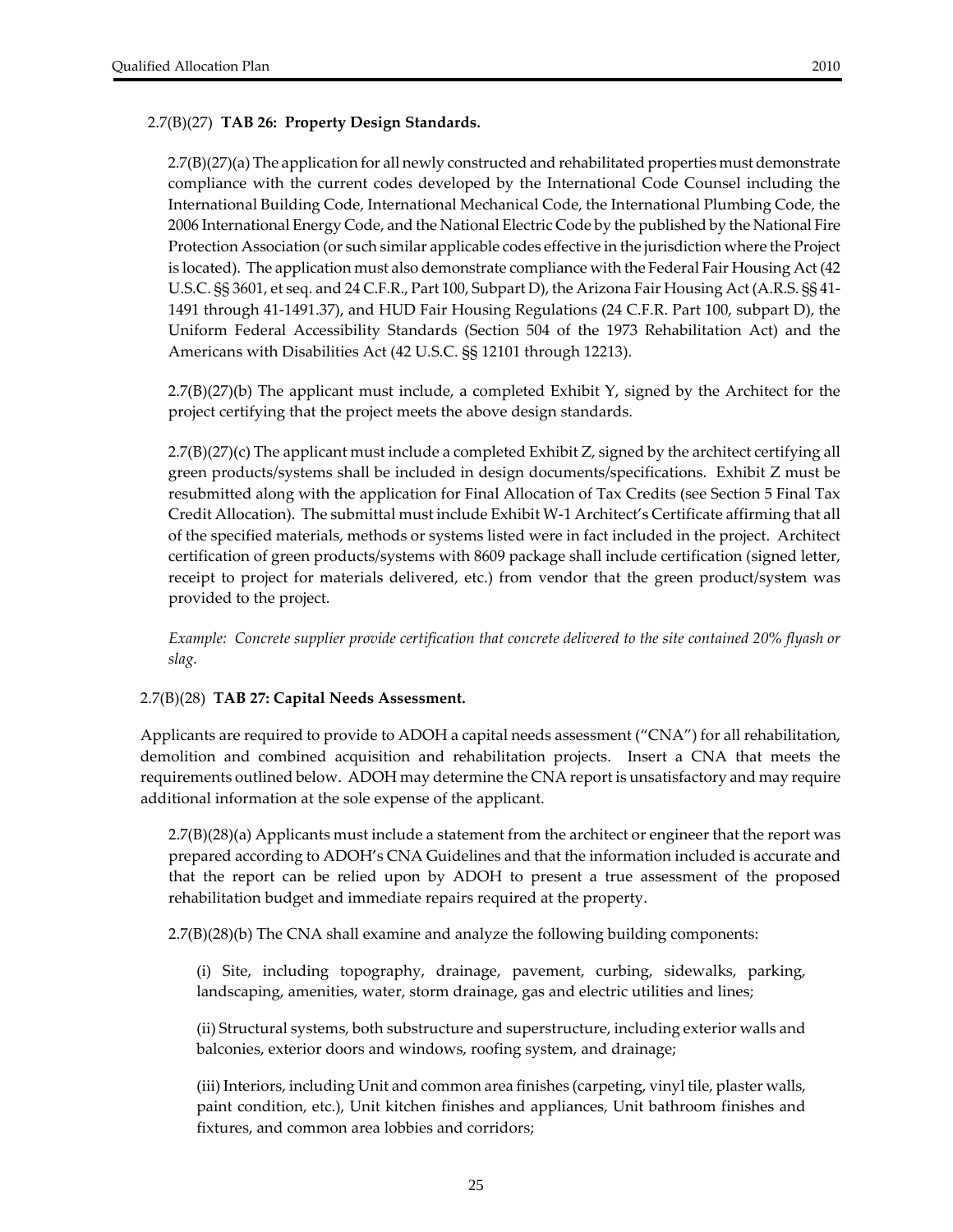(v) Elevators.

and fire protection; and

(vi) Provide building life cycle study to economically justify either rehabilitation or demolition. Provide a comparative analysis of the components in this section  $2.7(B)(28)(b)$ to determine cost feasibility of either rehabilitation or demolition option.

2.7(B)(28)(c) The CNA report shall include the following major parts:

(i) Critical Repair Items. All health and safety deficiencies or violations of housing quality standards, requiring immediate remediation. If the project has tenants, these repairs are to be made a first priority.

(ii) Two‐Year Physical Needs. Repairs, replacements, and significant deferred and other maintenance items that need to be addressed within 24 months of the date of the CNA. Include any necessary redesign of the project and market amenities needed to restore the property to the standard outlined in this Plan, Exhibit D. These repairs are to be included in the development budget and funded by construction‐period sources of funds.

(iii) Long‐Term Physical Needs. Repairs and replacements beyond the first two years that are required to maintain the project's physical integrity over the next twenty (20) years, such as major structural systems that will need replacement during the period. These repairs are to be funded from the reserves for replacement account.

(iv) Analysis of Reserves for Replacement. An estimate of the initial and monthly deposit to the reserves for replacement account needed to fund long‐term physical needs, accounting for inflation, the existing reserves for replacement balance, and the expected useful life of major building systems. This analysis should not include the cost of the critical repair items, the two-year physical needs, or any work items that would be treated as operating expenses.

2.7(B)(28)(d) The professional preparing CNA report must:

(i) Be an architect or mechanical/structural engineer licensed by the state.

(ii) Conduct site inspections of a minimum of 35 percent of all units. Units shall be randomly sampled while taking into consideration the Unit size mix, e.g., one-bedroom, two-bedroom, etc. All vacant units must be inspected.

(iii) Identify any physical deficiencies as a result of (i) visual survey, (ii) review of pertinent documentation, and (iii) interviews with the property owner, management staff, tenants, community groups, and government officials.

(iv) Identify physical deficiencies, including critical repair items, two‐year physical needs, and long-term physical needs. These should include repair items that represent an immediate threat to health and safety and all other significant defects, deficiencies, items of deferred maintenance, and material building code violations that would limit the expected useful life of major components or systems.

(v) Explain how the project will meet the requirements for accessibility to persons with disabilities. Identify the physical obstacles and describe methods to make the project more accessible, and list needed repair items in the rehabilitation plan.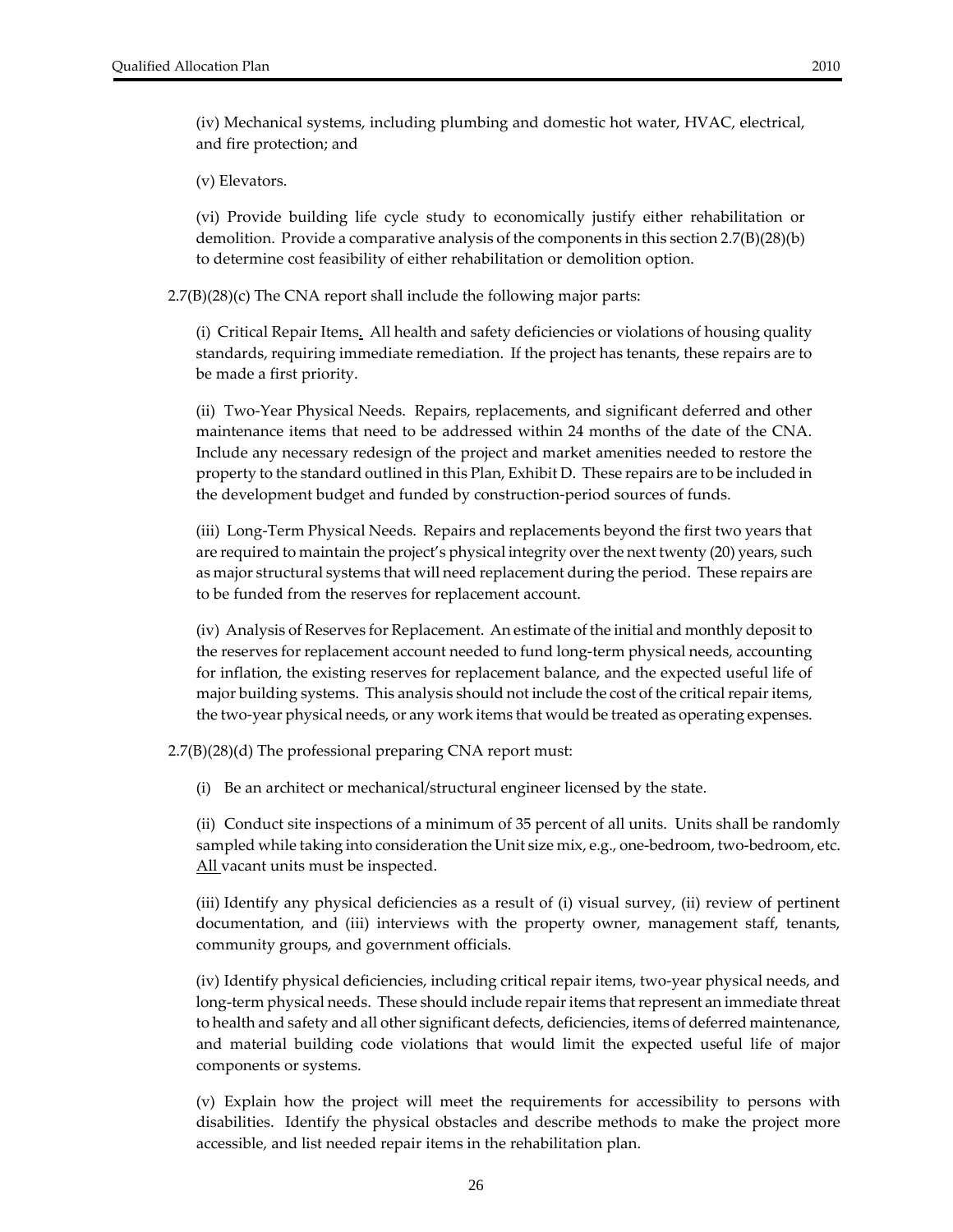<span id="page-26-0"></span>(vi) Prepare a rehabilitation plan, addressing separately all two‐year and long‐term physical needs.

(vii) Prepare a replacement reserve schedule, including an estimate of the initial and annual deposits, accounting for inflation and based on a 20‐year term.

(viii) Conduct a cost/benefit analysis of each significant work item in the rehabilitation plan (items greater than \$5,000) that represents an improvement or upgrade that will result in reduced operating expenses (e.g., individual utility metering, extra insulation, thermo-pane windows, setback thermostats). Compare the cost of the item with the long-term impact on rent and expenses, taking into account the remaining useful life of building systems.

#### 2.7(B)(29) **TAB 28: Transit Oriented Design.** See Section 2.9(D)(16).

Quality Bus Transit:

2.7(B)(29)(a) Provide a current Bus Transit schedule to verify bus stop frequency.

2.7(B)(29)(b) Provide a map capable of validating a quarter mile (1320') straight line radius from proposed site to bus stop.

Proposed Site Location:

 $2.7(B)(29)(c)$  Provide a map capable of validating a half-mile  $(2640')$  straight line radius from proposed site to mixed use center.

2.7(B)(29)(d) Provide a list of mixed use elements (grocery,retail, office, etc) and approximate size of each use.

High Capacity Transit:

 $2.7(B)(29)(e)$  Provide a map capable of validating a half-mile (2640') straight line radius from the proposed site to a high capacity transit station.

#### **2.8 2010 Set‐Asides**

2.8(A) **Set‐Aside Categories**: Annual tax credit ceiling amounts shall be set‐aside for one veterans project, two rural projects located in different rural COGs, two tribal projects, and at least one project with substantial participation by a nonprofit. Projects will be considered for tax credit allocation in the order prescribed above. If a nonprofit is awarded credit in a previous category, it will have the affect of satisfying the nonprofit set‐aside.

| <b>VETERAN</b>   | One Veterans project preferencing 100% of their units to veterans     |  |  |  |  |
|------------------|-----------------------------------------------------------------------|--|--|--|--|
|                  | with appropriate supportive services.                                 |  |  |  |  |
| <b>RURAL</b>     | Two projects located in rural areas each project located in a         |  |  |  |  |
|                  | separate rural COG (NACOG, WACOG, SEAGO & CAG)                        |  |  |  |  |
| <b>TRIBAL</b>    | Two projects located on Tribal Lands                                  |  |  |  |  |
| <b>NONPROFIT</b> | 15% of the state's annual credit authority is set-aside for "non-     |  |  |  |  |
|                  | profit projects," as defined in Section 2.7(B)(13) of this Plan. Only |  |  |  |  |
|                  | nonprofit projects that meet all of the eligibility requirements      |  |  |  |  |
|                  | shall be eligible for an allocation of nonprofit set-aside credits.   |  |  |  |  |
|                  | The allocation of non-profit set-aside credits shall be based on the  |  |  |  |  |
|                  | rankings of non-profit projects under the scoring system.             |  |  |  |  |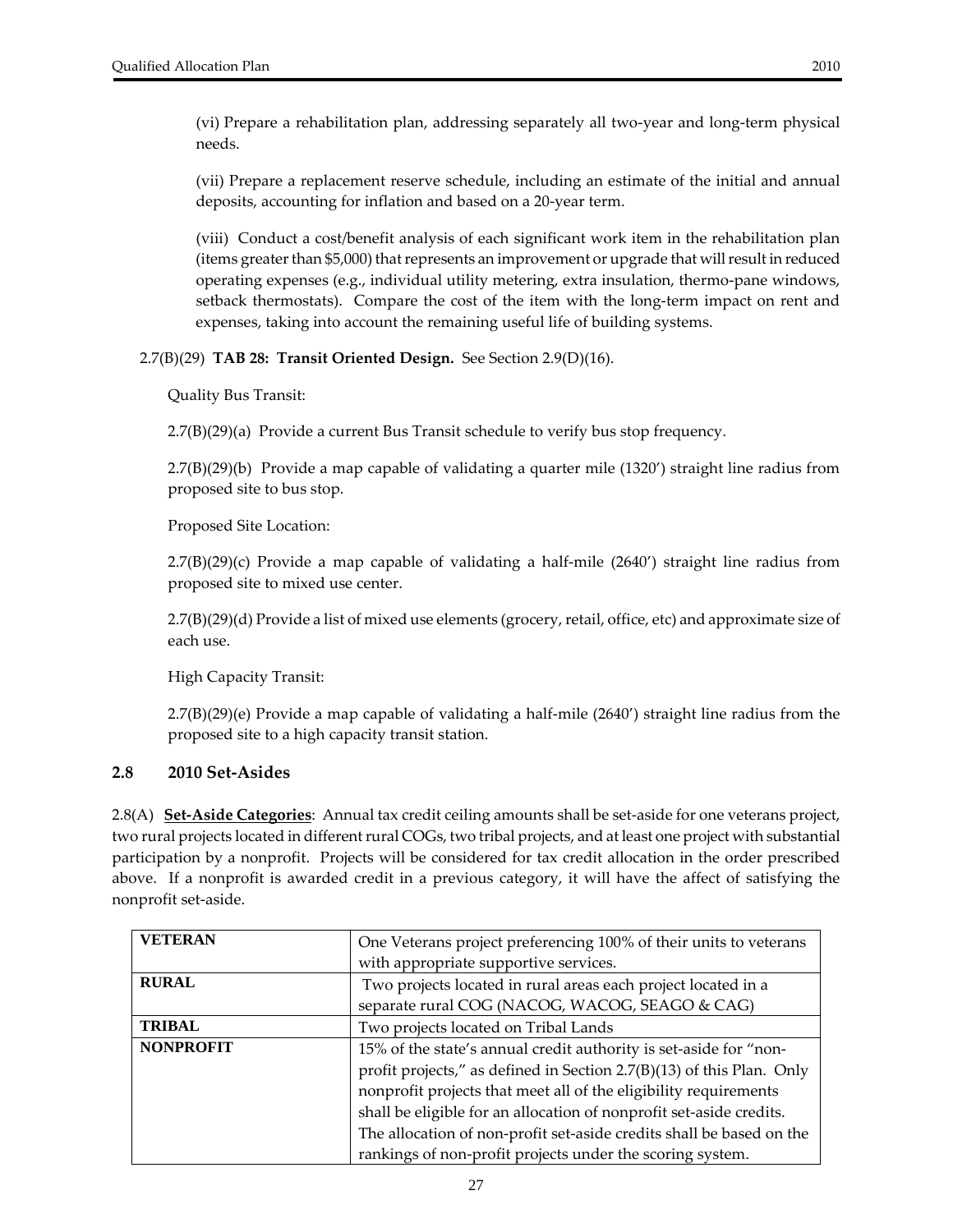<span id="page-27-0"></span>2.8(B) **Set‐Asides and Reservation of Tax Credits**. In the event that there is more than one qualified application in a set-aside category, then ADOH shall allocate tax credits first to the highest-scoring applications meeting all eligibility, threshold, and underwriting requirements in the set‐aside categories. Unallocated balances in one or more set‐aside categories shall be allocated to the eligible and feasible project that may be fully funded. If the unallocated balance is sufficient to fund more than one application, then a reservation shall be made to the eligible and feasible project with the highest audited score unless ADOH determined that another eligible project best serves market demand, the policy objectives of this Plan, and the public interest.

## **2.9 Project Scoring**

2.9(A) ADOH shall award points based solely on the information submitted in the application. ADOH may verify information submitted in the application with publicly available information and information available from subscription services. See Section 2.7(A)(3).

2.9(B) **Competitive Score**. Each eligible project shall be reviewed and receive points based on the scoring criteria set forth in Section 2.9 of this Plan. An application must provide a factual basis and documentary support for points claimed. ADOH may deny a claim for points if the correct forms or required information are not submitted, or are not submitted at the correct tab, or if information available to ADOH negates a claim for points. Claims for points that fail to meet the criteria in Section 2.9 or that are not supported by the application shall be denied. In the event that an applicant claims points in mutually exclusive point criteria, ADOH shall deduct the points that are not supported by the application. Applications shall be scored based **SOLELY** on the information supplied in the application.

ADOH may deny a claim for points if the correct forms or required information are not submitted, or are not submitted at the correct tab, or if information available to ADOH negates a claim for points.

#### 2.9(D) **ADOH shall score projects in the following 17 categories:**

#### **2.9(D)(1) Historic Preservation**: up to 30 points

15 points – Fifteen points are available for the following projects: (i) consisting of one or more structures individually listed in the National Register of Historic Places as evidenced by a letterfrom the National Parks Service, State Historic Preservation Office (SHPO), ortribal equivalent thereof, or (ii) consisting of one or more structures certified by the National Parks Service, SHPO Office or certified local government as contributing to a Register District (a Register District is a designated area listed in the National Register, or listed under state statute or local ordinance as substantially meeting the requirements for listing of districts in the National Register), or (iii) a project located within an area that has been zoned as an historic area as evidenced by a copy of the municipal zoning ordinance that was adopted on or before the deadline date and a letter from the local municipality indicating that the design will meet the requirements outlined in the zoning ordinance. Applications for historic preservation of existing rental housing shall be supported by a relocation plan. (At **Tab 18**, submit the appropriate evidence as identified above.)

15 points – Fifteen points are available for projects that have received a certification signed by the National Park Service for Historic tax credits. Applications for historic preservation of existing rental housing shall be supported by a relocation plan. (At **Tab 18**, submit the certification signed by the National Park Service).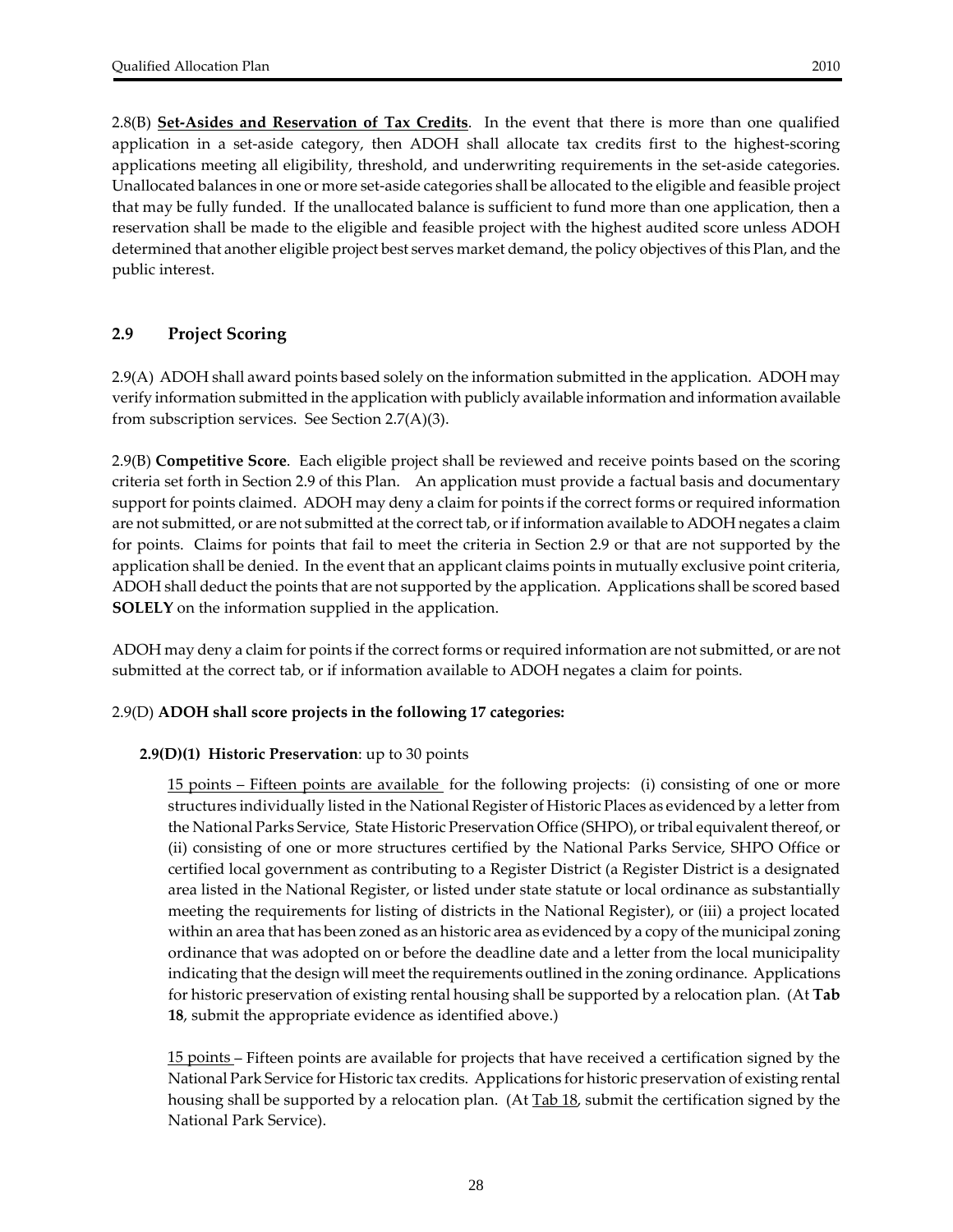#### **2.9(D)(2) Acquisition/Rehabilitation**: up to 30 points

2.9(D)(2)(a) Up to thirty points are available to projects proposing acquisition of an existing building. The points available depends on the pro rata rehabilitation hard costs per unit including site and demolition costs less property acquisition costs (see Form 3, item 24, section I) as described in the table, below:

| Hard Cost of Rehabilitation per Unit | Points Awarded |
|--------------------------------------|----------------|
| $$35,000+$                           | 30             |
| \$25,000 - \$34,999                  | 15             |
| $$15,000 - $24,999$                  | 10             |

2.9(D)(2)(b) Projects containing acquisition/rehabilitation and new construction components shall qualify for points in this category only if the rehabilitation units total 50% or more of the total project and the acquisition/rehabilitation is 100% of the acquired units.

 $2.9(D)(2)(c)$  Applicants should identify the project as a rehabilitation or acquisition/rehabilitation project and fully explain the acquisition and scope of rehabilitation work in the cover letter. The type of rehabilitation improvements and the amount of rehabilitation costs shall be appropriate for the project and proportionate to the benefit as determined by ADOH based on the application and a Capital Needs Assessment, see Section 2.7(B)(33). ADOH may utilize the services of an independent cost estimator in determining whether the rehabilitation costs are reasonable. The applicant shall be responsible for the costs of the cost estimator. Cost of rehabilitation per Unit is determined by adding direct construction costs and appliances, then dividing that sum by the number of qualified rehabilitation units.

2.9(D)(2)(d) Applications for acquisition/rehabilitation of existing rental housing shall be supported by a relocation plan. The relocation plan shall comply with the Uniform Relocation Assistance Act, 42 U.S.C. § 4621, *et seq.*

## **2.9(D)(3) Acquisition/Demolition:** 30 points (Tab 18)

Thirty points are available to projects proposing acquisition, demolition and new construction of blighted properties. Applicants to provide evidence and documentation to satisfactorily substantiate to ADOH that the property has outlived its economic usefulness as follows:

2.9(D)(3)(a) Assessment of Obsolescence:

(i) CNA substantiating demolition is a more cost effective option than rehabilitation.

(ii) Market analysis confirming new design accommodates market demand better than existing design (Example – motel with studio units where market demand is for families).

(iii) Dated photo of building taken no more than 60 days before the application deadline date.

2.9(D)(3)(b) Additional Requirements

(i) The area of the foot print of the building must equal or exceed 50% of the area of the project real property.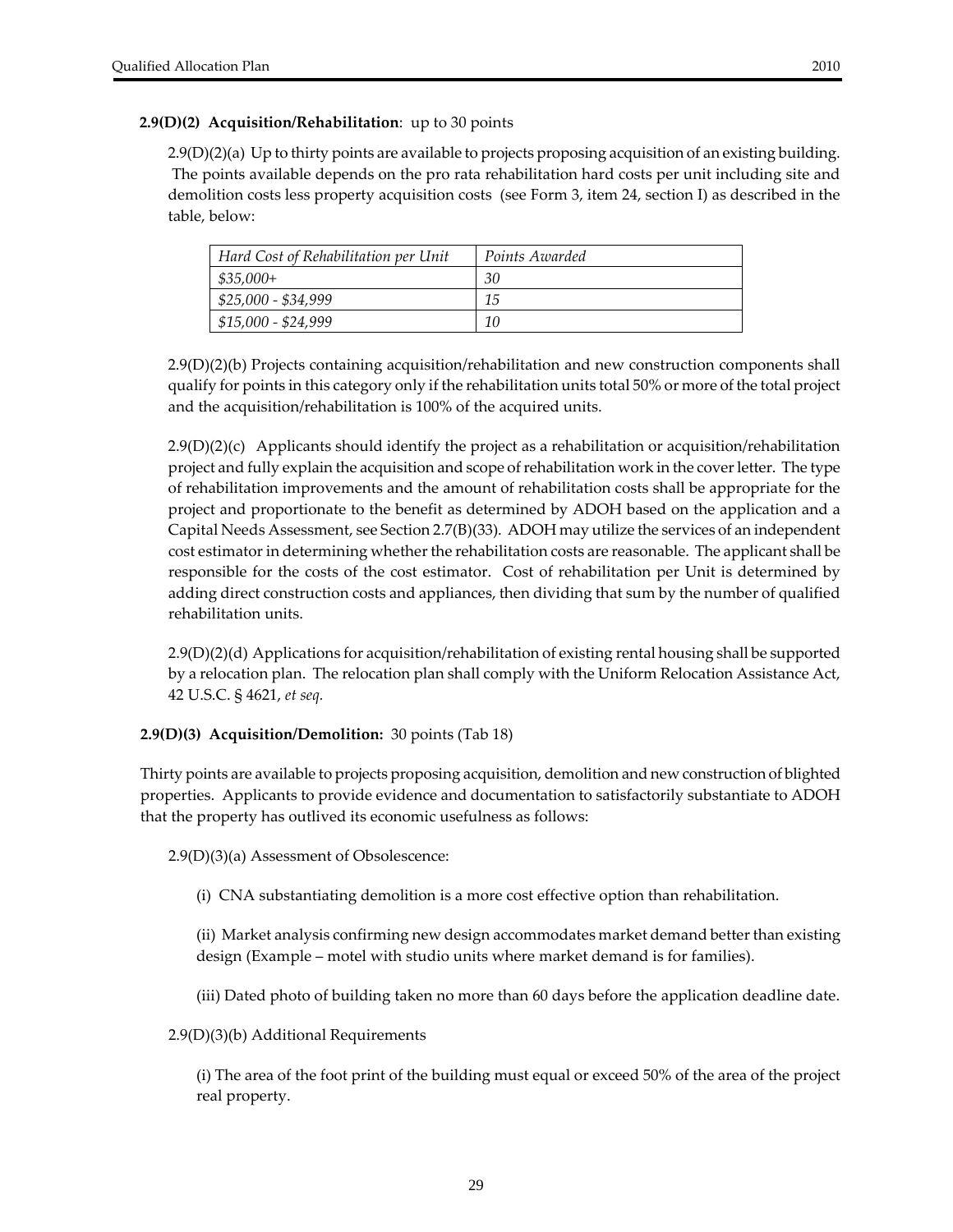(ii) No demolition permit may be issued, nor shall demolition activity commence prior to the deadline date for submittal of applications. Development activity undertaken prior to satisfaction of cross-cutting federal regulatory requirements may disqualify a project for gap financing through federal sources.

(iii) Applications for acquisition/rehabilitation of existing rental housing shall be supported by a relocation plan. The relocation plan shall comply with the Uniform Relocation Assistance Act, 42 U.S.C. §4621, *et seq*.

## **2.9(D)(4) Preservation of Existing Subsidized Housing**: up to 35 points

Up to 35 Points are available to projects that preserve existing program or project‐based rental assistance, such as project-based Section 8, RD or other program-based rental assistance. The number of points available for Preservation of Existing Subsidized Housing shall not exceed the product, rounded down to the next whole number, of thirty‐five times the ratio of the number of Section 8 or RD rental assistance units to the total number of units. Applications for preservation of existing subsidized housing shall be supported by a relocation plan.

Example: A 100‐unit project in which 27 project‐based rental assistance units will be rehabilitated will receive  $35 X 27 \div 100 = 9.45$ , which rounds down to 9 points.

## **Note: points shall only be given in one area of Preservation, not all four (Historic Preservation, Acquisition/Rehabilitation, Subsidized Housing, or Acquisition Demolition).**

#### **2.9(D)(5) Tenant Lease Purchase**: 3 points

3 points ‐ shall be awarded if 100% of the project is designed for tenant home ownership opportunities after the 15‐year compliance period.

Post allocation requirements. Projects awarded points underthis paragraph shall be required to execute and record an Extended Use Agreement that indicates the provisions set forth above for the remaining compliance period. There are additional fees associated with these points. (See Section 6.6, Fees.)

**2.9(D)(6) Developer Experience Points for New Construction or Rehabilitation:** Maximum of 15 points awarded for Developer experience category (Submit at TAB 8).

#### 2.9(D)(6)(a) **Points Available.**

(i) Up to 15 points may be claimed for projects proposing significant participation by a Developer with a demonstrated track record Developing Affordable Housing projects.

| Number of Projects      | Points Awarded |
|-------------------------|----------------|
| 5+ Projects in Arizona  | 15             |
| 10 Projects in the U.S. |                |

(ii) In evaluating a claim for points in this category, ADOH shall considerthe number of newly constructed or rehabilitated Affordable Housing projects of twenty‐four or more Residential Rental Units developed by the Developer and the experience of the Developer's current officers and supervisory employees.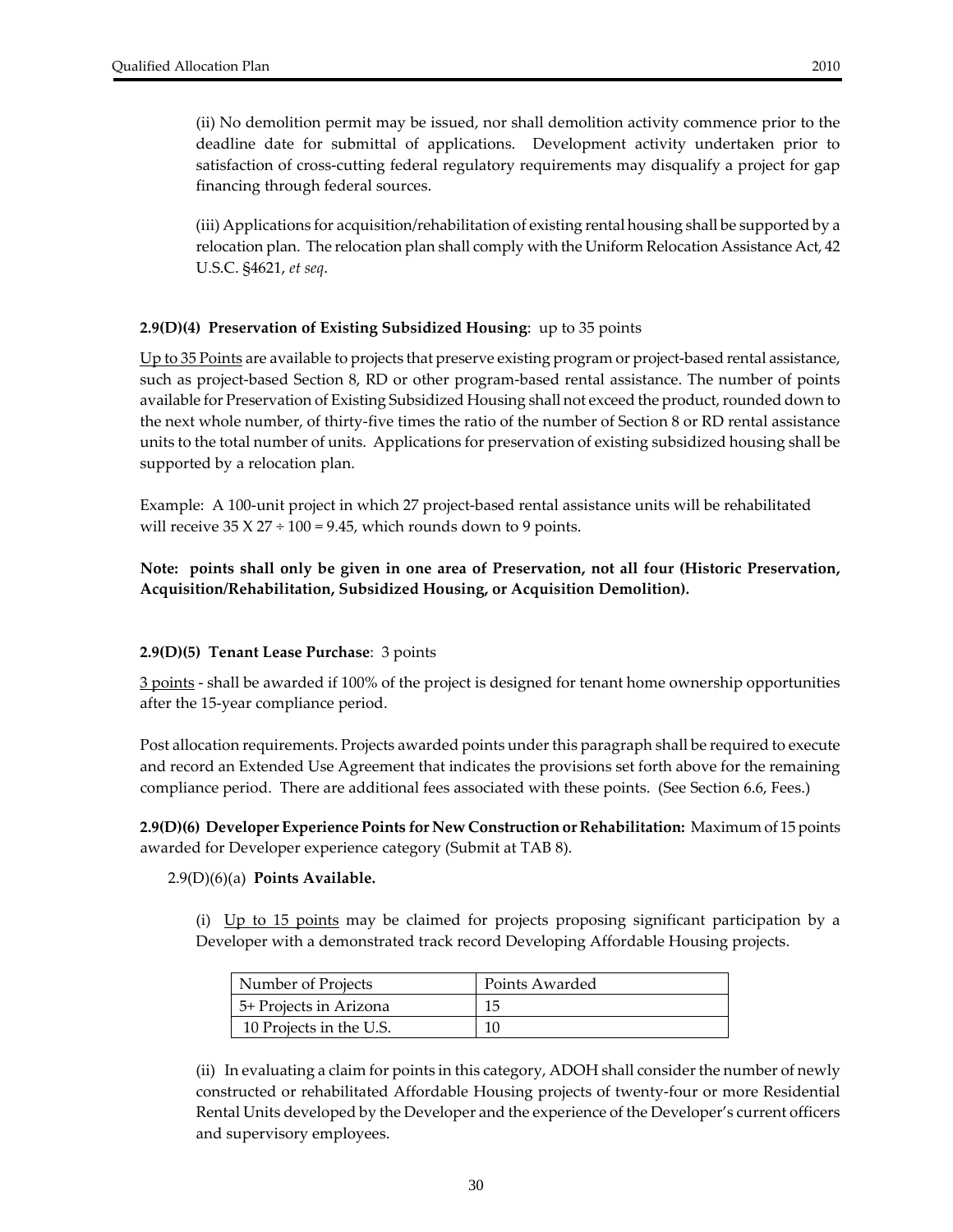(iii) Fifteen points are available to Developers that have developed five or more Affordable Housing projects located in Arizona.

(iv) Ten points are available to Developers that have developed 10 or more Affordable Housing projects located in the jurisdiction of any tax‐credit allocating agency.

2.9(D)(6)(b) **Evaluation Criteria**. Applicants claiming points under this category must comply with all of the following requirements:

(i) The Developer identified in the application must demonstrate that it has developed the Affordable Housing projects for which points are claimed from concept through lease up, conversion of the construction loan, or issuance of I.R.S. Forms 8609 for tax credit projects, whichever is latest. Projects developed by affiliates or predecessors in interest of the Developer will not support a claim for points in this category.

(ii) ADOH will evaluate the experience of the Developer based on detailed explanations demonstrating that the officers or supervisory employees of the Developer have the experience necessary to develop the project proposed in the application through final allocation of tax credits. A separate explanation should be submitted for each officer or supervisory employee responsible for the development of the project proposed in the application. ADOH will not consider the experience of Consultants or other Development Team professionals in evaluating a claim for points under this category.

(iii) Tab 8. Applicants claiming points under this category shall provide the following materials at Tab 8:

(1) Form 8‐1. Include the name of the Developer, and for each project for which points are claimed: name of the project, the mailing address of the project, and the number of Residential Rental Units completed;

(2) Detailed explanations of the relevant experience of the officers and supervisory employees responsible for development of the project proposed in the application;

(3) Applicants claiming points for a project located in Arizona must submit at Tab 8 a reference letter demonstrating successful completion of each Affordable Housing project from the allocating agency or if the identified project is not a tax credit project, from the state housing authority with primary regulatory responsibility over the project;

(4) Form 8‐2. The applicant must execute and attach Form 8‐2 (Authorization for Release of Information).

#### **2.9(**D**)(6)(c) Points Deducted:**

(i)ADOH may deduct five (5) points from the amount of claimed and confirmed developer experience points for each and every instance within five years prior to the date of application that:

(1) a Developer failed to resolve compliance issues with the Department consistent with Section 8.2(F), or with any other state allocating agency within six months of notification of non‐compliance;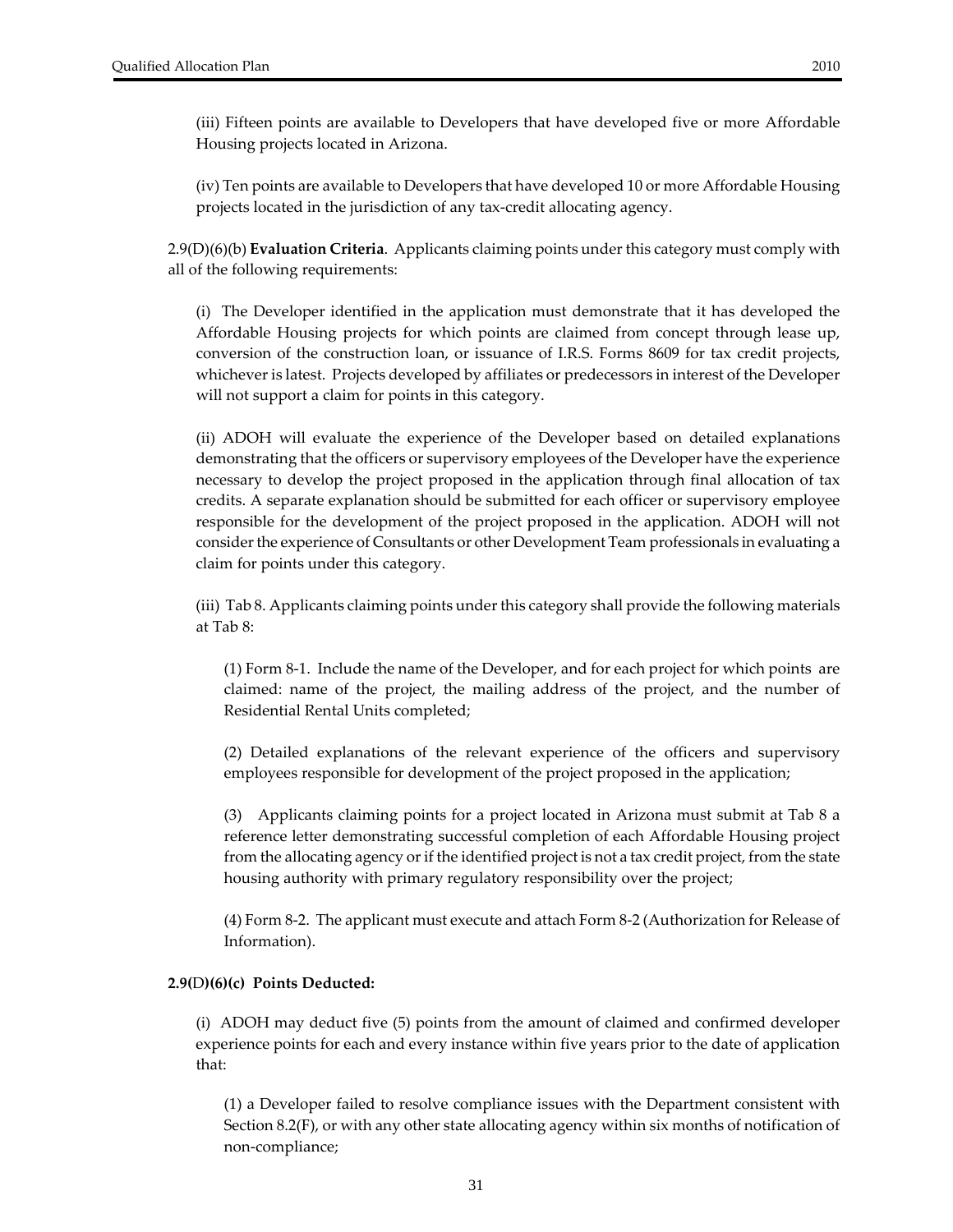(2) a Developer failed to complete a project with features or amenities in an application without the express written consent of ADOH;

(3) a Developer failed to notify ADOH of Material Changes to an application as required by Section 4.7;

(4) a Developer failed to make satisfactory progress consistent with Sections 2.6(C)(6) and 4.2;

(5) the Owner failed to request an IRS Form 8609 within 120 calendar days that the project is Placed in Service;

(6) the Applicant must disclose if any members of the development team have been removed and/or replaced by the limited partner in the past 5 years.

**2.9(D)(7) Rent Restricted Units Set‐Aside for 50% and 40% AMGI Tenants**: Up to 35 points for any combination of set‐asides of Low‐Income Units at 50 or 40 AMGI (15 points for 50% AMGI and 20 points for 40% AMGI). See Section 2.7(B)(17) Priority Market Need for guidance regarding the income and rent restrictions regarding these points. Insert at **Tab 16** of the application Form 16, "Commitment to Lower‐ Income Set‐Aside."

\*(NOTE: This calculation is based on total number of Low‐Income Units in the project. AMI is equal to or less than 40 or 50% AMGI). ADOH will count Employee Units as 60% Low‐Income Units in making scoring calculations.

 $2.9(D)(7)(a)$  Up to 15 points available for units designated for 50% AMGI Tenants.

| 50 % AMGI Rural Points | 50% AMGI Urban Points |
|------------------------|-----------------------|
| $40\% + 15$            | $45\% + 15$           |
| $21 - 39\% = 10$       | $21 - 44\% = 10$      |
| $10 - 20\% = 5$        | $10 - 20\% = 5$       |

 $2.9(D)(7)(b)$  Up to 20 points are awarded for rent restricting a percentage of total units for populations at 40% AMGI. Rents shall be restricted for the Low‐Income Units to ensure that households pay no more than 30% of the applicable income limit during the Extended Use Period.

| 40% AMGI Rural Points | 40% AMGI Urban Points |
|-----------------------|-----------------------|
| $30\% + 20$           | $35\% + 20$           |
| $16 - 29\% = 15$      | $16 - 34\% = 15$      |
| $5 - 15\% = 10$       | $5 - 15\% = 10$       |

 $2.9(D)(7)(c)$  Points available under paragraph (a) and (b) are cumulative.

#### **2.9(D)(8) Development Location ‐ Community Revitalization Projects**: 15 points

Fifteen points are available for projects located in the following areas:

2.9(D)(8)(a) Priority housing areas designated by the local government as evidenced by the following documents: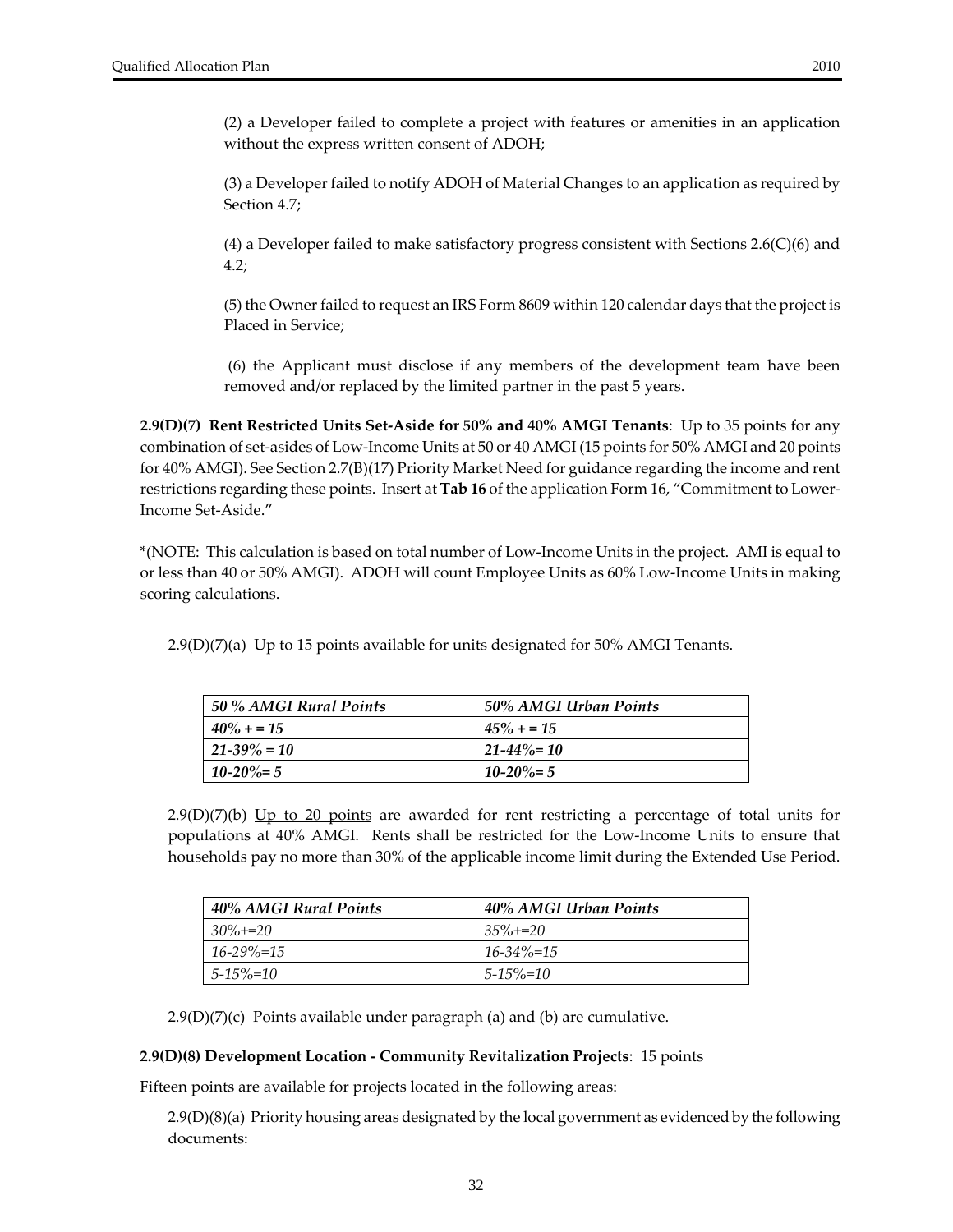(i) A local governing body resolution or ordinance or planning document dated at least 9 months prior to the application deadline that designates a priority housing area that exceeds the area of the proposed development by at least a factor of ten; and,

(ii) Certification on **Form 23** by the local governing body or its chief operating officer that the project is wholly located in the priority housing area; and that the priority housing area meets at least one of the following criteria:

(1) an area that the local government entity has designated as a redevelopment project, conservation project, orrehabilitation district, or as blighted, deteriorated, deteriorating orif not rehabilitated, likely to deteriorate by reason that the buildings, improvements or other facilities in such area are subject to one or more of the following conditions: dilapidation, obsolescence, overcrowding, inadequate ventilation, light or sanitation, excessive land coverage, deleterious land use, orfaulty otherwise inadequate design, quality or conditions;

(2) an area designated as lacking the housing needed to induce manufacturing, industrial, commercial, governmental, educational, entertainment, community development, healthcare or non‐profit enterprise or undertaking to locate or remain in such area;

(3) an area designated as an area where government assistance is necessary to induce private enterprise and investment to construct orrehabilitate decent, safe and sanitary housing and supporting facilities that will meet the needs of low and moderate income persons and families; and,

(iii) A comprehensive plan does not qualify as a certification of a revitalization area.

2.9(D)(8)(b) The points will also be awarded if the property is located within one of the following housing priority areas:

- (i) Federal Empowerment Zones or Federal Enterprise Communities
- (ii) Established HUD Neighborhood Revitalization Strategy Areas
- (iii) Established Colonias as designated by the United States Department of Agriculture or HUD

(iv) Geographic areas or parcels of property that are established by the local government as part of a comprehensive affordable housing plan.

#### **2.9(D)(9) Development Location—Projects in a QCT, DDA or outside an MSA**

3 points are available to projects located within a Qualified Census Tract (QCT) or Difficult Development Area (DDA), or outside of a Metropolitan Statistical Area (MSA) as designated by HUD (See Exhibit C). ADOH may deny a claim for points under this paragraph if ADOH concludes that the project is located in an area where affordable units comprise 25% or more of total rental units for properties containing 15 rental units or more.

#### **2.9(D)(10) Family Project:** 10 points

10 points may be awarded for projects in which at least 20% of the Low‐Income Units are three or four bedrooms and have a minimum of two bathrooms.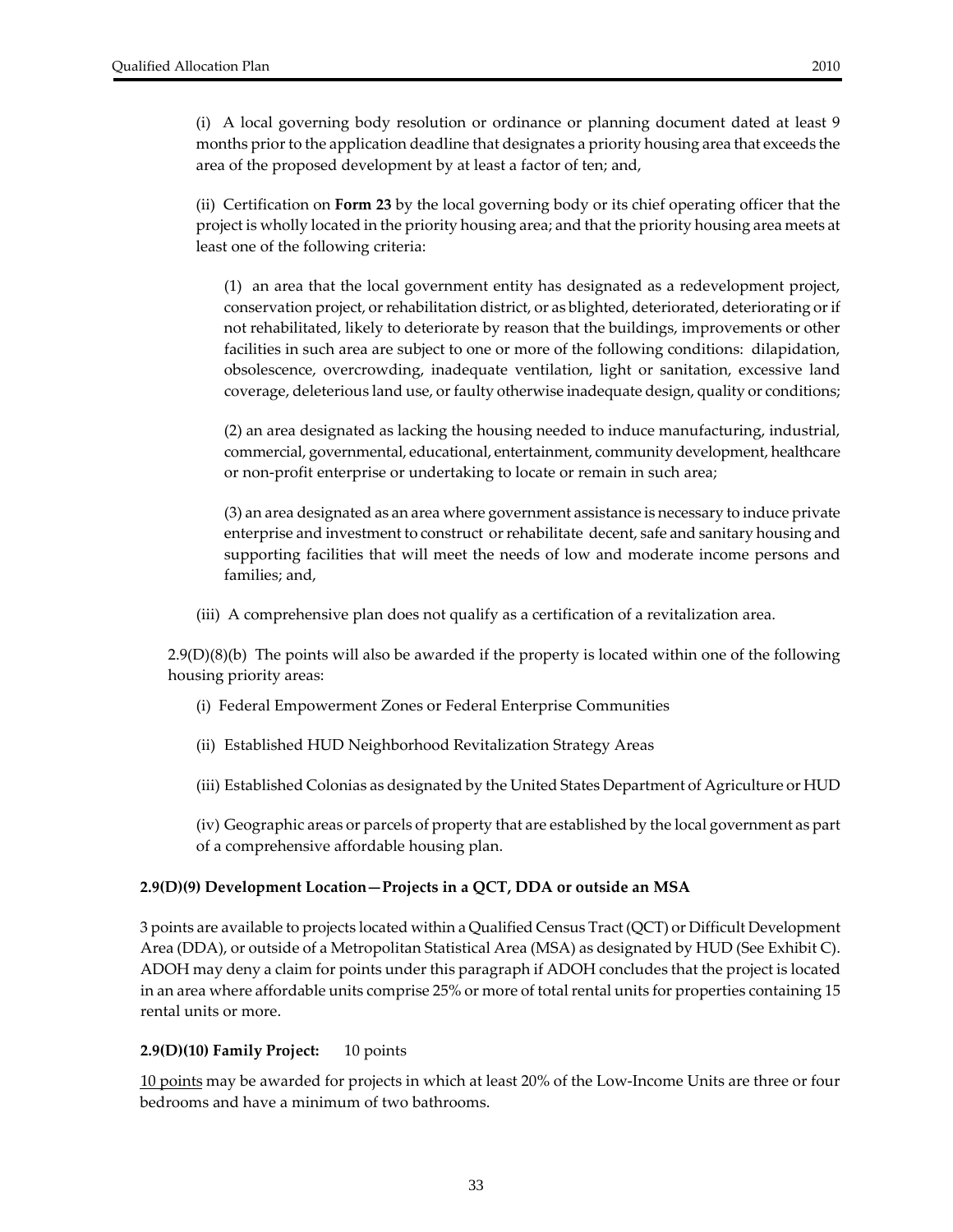## **2.9(D)(11) Projects Serving Special Needs Populations**: 10 points

10 points may be awarded to projects of which at least 5% of the project is reserved for tenants with special needs. ADOH may deny an application for tax credits to a project that is required to provide supportive services to tenants including Special Needs Populations, if the application fails to include the information required by this section. ADOH may cancel a reservation, or revoke an allocation of tax credits for a project that received points under this section or a reservation of tax credits if the project fails to provide supportive services described in the application or as required by the Extended Use Agreement or a supportive services agreement that has been approved by ADOH.

2.9(D)(11)(a) Supportive services agreement. Applicants must provide evidence of coordination with agencies specializing in services to tenants with special housing needs, a client source (e.g. letters from a referring agency, etc.) and service agreement for each population served, which also must be inserted at **Tab 14**. This agreement must be on the service entity's letterhead, signed and dated by both parties.

 $2.9(D)(11)$ (b) Preapproval of supportive service provider. The applicant must obtain written preapproval by ADOH of the supportive service provider. The applicant must submit preapproval documentation under **Tab 14** for each entity that will be providing services, including Forms 13 and 14. ADOH shallrespond with an evaluation letter approving or objecting to the proposed supportive services provider by no later than fifteen days before the deadline date for application for a competitive round. Applications that are not pre‐approved by ADOH or do not demonstrate satisfactory experience serving Special Needs Populations shall not be eligible for these points.

2.9(D)(11)(c) Applicants claiming points under this section must provide evidence of funding source to be used by service agency. Sufficient evidence consists of grant agreements for Shelter Plus Care, Supportive Housing Funds, Project-Based Section 8, and contracts with Behavioral Health Organizations. Applicant must provide a line item in the operating budget for the cost of agency services.

2.9(D)(11)(d) Post reservation requirements. ADOH may require that the supportive services described in the application be included in the Extended Use Agreement before issuing a final Allocation and may monitor performance of these set‐asides throughout the compliance period. See Section 7.3(C)(2)(a)(iii) for treatment of the costs of supportive services.

## **2.9(D)(12) Senior Projects**

2.9(D)(12)(a) 20 points are available for projects serving 80% or more elderly individuals. Units serve elderly individuals if at least one individual in the household is 55 years of age or over.

2.9(D)(12)(b) 30 points are available for projects serving individuals who are 62+ years of ageand/or are Physically Disabled. (See Section 2.7(B)(16).

(i) Projects serving persons 62 years old or older shall not propose units with more than two bedrooms.

(ii) The application must include the same supporting documentation as projects serving special needs populations, see Section 2.9(D)(11). Supportive services for seniors 62 years old or older shall promote the resident's quality of life and independence while providing efficient delivery of Supportive Services to the residents.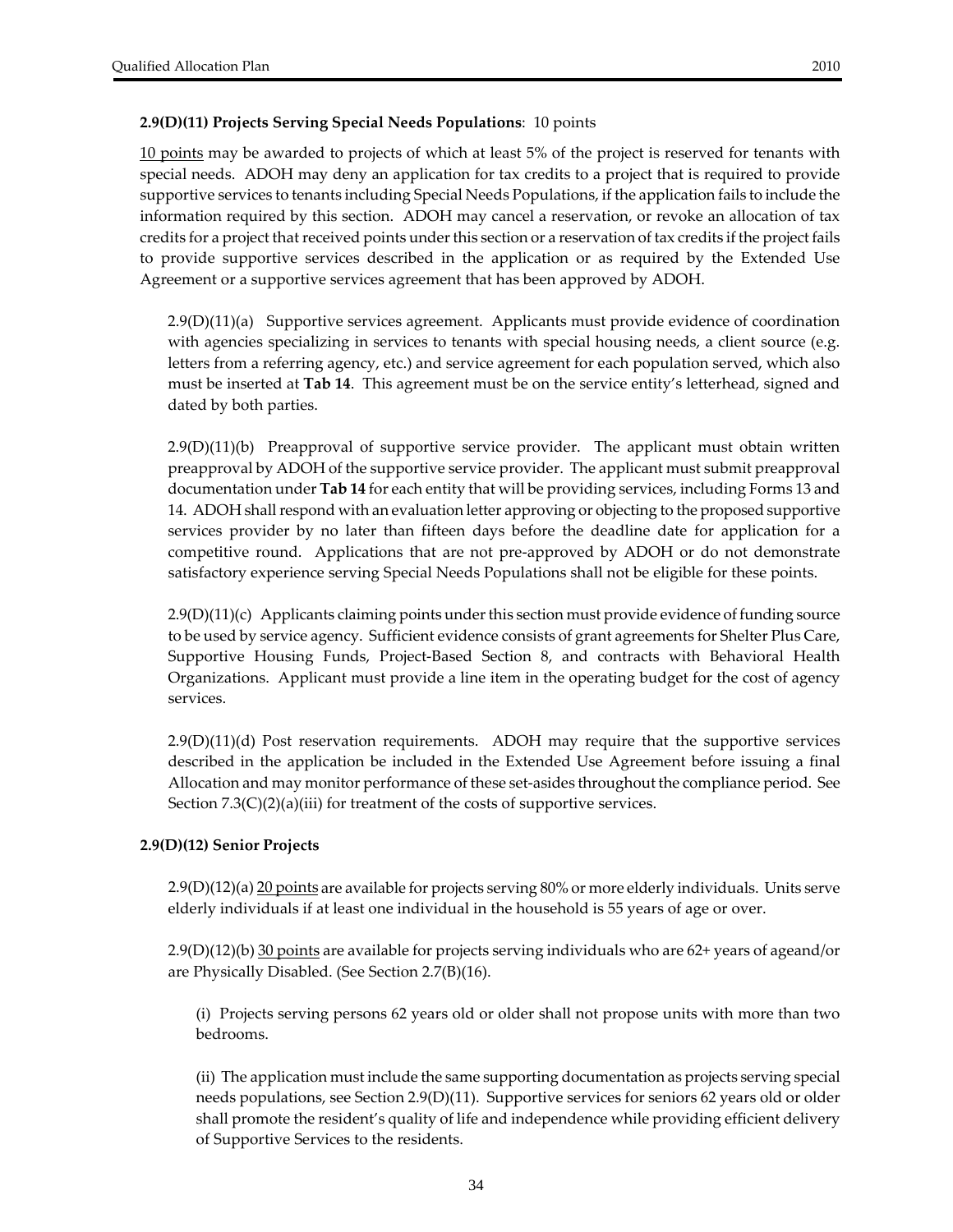#### **2.9(D)(13) Mixed Income**: Up to 5 points

5 points are available for projects serving mixed income populations. Points shall be awarded based on the percentage of market rate units in the project (total market rate units divided by total units in the project).

| % Market Rate Units | <b>Points</b> |
|---------------------|---------------|
| $30 + \%$           | h             |
| $20 - 29%$          |               |
| $10-19%$            |               |

#### **2.9(D)(14) Rural Area Development**: maximum17 points

#### Rural Projects may claim 15 points for Rural Area Development.

Additional 2 points are also available for Rural Projects that are receiving new funding from the United States Department of Agriculture (USDA) for new construction, acquisition/rehabilitation, and preservation projects through the Section 515/514/516 and Section 538 programs. Letter of intent from the USDA Rural Development Authority should be provided at **Tab 11.** 

#### **2.9(D)(15) Incomplete Application –10 point deduction**

2.9(D)(15)(a) It is the applicants' responsibility to complete and review their application prior to submitting to ADOH for review. Complete applications are required to be reviewed by ADOH. If upon review by ADOH it is determined that the applicant did not provide a complete application (application cannot be reviewed and underwritten without omitted information/documentation), ADOH will request applicant to provide omitted information/documentation and applicant will have 5 working days from notification to provide information/documentation.

 $2.9(D)(15)(b)$  ADOH will not request additional information that relates to scoring.

#### **2.9 (D)(16) Transit Oriented Development**: Up to 20 Points.

Up to 20 points are available for projects incorporating transit oriented development features as outlined below:

#### 2.9(D)(16)(a) Quality Bus Transit – 5 Points

Quality Bus Transit is defined as:

- Minimum 15 minute weekday headways 6am to 6 pm.
- Minimum 30 minute headways 6am to 6pm on weekends.
- Minimum 18 hours of service on weekdays, minimum 15 hours on weekend days.

The bus route corridor should provide one or more bus stops that are within a quarter mile (1,320') straight line radius of the proposed site and the transit agency must confirm that there are no plans to move the route(s) to a different corridor in the next five years.

2.9(D)(16)(b) Proposed site located within half mile (2,640') straight line radius of mixed use center ‐ 5 Points.

Proposed site located within a half mile straight line radius of a mixed use center represented by at least three of the following elements: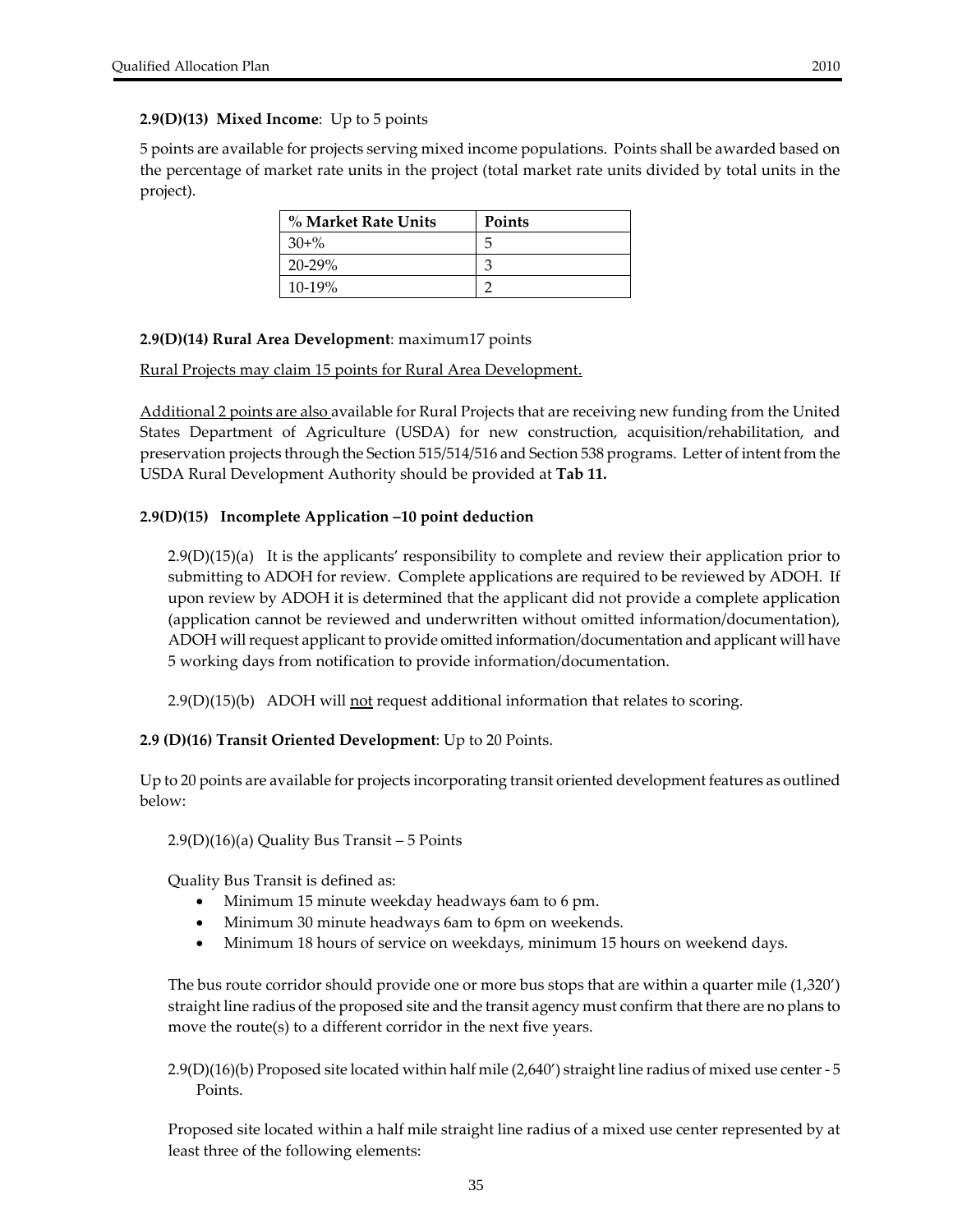- At least 25,000 sf of convenience retail or grocery.
- At least 25,000 sf of other retail.
- At least 25,000 sf of commercial office or other employment other than the retail.
- At least 25,000 sf of institutional and civic uses.
- At least 25,000 sf of restaurant, café and coffee shop uses.

#### 2.9(D)(16)(c) High Capacity Transit – 10 Points

High Capacity Transit includes light rail transit, commuter rail, intercity rail and streetcar.

Proposed site to be located within a half mile (2,640') straight line radius of a High Capacity Transit station.

## **2.9(D)(17) Green/Healthy – up to 20 points**

To be awarded any Green Building Points, specific Green product details, building methods/applications and/or systems are required to be listed on Exhibit Z (See Section 2.7(B)(27)(c) at time of initial application and at 8609 submission. The project Architect is required to list all of the Green products, building methods and energy systems corresponding to the respective point categories claimed. The Architect must specify and ensure the use of all claimed green products. The Architect will be required, at time of 8609 application, to certify that all specified green point criteria have been met and validate with project contracts, work orders, or delivery receipts.

The project's Green specification list must be submitted at time of application to apply for Green points. A sample Green Building specification summary sheetis found below representing the minimum amount of information required at time of application. Product detail should be sufficient enough to allow ADOH to verify the approximate cost of the proposed product/system.

For Solar PV system points, a separate additional financial worksheet must be provided showing all of the applicable financial incentives including but not limited to: energy tax credits (include syndication agreements or IRC Section 1603 exchange documentation for valuing these credits), solar energy Power Purchase Agreements (include PPA's if applicable), federal state and local tax deductions, enhanced/accelerated depreciation values, manufacturer's rebates and property tax assessment exemptions, credits or offsets. See Exhibit Z.)

The same Green Building specification list must be resubmitted in conjunction with **Exhibit W‐1 Architect's Certificate** affirming that all of the specified materials, methods or systems listed were in fact included in the project. Be advised that failure to include all scored elements could result in a loss of points on future ADOH projects.

| GREEN BUILDING SPECIFICATION SUMMARY SHEET |                          |                  |                                           |                             |                                           |                                               |
|--------------------------------------------|--------------------------|------------------|-------------------------------------------|-----------------------------|-------------------------------------------|-----------------------------------------------|
| Product<br>Specified                       | Manufacturer<br>Supplier | Product<br>Line  | <b>Green Feature(s)</b>                   | Application(s)              | <b>Estimated Cost</b><br>(at application) | Cost<br><b>Documents</b><br>(at final review) |
|                                            | Sherwin                  |                  |                                           | Interior walls $\mathcal S$ |                                           |                                               |
| Paints                                     | Williams                 | Harmony          | Zero VOC                                  | ceilings                    |                                           |                                               |
| Low Density<br><b>SPF</b>                  | NCI.<br>Polyurethanes    | <i>InsulBloc</i> | Thermal barrier, sealing<br>capacity, STC | Roof substrate              |                                           |                                               |
|                                            | Kyocera Solar            | MyGen            | Renewable energy, lowered                 |                             |                                           |                                               |
| Solar PV                                   | Inc                      | <b>SYSTEM</b>    | operating costs                           | Roofs, parking              |                                           |                                               |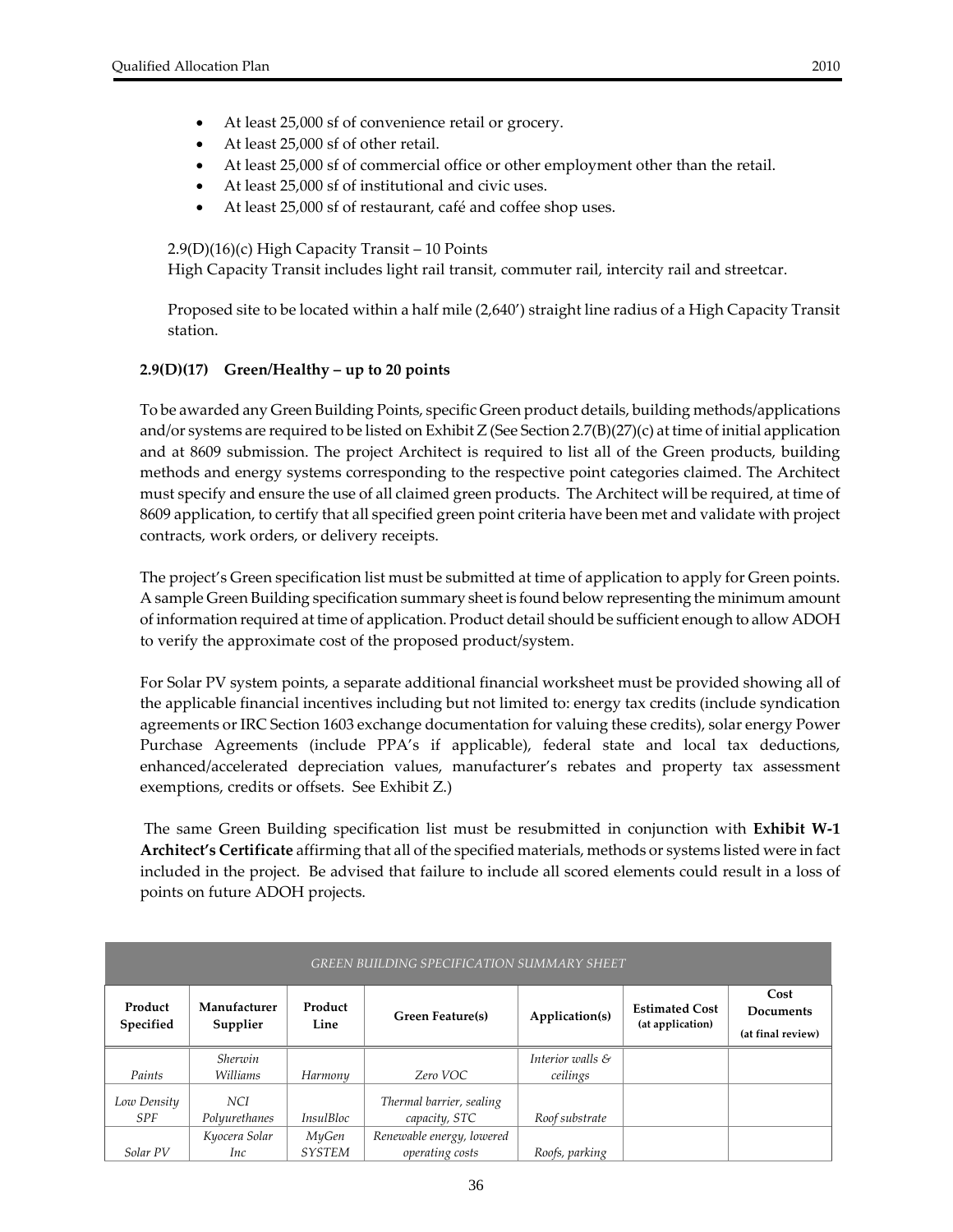| <b>SYSTEM</b><br><b>COMPONENT</b>   |                                                                                                                                  | <b>Construction Use</b><br>New/Rehab/Both | 2010 GREEN CRITERIA - 20 POINT MAXIMUM                                                                                                                                                                                                                                                                                                                                                                           | Available<br>Points |
|-------------------------------------|----------------------------------------------------------------------------------------------------------------------------------|-------------------------------------------|------------------------------------------------------------------------------------------------------------------------------------------------------------------------------------------------------------------------------------------------------------------------------------------------------------------------------------------------------------------------------------------------------------------|---------------------|
| <b>INDOOR AIR</b><br><b>QUALITY</b> |                                                                                                                                  | Both                                      | All carpets, adhesives and finishes utilize low or zero VOC.<br>LOW VOC = Carpet max VOC: 100 micrograms/sq<br>meter/hr after 24 hours<br>Adhesives max VOC: 300 g/l<br>Wood Finishes max VOC: 350 g/l<br>Paints max VOC: 150 g/l for nonflat finishes<br>& 100 g/l for flat                                                                                                                                     | 0.5                 |
|                                     |                                                                                                                                  | Both                                      | Hard surface flooring materials throughout                                                                                                                                                                                                                                                                                                                                                                       | 0.5                 |
| <b>WATER</b><br><b>EFFICIENCY</b>   |                                                                                                                                  | Both                                      | Drip irrigation system designed by EPA Water sense<br>certified professional                                                                                                                                                                                                                                                                                                                                     | 1.0                 |
| <b>ERGY EFFICIENCY</b><br>旨         | <b>INSULATION</b>                                                                                                                | Both                                      | Dual Flush Toilets throughout<br>Spray Foam Insulation (SPF) - applied to underside of roof<br>substrate - upon completion of all HVAC ducting will be<br>within conditioned spaced - minimum SPF thickness of 6<br>inches or application per governing code R value                                                                                                                                             | 1.0<br>2.0          |
|                                     | <b>INSULATION</b><br>Ш                                                                                                           | <b>New</b>                                | Use of Structural Insulated Panels (SIP) and/or Insulated<br><b>Block</b><br>Concrete<br>(ICF)<br>construction<br>75%<br>$\boldsymbol{\rightarrow}$<br><sub>of</sub><br>exterior/envelope walls                                                                                                                                                                                                                  | 3.5                 |
|                                     | <b>COOL</b><br><b>ROOFS</b><br>(*NOT Applicable<br>to locations with<br>more than 4,000                                          | Both*                                     | Roofing materials with high reflectivity and high emittance<br>ratings. (Low Slope roof 2:12 or less; minimum initial<br>reflectivity of 0.65 and 0.50 emittance ratings - High Slope<br>roof 2:12 or greater; minimum initial reflectivity of 0.25 and<br>0.50 emittance ratings.)<br>Radiant Barrier on all residential roofs - Emissivity rating of                                                           | 2.0<br>0.5          |
|                                     | HDD per<br>noaa.gov)                                                                                                             |                                           | 0.35 or lower and product must satisfy the ASTM/IRCCS<br>C1321 criteria for an interior coating intended to reduce<br>radiant heat transfer                                                                                                                                                                                                                                                                      |                     |
|                                     | <b>PASSIVE</b><br><b>SOLAR</b><br><b>HEATING</b><br>(*Applicable<br>to locations with<br>more than 4,000<br>HDD per<br>noaa.gov) | New*                                      | Optimized site, building shape and orientation, landscape<br>and fenestration design (direct and indirect gain design<br>principals). Cold climates only (>4,000 HDD's per year per<br>noaa.gov). Architect must document that at least 4 PSH<br>elements were utilized in order to earn points (i.e. interior<br>thermal storage materials, clerestories, skylights, window<br>glazing, convection walls, etc.) | 2.5                 |
|                                     | <b>SOLAR PV</b>                                                                                                                  | Both                                      | PV system large enough to offset estimated (annual net)<br>common area load by 75% and maximized use of incentives.<br>PV system large enough to offset estimated (annual net)                                                                                                                                                                                                                                   | 8.0<br>5.0          |
|                                     |                                                                                                                                  |                                           | common area load by 40% and maximized use of incentives                                                                                                                                                                                                                                                                                                                                                          |                     |
|                                     | <b>RECYCLED</b><br><b>CONCRETE</b>                                                                                               | New                                       | All new concrete building slabs to contain at least 20%<br>flyash or slag.                                                                                                                                                                                                                                                                                                                                       | 1.0                 |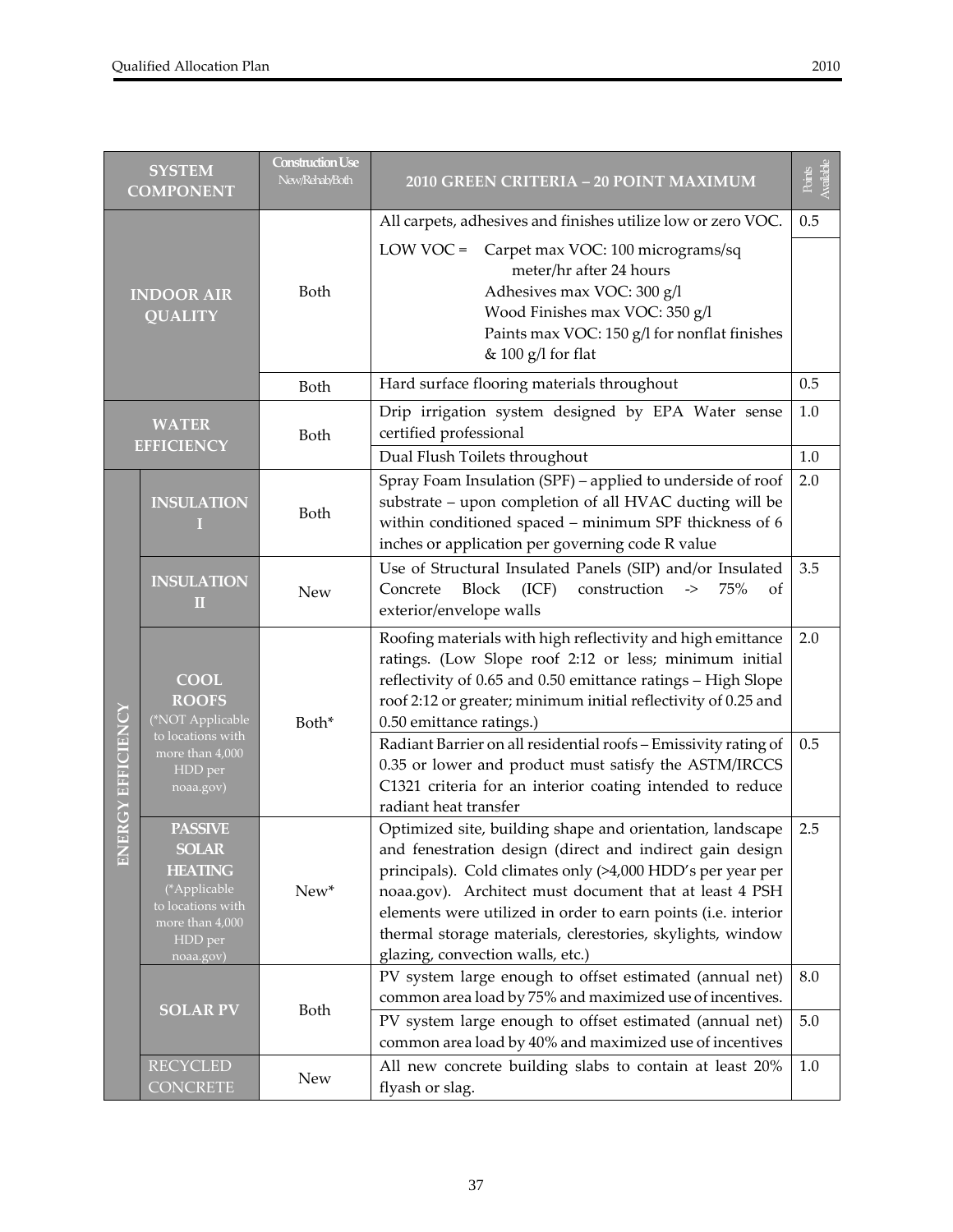In the event two projects in the queue have the same adjusted competitive score, ADOH shall reserve tax credits to the project receiving the most points according to the following tiebreaker criteria:

Tiebreaker Criteria (possible points = 13)

- 1. Efficient use of credits per tax credit unit: 1 point (calculation shall be made before QCT and DDA adjustments)
- 2. Rehabilitation projects: 4 points
- 3. Rural Project: 1 point
- 4. Sole non‐profit: 1 point
- 5. Efficient use of tax credits per occupant: up to 2 points
- 6. Hard Cost per bedroom: up to 3 points
- 7. In the event that two projects both located in either the Phoenix or Tucson metropolitan areas have the same audited score, then to the application with evidence of intent for funding with the greatest amount of funds provided by the city: 1 point.

These are not bonus points and are not added to the project's total score. This scoring system only determines the ranking of projects with the same final score under the Program's competitive scoring process.

#### **2.11 Carryover Allocation Agreement and 10% Cost Test Requirements**

#### **2.11(A) Carryover Allocation Agreement.**

2.11A)(1) Projects that do not place buildings in service by December 31, 2010, must execute a Carryover Allocation Agreement by no later than December 1<sup>st</sup> unless otherwise provided in the reservation letter.

2.11(A)(2) Failure to satisfy the requirements of this section and execute the Carryover Allocation Agreement by the deadline date may result in cancellation of the reservation of tax credits.

2.11(A)(3) The person signing the Carryover Allocation Agreement must have authority to bind the Owner.

**2.11(B) Conditions for Execution of Carryover Allocation Agreement.**  ADOH will not execute the Carryover Allocation Agreement until the Owner has met all the requirements described in this Section in addition to any additional requirements as may be described in the reservation letter. The Owner must submit the materials necessary to satisfy the requirements of this Section by the deadline date in the reservation letter or as otherwise directed by ADOH as may be necessary to permit adequate time for their review.

#### **2.11(C) 10% Cost Test.**

 $2.11(C)(1)$  By no later than December 1, 2010, or as otherwise may be required by the reservation letter, the Owner must demonstrate compliance with all the requirements of the 10% Cost Test. If IRC Section  $42(h)(1)(E)(ii)$  is more restrictive, it shall govern.

 $2.11(C)(1)$  To satisfy the 10% Cost Test, the Owner must demonstrate it has accrued or expensed qualified costs in an amount that is greater than 10% of the reasonably expected eligible basis in the project (including land costs) of the reasonably expected basis in the project by the close of the second calendar year.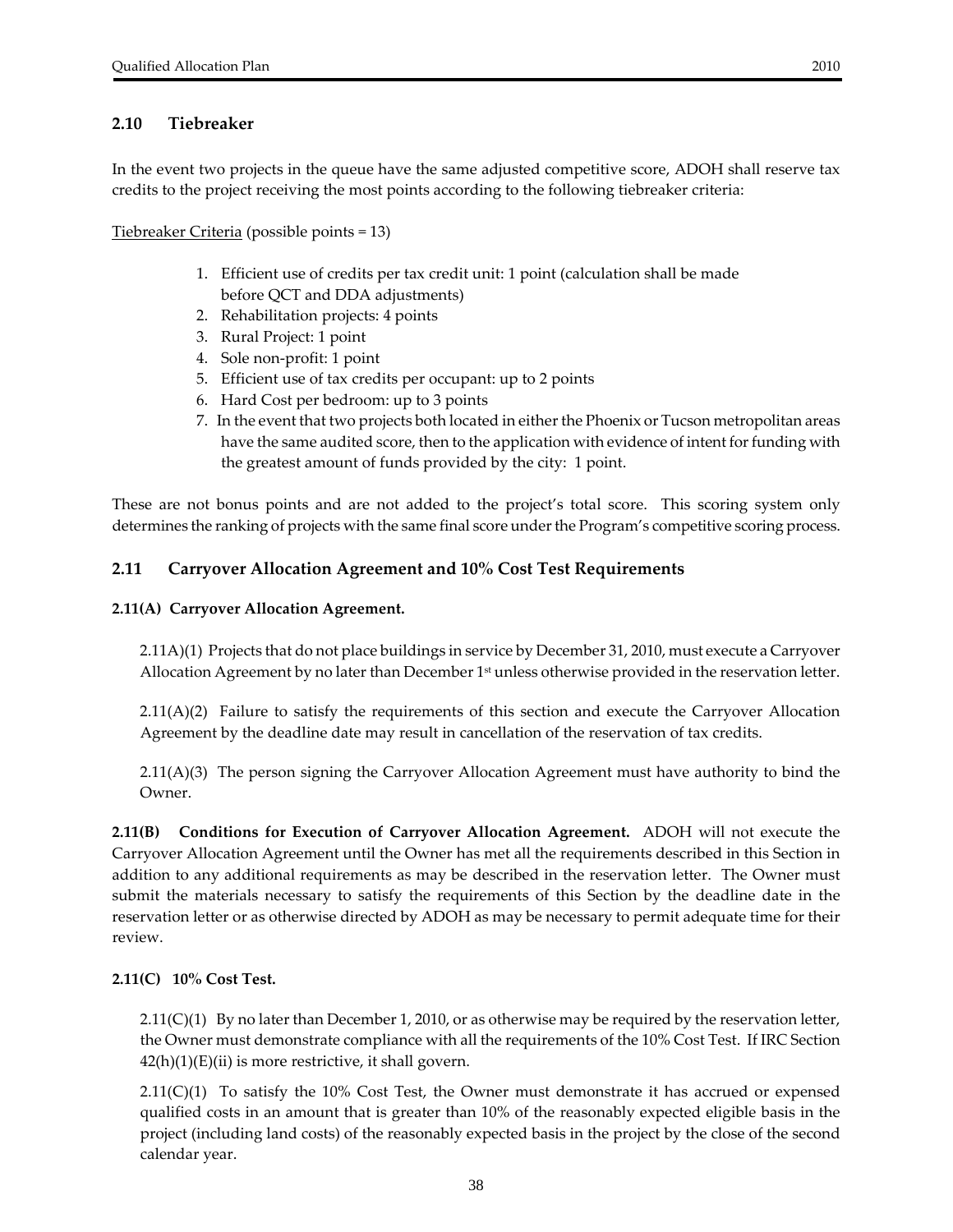#### **2.11(D) 10% Cost Test and Carryover Allocation Agreement Submittal Requirements.**

2.11(D)(1) Accountant's opinion and eligible basis certification. To demonstrate satisfaction of the 10% Cost Test and Carryover Allocation Agreement requirements the Owner must submit the following materials or meet the following conditions:

 $2.11(D)(1)(a)$  An opinion from a certified public accountant which attests to the basis in the land, eligible basis, and amount of tax credits reserved forthe project and as otherwise required by Section 2.7(B)(8) of this Plan (the form of this opinion may be similarto Exhibit E‐1 "Sample CPA Opinion");

2.11(D)(1)(b) An Independent Auditor's Report (Exhibit F) and "Project Cost Form" (Exhibit F‐1) completed by an independent third-party certified public accountant on firm letterhead on  $8-1/2 \times 11$ format, placed in an adequately sized three ring binder certifying that 10% or more of the reasonably expected basis in the Project has been accrued or expended by the Owner by the deadline date described in this Section.

(i) If the developer fee is included in the 10% Cost Test basis it must be reasonable (should not be greater than 20% of the total developer fee and should not include fees that will be deferred).

(ii) The auditor's report shall describe the Eligible Basis for each building in the project in a form similar to Table A (ADOH supplied form).

2.11(D)(1)(c) An updated application (ADOH **Form 3**);

2.11(D)(1)(d) Evidence, from the appropriate state agencies or commissions, that the Owner is an existing legal entity authorized to transact business in the state and the ownership entity's taxpayer identification number.

 $2.11(D)(1)(e)$  A deed or a lease for a term of not less than 50 years vesting control of the project property in the name of the Owner. On government or tribal lands, evidence of a fully executed, irrevocable lease between the Developer/Owner and the tribal or other government for a specific rental amount and a term equal to or longer than the Extended Use Period and, for tribal lands, evidence that all necessary approvals have been secured from the tribe, the BIA and other governmental agencies.

 $2.11(D)(1)(f)$  An appraisal of land value is required for all new construction projects.

 $2.11(D)(1)(g)$  A copy of the syndication or investment agreement for the equity capital.

 $2.11(D)(1)(h)$  A copy of the development services agreement, if any, between the Owner and the Developer.

 $2.11(D)(1)(i)$  In accordance with IRC Section  $42(m)(2)(B)(i)$  and Section  $2.7(B)(12)$  herein, all updated, draft and firm financing documents in existence including, but not limited to, the equity syndication prospectus (offering memorandum or equity letter), limited partnership agreement, operating agreement or joint venture agreement, partnership administration services agreement, development agreement, any amendments to the aforementioned documents, and any relevant agreement between and among the relevant parties setting forth the terms of the financial arrangements, final Commitment Letters and mortgage documents**.**

 $2.11(D)(1)(j)$  The applicant must provide an executed contract with a general contractor and provide the following materials: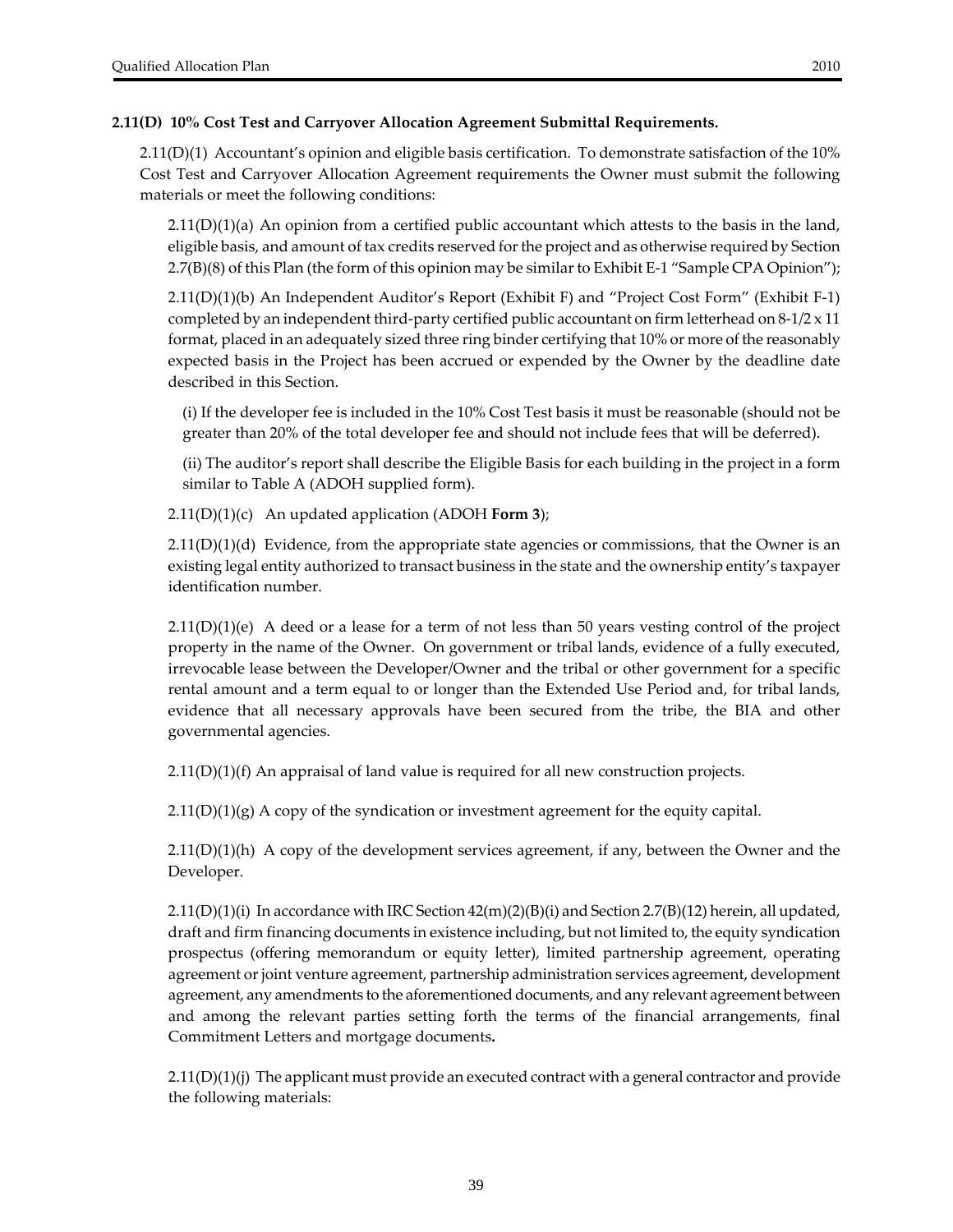(ii) Financial Statements for the general contractor for the prior two full calendar years;

(iii) Payment and Completion Guarantees

(1) Performance and payment bonds. The designation of the general contractor shall also include evidence of performance and payment bonds up to the total amount of the construction contract that are payable through placed in service.

(2) Substitution of letter of credit for bonds. ADOH will waive the requirement for a bond described in subparagraph (1), above, if the three following conditions are met: (a) the general contractor closed out construction contracts on at least five (5) LIHTC projects placed in service in Arizona or at least ten (10) LIHTC projects placed in service in Arizona or any other allocating jurisdictions; (b) waiver by construction lender of its right to require the general contractor to obtain a performance and a payment bond; and, (c) issuance of a letter of credit from a federally or state-chartered lending institution naming ADOH as a third-party beneficiary in the amount of no less than 25% of the total amount of the construction contract that is available to the project through placed in service .

(iv) If the Owner has not executed a contract with a general contractor, then within 365 calendar days of the date of the reservation letter, the Owner shall comply with terms and provisions of the Carryover Allocation Agreement by submitting of copy of an executed construction contract, evidence of payment and completion guarantees described in subparagraph (iii) above, and copies of all building permits.

 $2.11(D)(1)(k)$  A letter from the State Historic Preservation Office (SHPO) identifying the structure as individually listed in the National Register of Historic Places or location of a project within an area that has been zoned an historic area or tribal equivalent.

2.11(D)(1)(l) Projects not previously Placed in Service must provide evidence that the project complies with all applicable zoning, set-back, and other site-specific land use regulations and requirements.

 $2.11(D)(1)(m)$  Copy of the plans and specifications for the project (submit copy to ADOH and Arizona Energy Office)

2.11(D)(1)(n) Updated Form 4 – Project Schedule, see Section 2.7(B)(32).

2.11(D)(1)(o) Payment of all applicable fees to ADOH. See Section 6.

 $2.11(D)(1)(p)$  Any additional information requested by ADOH.

 $2.11(D)(1)(q)$  ADOH Signage. Pictorial evidence that the Owner erected a sign at the construction site indicating that the project is funded through the ADOH and listing the sources of funds. The sign must be a minimum size of 24 inches high by 36 inches wide, include a minimum 5-inch high ADOH logo and text printed at a minimum 72‐point font. An individual ADOH sign does not have to be provided if incorporated into a larger group sign. Applicants must submit an 8x10 photograph of the signage to ADOH evidencing that the requirement has been met.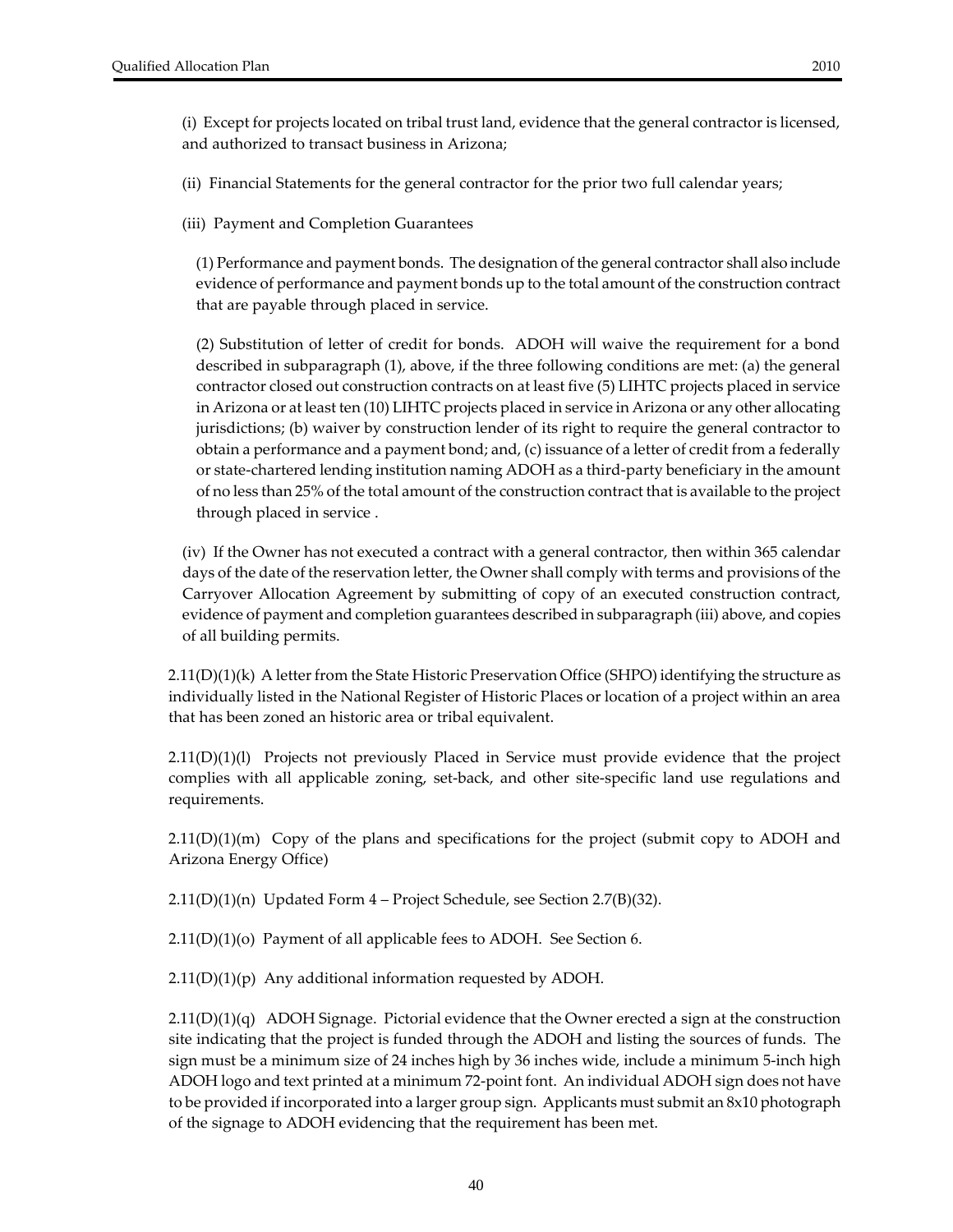# **3. TAX CREDITS FOR DEVELOPMENTS FINANCED WITH STATE VOLUME CAP BOND AUTHORITY**

### **3.1 Determination of tax credits for Tax‐Exempt Bond Projects**

3.1(A) IRC Section 42(h)(4) allows low‐income housing projects financed with tax‐exempt bonds to be eligible for 4% tax credits if they meet the minimum requirements of the Plan. Applications for projects financed with tax‐exempt bonds may be submitted to ADOH as soon as applicants receive confirmation of volume cap allocation from the Finance Division of the Arizona Department of Commerce (phone: 602‐771‐1112, fax: 602‐ 771‐1208). At the time of final Allocation, applicants sponsoring tax‐exempt bond financed Tax Credit projects shall be required to pass all eligibility requirements (see Section 2.6), adhere to all General Regulations set forth in this Plan, and comply with all applicable requirements under Section 5, "Final Tax Credit Allocation." Applicants should consult with their legal advisors to determine a project's eligibility. Applications for eligible tax‐exempt bond projects may be submitted and ADOH may allocate such tax credits outside the normal application round. The review of an application for a Determination of Qualification under IRC Section  $42(m)(1)(D)$  may occur in conjunction with the tax-exempt bond hearing that is required under A.R.S. Section 35‐726(E).

3.1(B) Tax‐exempt bond financed projects may receive tax credits on the full amount of their eligible basis only if at least 50% of the project's "aggregate basis" of any building and land upon which the building is located is financed with tax‐exempt bonds. Tax‐exempt bond projects with funding gaps, requesting Gap Financing through ADOH to fill those funding gaps, must submit an application at the same time that the applicant submits its tax credit application. See Sections Section  $7.3(B)(3)(d)$  and 6.2 for Gap Financing requirements. The procedures followed by ADOH in processing applications for bond‐financed projects are set forth below.

### 3.1(C) Upon application:

3.1(C)(1) ADOH may review tax credit applications at any time of the year after the applicant has received a final resolution from the bond issuing authority. An applicant must submit a complete tax credit application, at least 30 calendar days prior to the hearing required by Section 35‐726 (E) of the Arizona Revised Statutes ("Section 35‐726 (E) hearing"). The applicant must use the current year tax credit application forms. The application must be accompanied by the appropriate application fee.

3.1(C)(2) To fully utilize 4% tax credits for tax‐exempt bond projects, the applicant must include a letter from a certified public accountant or tax attorney at **Tab 1** that attests that 50% or more of the project's aggregate basis of any building and land upon which the building is to be located is "financed" by the tax‐exempt obligation.

3.1(C)(3) ADOH shall determine whether the applicant and the project comply with all eligibility requirements of the Plan.

3.1(C)(4) The applicant must submit a certification that principal payments on the bonds will be applied within a reasonable period of time to redeem bonds that funded the financing for the project.

3.1(C)(5) ADOH shall perform the first of two feasibility analyses to determine the amount of credits necessary for the viability of the project. For projects subject to the requirements of A.R.S. § 35‐726(E), ADOH shall complete underwriting and comparison of the application submitted for the Section 35‐ 726(E) hearing before making a Determination of Qualification of tax credits. ADOH feasibility analysis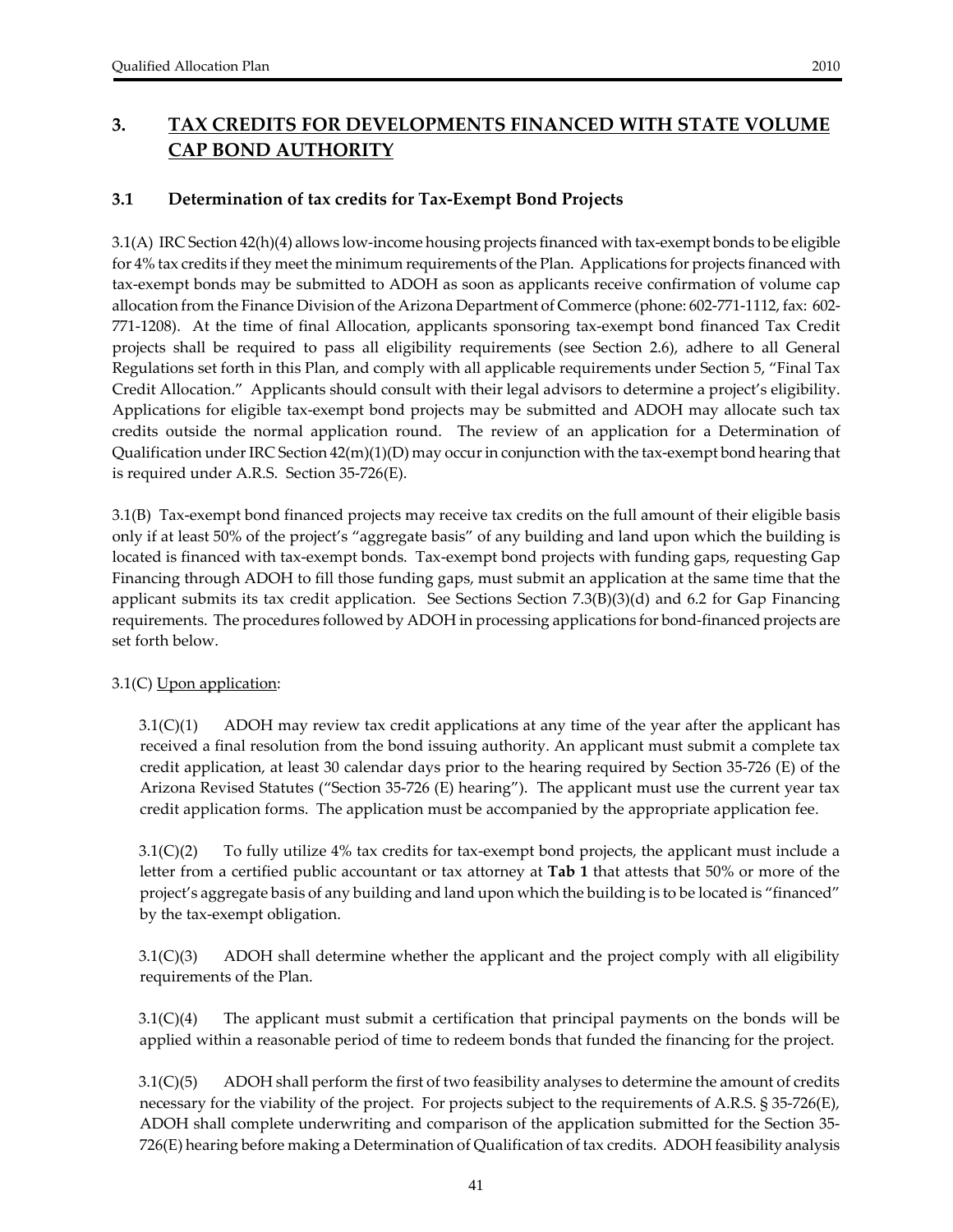will include an underwriting of the project in accordance with ADOH's current standards as set forth in this Plan.

3.1(C)(6) The applicant must pay all required fees to ADOH when due.

#### 3.1(D) After Volume Cap allocation for the bonds:

3.1(D)(1) ADOH may issue a Determination of Qualification letter after both the Section 35‐726 (E) hearing and after ADOH issues an approval letter.

3.1(D)(2) The applicant shall submit to ADOH a written election statement, referencing IRC Section  $42(b)(2)(A)(ii)(II)$ . This election statement shall certify that the applicant has chosen to lock in the applicable percentage as of the Placed‐in‐Service date or as of the month that the tax‐exempt bonds are issued. If the latter is elected:

3.1(D)(2)(a) The certification must specify the percentage of the aggregate basis of the building and the land on which the building is located that is financed with bond proceeds;

 $3.1(D)(2)(b)$  The certification must state the month in which the bonds are issued;

 $3.1(D)(2)(c)$  The certification must state that the month in which the bonds are issued is the month elected for the applicable percentage to be used in the building;

3.1(D)(2)(d) The certification must be signed by the applicant;

3.1(D)(2)(e) The applicant must provide the original notarized election statement to ADOH before the close of the 5th calendar day following the end of the month in which the bonds are issued. If this certification is not received by that date, then ADOH must use the percentage based on the Placed in Service date; and

3.1(D)(2)(f) The applicant must provide ADOH with a signed statement from the governmental unit that issued the bonds that certifies: (1) the percentage of the aggregate basis of the building and the land on which the building is located that is financed with bond proceeds and (2) the month in which the bonds were issued.

3.1(D)(3) At the Placed‐in‐Service date, the applicant shall submit to ADOH: (a) a completed cost certification, and (b) an opinion of the applicant's certified public accountant that 50% or more of the aggregate basis for any building included within the project and the land on which the building is located are financed with tax‐exempt bonds, and (c) an opinion of the applicant's counsel that the project is eligible to receive tax credits under IRC Section 42(h)(4). At this point ADOH may perform the final feasibility analysis of the project. Projects that fail to submit the materials described in this paragraph to ADOH on or before the period ending two years after the date of the Determination of Qualification letter described in paragraph (B)(1) of this section are subject to additional fees as provided in Section 6.5(C) of this Plan.

3.1(D)(4) The applicant shall submit to ADOH the recorded Extended Land Use Agreement and Consent and Subordination Agreement for the project along with certifications that: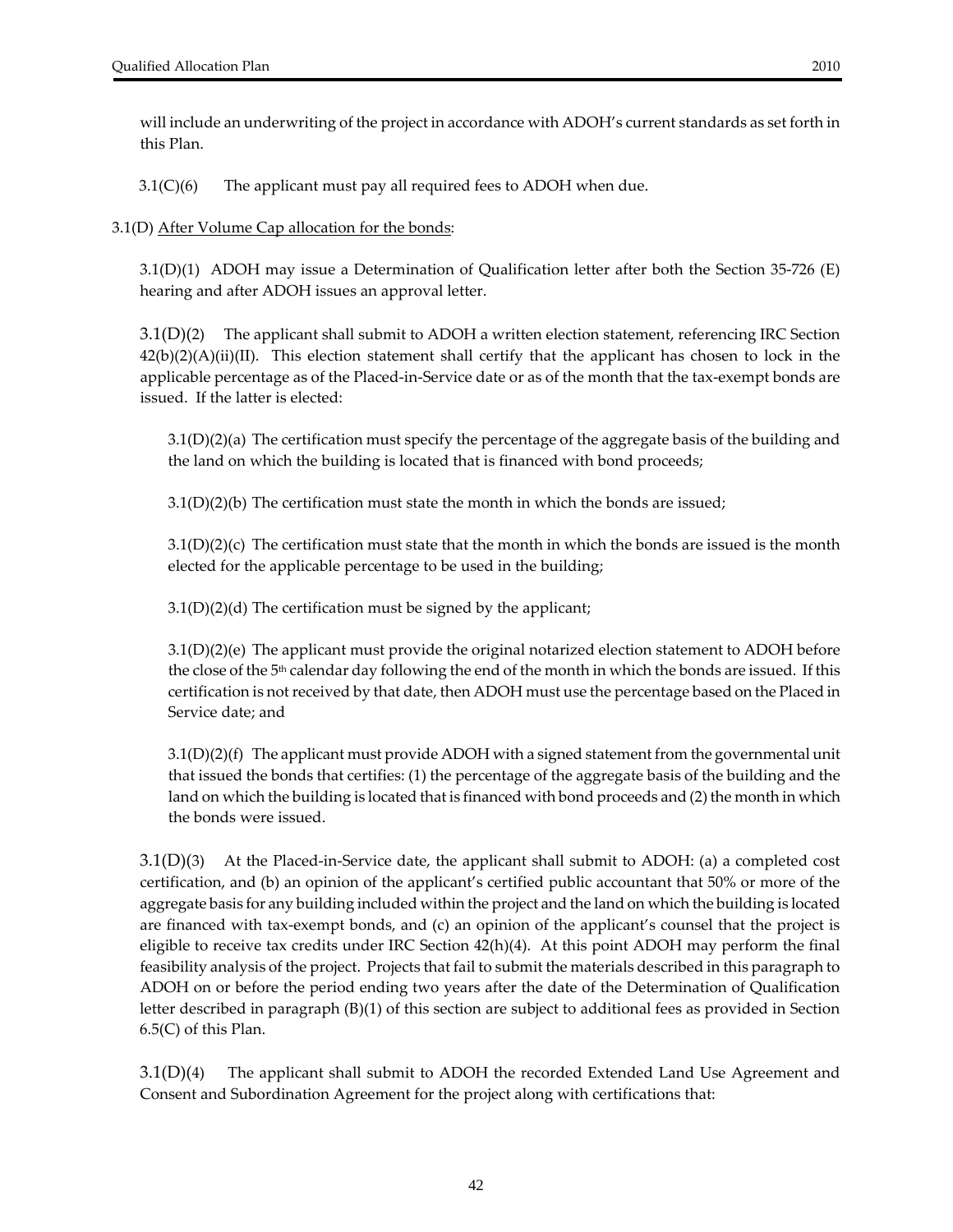3.1(D)(4)(a) The bonds issued to finance all or a portion of the project have received an allocation of the state's private activity bond volume cap pursuant to 26 U.S.C. § 146;

3.1(D)(4)(b) That principal payments on the bonds shall be applied within a reasonable period of time to redeem bonds the proceeds of which were used to provide financing for the project; and

3.1(D)(4)(c) That the governmental unit which issued the bonds made a determination under rules similar to those set forth in IRC Section 42  $(m)(2)(A)$  and  $(B)$  that the housing credit dollar amount for the project does not exceed the amount necessary for the financial feasibility of the project and its viability as a qualified low‐income housing project throughout the credit period.

3.1(D)(5) If the requirements of IRC Section 42 and this Plan are satisfied, ADOH may issue IRC Form 8609 for the project at the applicable credit percentage under IRC Section 42(B)(2) and may file the original of the election statement with the original of the Form 8609 with the appropriate IRS Form 8610.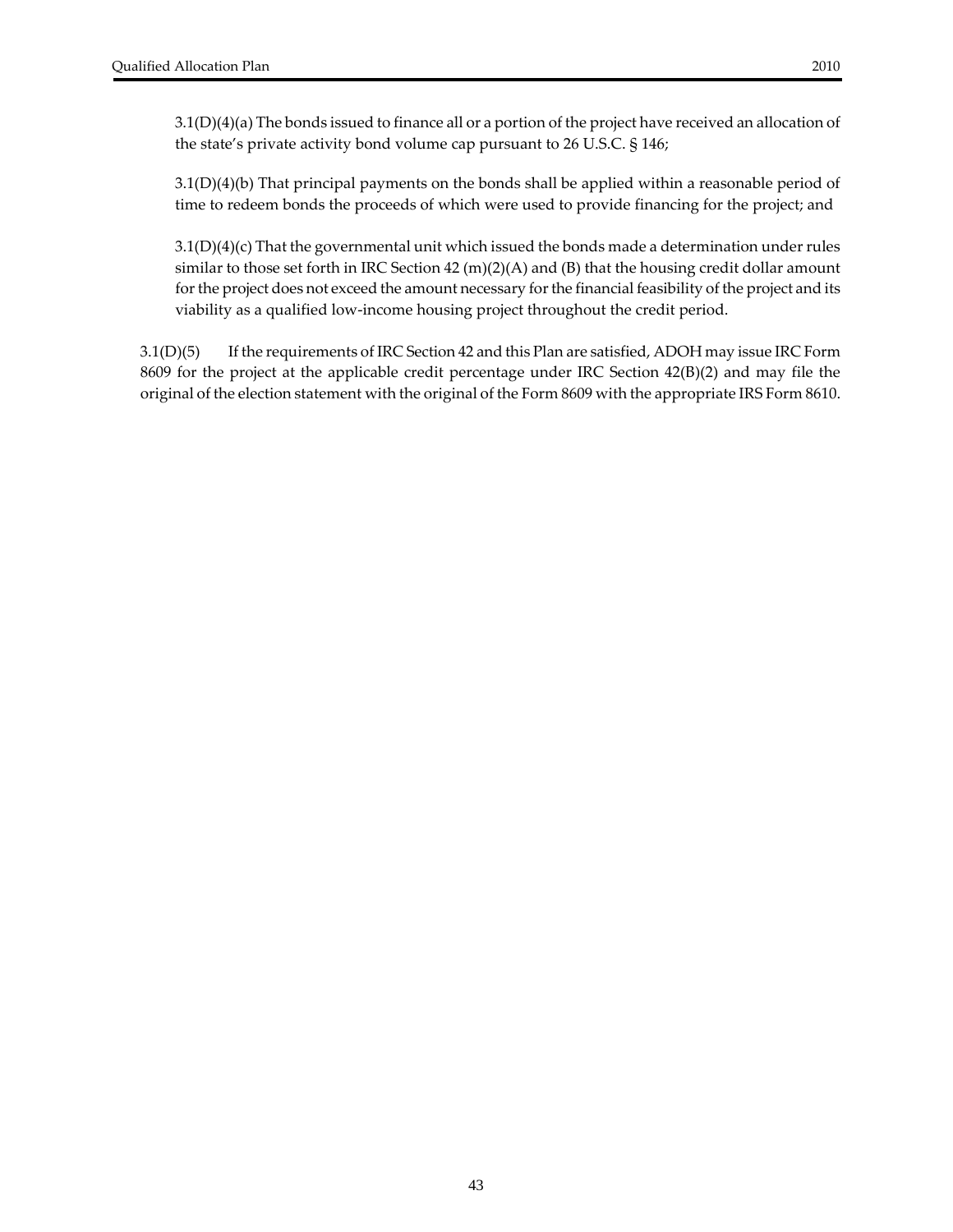# **4. GENERAL REQUIREMENTS**

### **4.1 False Filing**

An application, including all exhibits, appendices and attachments thereto, made to ADOH for an award of low-income housing tax credits, including any materials filed at a later time with ADOH in connection with an application, is considered to be an "instrument" for the purposes of A.R.S. Section 39‐161. According to that statute, knowingly including any false information in or with the application is a class 6 felony. Such an act may also result in barring the applicant and Development Team members from future awards of low‐ income housing tax credits. In addition, false filing may be subject to the provisions of A.R.S. Section 13‐2311 (designating as a class 5 felony the conduct of business with any department or agency of this state by knowingly using any false writing or document).

### **4.2 Satisfactory Progress**

4.2(A) Applicants who have previously received a Determination of Qualification, Reservation or Allocation in Arizona or any other state must make Satisfactory Progress and be in substantial compliance with the requirements of federal law with respect to all prior projects before ADOH may consider a new application. If the applicant fails to demonstrate satisfactory progress, ADOH may recapture theReservation or Allocation of tax credits and reject any new application from the same applicant, Development Team, and any person with an ownership interest in the applicant, or a member or members of the applicant or Development Team.

4.2(B) Applicants that have received previous Allocations must demonstrate Satisfactory Progress towards any project Placed in Service. Applicants that have not closed on construction loans or utilized bond proceeds for construction within 275 days of Allocation are not eligible for future awards without a written waiver request explaining the circumstances causing and justifying the delay. Waivers for any delay shall be granted or denied by ADOH in its sole discretion. All applicants that have received a Determination of Qualification or Reservation, Carryover Allocation or Allocation may be required to report on project progress, using the "Bi‐Monthly Performance Report", accompanied by a brief narrative, every 60 calendar days after receipt of the determination, Reservation, Carryover Allocation or Allocation. Applicants with projects that include tax credits that have not received a final Allocation must make a written request for an approval of the deviation from the approved project schedule submitted with the application. Projects that are not preceding according to the original project schedule submitted, and approved amendments, may be subject to revocation due to lack of satisfactory progress.

4.2(C) ADOH may monitor both the progress and quality of construction. If progress or quality has not been satisfactory, ADOH may report significant deficiencies to any funding source, to other members of the project team, and to the applicant.

### **4.3 Change of Ownership**

ADOH's prior written approval is required for any kind of change of ownership of the applicant. Once a determination, Reservation, Carryover Allocation or Allocation has been issued for a project, transfer of ownership of that project (sale of ownership of any kind) may constitute an automatic event of revocation by ADOH. ADOH may revoke or reverse a determination, Reservation, Carryover Allocation or Allocation or reduce the amount of tax credits at any time.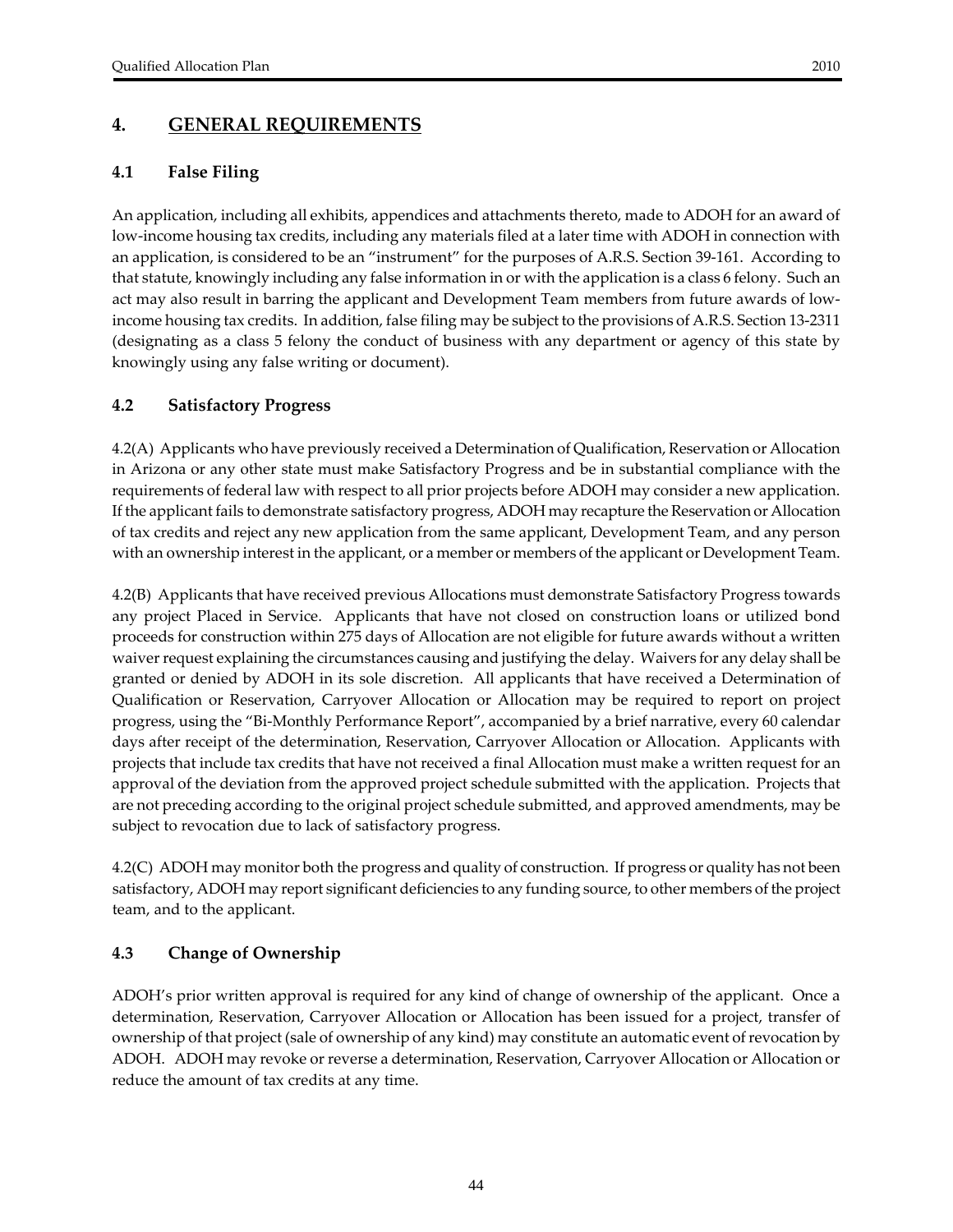### **4.4 Revocation of a Notice of Eligibility for 4% Tax‐Exempt Bond Credits, or Reservation or Carryover Allocation for 9% Tax Credits.**

ADOH may deny or revoke a notice of eligibility for 4% tax‐exempt bond credits, Reservation or Carryover Allocation for 9% tax credits for any project. Denial or revocation may occur at ADOH's sole discretion, due to actions taken by the applicant, Affiliate or project owner from time of the up to the Placed in Service date, for any of the following reasons:

4.4(A) Subsequent regulations issued by the Department of Treasury or the Internal Revenue Service.

4.4(B) Information submitted to ADOH is determined to be fraudulent.

4.4(C) Failure to pay fees including late fees described in Section  $6.5(C)$ .

4.4(D) Failure to meet eligibility requirements, as outlined above, or other requirements of this Plan.

4.4(E) Site evaluation and suitability based on the market impact on other affordable housing developments within the primary market area, the proximity to railroad tracks, freeways, excessive noise levels and general site suitability and other conditions regarding clean title, easements, floodplains or wetland issues.

4.4(F) Failure to make Satisfactory Progress as defined in Section 4.2 of this Plan.

4.4(G) Instances of curable or incurable noncompliance existing at any time during the compliance period for any federal or state subsidized project located in any state.

4.4(H) Failure by an Applicant or Ownerto promptly notify ADOH of any material or adverse changes from the original application.

4.4(I) Material Changes without written approval of ADOH.

4.4(J) Change in the unit design, square footage, unit mix, number of units, and number of buildings described in an application for tax credits without the written approval of ADOH.

4.4(K) Debarment by HUD or other federal and state programs, bankruptcy, criminal indictments and convictions.

4.4(L) Failure to comply with federal or state fair housing laws.

4.4(M) Other cause demonstrating the failure of the applicant or the project to be qualified or meet the requirements of federal or state law or the requirements of the applicable tax credit program.

#### **4.5 Disqualification**

ADOH may reject an application if the applicant, including any person with a Controlling Interest in the applicant or other members of the Development Team have: (a) failed to make Satisfactory Progress in the construction orrehabilitation of any project; (b) not corrected compliance problems in othertax credit projects as provided in Section 8.2(F) ; (c) not paid, when due, ADOH's compliance monitoring fees or any other fees required by ADOH; (d) filed with ADOH any materials containing false information, documents, or instruments, whether in the Allocation Year or prior program years; (e) failed to build a previously-approved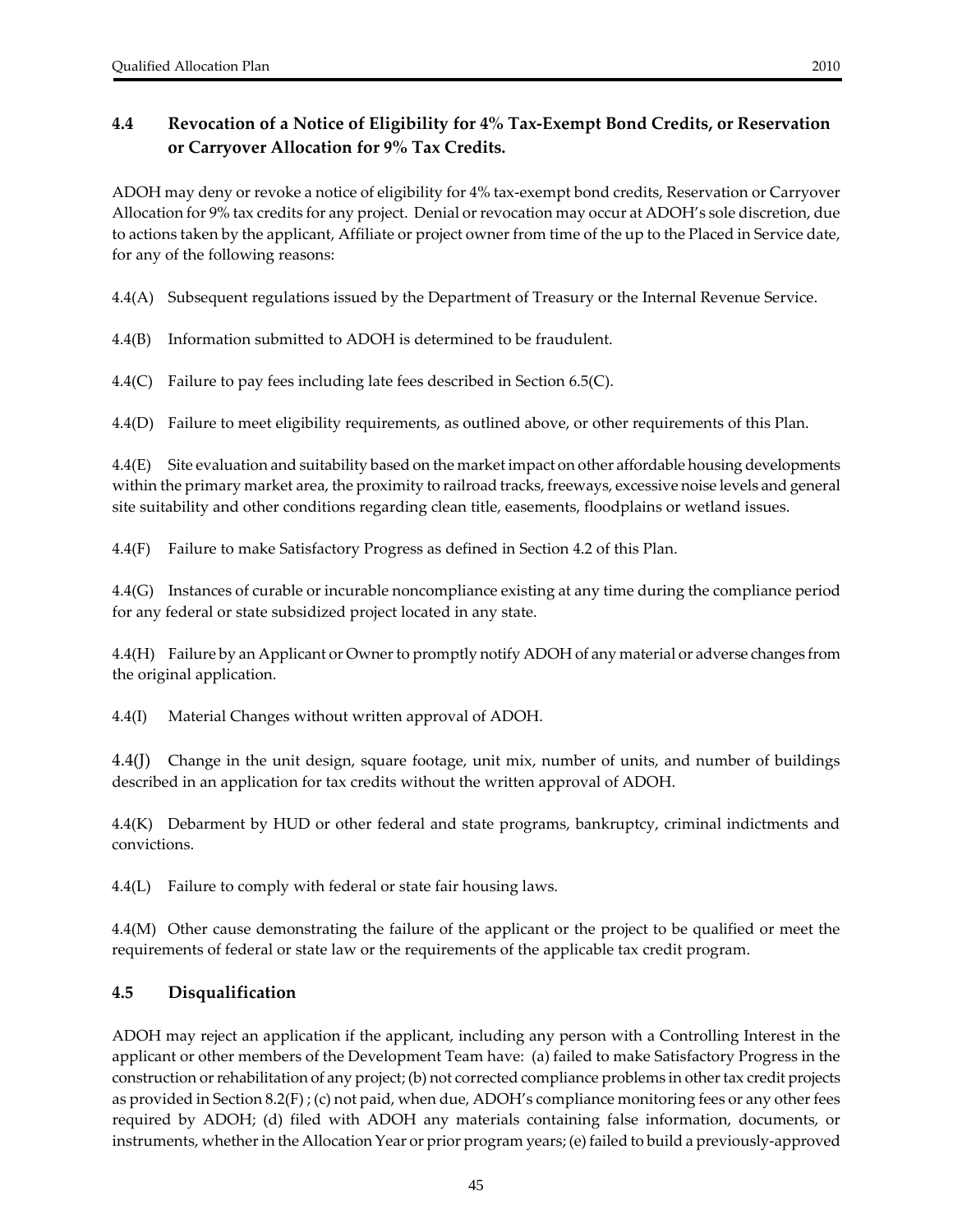project in conformity with the terms, provisions, and agreements contained in the application submitted to ADOH, in the applicable year's Allocation Plan, and in the Extended Use Agreement for the project, including but not limited to, the terms, provisions and agreements to conform to the minimum design standards, install equipment, amenities, or design features to serve a specific target population, to provide a specific mix of Unit sizes, to serve Special Needs Populations, or to set aside a certain number of units for persons at or below a specific percent AMGI; (f) developed or partially developed prior projects that are poorly constructed, evidence substandard workmanship, or do not comply with ADOH's minimum design standards; or, (g) been convicted, are currently under indictment or complaint, been found liable or is currently accused of fraud in this state or any other state, or misrepresentation relating to: (1) the issuance of securities, (2) the development, construction, operation, or management of any tax credit or other government subsidized housing program, (3) the conduct of the business of the applicable party, in any criminal, civil, administrative or other proceeding, or (4) any filing with the Internal Revenue Service in any state; (h) have been suspended or debarred by HUD. ADOH may reject an application if it concludes that a Development Team member does not have the expertise and the organizational and financial capacity to undertake the project described in the application.

#### **4.6 Extended Use Period**

Pursuant to IRC Section 42, the state requires that all recipients of tax credits enter into an initial 15‐year compliance requirement and an additional extended use restriction for at least an additional 15 years afterthe initial compliance requirement, extending the total commitment to a minimum of 30 years. Prior to the issuance of Form 8609(s), the Owner of the project shall execute and record with the county recorder where the project is located, such an Extended Use Agreement, which shall constitute a restrictive covenantrunning with the property upon which the project is located. The agreement shall be in the form provided by the state and is available from ADOH upon request. See Section 5.2 (10).

### **4.7 Material Changes**

Development Team members holding an interest in the project must deliver a project as described in the application for tax credits. ADOH must approve in writing any material change deviation from the project described in the application.

4.7(A) Submittal and consideration of a request for a material change. In orderto obtain ADOH approval of a Material Change, the applicant must submit a written request to ADOH explaining the change and the reasons justifying the change. A \$1,500 administration fee must accompany the written request. ADOH may not consider the request unless the fee is included. Because of ADOH's statutory mandate to award tax credits only to the extent they are necessary for project feasibility, the applicant must communicate in writing any proposed Material Change in the project immediately to ADOH for an assessment of the impact on final underwriting and Allocation. The written request must include the applicant's reasons under IRC Section 42 orin this Allocation Plan for believing that the change is permissible. Projects applying for a Material Change shall be underwritten to the standards in the Allocation Plan of the year that tax credits were awarded. The applicant must submit to ADOH written approvals of the Material Change from the local government, the lender, and the syndicator as discussed below.

4.7(B) Specific Material Changes:

4.7(B)(1) Change of Location and Use. ADOH shall not allow an applicant to change the location of a project once the application has been submitted. Notwithstanding the foregoing, ADOH, may allow a project relocation prior to the carryover allocation of tax credits if the new site for the project is within the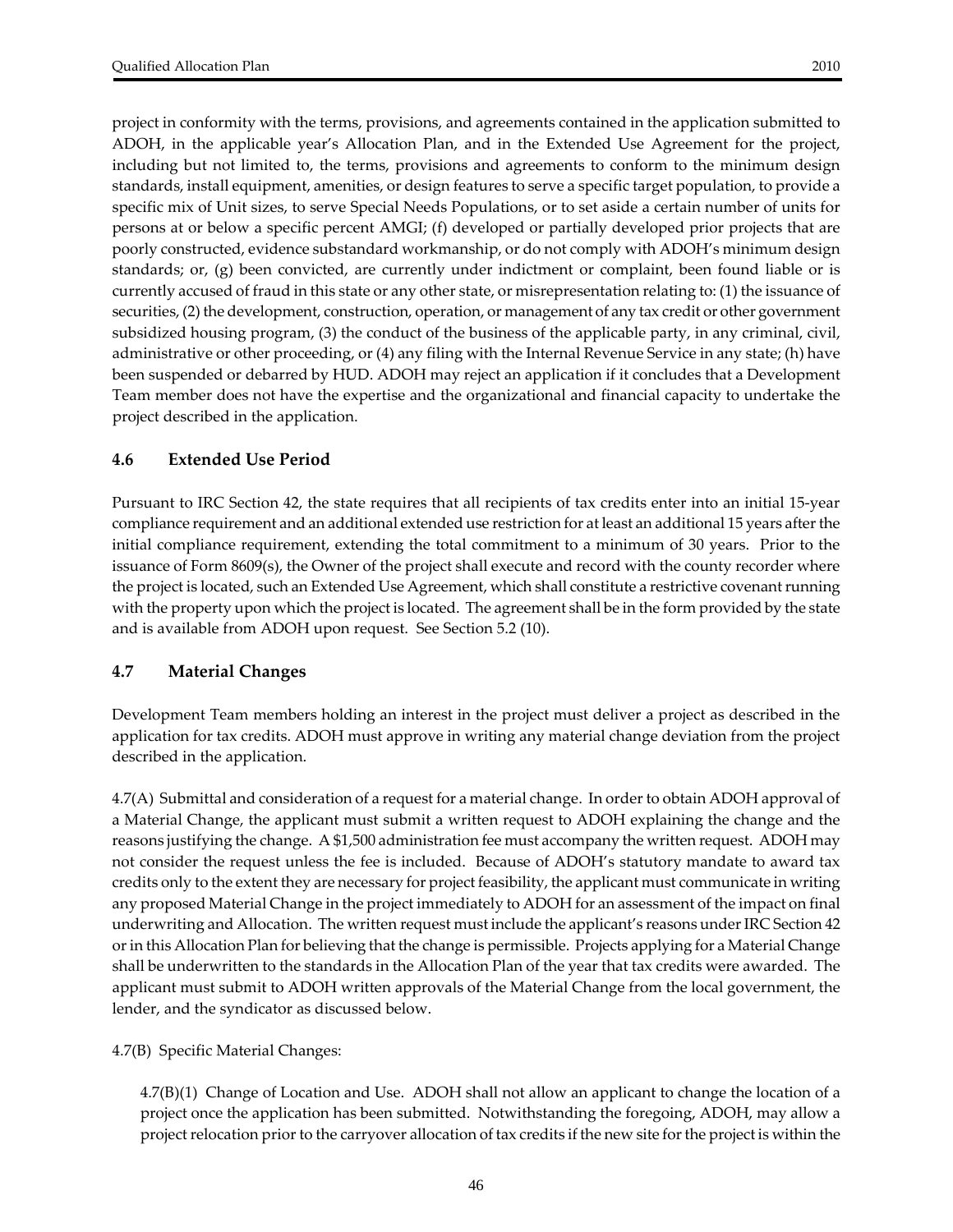census tract specified in the application, ADOH receives the written approval of the unit of local government, and the need for relocation was unforeseeable and beyond the Developer's control at the time of application. If an applicant changes the location of a project without the written approval of ADOH, ADOH may revoke the tax credits determined for the project. A change in the use of a project (e.g., elderly, family) afterthe application has been submitted may not be allowed except with the written approval of both the unit of local government and ADOH. See also below "Complex Material Changes" if the change in location involves an increase in project costs.

4.7(B)(2) Changes to Principals. Substitution of a general or limited partner, or a syndicator or permanent lender may constitute a Material Change, and therefore, must be reviewed by ADOH. If ADOH determines there is no negative effect on the project's feasibility, the change may not be considered material and no fee is due.

4.7(B)(3) Complex Material Changes. Complex Material Changes, (e.g. restructurings that involve a change in the number of units or in the amount of borrowed funds, or in the sources of funds), shall be reviewed following the guidelines below:

 $4.7(B)(3)(a)$  Unforeseeable circumstances or the imposition of extraordinary governmental rules and regulations, if fully documented and justified, may be viewed as reasons to approve a Material Change.

4.7(B)(3)(b) When a project is underwritten as the result of a Material Change, any decrease in the scoring or ranking of the project may not be allowed.

4.7(B)(3)(c) Requests for a Material Change necessary to prevent substantial hardship to the project or its feasibility may be considered for approval by ADOH on a case-by-case basis.

4.7(B)(3)(d) If, without approval of a waiver at the time of application, cost caps are later exceeded and create a need for additional funding, ADOH resources shall not be a source of the additional funding. In addition, ADOH may consider the presence of newly found sources of governmental or non‐governmental funds in a project as evidence that ADOH housing funds are not needed in the project. If that occurs, ADOH may reduce or eliminate its contribution to the project.

4.7(B)(3)(e) When the Material Change involves a restructuring, all commitments (e.g., set‐asides, amenities) must be proportionately the same as at time of application.

 $4.7(B)(3)(f)$  Changes to the amount and term of any source of funds including acceleration of repayment of deferred fees or seller carry‐back charges from the assumptions in the Permanent Financing Table and the Pro forma are material changes that require the prior written approval of ADOH.

4.7(C) Failure to obtain ADOH approval. If the project fails to obtain ADOH's prior written approval to a Material Change, ADOH may recapture or reduce all or part of the tax credits determined or reserved for the project.

### **4.8 Distribution of Units**

Projects shall allocate the low and moderate‐income units among the different sized units to reflect the same percentage distribution as the number of different size units to the total number of units. A greater percentage of the low and moderate income units may, however, be allocated to the larger units.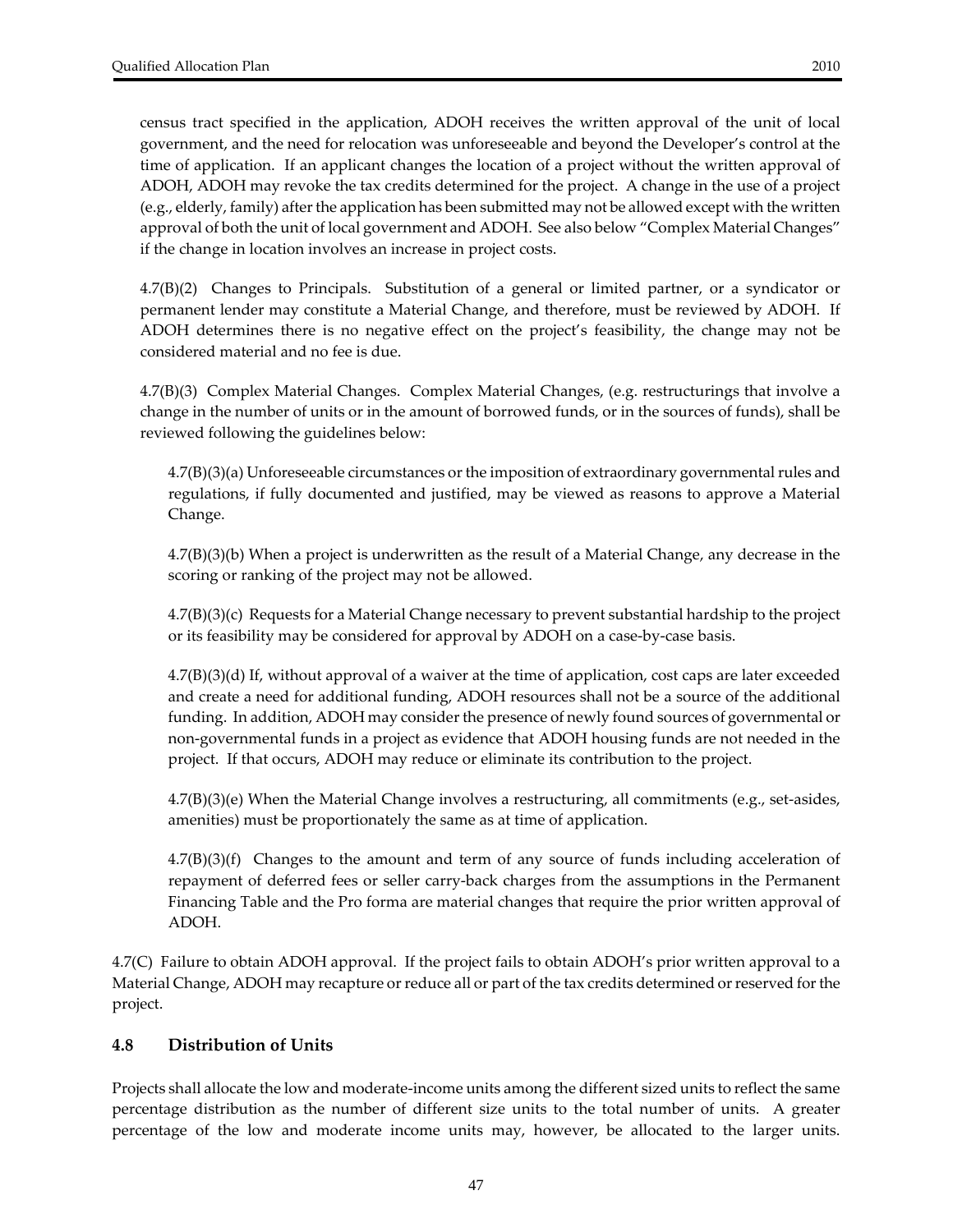Additionally, low and moderate‐income units shall be distributed throughout the project so that tenants of those units may have equal access to and enjoyment of all common facilities of the project.

#### **4.9 Amendments to the QAP**

ADOH may modify this Plan, including its compliance and monitoring provisions, from time to time, or for any other reasons as determined by ADOH: (i) to reflect any changes, additions, deletions, interpretations, or other matters necessary to comply with IRC Section 42 or regulations promulgated there‐under; (ii) to respond to changes in the market for affordable housing; (iii) to insert such provisions clarifying matters or questions arising under this Plan as are necessary or desirable and that are contrary or are inconsistent with this Plan or IRC Section 42; or (iv) to cure any ambiguity, supply any omission or correct any defect or inconsistent provision with this Plan or IRC Section 42.

### **4.10 Disclaimer and Limitation of Liability**

4.10(A) ADOH makes no representations to the applicant, Developer, Owner, or syndicator or to any other person as to project eligibility or compliance with the Code, Treasury Regulations, or any other laws or regulations governing the Low‐Income Housing Tax Credit program.

4.10(B) Applicants, development team members, and investors participate in the tax credit program at their own risk. No member, officer, agent or employee of ADOH or the State of Arizona shall be liable for any claim arising out of, or in relation to, any project or the tax credit program, including claims for repayment of construction, financing, carrying costs, any loss resulting from a decision of the Internal Revenue Service, or consequential damage or loss of any kind incurred by an applicant, Developer, Owner, lender, investor, syndicator or any other person. Applicants shall be required to execute a release and indemnification of ADOH and related parties as part of the application of tax credits and as a condition of final Allocation of tax credits.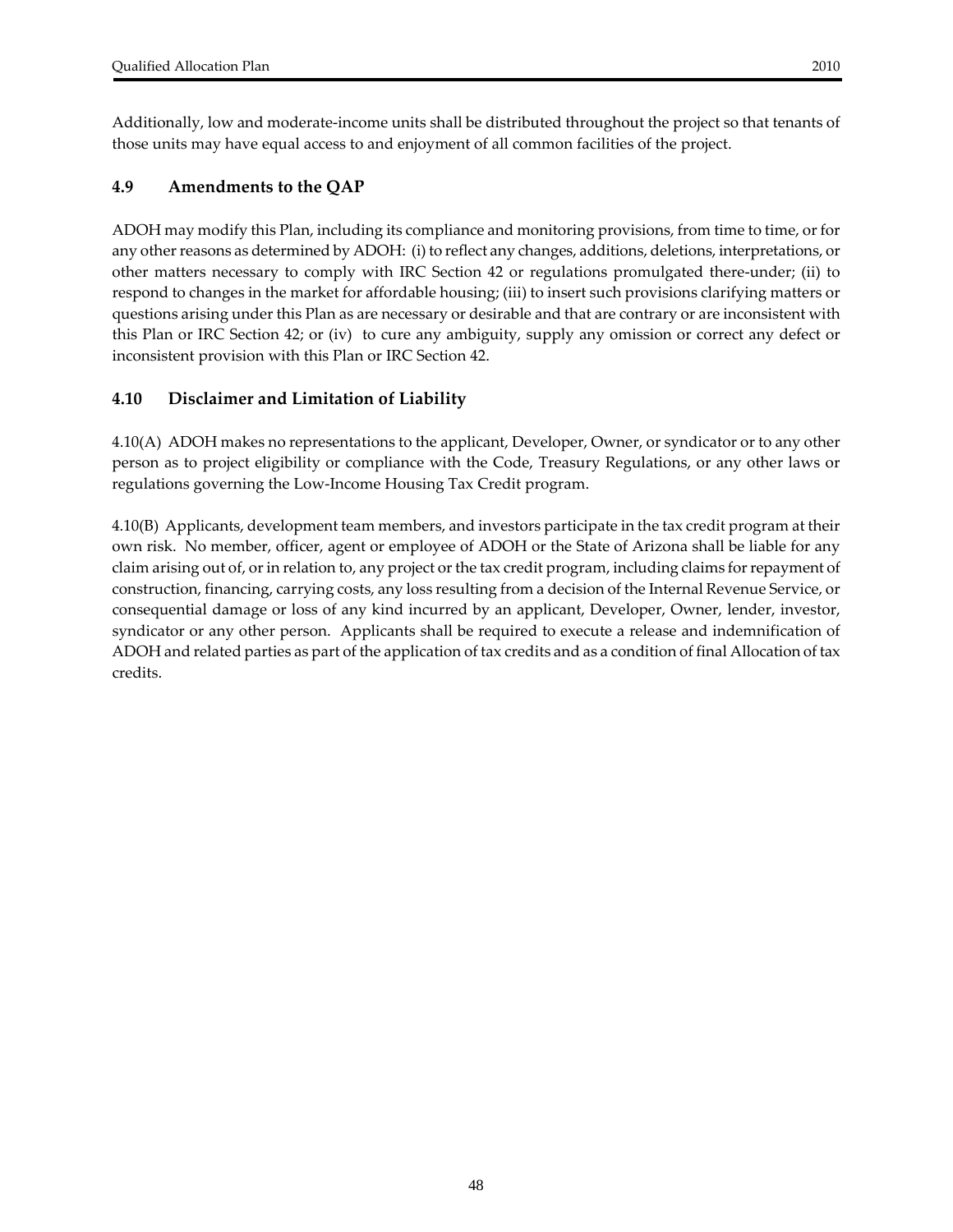# **5. FINAL TAX CREDIT ALLOCATION**

### **5.1 Final Tax Credit Allocation and First Year Certification by ADOH**

ADOH makes a final determination of the amount of tax credits at the time the project is Placed in Service in accordance with the requirements of I.R.C. § 42. For the final allocation of tax credits, the project must submit Final Allocation materials to ADOH as required by I.R.C. § 42 and Section 5.2 of this Plan. ADOH evaluates the projectʹs final costs and the amount ofrevenues from the sale of the tax credits. ADOH's final evaluation may require review of documentary support for development costs including but not limited to invoices, canceled checks and contracts. Accordingly, ADOH encourages developers to keep detailed records of construction costs. ADOH, in its sole discretion, may reduce credits based on its final evaluation and require a return of tax credits to ADOH. The applicant must submit an 8609 package within 120 calendar days of the last building being Placed in Service. Form 8609 submittals received by ADOH after the 120‐day deadline must be accompanied by payment of the late fee described in Section 6.5(C) of this plan. Along with the 8609 package, the applicant must also submit a complete copy of an Appraisal of the project and the property prepared by an Arizona certified general real estate appraiser indicating the value of land and buildings separately. At the time of a final Allocation, ADOH and the applicant shall execute and record an Extended Use Agreement. Evidence of that recording must be presented to ADOH before the issuance of IRS Form 8609(s). Applicants shall receive a final Allocation of tax credits as described below.

### **5.2 First Year Certification and Issuance of Final Allocation (IRS Form 8609)**

For buildings that are Placed in Service as part of a qualified project (by December 31<sup>st</sup> following the 24 months of closing of the bonds or from issuance of a Carryover Allocation), and upon compliance with all requirements of the Code and ADOH, ADOH shall issue an IRS Form 8609 for each building as of the time the building is Placed in Service. ADOH shall issue the Form 8609 after the applicant fully pays all fees, and submits the items described below in 8.5x11 format, bound in a three-ring binder, and tabbed accordingly:

5.2(A) Project Information Update;

5.2 (B) An updated application (ADOH Form 3);

5.2 (C) A 15 year pro forma, in the form stated in Section 2.7(B)(12)(g) of this Allocation Plan, starting with the Placed-in-Service date;

5.2 (D) A permanent lender's final appraisal of the project;

5.2 (E) All certificates of occupancy, issued by the appropriate governmental authorities, for qualifying buildings that must indicate the dates the buildings were Placed in Service and the addresses of those buildings;

5.2(F) A Final Cost Certification in the form of an independent auditor's report prepared by a Certified Public Accountant certifying the final cost according to Generally Accepted Accounting Principles for projects with more than 10 units as required by IRS Regulation 1.42‐17; as follows:

 $5.2(F)(1)$  The auditor must certify to ADOH the full extent of all sources of funds and all development costs for the project including any federal, state, and local subsidies that apply (or that the applicant expects to apply) to the project.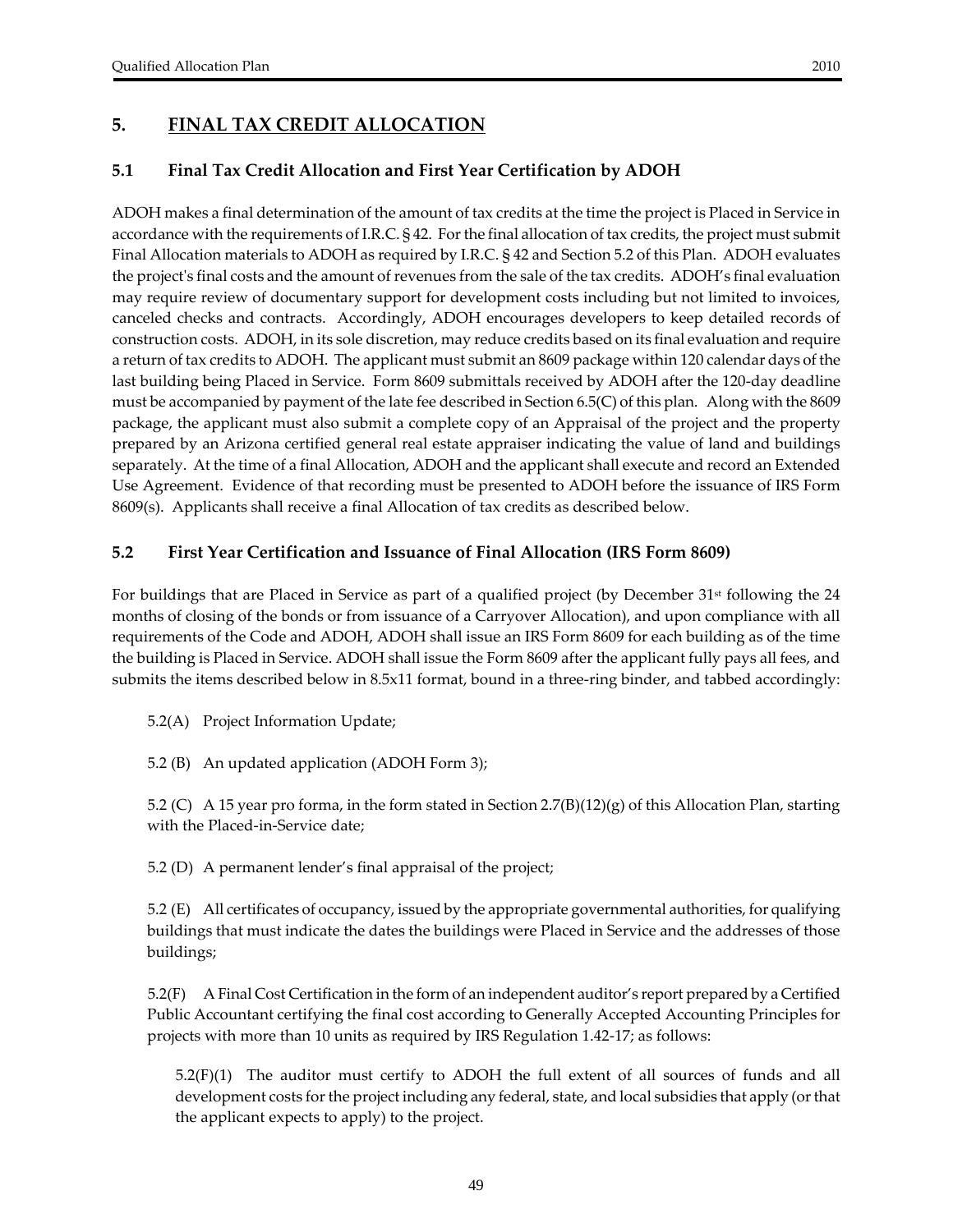$5.2(F)(2)$  The auditor must prepare the required schedule of development costs based on the method of accounting used by the applicant for federal income tax purposes, and it must detail the project's total costs as well as those costs that may qualify for inclusion in eligible basis under IRC Section 42.

5.2(F)(3) The applicant must make the required certifications on the Certificate of Actual Costs Form satisfactory to ADOH. See Exhibit G. IRS Regulation 1.42‐17 also requires that projects with greater than 10 units submit a Certified Public Accountant's audit report on the schedule of project costs.

5.2 (G) The applicant's building-by-building tax credit computation (on ADOH form Table A);

5.2 (H) A letter from the permanent lender summarizing the terms and conditions of the permanent loan. Upon closing of the permanent loan, the applicant must submit copies of the executed promissory note and deed of trust to ADOH;

5.2 (I) A promissory note from the project's ownership entity payable to the Developer in an amount sufficient to cover any Deferred Developer Fee. Other forms of obligation to pay may be substituted if allowed under the definition of Deferred Developer Fee and if they include the following: (a) the interest rate; (b) the term of repayment; (c) the source of repayment and proof that the source of repayment is supported by cash flow projections or a binding commitment from a party capable of repayment; and (d) if there is a lien, language stating that the lien is subordinate to other liens relating to permanent financing;

5.2(J) An Extended Use Agreement and Consent and Subordination Agreement signed by the applicant (form provided by ADOH).

5.2(J)(1) The Extended Use Agreement for compliance with I.R.C.  $\S$  42(h)(6) in a form of a declaration of covenants, conditions, and restrictions effective for a period of at least 30 years satisfactory to ADOH shall be executed and recorded at the time of the final Allocation. The Extended Use Agreement shall specify the units set‐aside forlowerincome tenants, the percentage of median income tenants served, as otherwise appropriate for the project described in the application including, special needs characteristics of tenants, tenant ownership, amenities, Supportive Services and other commitments or requirements;

5.2(J)(2) All agreements to be signed and recorded by December 31st must be submitted to ADOH not later than December 1st of that same year;

 $5.2$ (J)(3) Applicants who have received a Determination of Qualification or Reservation and Carryover Allocation of tax credits and desire to have the Extended Use Agreement completed and recorded by the end of the year must request it by no later than November 1. Any requests submitted after the November 1st deadline may not be completed by the end of the year.

5.2 (K) One 8-x 10-inch color photograph of at least one of the project's buildings with signage;

5.2 (L) A completed form stating the project's first credit year (ADOH provided form);

5.2 (M) Fully executed partnership, operating, or joint venture agreements and other agreements between the project and the equity investor;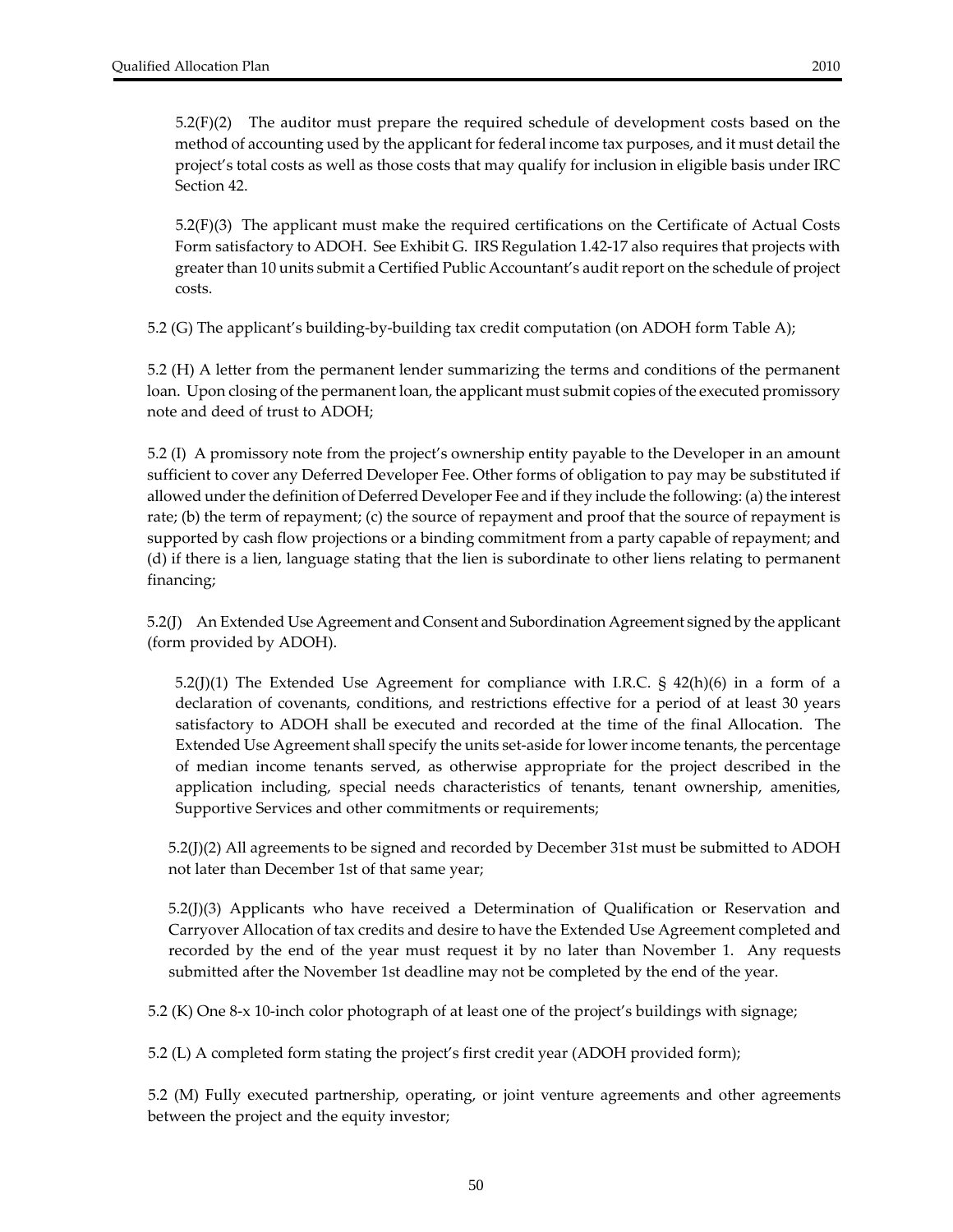5.2 (N) An investor certification letter (ADOH sample form provided);

5.2 (O) Completed Fair Housing Checklist signed by the project architect. See Exhibit Y;

5.2 (P) Except as provided by item 19 below, written certification from the architect that the project meets the Design Standards described in Section 2.7(B)(27) of this Plan. See Exhibit W1;

5.2 (Q) Completed and signed certification from the contractor that the project was built in compliance with the plans and specs provided by the architect. See Exhibit W2;

5.2 (R) Completed and signed Placed‐In‐Service Acknowledgement (ADOH provided form) for each building in the project;

5.2 (S) Certification from the Arizona Energy Office that the project complies with the 2006 International Energy Conservation Code (IECC) (contact Zachary Stewart of the Energy Office at the Arizona Department of Commerce (602) 771‐1147));

5.2 (T) Completed Exhibit X – Operational Risk Management (ADOH provided form);

5.2 (U) Proof of flood insurance, as applicable;

5.2 (V) Completed and executed Exhibit Z. The Architect is required to certify that all specified green point criteria have been met. Supporting details such as contracts, work orders, delivery receipts, etc. are required to be submitted to certify Green products were incorporated into the project as planned;

5.2 (W) Final Allocation fee, if applicable;

5.2 (X) As built survey of completed project;

5.2 (Y) Any additional information requested by ADOH.

# **5.3 Final Allocation Underwriting**

Prior to the issuance of IRS Form 8609(s), ADOH underwrites the project using the information provided in Section 5.2. ADOH shall also perform a Funding Gap analysis. Unreasonable costs, changes in financing sources, funding amounts, or excess equity may reduce the final amount of tax credits. ADOH reserves the right to adjust the high cost provision of Section 42(d)(5)(c) or the applicable credit percentage at final underwriting.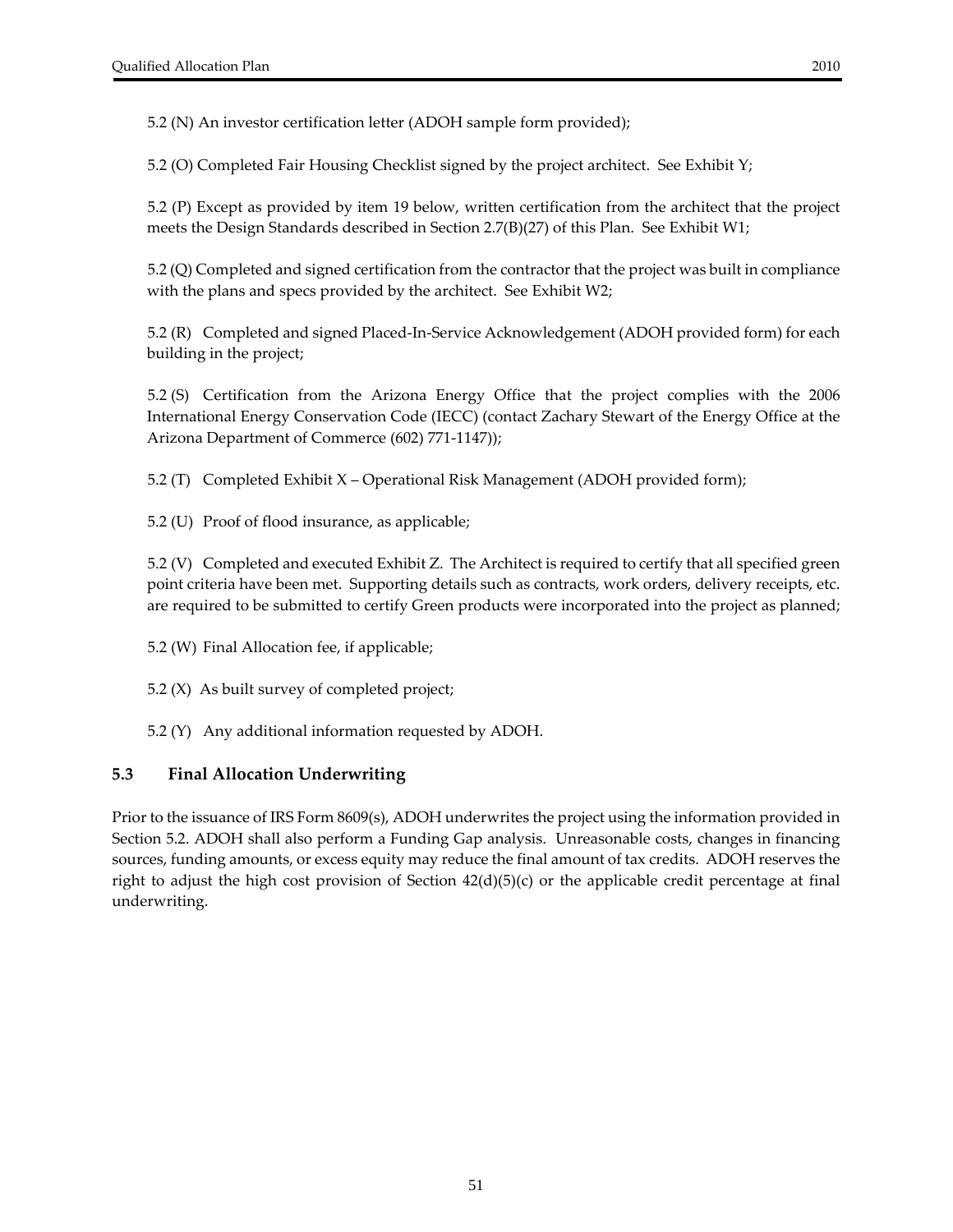# **6. FEES**

### **6.1 Tax Credit Application Fee**

An application fee of \$5,000 is due ADOH at the time of submission of the application. Applications shall be rejected unless accompanied by this fee. **Under no circumstances shall the application fee be refunded by ADOH.**

NOTE: Please note that in accordance with the recent Rev. Ruling. 2004‐82, application fees for applying for LIHTC are no longer allowed in basis.

### **6.2 Additional Application Fees for Projects Proposing Financing through ADOH**

Applicants requesting Gap Financing through from ADOH for a LIHTC project shall submit an Application for Gap Financing to ADOH as required by Section 7.3(B)(3)(d) along with their application fortax credits. A Gap Financing application fee in the amount of \$3,500.00 shall be due and payable upon notice ofreservation.

### **6.3 Building Permit Extension Fee**

Within 365 calendar days after execution of the Reservation letter, the Developer must submit ADOH evidence of appropriate building permits allowing for construction of the project, issued by the appropriate local government entity. If the Developer requires additional time, ADOH may grant a 30‐day extension upon payment of a \$3,500 extension fee together with a written request forthe extension, which must explain the reasons for the extension request. After two extensions, however, ADOH may revoke an Allocation, if it determines that the applicant has not achieved Satisfactory Progress in accordance with Section 2.6(C)(6) and Section 4.2.

### **6.4 Reservation Fee and Final Allocation Fee**

ADOH calculates the total Reservation Fee on both 9% and 4% tax credits as a percentage of tax credits awarded to the applicant. The Reservation fee is calculated as 10% of the annual credit allocation (8% of the reservation fee is due and payable at carryover with the remaining 2% due and payable at final allocation).

6.4(A) The Reservation Fee is due and payable as stated in the tax credit reservation letter.

6.4(B) The applicant must submit the Final Allocation Fee together with the final allocation information submitted in accordance with Section 5 of this Plan and prior to issuance of the IRS Form 8609(s).

### **6.5 Applicant's Obligation for Fee Payment**

ADOH assesses the non‐refundable application, reservation fee, and Final Allocation Fee for the purpose of covering the costs and expenses of processing an application to the point where the applicant may receive a final Allocation. If an application, Reservation, or Carryover Allocation is denied due to action orinaction by the applicant, the fees are nonetheless due and payable to ADOH upon demand. Notwithstanding ADOH's determination of the amount of the final allocation of tax credits, no Reservation fee and Final Allocation Fee shall be refundable by ADOH.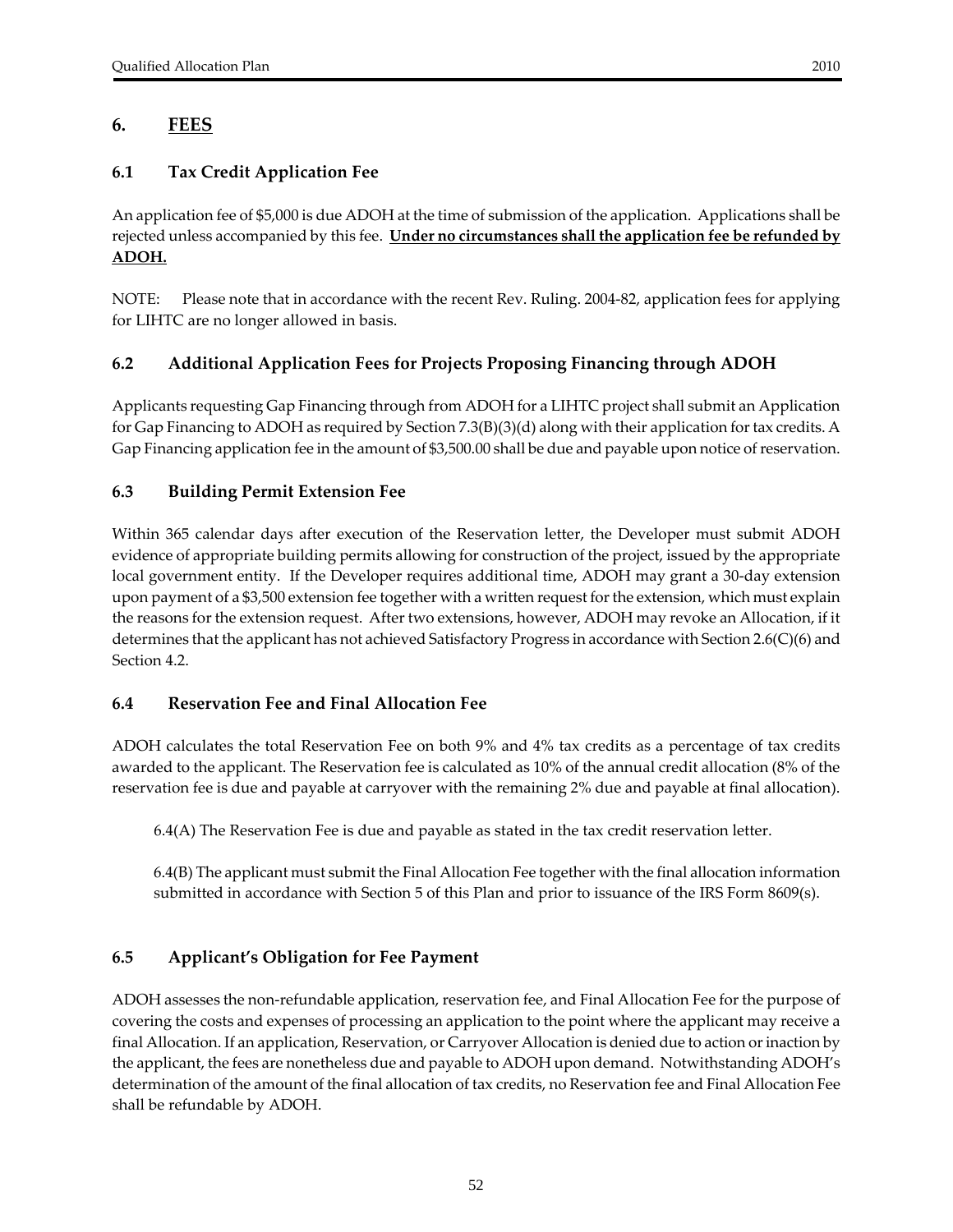### **6.6 Tenant Ownership Fees**

Applicants with applications that include tenant ownership shall pay an additional \$4,000 legalreview fee at the same time that they pay the determination or Reservation Fee.

#### **6.7 Carryover Allocation Late Fees**

ADOH charges a Carryover Allocation late fee of \$250 per day for a Carryover Allocation submittal received after the deadline date specified by ADOH in the reservation letter. Carryover information not received by the close of business of the deadline established by ADOH may result in the project notreceiving a Carryover Allocation. In extreme circumstances, such as a late Reservation of tax credits, ADOH may waive the Carryover Allocation late fees.

#### **6.8 10% Cost Test Late Fees**

If the Developer requires additional time to submit the information required under Section 2.11 ADOH may grant extensions of 30 calendar days upon payment of the \$3,500 extension fee. Afterthree extensions ADOH may refuse to grant any further extensions and may cancel a reservation of tax credits for failure to make Satisfactory Progress in accordance with Section 4.2.No documentation may be accepted after close of business on the announced dates. ADOH may cancel the reservation and notify the applicant if documentation is submitted later than the deadline.

#### **6.9 Administration Fees**

Applicants must submit a fee of \$ 1,500 to ADOH before any interim underwriting requested by the applicant or additional underwriting required by ADOH due to a Material Change is performed. If the applicant fails to pay the Administration Fee, ADOH may recapture all tax credits allocated to the project.

#### **6.10 Compliance Monitoring Fees**

Every applicant for a project that receives an Allocation must pay to ADOH an annual, non-refundable monitoring fee. The monitoring fee is \$65 per Low‐Income Unit, and is due annually whether or not a physical inspection is conducted on the property. The monitoring fee is due on or before March 15th of each year along with the submission of the annual report.

ADOH assesses a \$100 late fee for every 30 days that the applicant is delinquent in paying the monitoring fee after March 15th.

#### 6.10(A) ADOH Compliance Inspections

When ADOH conducts compliance inspections and determines there are items of non-compliance resulting in the issuance of a findings letter, the owner has a maximum of 90 days from "findings letter" date to satisfactorily correct item(s) of non-compliance. If owner/property manager fail to satisfactorily resolve noncompliance, ADOH will impose a \$100 per day penalty fee until non‐compliance item is corrected.

ADOH encourages non‐compliance be completed well in advance of 45 day deadline.

\*Extension Request – Owner/property manager may request an extension of deadline to resolve compliance issue. Extension must be approved before deadline or fee will be imposed for every day project is beyond deadline.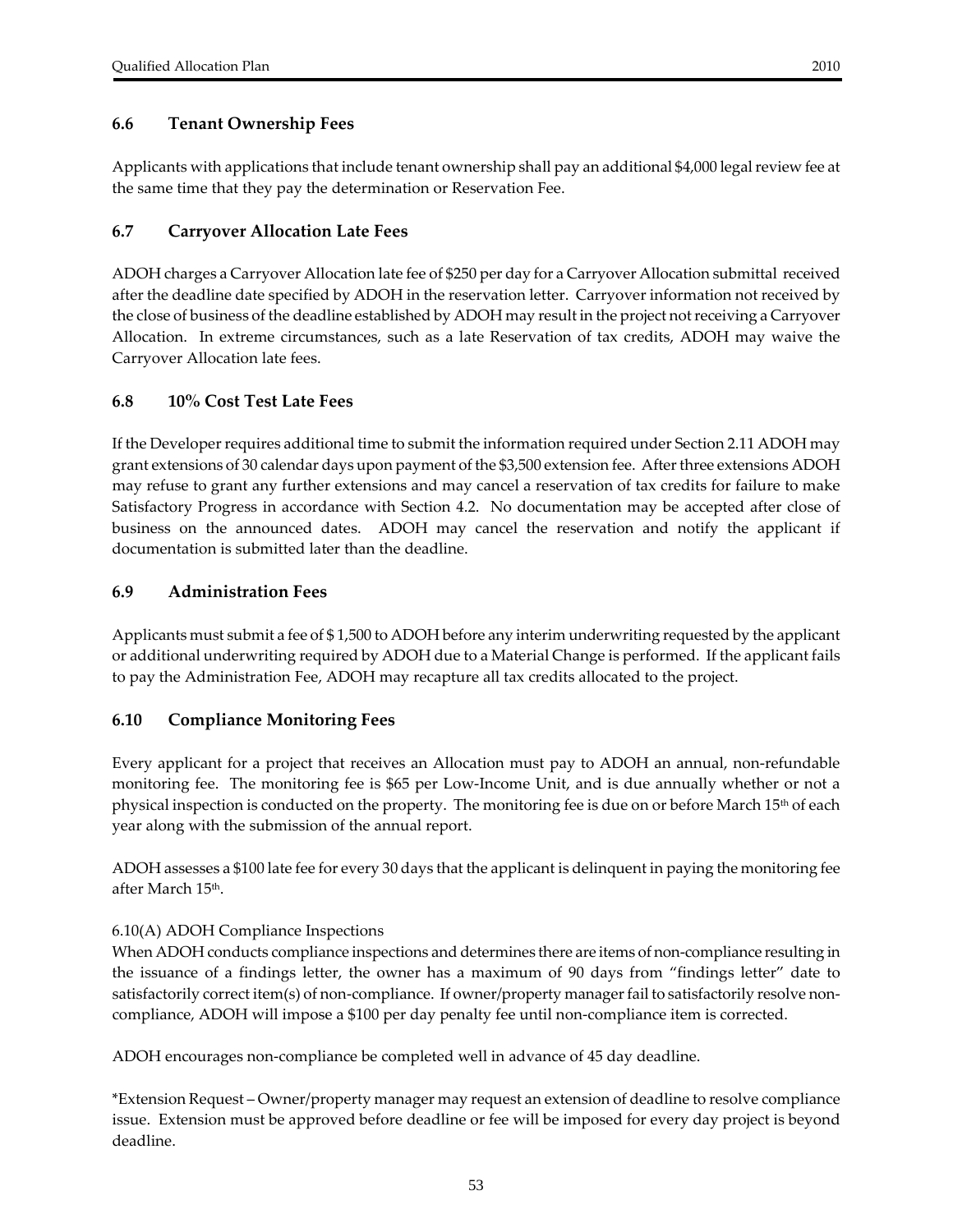All fees set forth in this Section 6 are nonrefundable.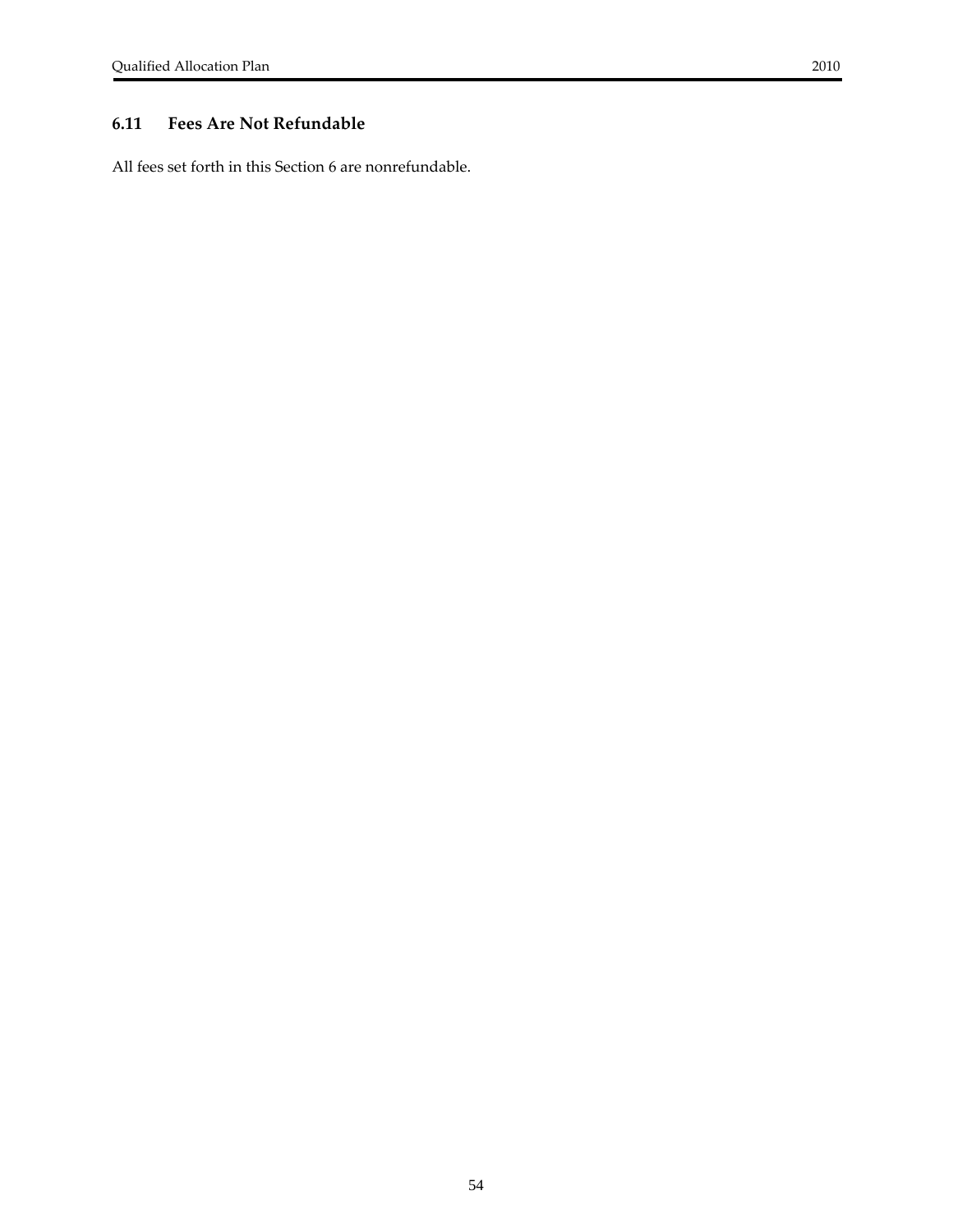# **7. UNDERWRITING**

#### **7.1 General Requirements**

ADOH's underwriting review of applications for tax credits focuses on the feasibility and the long‐term viability of the project as affordable housing, compliance of the proposed project with LIHTC and other applicable program requirements, project affordability, and provision for required design features and amenities. ADOH seeks to balance the cost of development against the long term viability of a project while preserving affordability requirements for low-income residents. ADOH also evaluates whether the addition of affordable multifamily rental stock in the project location justifies the risk of loss of taxpayer funds and how affordability may be preserved through long-term project viability.

7.1(A) Minimum Allocation Necessary. ADOH reserves and allocates tax credits at the minimum level needed to realize the financial feasibility and viability of a project consistent with the requirement of I.R.C. § 42 and this Plan throughout the end of the Extended Use Period.

7.1(B) Applications must describe projects that are feasible and viable.

7.1(B)(1) The application must demonstrate that all requirements, conditions, and constraints for development and placement in service have been or shall be met.

7.1(B)(2) A proposed project must be financially feasible.

7.1(B)(2)(a) ADOH determines whether the sources of funds are sufficient to develop the project described in the application.

7.1(B)(2)(b) ADOH considers whether public funds and investorfunds supported by tax credits are appropriately leveraged.

7.1(B)(2)(c) ADOH determines whether all costs described in the development budget are appropriate, necessary, and reasonable.

7.1(B)(3) A proposed project must be financially viable consistent with affordability requirements through the tax credit period, the compliance period, and the extended use period.

7.1(B)(3)(a) A proposed project shall demonstrate market demand fortargeted tenants necessary to generate revenues sufficient to maintain project viability from the commencement of the tax credit period through the compliance period. Proposed projects with a high proportion of demand (over 50% of total demand) arising from sources other than population growth (as evidenced in capture tables and supported by demographic data) shall be deemed to have a high risk for cannibalism or existing stock and may increase project vacancy rates.

7.1(B)(3)(b) A proposed project shall generate sufficient income to fund project reserves and cover operating expenses and debt service of the project.

7.1(B)(3)(c) **Special Provisions for Projects Seeking Stimulus Package Funding.** All provisions of this paragraph shall be construed in conjunction to federal guidance and regulations implementing the provisions of the ARRA relating to the LIHTC program.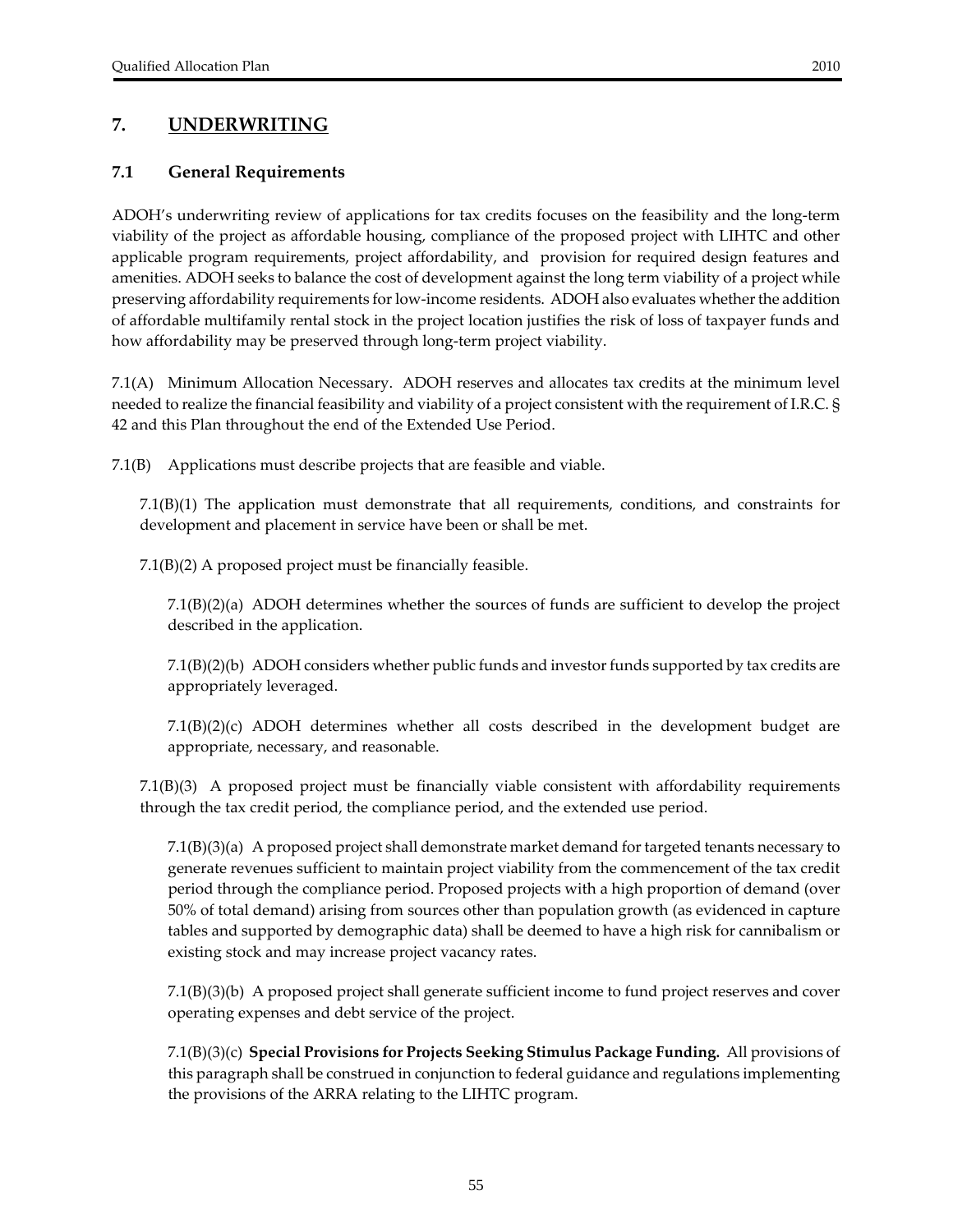### **7.2 Underwriting Process**

7.2(A) A project shall be reviewed for feasibility and viability at least three times: (1) before a Reservation of tax credits; (2) as part of the 10% Cost Test review; and (3) when a project is Placed in Service. ADOH, in its sole discretion, may request an update to any information contained in the application orthereafter provided to ADOH as may be necessary to determine project feasibility and viability. For projects proposing funding with Gap Financing through ADOH, ADOH may underwrite a project at the time of construction loan closing for projects partially funded by ADOH.

7.2(B) **Determination of Project Cost Reasonableness**. Each time that itreviews a project forfeasibility and viability, ADOH reviews the reasonableness of all project costs in order to calculate the amount of eligible basis for the project. Failure to demonstrate cost reasonableness may be the basis for the denial, reduction, or return of a reservation or allocation of credits.

7.2(C) ADOH analyzes and, if necessary, adjusts the project cost in accordance with this Plan. ADOH analyzes and adjusts the proposed income, operating expenses, and net operating expenses as necessary as hereafter described. ADOH analyzes and adjusts development costs, permanent financing amounts, public funding amounts, developer fees, anticipated rents, operating costs, vacancy rates, and other financial considerations of a project as necessary in accordance with this Plan.

7.2(D) **Requests for Information**. ADOH may request that the applicant provide information necessary to clarify or settle a question raised by an application. The applicant must deliverthe requested information or an explanation of why the information requested is unavailable by no later than 10 business days from the date of receipt of the request from ADOH. Failure to timely reply to a request for information may be grounds for denial of an application.

7.2(E) **Errors**. ADOH may deny reservations to applications that contain material errors including contradictory information, incorrect numbers, and mathematical errors.

7.2(F) **Interpretation of underwriting requirements**. The underwriting requirements set forth in this section shall be construed as a whole with the intent of maximizing the affordable housing stock in Arizona by facilitating development of feasible multifamily rental housing that will be viable through the end of the extended use period and that fully leverage available public funding including tax credits.

### **7.3 Specific Underwriting Standards**

7.3(A) **Project Feasibility**. ADOH may deny an application or revoke an allocation for tax credits if it concludes that a proposed project is not feasible. ADOH may condition a reservation of tax credits upon demonstration of compliance with any criteria that ADOH deems necessary to ensure project feasibility. In determining that a project is feasible, ADOH considers all factors pertaining to development and completion of the project described in the application to ADOH including but not limited to:

 $7.3(A)(1)$  Whether the project is consistent with the requirements of I.R.C. § 42, A.R.S. § 35-728(C), and other applicable federal and state program requirements;

7.3(A)(2) Whether the site is compatible with development, completion, and successful operation of the project;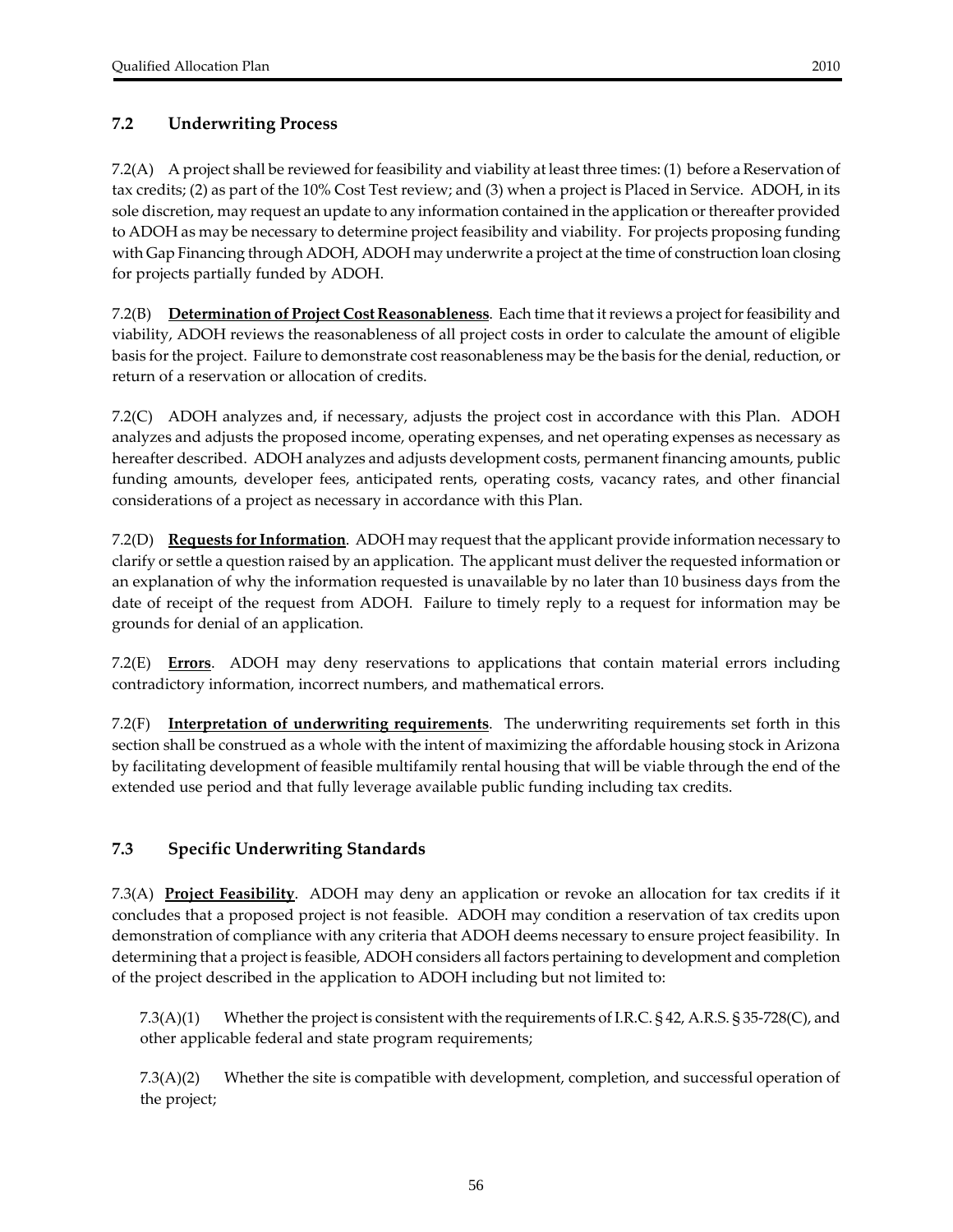7.3(A)(3) Whether the development team has the expertise and the organizational and financial capacity and capability to deliver the project described in the application within the time constraints of I.R.C. § 42 and this Plan. In determining whether the development team has the expertise and the organizational and financial capacity to undertake the project ADOH may considerinformation included in the application and all materials and information available to ADOH including but not limited to the following:

7.3(A)(3)(a) The history of satisfactory progress on affordable housing projects, and program compliance history of the Development Team.

7.3(A)(3)(b) The financial capacity and credit worthiness of the Development Team, permanent lenders, and investors. In the event that a project proposes syndication or equity investment through an entity with an identity of interest in or that is otherwise controlled by a development team member that holds an interest in the project, ADOH may deny a reservation of tax credits, or in the alternative if ADOH concludes that sufficient third‐party control exits, ADOH may condition a reservation of tax credits upon financial or performance guarantees or other commitments as ADOH may deem necessary.

 $7.3(A)(3)(c)$  The relevant experience of property and asset management staff as necessary.

7.3(A)(4) Any evidence that the project is not compatible with local land‐use requirements and building codes;

7.3(A)(5) The availability of necessary utilities;

 $7.3(A)(6)$  Whether the project complies with design standards and proposes necessary and reasonable amenities and community facilities; and,

7.3(A)(7) Whether all ground‐floor units are adaptable forthe physically disabled and comply with the relevant provisions of the Federal Fair Housing Act (42 U.S.C. §§ 3601, et seq. and 24 C.F.R., Part 100, Subpart D), the Arizona Fair Housing Act (A.R.S. §§ 41‐1491 through 41‐1491.37), and HUD Fair Housing Regulations (24 C.F.R. Part 100, subpart D), the Uniform Federal Accessibility Standards (Section 504 of the 1973 Rehabilitation Act) and the Americans with Disabilities Act (42 U.S.C. §§ 12101 through 12213).

7.3(B) **Project Financial Feasibility**. ADOH may deny an application orrevoke an allocation fortax credits if it concludes that a proposed project is not financially feasible. Consistent with allocation of tax credits through a competitive process as described in this Plan, ADOH may condition a reservation of tax credits upon demonstration of compliance with any criteria that ADOH deems necessary to ensure project financial feasibility. In determining that a project is financially feasible, ADOH considers all factors pertaining to development and completion of the project described in the application to ADOH including but not limited to:

7.3(B)(1) Applications shall disclose all sources of funding requested or received for a project in the application and the sources of funds shall match the uses of funds. Applicant must provide supporting documentation for all sources including but not limited to: guarantees, seller financing, escrowed funds orreserves used as funding sources, operating savings used as sources. Applicant must provide audited financials for entities providing guarantees, including parent or controlling company statements where required. Applicant must provide statement indicating pledged reserves are in fact unencumbered and/or have not been used to collateralize or secure any other transaction.

7.3(B)(1)(a) Equity and Debt Financing.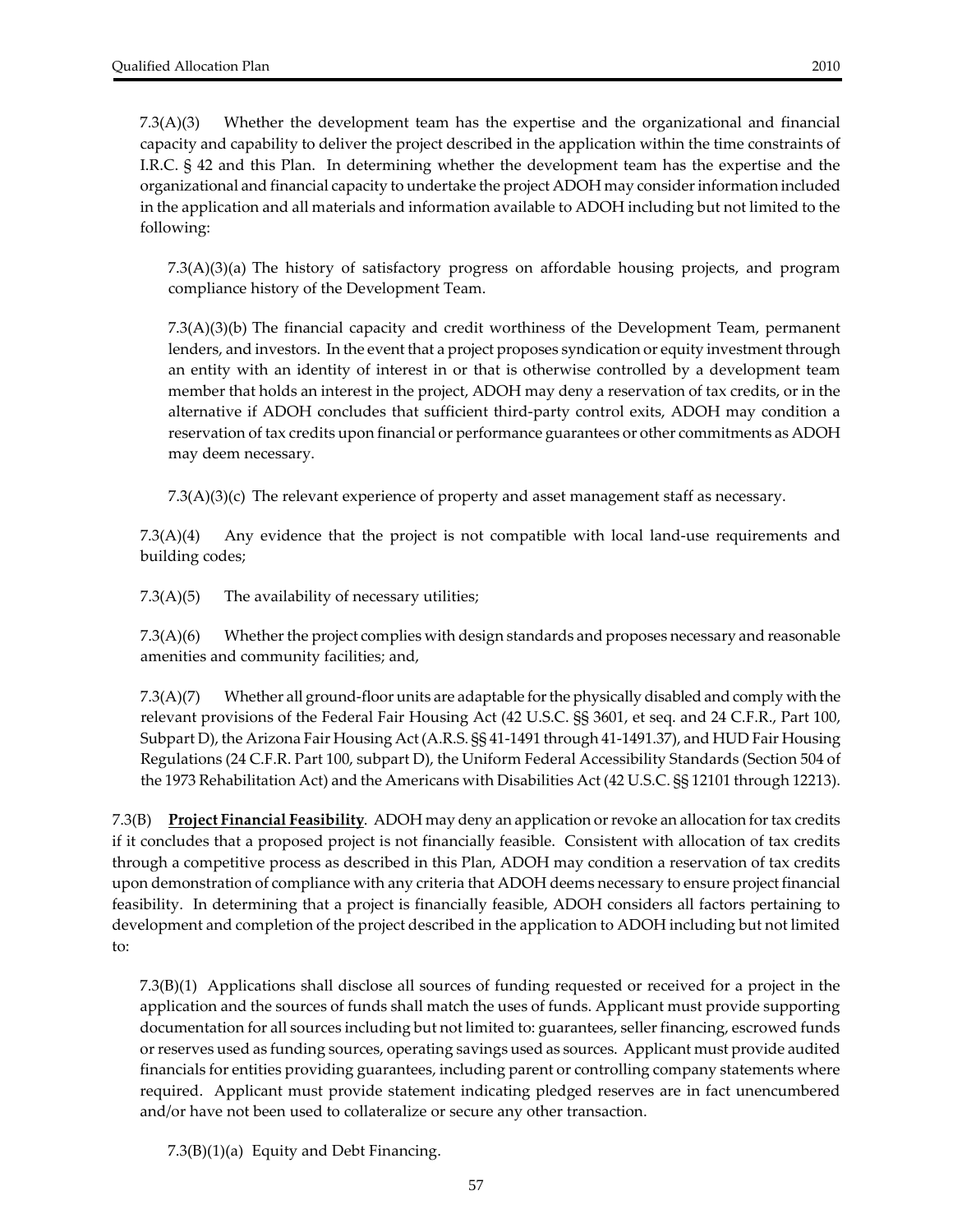(i) ADOH may deny an application that is not supported by letters of interest from sources of equity and debt financing. See Section 2.7(B)(12) Financial Ability to Proceed.

(ii) ADOH may cancel a reservation or revoke an allocation of tax credits in the event of a change in a source or the terms of equity or debt financing calls into question to feasibility or viability of a project.

7.3(B)(2) Development Costs. Applications shall disclose all uses of funds.

7.3(B)(2)(a) The application must be supported by a project development budget, provide in Form 3. See Section  $2.7(B)(4)(a)$ .

7.3(B)(2)(b) ADOH may deny an application that fails to include a project development budget that addresses all salient project features in a form satisfactory to ADOH including but not limited to: common area facilities, community facilities, elevators, appliances, laundry facilities, maintenance facilities, management offices, offices, storage facilities, swimming pools, amenities for projects serving tenants with special needs, and other features that may be required by an applicable federal or state program.

7.3(B)(2)(c) ADOH may deny an application if the costs set forth in the development budget are not complete, reasonable, and necessary. ADOH may evaluate development budget costs based on the costs of projects of comparable size and type, tenant mix, unit mix, location and amenities. ADOH may draw comparable costs from industry standard sources, from information collected by ADOH from multifamily projects in the state, and in consultation with construction cost experts.

7.3(B)(2)(d) Per unit development cost limits. ADOH has established through the study of multiple affordable residential projects that a total cost cap of \$175,000 per unit is reasonable to provide good quality affordable residential projects in both rural and urban areas of Arizona. If an application's cost cap per unit exceeds this maximum threshold, the applicant must provide a detailed explanation of the hardship conditions that have caused the increase and support the explanation with documentation that validates the claim. As an example: If hard dig conditions exist, the claim for additional cost shall be accompanied by a soil engineers report documenting the hard dig condition and the area of the site it impacts. Include an estimate from a third party licensed contractor estimating the additional costs to be incurred.

7.3(B)(2)(e) Development cost threshold for acquisition/rehabilitation projects. ADOH may refuse to reserve or allocate tax credits for rehabilitation expenditures that are less than greater of:

- (i) Twenty percent (20%) of the adjusted basis of the building; or
- (ii) \$6,000 hard costs for each Low‐Income Unit in the building.

iii) For the purposes of this subparagraph, only rehabilitation expenditures for the Low-Income Units or for common areas that substantially benefit the Low‐Income Units are counted. Rehabilitation expenditures for units other than Low‐Income Units cannot be used to meet this requirement. In mixed income properties both the low-income and the market rate units must be rehabilitated to the same standard (at least \$6,000 per Unit). ADOH does not consider requests for waiver of the provisions of this subparagraph.

7.3(B)(2)(g) Treatment of specific development costs.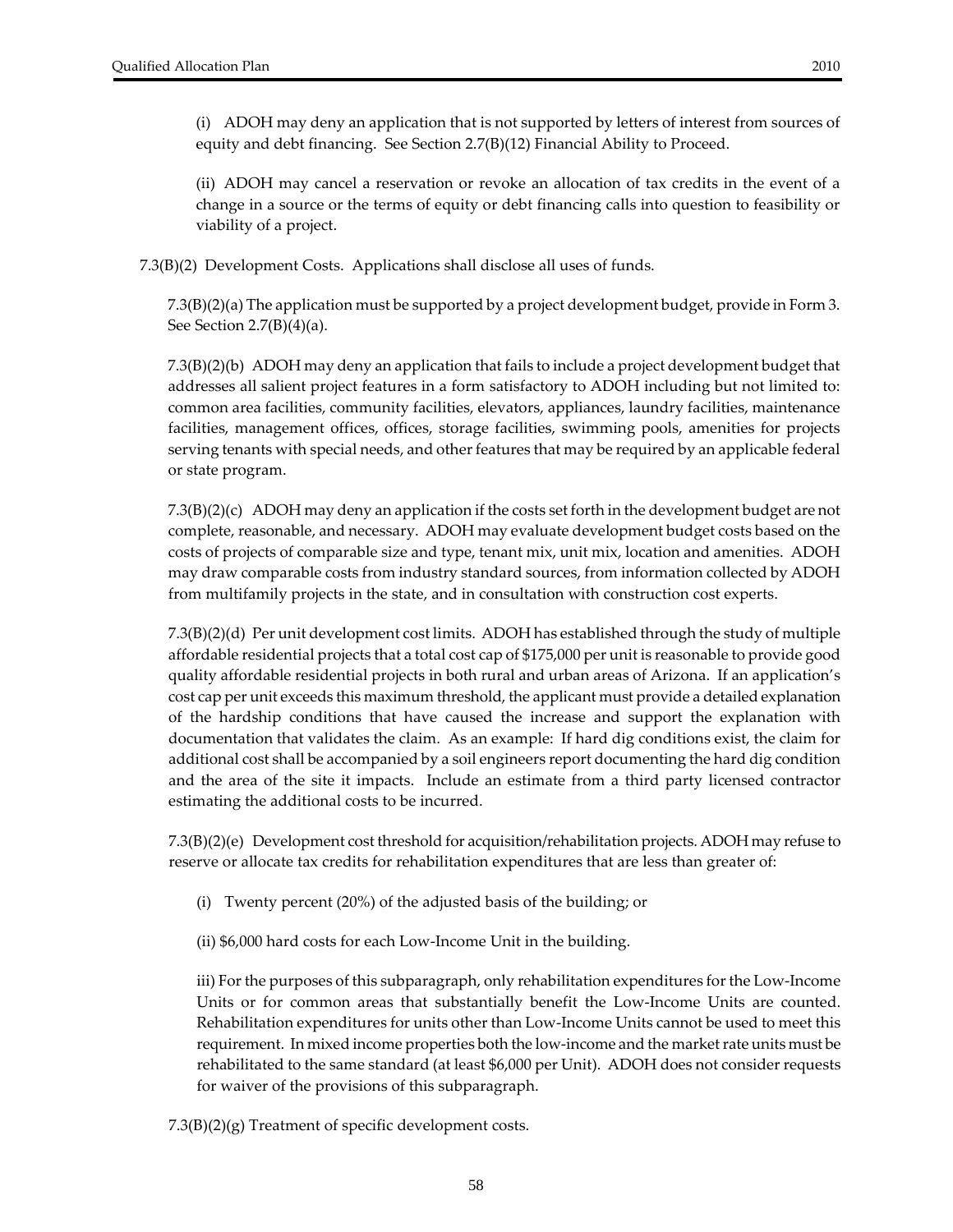- (i) Acquisition Cost Limits for Acquisition Rehab Projects.
	- (1) ADOH may reject land and building acquisition costs in excess of appraised value. Land and building acquisition costs must be supported by an Appraisal that confirms claimed real property acquisitions costs as part of project application.
	- (2) If the cost of acquisition of real property for multi-story multifamily projects that exceed the limits set forth in the table below, then the application must submit a plat or site plan on which all undeveloped land has been clearly identified.

| <b>Bedrooms</b> | Net Area Per Unit (Sq. Ft.) |
|-----------------|-----------------------------|
| 0-Bedroom       | 1,700                       |
| 1-Bedroom       | 2,200                       |
| 2-Bedroom       | 3,500                       |
| 3-Bedroom       | 4,200                       |
| 4-Bedroom       | 4,800                       |

(ii) Construction finance costs.

(1) The development budget must include a complete breakdown of all construction finance costs. ADOH may verify construction finance costs against the information in the commitment letter from the construction lender.

(2) ADOH may use a lower construction finance cost if it concludes that the costs described in the application are unreasonable. Unreasonable construction finance costs include but are not limited to: interest costs substantially above market rates, and loan origination and other fees that exceed 2% of the principle amount of the construction loan.

(3) Subsequent modification or change in construction finance costs may result in a cancellation of a reservation or revocation of an allocation of tax credits.

(4) The construction finance costs includable in eligible basis for calculation of tax credits may not exceed the reasonable finance costs incurred during the first twenty four months of the construction loan.

(iii) Developer Fee, Overhead, and Consultant Fee Limits. The total amount includable in eligible basis for the developer fee, overhead, and consultant fees shall be limited as provided in the table below. Excess developer fee amounts and other costs not identified in budget will be disallowed for basis and ineligible for GAP or financing.

(1) New Construction—

**Developer Fee, Overhead, and Consultant Fee Limits As A Percent Of Total Eligible Basis In Cost Categories I‐V of the Development Budget Number of Units Percent Allowed** 1‐30 31‐60 61+ 17% 15% 14%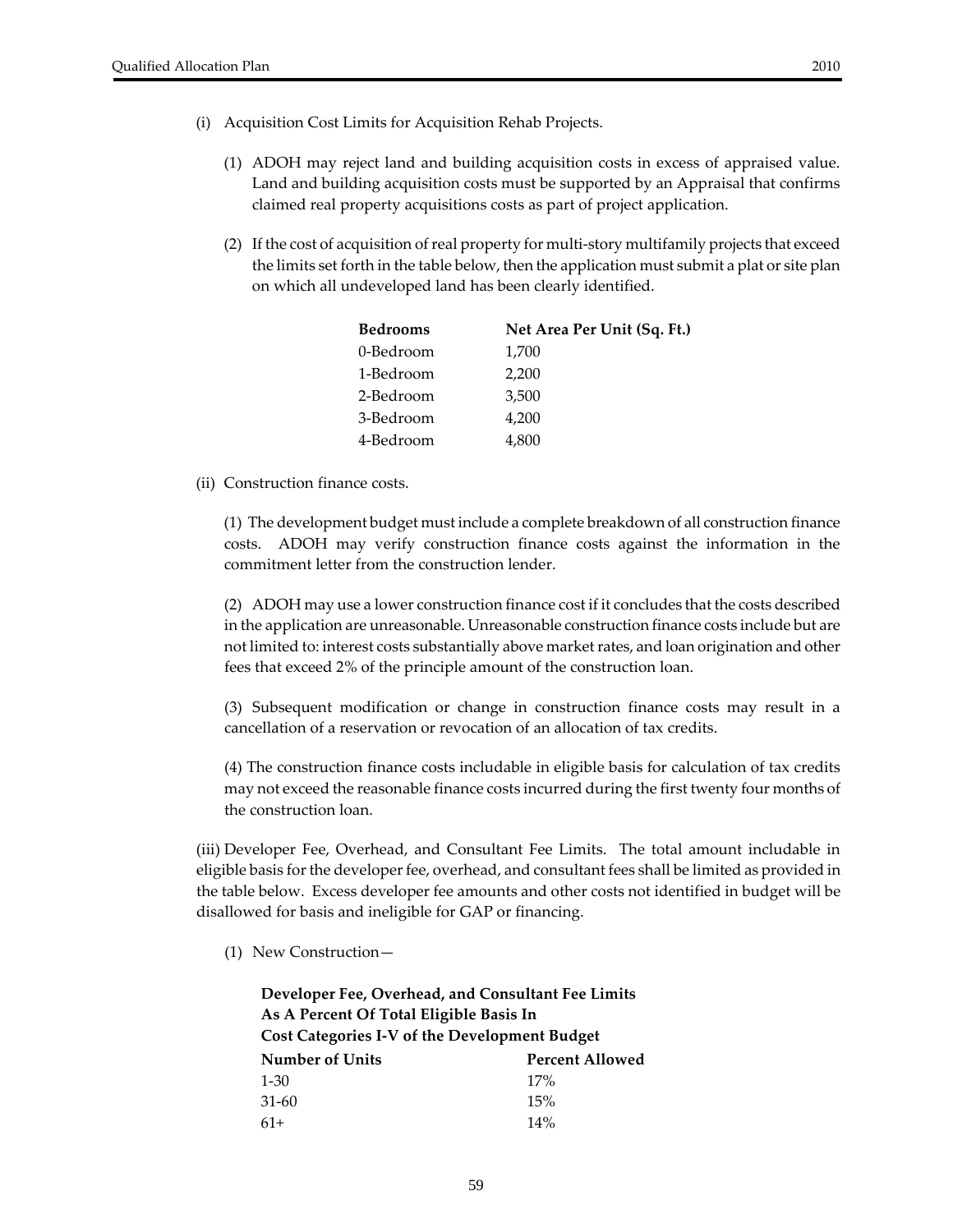(2) Acquisition Rehabilitation—For acquisition/rehabilitation projects, the total amount for developer fees, overhead, and consultant fees shall not exceed the amount stated in the table set forth above plus 14% of the acquisition cost that may be included in eligible basis for existing buildings as described in I.R.C. § 42(d)(2).

(3) For the purposes of paragraph  $7.3(B)(2)(g)(iii)$ , ADOH may reduce the percentages set forth in the above table, as necessary to minimize the use of tax credits or public funds through a subsidy layering analysis.

(4) For the purpose of paragraph  $7.3(B)(2)(g)(iii)$ , consultant fees shall not include fees for consultants normally used in the development process, such as market analysts, environmental consultants, and fees for a construction manager/consultant deemed by ADOH to duplicate costs in the construction contract.

(iv) Construction Contractor/Builder Profit, Overhead, and General Requirements Limits. ADOH shall not allow builder's profit, overhead and general requirements costs as a percentage of "Subtotal direct construction costs" that exceed the percentages set forth in the table below:

| Builder's Profit, Overhead* and General |                         |       |       |       |                |  |  |  |  |
|-----------------------------------------|-------------------------|-------|-------|-------|----------------|--|--|--|--|
| Requirements**                          | <b>Percent of Costs</b> |       |       |       |                |  |  |  |  |
| Project size in units                   | $1 - 1.5$               | 16-30 | 31-45 | 46-60 | $61+$          |  |  |  |  |
|                                         |                         |       |       |       |                |  |  |  |  |
| Builder's Profit                        | 6                       | 5.75  | 5.5   | 5.25  | 5              |  |  |  |  |
| Builder's Overhead                      | 3                       | 2.75  | 2.5   | 2.25  | $\overline{2}$ |  |  |  |  |
| <b>General Requirements</b>             | 6                       | 5.75  | 5.5   | 5.25  | 5              |  |  |  |  |
| Total Maximum Percentage                | 15                      | 14.25 | 13.5  | 12.75 | 12             |  |  |  |  |

For the purposes of  $7.3(B)(2)(g)(iv)$ :

(1) Builder's overhead may include a percentage for main office expenses for the job.

(2) General requirements may include project‐related site costs such as temporary fencing, providing utilities to the site during construction, job site supervisor, job site office and similar costs.

(v) Reserves. The development cost budget shall include amounts for project reserves as follows:

(1) Rent-up Reserve. The development budget shall include an amount not less than sixmonths of operating expenses plus debt service during the lease-up period or stabilization of the development. The rent-up reserve can only be used to pay operating expenses during lease up. After the lease-up or stabilization period has ended the project owner may transfer balance of the rent-up reserve to pay off developers fee or deposit operating reserves.

(2) Operating Reserve. The development budget shall include a sum of not less than six months of operating expenses plus debt service

(3) Replacement Reserve. The development budget shall include a six‐month replacement reserve at \$250 per unit for new construction and \$350 per unit for acquisition/rehabilitation projects.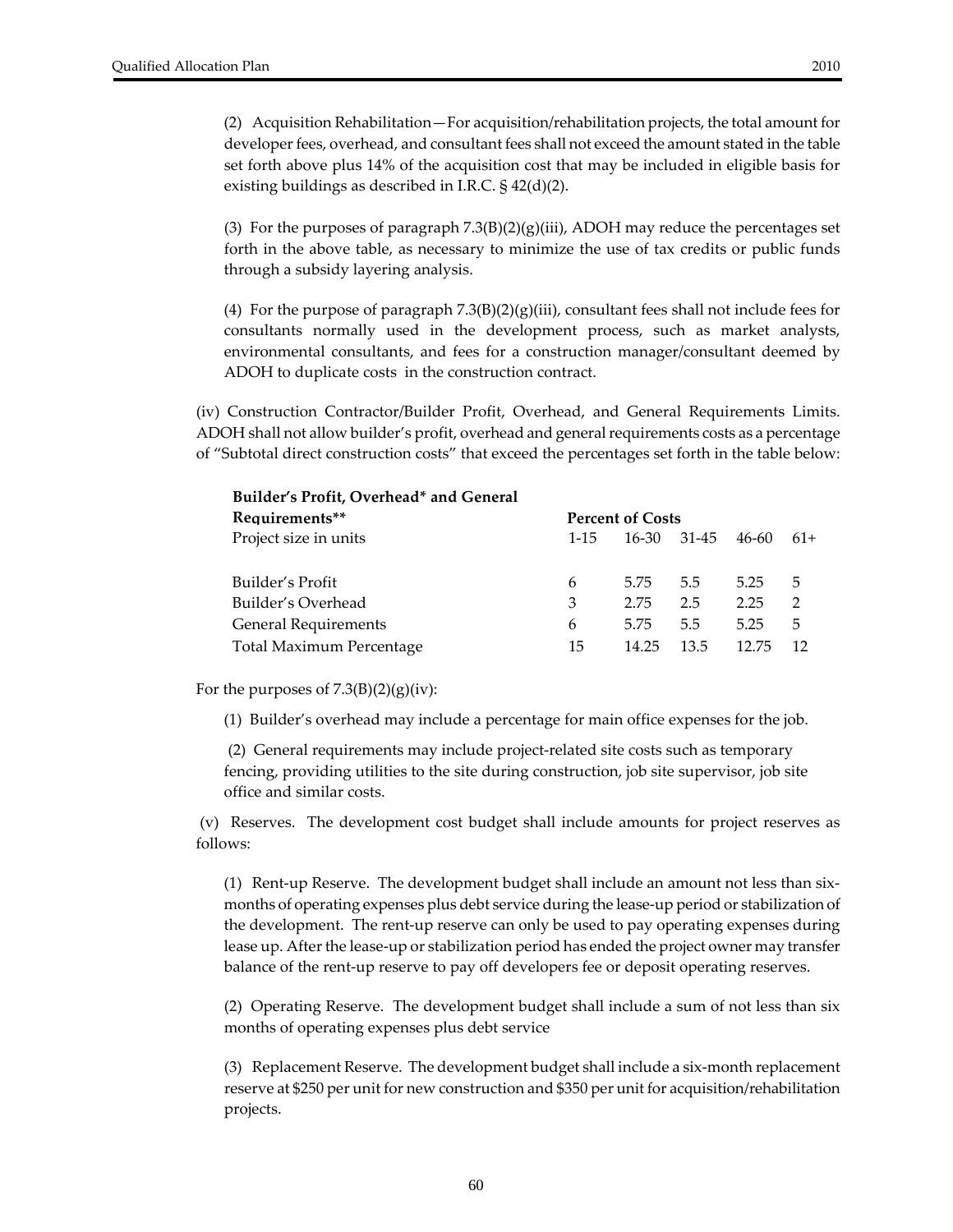(4) ADOH does not consider any waiver requests for the reserve amounts set forth in this paragraph.

(vi) Treatment of Above Standard Quality Market Rate Units. Pursuant to I.R.C. § 42(d)(3)(B) the adjusted basis of a building must be reduced by an amount equal to the portion of the adjusted basis of the building attributable to the cost of above‐average quality market‐rate units. For market rate units that only exceed the average cost per square foot of the unit had the unit been built as a low-income unit by 15% or less, an applicant may elect to deduct the excess cost of the market‐rate units from the eligible basis of a building.

7.3(B)(3) Applications describing funding gaps may be denied. ADOH may, but is notrequired to, give written notice that an application contains funding gaps, whether discovered as originally proposed or through the underwriting review process, and may require the applicant to explain the gap or identify additional funding within five (5) business days after the date of the written notice from ADOH. If, after notice from ADOH, the applicant fails to submit proof of additional funding, satisfactory to ADOH, the application may be denied or the allocation revoked.

7.3(B)(3)(a) Determination of a funding gap. A project has a funding gap if the sources of funds are less than the uses of funds. ADOH multiplies the proposed tax credit equity amount by the syndication rate (the price the equity investor commits to pay for the tax credits) to determine the amount of equity financing. The amount of equity financing plus all other sources of funds must meet the proposed uses of funds. ADOH shall announce an assumed price fortax credits at the 2010 Application Workshop. Applicants proposing a tax credit price exceeding the assumed price must demonstrate a firm, enforceable commitment from an equity investor that has no identities of interest with the developer and the entity that will own and control the project.

7.3(B)(3)(b) Changes to this Plan due to the American Recovery and Reinvestment Act of 2009 ("the ARRA"), including grants of low‐income housing credit ceiling to state allocating agencies described in Section 1602 of the ARRA; and the appropriation of funds for financing of certain LIHTC projects through the HOME Investment Partnership Program described under Title XII of the ARRA shall be announced by ADOH through a public notice at a later date.

7.3(B)(3)(c) Funding Gap Analysis—Layering Analysis. ADOH may deny an application, cancel a reservation of tax credits, or cause return of tax credits allocated to a project if it concludes at any time prior to issuance of I.R.S. Forms 8609, for the project, that the tax credits and public sources of funding are excessive.

(i) Applications may be denied that do not maximize available debt financing from private sources. ADOH may adjust the amount of tax credits reserved or allocated to a project to maximize the amount of available debt financing. ADOH may considerinformation gathered to determine whether the applicant has committed the maximum amount of private sources of funds available to the project. ADOH considers the debt service coverage and loan to value ratios established by the lender in its commitment letter as required by Section 2.7(B)(12) Financial Ability to Proceed. For minimum debt service requirements, see Section  $7.3(C)(1)(f)$ .

(ii) In determining whether tax credits or public funds are excessive ADOH considers whether the relative amount of tax credits or federal subsidy results in a proportional increase the number of affordable units or eligible program beneficiaries assisted;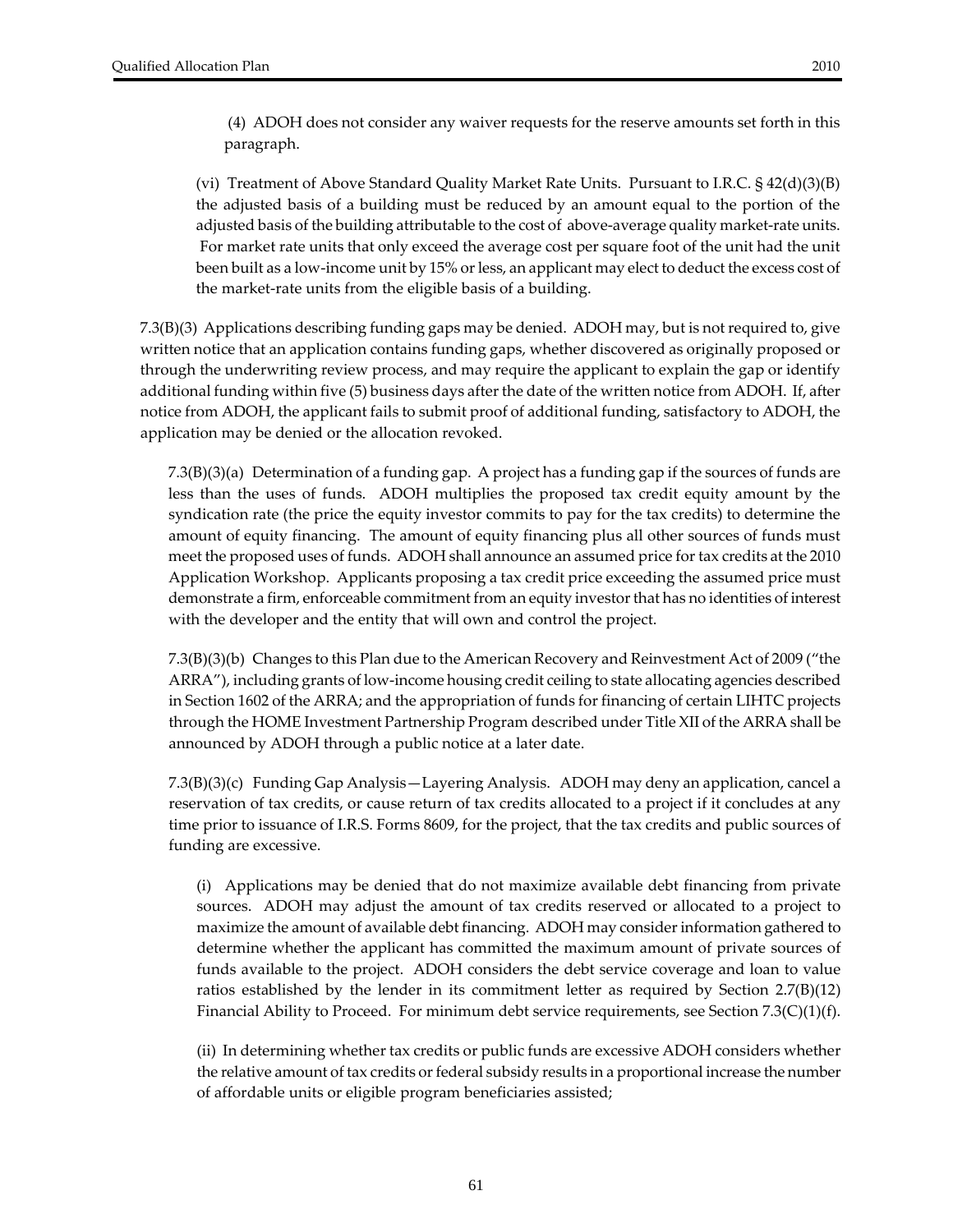7.3(B)(3)(c)(iv) ADOH may adjust tax credits as necessary to maximize loan payments. ADOH may consider loan terms (e.g., interest rate and amortization period) from the lender's commitment letter.

(v) For projects in which the land was acquired in other than an arm's length transaction between unrelated parties, ADOH may reduce the amount ADOH gap financing by the amount that the fair market value of the property exceeds the actual acquisition cost.

(vi) For projects proposing 100% equity funding ADOH may consider on case by case.

7.3(B)(3)(d) Gap financing through ADOH. Applications proposing Gap Financing through ADOH may be denied, or a reservation for tax credits may be cancelled, or an allocation of tax credits revoked if an application fails to comply with any of the following requirements:

(i) Applicants proposing Gap Financing through ADOH must include a supplemental application (See State Housing Fund Guide). ADOH may consider applications for Gap Financing for projects with reservations or allocations of tax credits if ADOH determines in its sole discretion that the need for additional funds was not foreseeable at the time of application and funding becomes available thru the state housing fund round.

(ii) The application shall demonstrate compliance with the requirements of the tax credit and any other source program including the Americans with Disabilities Act (42 U.S.C. § 12101 et seq.) Section 504 of the Rehabilitation Act of 1973 (29 U.S.C. § 794), the eligibility and underwriting requirements of this Plan, and any requirements or conditions described in an applicable notice of funding availability.

(iii) ADOH Gap Financing shall not supplant funding available from other sources, see Section 7.3(B)(3)(c) Funding Gap Analysis‐Layering Analysis:

(1) Applications must demonstrate that alternative funding is not available.

(2) ADOH may reduce or revoke a commitment to Gap Financing if it determines that the funds are no longer necessary to the project.

(3) For projects in which the land was acquired in other than an arm's length transaction between unrelated parties, ADOH may reduce the amount ADOH gap financing by the amount that the fair market value of the property exceeds the actual acquisition cost.

(iv) The application shall provide contingencies in the event that Gap Financing monies are unavailable. In the event that Gap Financing funds become unavailable to a project ADOH shall afford the applicant a reasonable period of time to secure an alternate source of funding;

(v) To determine whether a project is eligible to receive Gap Financing through ADOH, ADOH considers the following in addition to the considerations of this section:

(1) Whether Gap Financing will maximize the allocation of tax credits;

(2) The condition of the market;

(3) Whether the proposed project satisfies a critical need;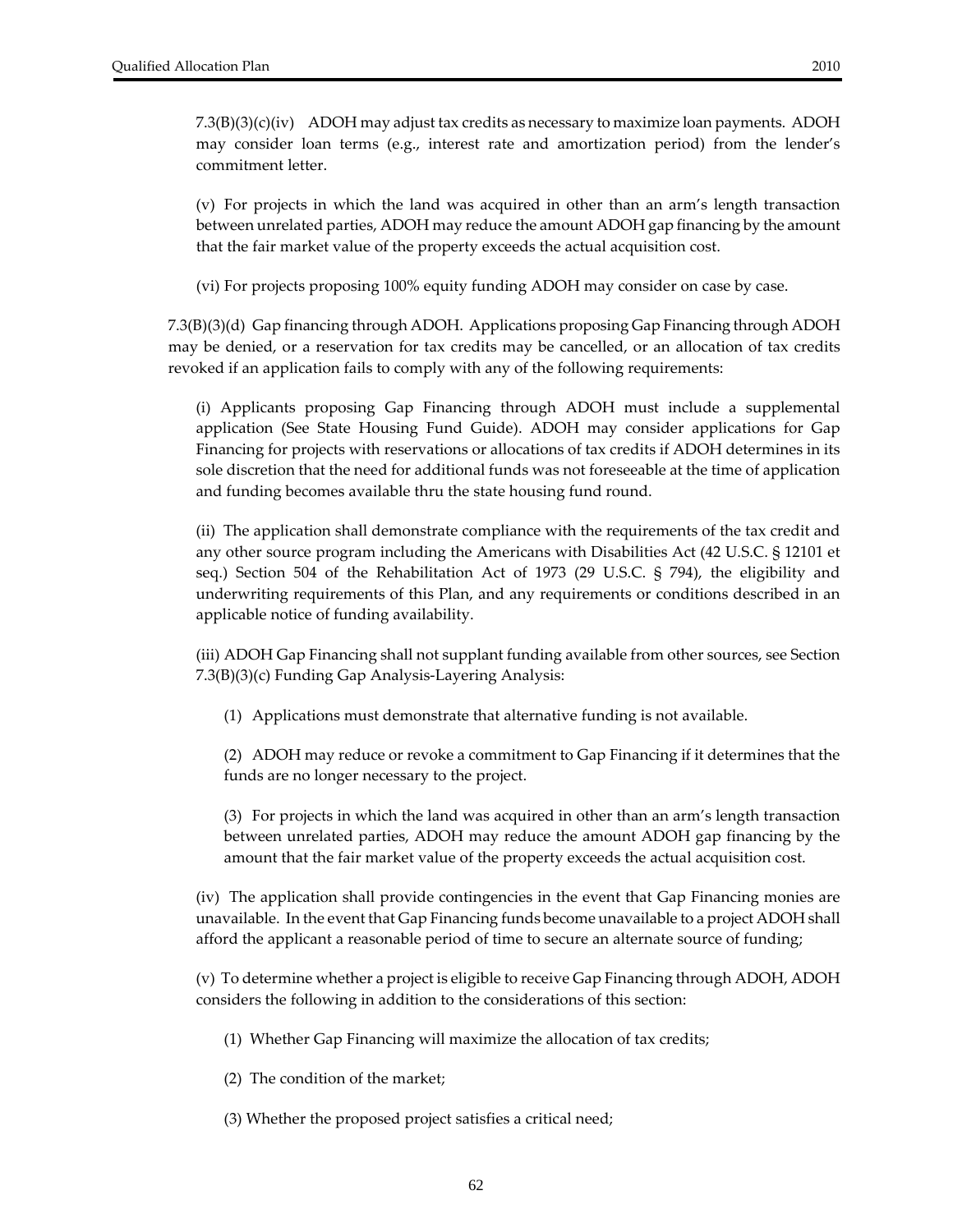Minimizing the risk of loss of taxpayer funds including consideration of the organizational and financial capacity and the program compliance history of the Development Team; and,

(5) Any identities of interest among the project, developer, and sources of equity capital and debt financing.

(vi) Security for ADOH Gap Financing. Projects seeking gap financing through ADOH shall execute the appropriate loan documents in forms satisfactory to ADOH. All debt service that is senior to the annual payment to ADOH shall be paid as described according to the 15‐year pro forma approved by ADOH. ADOH shall not be bound by separate payment terms contained in any partnership agreement, operating agreement, or any other control agreement binding the project and its investors.

7.3(B)(3)(e) Limitations on the amount of tax credits reserved or allocated.

(i) The amount of tax credits available to a project is limited to the maximum amount described in Section 2.2.

(ii) Qualified Eligible Basis. The amount of tax credits reserved or allocated to a project may not exceed the qualified eligible basis of the project pursuant to I.R.C. § 42 and this Plan. The qualified eligible basis shall be reduced by the amount of certain sources of funds as provided by I.R.C. § 42 consistent with the ARRA. The qualified eligible basis may be adjusted by the effective applicable percentage as required by I.R.C. § 42.

(iii) As provided by I.R.C.  $\S 42(d)(5)(C)$ , an increase in tax credits up to 130% of eligible basis is available to projects located in Arizona.

(iv) Unless ADOH declares otherwise in a separate notice, increased tax credits pursuant to I.R.C. §  $42(d)(5)(C)(v)$  are available anywhere in the state for applications submitted in a competitive round under the 2009 QAP.

7.3(C) **Project Viability**. ADOH may deny an application or revoke an allocation for tax credits if it concludes that a proposed project is not viable. ADOH may condition a reservation of tax credits upon demonstration of compliance with any criteria that ADOH deems necessary to ensure project viability. In determining project viability ADOH considers whether estimated project revenues are sufficient to cover operating costs through the end of the 15‐year compliance period.

#### 7.3(C)(1) **Treatment Permanent Financing Costs**.

7.3(C)(1)(a) ADOH evaluates permanent financing costs based on the information provided in the commitment letters and letters of intent submitted in the application.

7.3(C)(1)(b) ADOH may deny an application if the assumptions in the 15-year pro forma required by Section  $2.7(B)(12)(g)$  of this Plan are inconsistent with the terms of the commitment letter or letter of intent.

 $7.3(C)(1)(c)$  ADOH may consider internal economic and financial market assessments and information when it evaluates the financial viability of the project based on.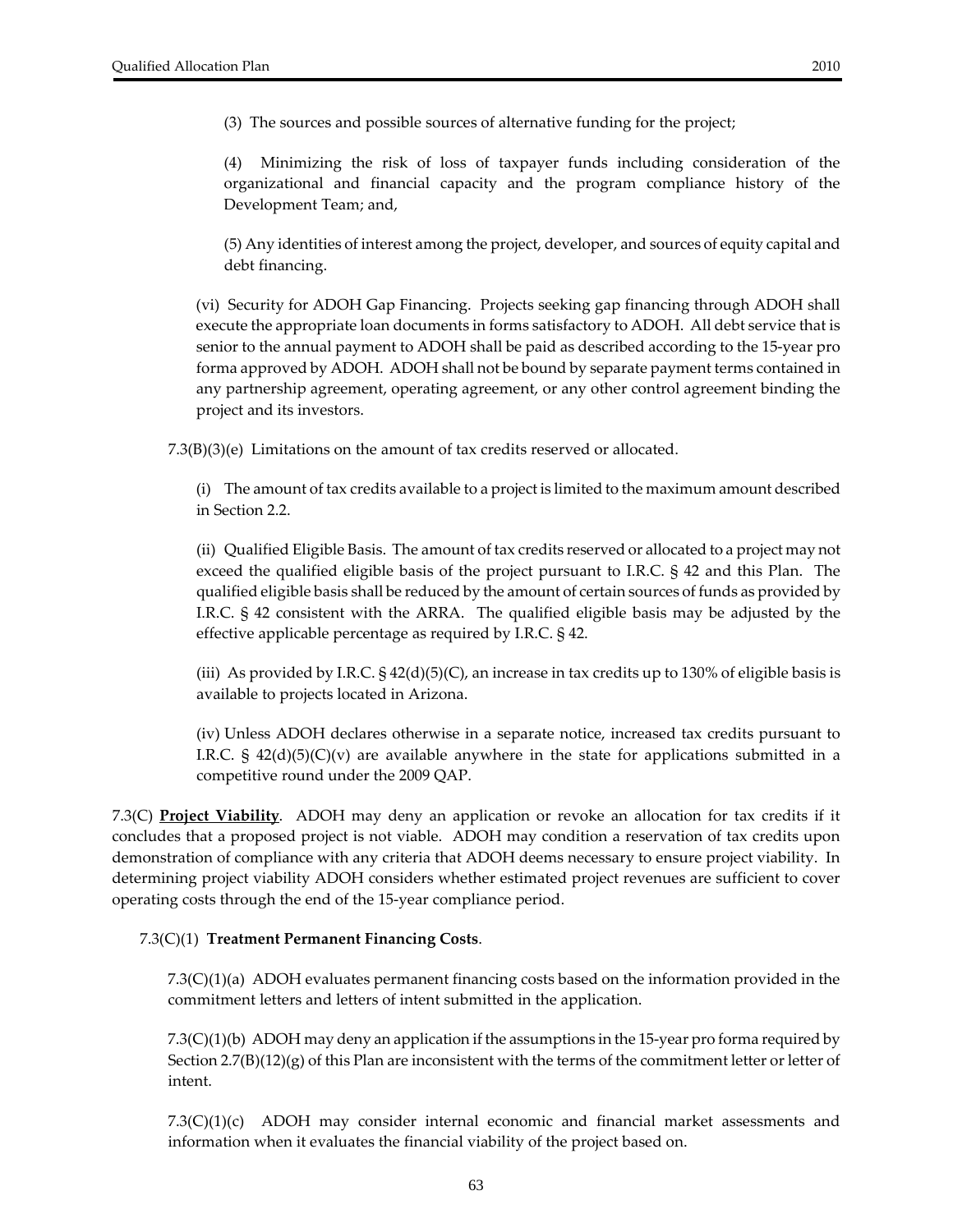7.3(C)(1)(d) Deferred developer fees. The deferred developer fee may not exceed 40% of the total developer fee and may not be deferred for a term of greater than 13 years.

7.3(C)(1)(e) At the end of the term of any permanent loan or at the close of the compliance period, whichever is later, the project owner's net equity in the project shall be sufficient to cover the outstanding balance of any loan including any balloon payment.

7.3(C)(1)(f) Debt service requirements for primary debt.

(i) For the term of any permanent loan or the duration of the compliance period, whichever is longer, the quotient (the debt service coverage ratio) obtained by dividing the net annual operating income by the total annual debt service payments for all loans shall be no less than 1.20 for each year of operation. ADOH may consider a minimum debt service ratio of 1.15 for projects with commitments for loan guarantees or rent assistance through HUD or the United States Department of Agriculture Rural Development Authority.

(ii) For the term of any permanent loan or the duration of the compliance period, whichever is longer, the total annual debt service payments for all permanent loans, including loans or loans that are payable from available cash flow, shall not be less than the total net annual operating income for the project in each year of operation.

(iii) The pro forma income and expense baseline trending numbers shall be 2.00% and 3.00% respectively. Annual replacement reserve obligations will be trended at 3.00%. Any request to deviate from these amounts will require a waiver explaining and justifying the changes and supporting documentation in the form of audited financials.

7.3(C)(1)(g) Debt service requirements for subordinate debt. ADOH may reserve tax credits to projects proposing subordinate debt structures that meet the following requirements:

(i) The senior debt meets the maximum guidelines described in paragraph  $7.3(C)(1)(f)(i)$ .

(ii) The quotient (the debt coverage service ratio) obtained by dividing the net annual operating income by the cashflow after debt service shall be greater than or equal 1.00 for any year in the compliance period.

#### 7.3(C)(2) **Operating Costs**.

7.3(C)(2)(a) ADOH may deny an application that does not propose reasonable and necessary operating costs.

(i) ADOH assumes operating costs for new construction at \$4,200 per unit per year and for acquisition/rehabilitation \$4,500 per unit per year. ADOH may consider lower operating costs supported by credible and verifiable evidence of operating costs for LIHTC projects operated by the Development Team. ADOH may establish from time to time estimates of operating costs based on information gathered by ADOH from rental properties in the state and in consultation with property managers and other experts. ADOH may underwrite to higher operating costs for projects proposing specialized or unique characteristics such as rehabilitation of buildings located in historic areas. ADOH considers Asset Management fees as a contingent liability expenses and not ordinary operating expenses. Should the applicant consider these fees mandatory they must be added to the minimum operating expense amounts stipulated by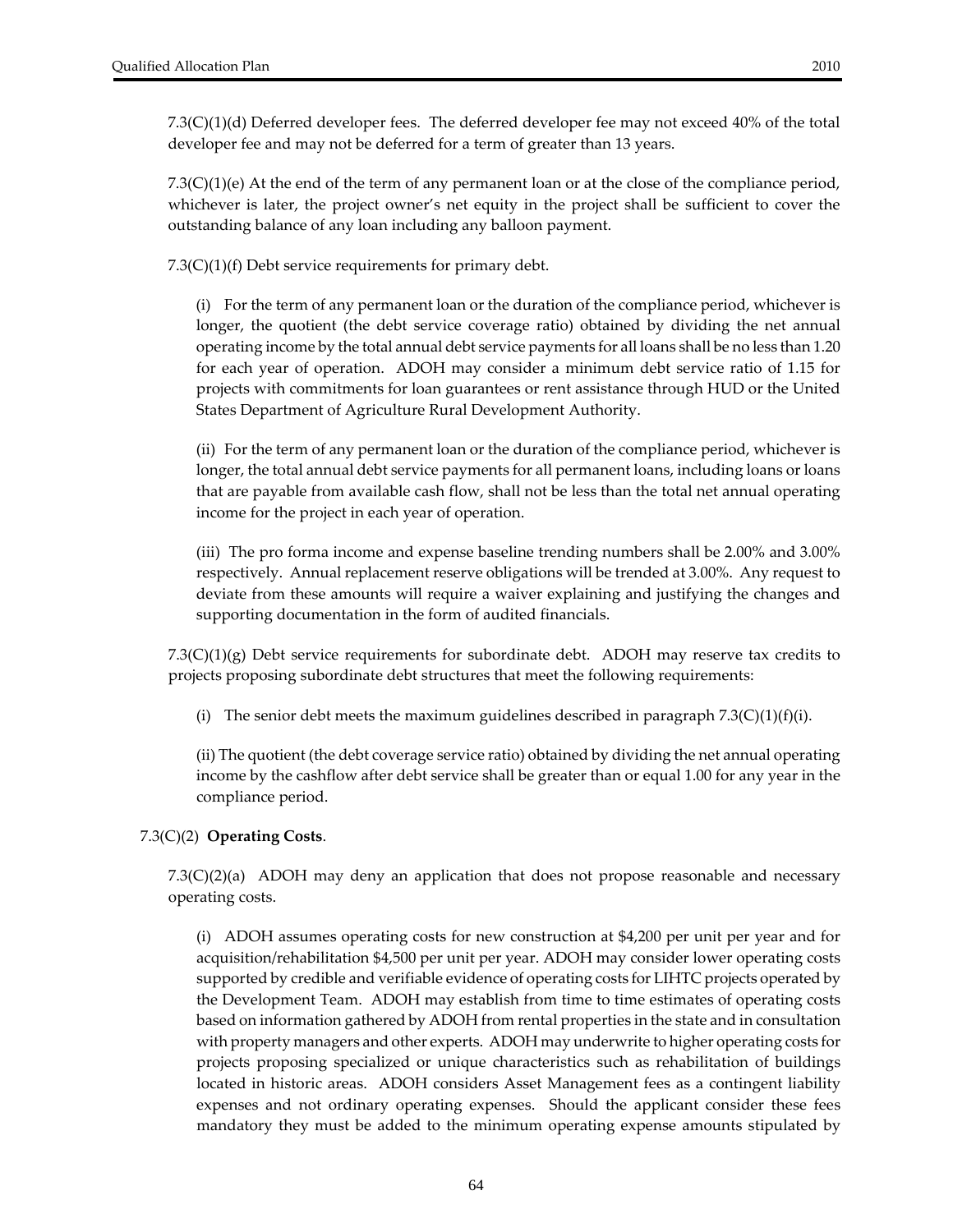(ii) The operating cost limits described in subparagraph (i), above, shall include an amount for property management expenses that shall not exceed 7% of effective gross income ("EGI"), for projects of 30 units or more, and 9% for projects of less than 30 units. ADOH may deny a claim for property management expenses less than the amount specified in this subparagraph upon failure to provide documentation sufficient to allow ADOH to verify the amount claimed.

(ii) Operating costs proposed for a property must be reasonable, necessary, and customary with respect to projects of comparable size and type, mix, location and amenities. ADOH may exclude proposed operating costs arising from outside the project property.

(iii) Treatment of the cost of supportive services. In determining project viability, ADOH may exclude costs related to supportive services described in the application. The cost of supportive services must be set forth in a separate budget. ADOH may deny an application for tax credits or a claim for competitive points if the application fails to demonstrate sufficient funding to sustain supportive services during the compliance and extended use periods.

(iv) Applicants relying on operating costs for projects located outside of Arizona must submit information sufficient to permit ADOH to determine, with reasonable certainty, that the proposed operating costs are valid for the market in which the proposed project is located. ADOH may refuse to consider out‐of‐state cost information that is for projects that are not controlled by the applicant or that are not supported by the information required by this subparagraph. The factors ADOH may consider in determining whether proposed out-of-state operating costs are valid include but are not limited to: the characteristics ofrental facilities from which the proposed cost data are drawn including the rent structure; and the age of the project; the ratio of property management staff to the number of rental units; and, relative area median incomes, population densities, fair market rents, and utility allowances.

7.3(C)(2)(b) In determining project viability ADOH estimates funding of project operating reserves for new construction at the rate \$250 per unit per year, and for Acquisition/Rehabilitation projects at \$350 per unit per year.

7.3(C)(2)(c) As part of the application, the applicant must submit a written certification from the treasurer's or assessor's office of the local government and any governmental entity that has taxing authority over the real property upon which the project is located that the project is exempt from real property taxes (e.g., has a non‐profit exemption). If the applicant fails to submit certification of the property tax exemption the applicant must include the property taxes in the operating expenses. Applicants proposing housing for priority populations must present two operating budgets in their applications:

(i) For the costs of operating the project, less those increased costs attributable to serving the priority populations; and

(ii) Indicating the increased Operating Costs attributable to serving priority populations.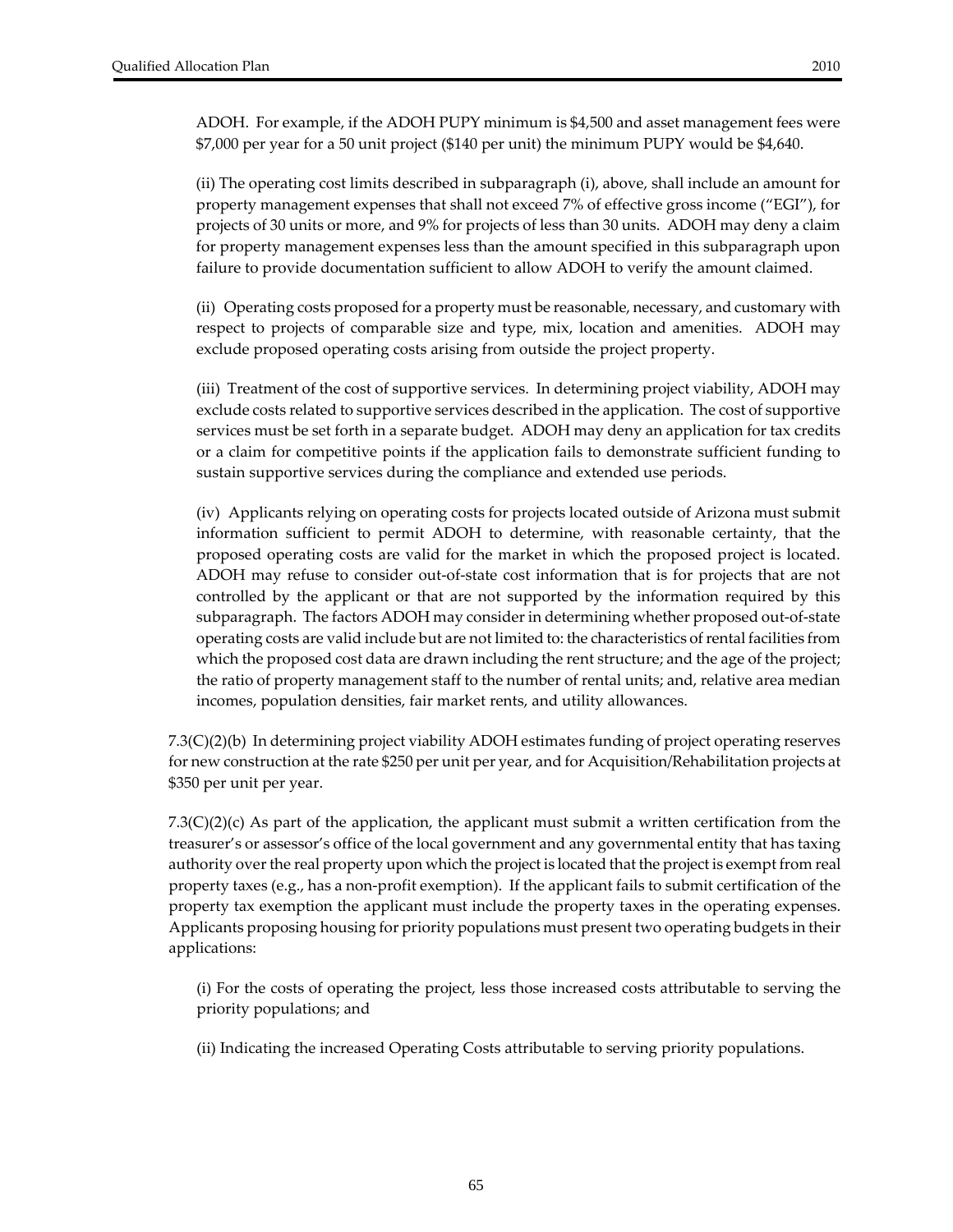#### 7.3(C)(3) **Operating Revenues and Losses**.

7.3(C)(3)(a) Sources of Revenue. ADOH recognizes income from apartmentrents (as restricted) and other project‐related ancillary sources including but not limited to revenues from laundry and other vending facilities and parking/garage rentals.

7.3(C)(3)(b) Rents. For the purpose of determining project viability rental revenues shall be based on the minimum available rent as follows:

(i) Maximum allowable rents permitted under of I.R.C. § 42.

(ii) Rents no more than 10% less than the competitive market rents being charged for the same type units in the primary market area identified in the market study, however, rents in areas for which 50% or more of the Net New Household market demand is attributable to tenants exiting substandard, or overcrowded housing or housing lacking complete plumbing, the maximum allowable rent shall be 20% below market rents;

(iii) Rents that do not exceed the amount affordable to the target population;

7.3(C)(3)(c) Ancillary Revenues. For the purposes of determining the viability of a project ADOH assumes ancillary income at no more than \$20/Unit/month. ADOH may consider a higher amount of ancillary income based on at least three (3) years of audited operating statements (including income and expense statements) for similar situated properties.

7.3(C)(3)(d) Losses.

(i) ADOH may adjust proposed operating revenues to reflect projected vacancy rates described in the Market Demand Study or in other market information available to ADOH. Absent credible and convincing evidence of a lower vacancy rate forthe primary market area, ADOH assumes a vacancy rate of 10%.

(ii) ADOH may adjust proposed operating revenues to reflect projected credit losses described in the Market Demand Study or market information otherwise available to ADOH.

### **7.4 Rental Market Considerations**

7.4(A) ADOH may deny an application that is not supported by a market study that complies with QAP Section 2.7(B)(13), the ADOH Market Study Guide, see Exhibit L, and the requirements of this Section using the most current data available as of six months prior to the deadline for submittal of application or in the event that there is no deadline, the date of the application.

7.4(B) ADOH may deny an application that fails to demonstrate strong new market demand forthe type of low‐income housing proposed. ADOH may consider any information included in the market study.

7.4(C) ADOH may deny an application that contains a market study that fails to address all salient features of a project including but not limited to market rate units, multiple‐use projects, commercial/retail or other non‐affordable components, and location in a high crime area.

7.4(D) ADOH may deny an application supported by a market study that fails to clearly describe the effective date of the study consistent with the requirements of paragraph  $7.4(A)$  or fails to specifically identify the age of all data and third‐party information including but not limited to demographic information and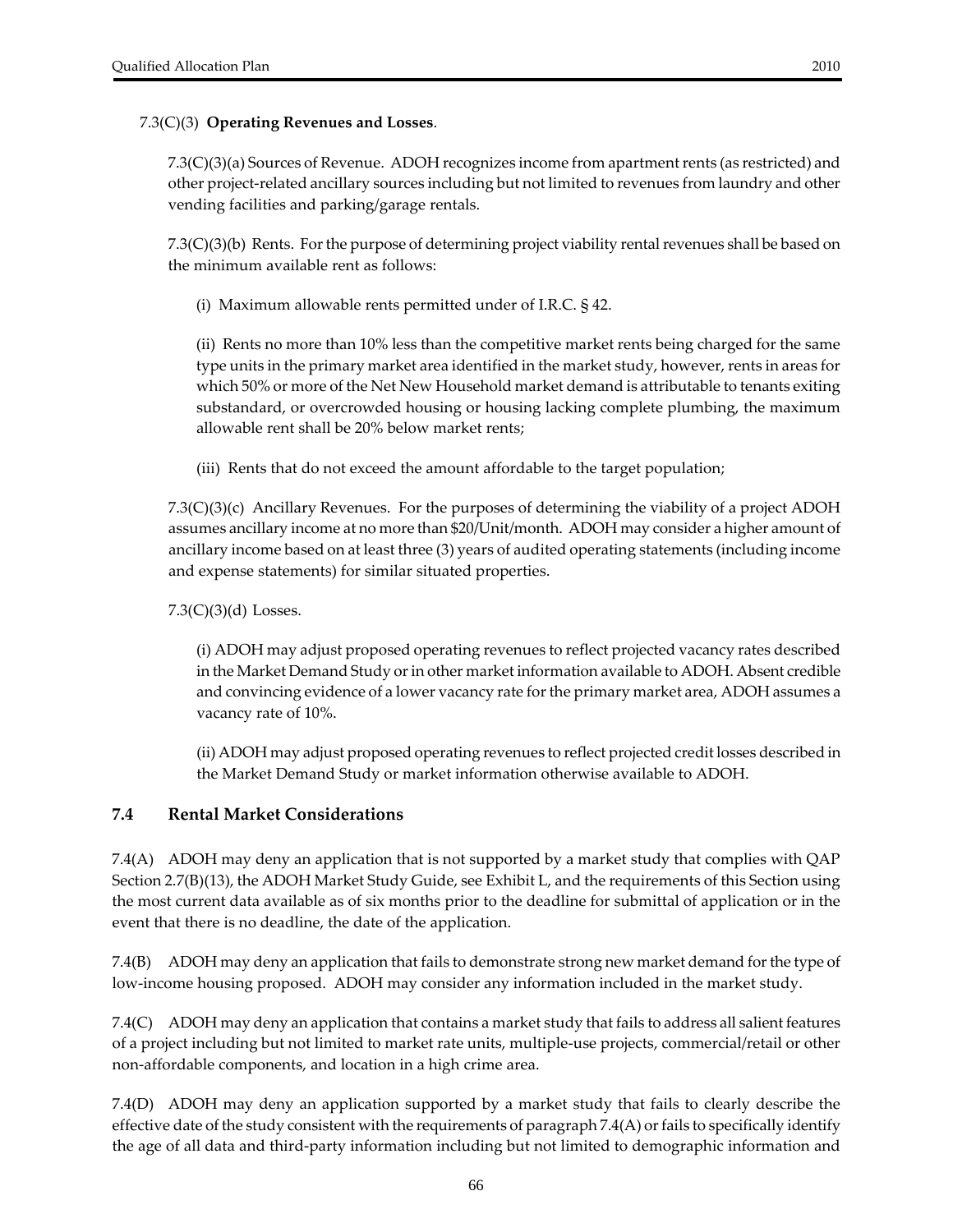rates of population change, rental market, and vacancy data, and the dates of any interviews. The date of a submittal letter for a market study may not be considered as evidence of the effective date of the market study unless the letter expressly includes the information described in the previous sentence.

7.4(E) ADOH may deny an application if it concludes that the number of units proposed in the application may adversely affect the financial viability of existing housing stock in the primary market area.

7.4(F) ADOH may deny an application containing a market study that fails to objectively and explicitly justify the limits of the primary market area consistent with the requirements of the ADOH Market Study Guide.

7.4(G) ADOH may deny an application that is supported by a market study that fails to describe reasonable and appropriate ameliorating considerations for negative market information including but not limited to: vacancy rates that exceed underwriting standards, high property or violent crime rates, and excessive gross or net capture rates.

#### **7.5 Post Reservation Considerations**

Determination of Cost Reasonableness. At the time a project submits documents for 10% Cost Test compliance or for issuance of I.R.S. Forms 8609, the project must submit a detailed as‐built development budget in a form satisfactory to ADOH along with other documents necessary to permit ADOH to verify the reasonableness of the costs of the project. Upon completion of the project the applicant shall submit a copy of the permanent lender's appraisal (or, if there is no permanent lender, an Appraisal satisfactory to ADOH). As a part of the underwriting for a final allocation, ADOH requires that the total of all permanent sources of funds not exceed 130% of the market value of a project located in an established market.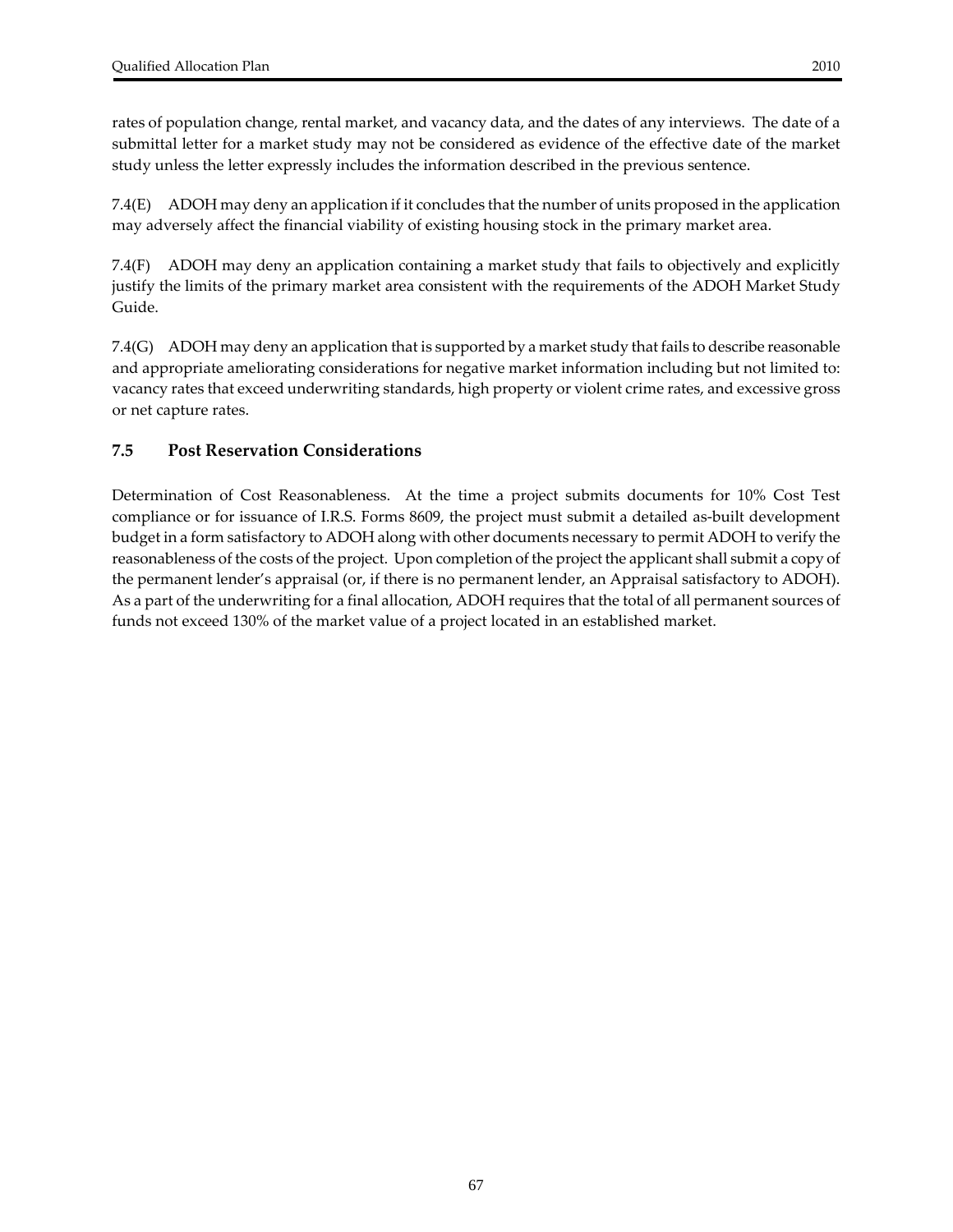# **8. COMPLIANCE MONITORING**

### **8.1 Project Compliance Monitoring**

8.1(A) ADOH is required to monitor and inspect projects for compliance with IRC Section 42, Treasury Regulation 1.42‐5, the requirements (set‐asides, income restrictions, rent skewing, affordability period, amenities and services, etc.) elected in the application and agreed upon in the Extended Use Agreement, and upon which ADOH based its award of tax credits.

8.1(B) The IRC also requires that ADOH publish and institute monitoring procedures as part of the approved QAP. This compliance monitoring procedure applies to **all** projects for which tax credits are allowable. Accordingly, ADOH must monitor all projects allocated tax credits since January 1, 1987.

8.1(C) **ADOH has prepared a Low‐Income Housing Tax Credit Program Compliance Manual** for all Program participants. The manual outlines ADOH's compliance monitoring procedures and reporting requirements. The manual includes samples of all annual reports, certifications, etc. Twice-annual training is offered by ADOH on the **Compliance Manual** and owners'/managers' compliance responsibilities. Property manager must attend and be certified each annually on ADOH compliance monitoring.

8.1(D) The Code also allows ADOH to collect fees from owners to cover the cost of administering the compliance-monitoring program. Monitoring fees are set forth in Section 6.10 above.

8.1(E) **Registration with Social Serve.** Applicants who receive an Allocation must agree to registerthe units with socialserve.com and maintain such registration with socialserve.com forthe duration of the Compliance Period.

### **8.2 Compliance Monitoring Procedure**

The Owner of a qualified LIHTC project for which tax credits are allowable is required to comply with the following:

8.2(A) Record Keeping. The Owner must maintain accurate records for each building in the low-income housing project. These records must include:

8.2(A)(1) The total number of Residential Rental Units in the building, including the number of bedrooms and the square footage of each Residential Rental Unit.

8.2(A)(2) The total number of Low‐Income Units in the building.

8.2(A)(3) The total number of occupants in each Low‐Income Unit.

8.2(A)(4) The rent charged on each Residential Rental Unit in the building, including any utility allowance.

8.2(A)(5) The Low‐Income Unit vacancies in the building.

8.2(A)(6) The number and household eligibility criteria for all special set‐aside units in the building.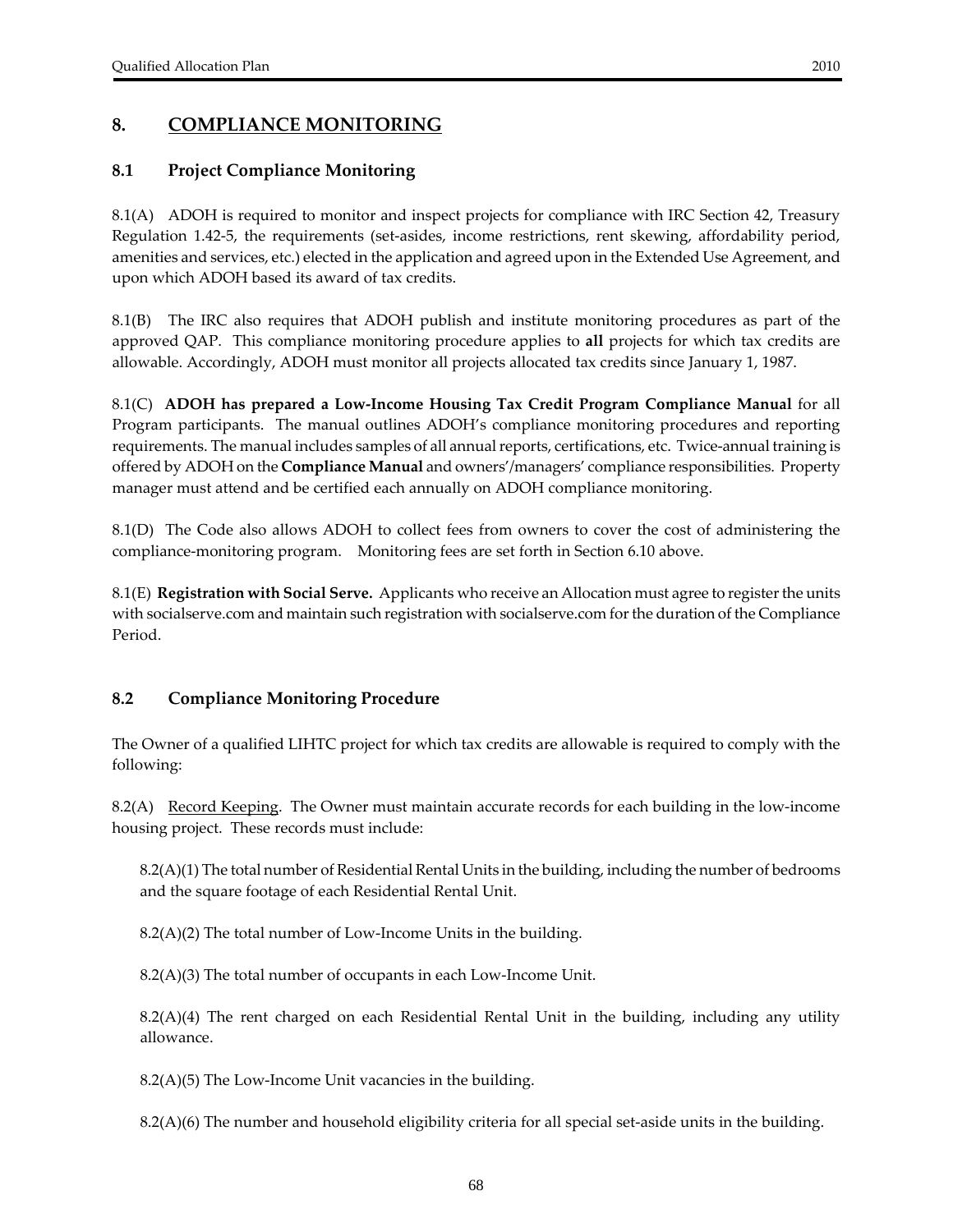8.2(A)(8) The character and use of the non‐residential portion of the building that was included in the building's eligible basis under the Code (i.e., facilities that are available on a comparable basis to all residents and for which no separate fee is charged for use of the facilities, or facilities reasonably required by the project).

8.2(A)(9) Documentation regarding the eligible and qualified basis of each building as of the end of the first year of the tax credit period.

8.2(A)(10) For each low‐income household:

(i) Completed rental application, including the tenants' certification of assets.

(ii) Tenant income certification form, including all required signatures.

(iii)Documentation supporting each household's income certification (third‐party verifications, asset certification, asset documentation and verification if more than \$5,000 in value).

(iv) Documentation of student status.

(v) For Senior projects, the tenant file must include proof of date of birth and/or proof of the qualifying disability, if applicable.

8.2(A)(11) Current‐year utility allowance schedule.

 $8.2(A)(12)$  Documentation from a medical doctor licensed in Arizona or prepared by a recognized social service or health service agency that qualify a tenant for low-income units set-aside for the Special Needs Population and any documentation that identifies any special accommodations that the tenant may require.

8.2(B) Record Retention. Owners are required to keep all records for each building for a minimum of six years after the due date (with extensions) for filing the federal income tax return for that year. The Owner must retain the records for the first year of the credit period for at least six years beyond the due date (with extensions) for filing the federal income tax return for the last year of the compliance period of the building.

8.2(C) Certification. The Owner must certify the following, under penalty of perjury, at least annually through the end of the compliance period:

 $8.2(C)(1)$  That the project complied with the requirements for special set-asides on which the Allocation was based (e.g., 20%, 30%, 40%, 50% AMGI), as applicable.

8.2(C)(2) At least 20% of the Residential Rental Units in the project are both rent restricted and occupied by individuals whose income is 50 percent or less of the AMGI.

8.2(C)(3) At least 40% of the Residential Rental Units in the project are both rent restricted and occupied by individuals whose income is 60 percent or less of the AMGI.

69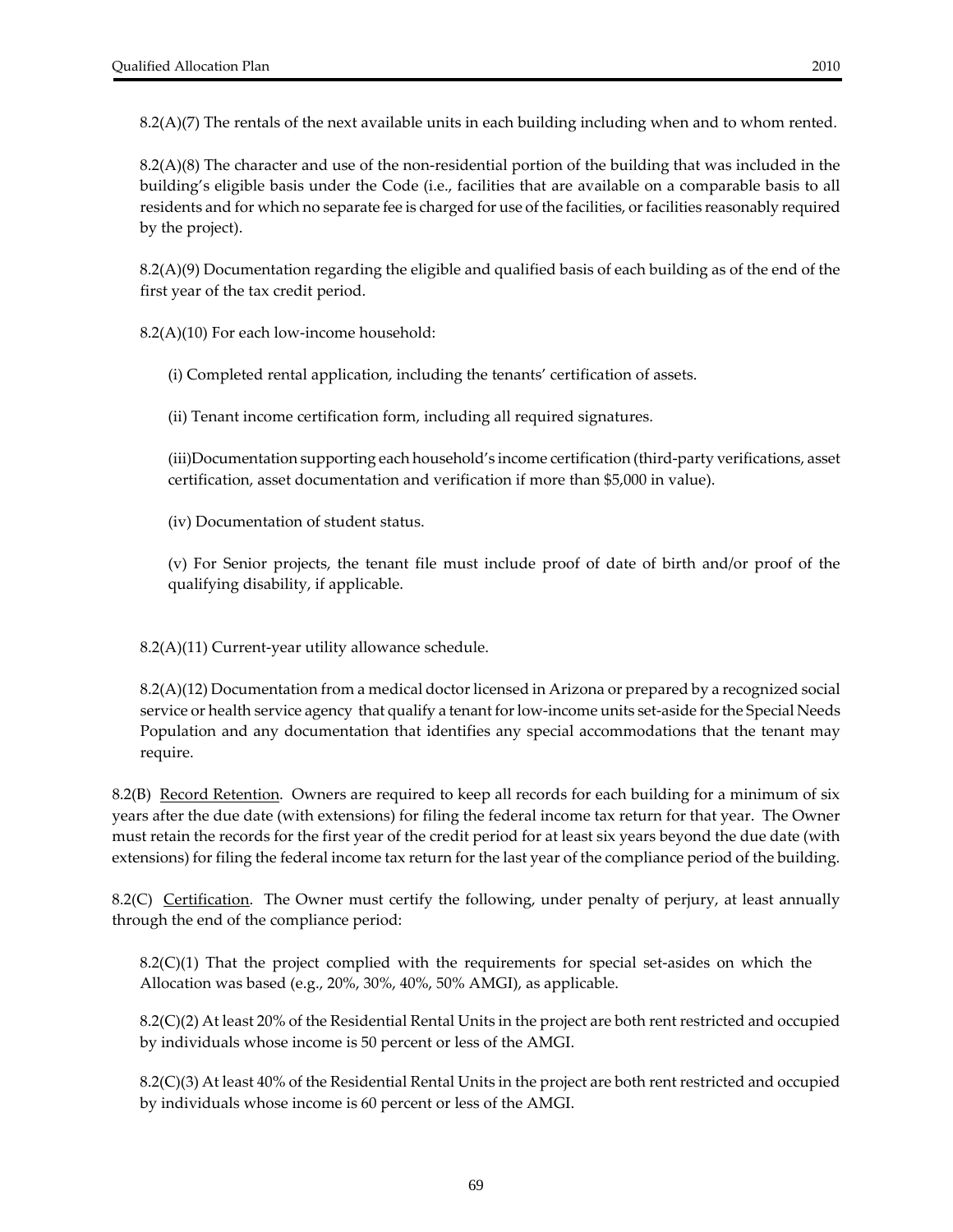8.2(C)(4) That the Owner/agent has received an annual **Tenant Income Certification** (commonly called the "TIC") form from each low‐income resident and verifying documentation to support that certification.

8.2(C)(5) That the entire project/building was occupied by LIHTC residents and the Internal Revenue Service has or has not provided a waiver for the annual recertification of resident income.

8.2(C)(6) That each Low‐Income Unit was rent restricted as defined in the Code.

8.2(C)(7) That all units in the project are for use by the general public and are not used on transient basis.

8.2(C)(8) That each building in the project is in decent, safe, and sanitary condition and in good repair taking into account local health, safety, building codes, and HUD's Uniform Physical Condition Standards, see 24 CFR 5.703.

8.2(C)(9) That all resident facilities included in the eligible basis of any building in the project were provided on a comparable basis without a separate fee to all residents in the project.

8.2(C)(10) That there was no change in the applicable fraction of any building in the project (or, if there was a change, a description of the change). (Applicable fraction is defined as the percentage of qualified s in a building or the percentage of tax credit floor space to rentable floor space in a building, whichever is less.)

8.2(C)(11) That there has been no change in any building's eligible basis under the Code (or that there has been a change, with an explanation of the change).

8.2(C)(12) That a **Declaration of Affirmative Land Use and Restrictive Covenants Agreement** as described in the Code is in effect for projects receiving Allocations on or after January 1, 1990.

 $8.2(C)(13)$  That the project complied with the requirements of all federal or state housing programs (e.g., RD assistance, HOME, Section 8, tax‐exempt financing), as applicable.

8.2(C)(14) That, if the Owner received its Allocation set-aside for projects involving "qualified non-profit organizations," the non‐profit entity materially participated in the operation of the development within the meaning of IRC Section 469(h).

 $8.2(C)(15)$  That if a Low-Income Unit in the project becomes vacant during the year, reasonable attempts are made to rent that Unit or the next available Unit of comparable or smaller size to residents having a qualifying income before any unit in the project is rented to a resident not having a qualifying income.

8.2(C)(16) That if the income of the residents of a Low‐Income Unit increases above 140% of the limit allowed in the Code, the next available Unit of comparable or smaller size shall be rented to residents having a qualifying income.

 $8.2(C)(17)$  For buildings with four units or less, whether any of the units in the building were occupied by the Owner or a Person related to the Owner for the preceding year.

8.2(C)(18) Whether, for the preceding year, the project was the recipient of a federal grant or other Federal Subsidy that would cause a reduction in eligible basis.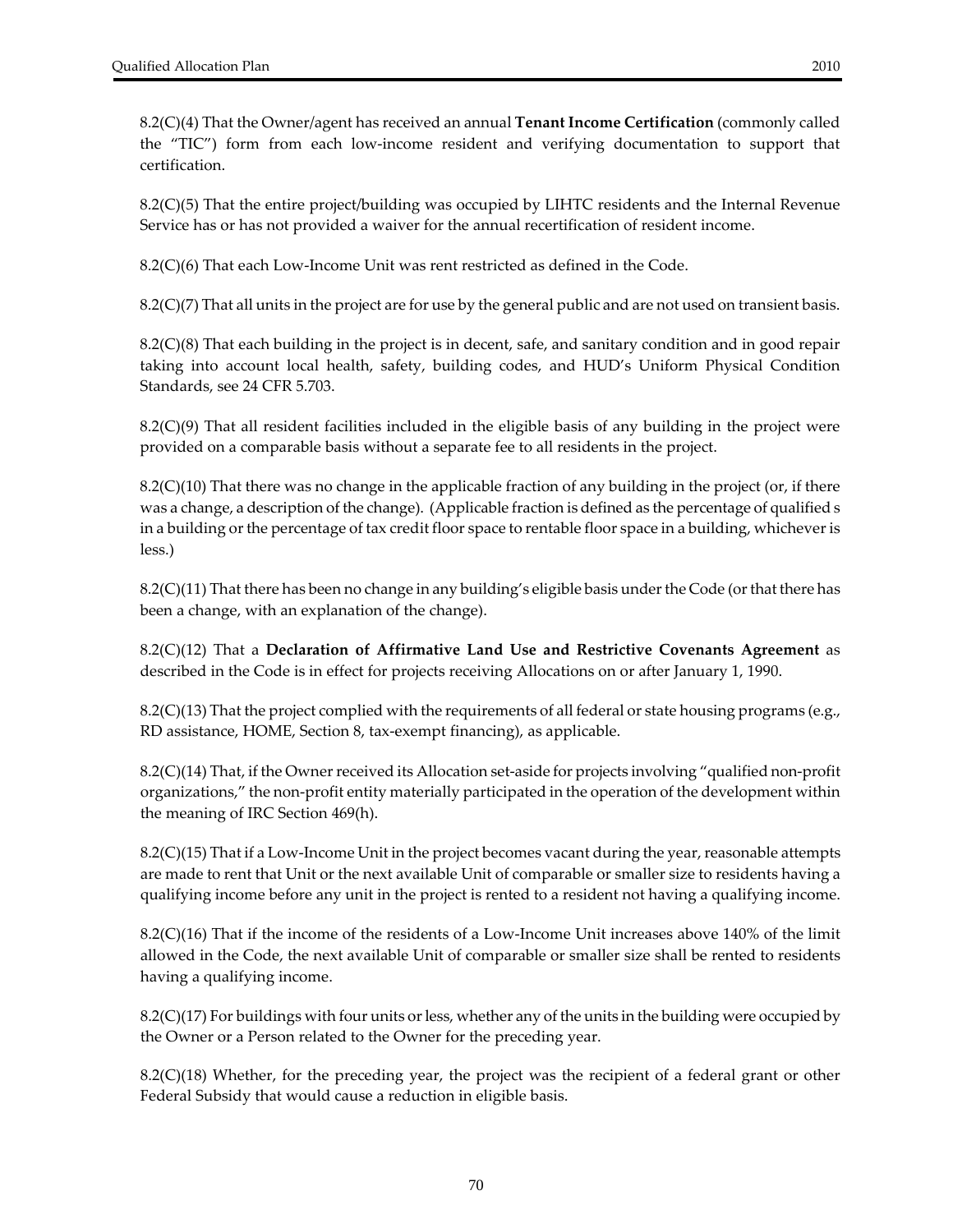8.2(C)(19) That the state or local government unit responsible for making building code inspections did not issue a report of a violation for the project for the preceding 12 month period.

8.2(C)(20) That the Owner has not refused to lease a Unit to an applicant due to the applicant holding a HUD Section 8 voucher or certificate.

8.2(C)(21) That the project has received no finding of discrimination under The Fair Housing Act (an adverse final decision by HUD, an adverse final decision by a substantially equivalent state or local fair housing agency, or an adverse judgment from a Federal court).

8.2(C)(22) That the Owner has not evicted or terminated the tenancy of any existing tenant of any Unit (other than for good cause) or increased the gross rent with respect to a Unit not otherwise permitted by Section 42, applicable throughout the entire compliance period.

8.2(D) Reviews and Inspections. Before ADOH issues the IRS Form 8609 or the end of the second calendar year following the year the last building in a project is Placed in Service, whichever is first, ADOH conducts on‐site inspections of all new buildings in the project and, for at least 20% of the project's Low‐Income Units, ADOH inspects the units and reviews the low‐income certifications, the documentation supporting the certifications, and the rent records for the tenants in those units.

8.2(D)(1) ADOH conducts on‐site inspections of all buildings in each low‐income housing project at least once every three years, beginning after the Placed‐in‐Service date. For at least 20% of the project's Low‐Income Units selected by ADOH, ADOH inspects the units (including all vacant units) and review the low‐income certifications, the documentation supporting such certifications, and the rent record.

8.2(D)(2) ADOH follows HUD's inspection protocol under 24 CFR § 5.703 in conducting physical inspections. ADOH selects units for physical inspection and review files only at the time of the on‐site visit.

8.2(E) Liability. The Owner is responsible for compliance. ADOH is not liable for an Owner's noncompliance.

8.2(F) Correction of Non-Compliance Condition.

8.2(F)(1) ADOH shall provide written notice of noncompliance to the Owner if:

(i) ADOH has not received the Annual Certification Report with attachments by the due date.

(ii) ADOH finds that the project is out of compliance with any of the provisions of IRC Section 42.

8.2(F)(2) The Owner shall have 30 calendar days from the date of notice of noncompliance to provide any missing information for the Annual Certification Report. The Owner shall have 60 calendar days from the date of notice of noncompliance to correct issues. ADOH may grant an extension of up to 120 calendar days if the Owner demonstrates good cause for the extension to the satisfaction of ADOH.

8.2(F)(3) ADOH is required to file IRS Form 8823, "Low‐ Income Housing Credit Agencies Report of Noncompliance," with the IRS within 45 calendar days of the end of the allowable correction period. ADOH mustreport all noncompliance issues whether corrected or not. ADOH may explain the nature of the noncompliance or failure to certify and state whether the noncompliance has been corrected. The IRS, not ADOH, shall make any determinations as to the applicability of recapture penalties.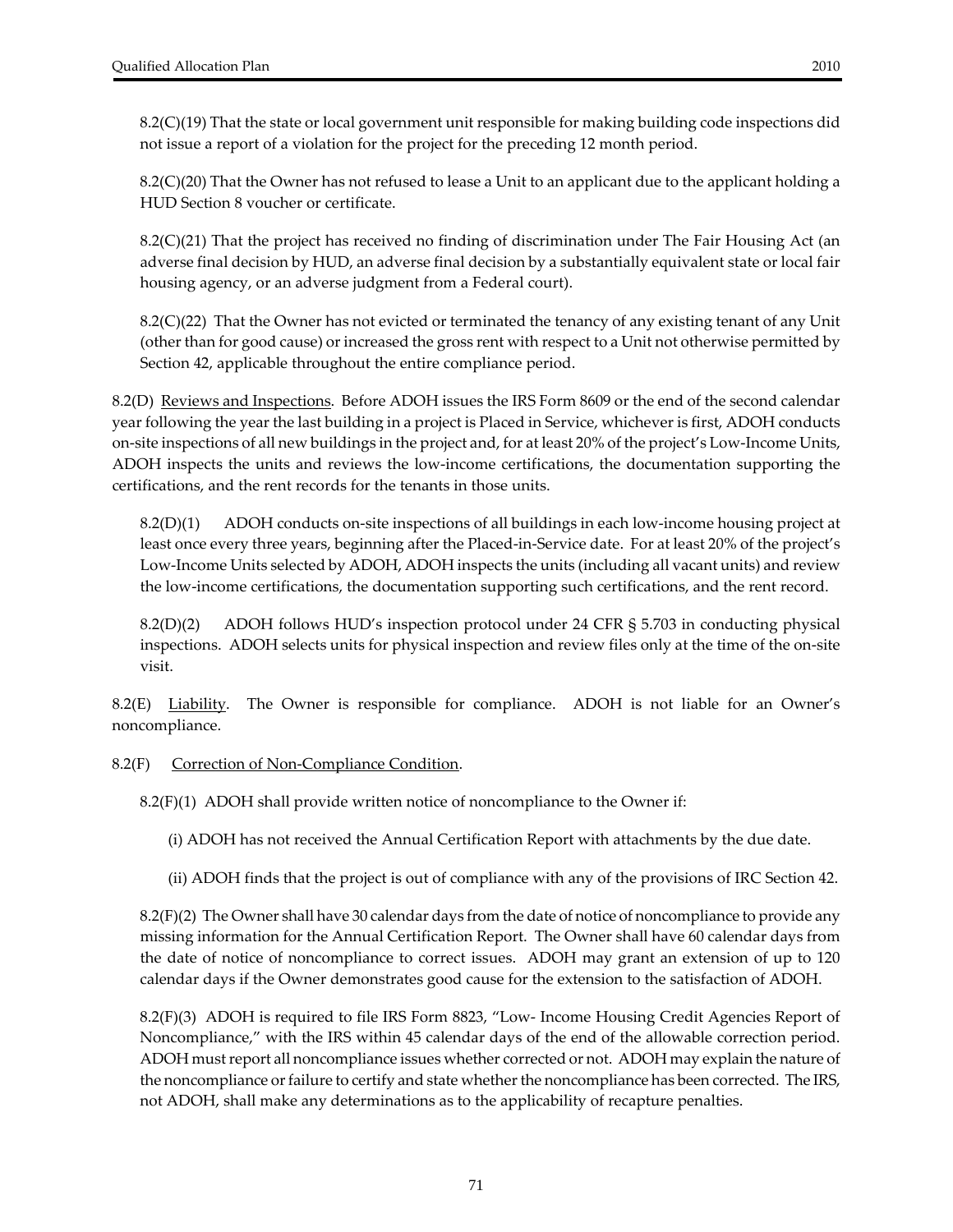8.2(F)(4) ADOH must perform inspections of the project and perform on‐site audits of the resident certification forms and supporting documentation throughout the first 15 years of the compliance period and any agreed‐upon extended compliance period. ADOH shall notify the Owner in writing of the scheduling of any such inspection or audit.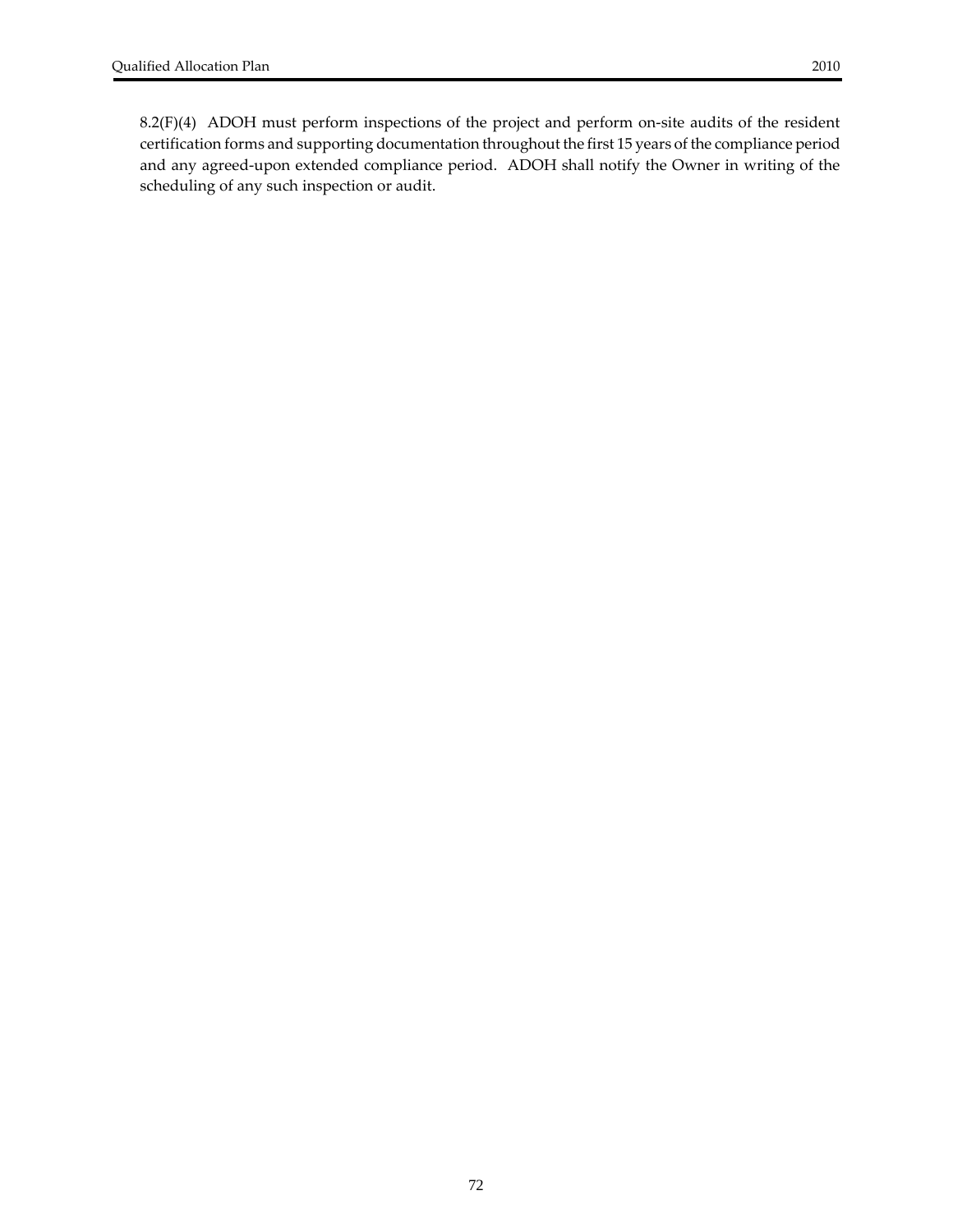## **9. DEFINITIONS**

The following definitions shall apply to both the QAP and QAP application for the year 2009 Program

" $10\%$  Cost Test" refers to the requirement of IRC Section  $42(h)(1)(E)(ii)$  that 10% of the reasonably expected basis in the project (as of the close of the second calendar year) have been incurred before the end of the year in which the Allocation is made and the project must be Placed in Service no later than the second calendar year following the year of the Allocation.

 $"10\%$  Cost Test Late Fee" means the fee due in the amount of \$3,500 if a Developer requests an extension to submit required documents to receive a Carryover Allocation in accordance with Section 2.12.

"ADOH" means the Arizona Department of Housing, which is the housing credit agency authorized to allocate federal low‐income housing tax credits in the State of Arizona pursuant to A.R.S. Section 35‐728(B).

"Administration Fee" means \$1,000 fee due from the applicant in the event the applicant requests an interim underwriting or ADOH requires an additional underwriting due to, among other things, a Material Change.

"Affiliate" means any Person, who directly or indirectly, owns or controls another person by having any family relationship, ownership interest or a Controlling Interest in that person.

"Affordable Housing" means a multifamily residential rental development using one or any combination of the following funding sources: Low Income Housing Tax Credits; HUD HOME Investment Partnerships, 202, 207, 220, 223, 231, 811, and HOPE VI programs; Native American Housing Assistance and Self Determination Act; USDA RD 514 and 515 programs; or the Arizona Housing Trust Fund.

"Allocation" means the award of tax credits by ADOH to the Owner of an LIHTC project. The Allocation is set forth in a binding agreement between ADOH and the Owner.

"Allocation Year" means the calendar year for the current annual allocation authority for which LIHTC applications are submitted.

"American Recovery and Reinvestment Act of 2009" or "ARRA" or "Stimulus Bill" means Public Law 111-5 enacted February 17, 2009.

"Applicant" means an existing legal entity submitting an application for LIHTC for a project pursuant to the Allocation Plan.

"Appraisal" when referring to a submittal required by this Plan means: (1) an estimate of the value of project real property be based on market information including comparable properties that is current through the period ending no earlier than six months before the deadline for submittal of the application that is (2) be prepared in accordance with the Uniform Standards of Appraisal Practice by an analyst who is not associated with the development team, bond issuer or user of bond proceeds and who is authorized to render the appraisal in Arizona. An appraisal that deviates from the requirements of this paragraph must provide a detailed explanation of why the deviation cannot be avoided.

"Area median gross income" or "AMGI" means the measure of household income, adjusted for family size, used by the IRS as a reference in establishing income levels for the LIHTC Program (e.g., "60 percent of AMGI," "50 percent of AMGI") and as the base in calculations that yield maximum rents by number of bedrooms. See the "Imputed Incomes/Allowable Rents" tables appended to this Plan at Exhibit H.

"A.R.S." means the Arizona Revised Statutes, as amended from time to time.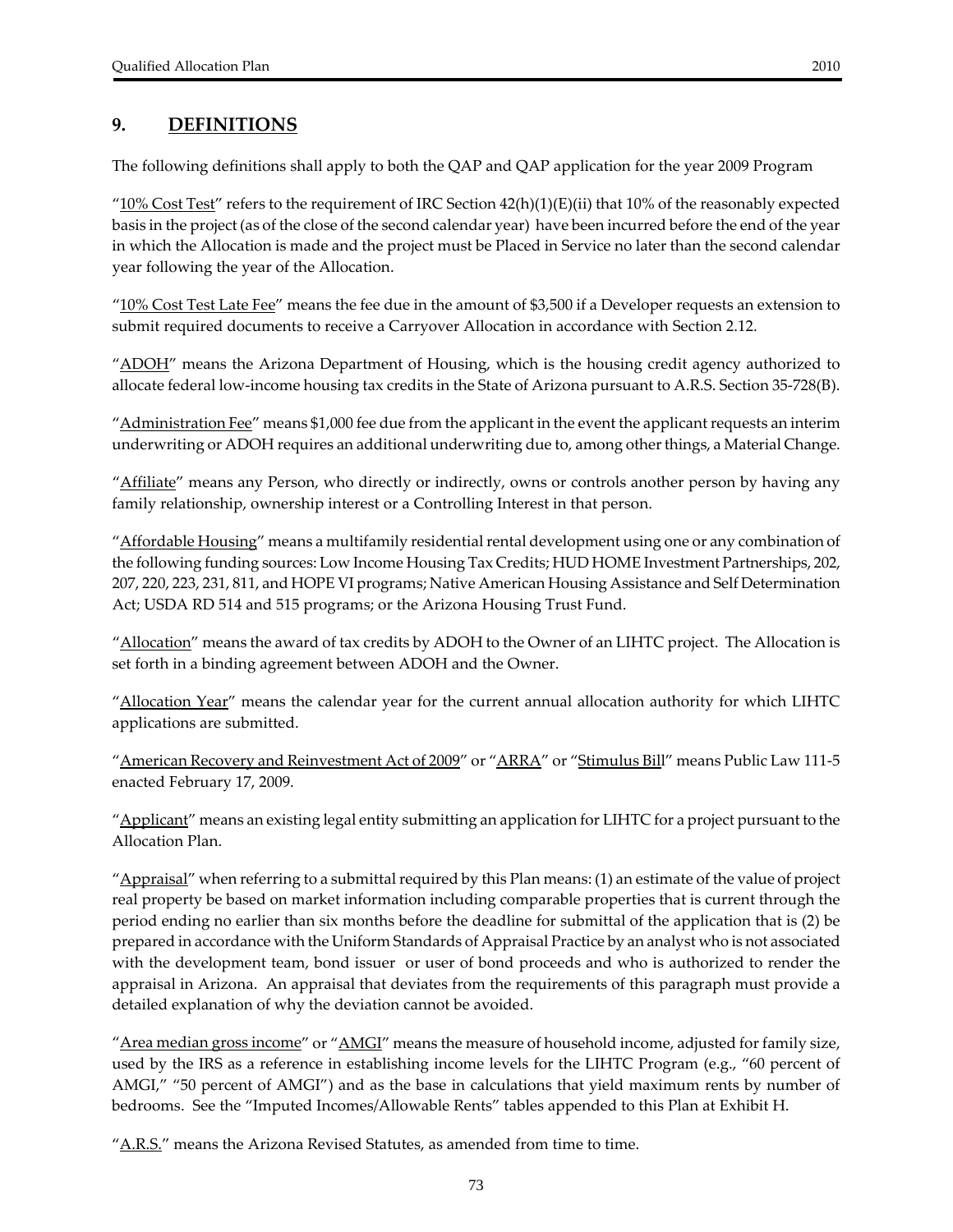"<u>Award Letter</u>" means a letter from a governmental or quasi-governmental agency, e.g., the Federal Home Loan Bank, stating that funds in a specific amount are awarded or are to be awarded to the project in a specific time frame.

"Builder" means the general contractor that is a member of the project's Development Team.

"Capital Needs Assessment ("CNA") means the assessment as set forth in Section 2.7(B)(35).

"Carryover Allocation" means an Allocation made to the project if the project will not be Placed in Service by close of the calendar year of the Allocation.

"Carryover Allocation Fee" means an additional fee of \$250 per day if the information required under Section 2.12 of this Plan is submitted after December 1 of the Allocation year.

"Census Designated Place (CDP)" means a statistical entity, defined for each decennial census according to Census Bureau guidelines, comprising a densely settled concentration of population that is not within an incorporated place, but is locally identified by a name. CDPs are delineated cooperatively by state and local officials and the Census Bureau, following Census Bureau guidelines. Beginning with Census 2000 there are no size limits.

"Co-Developer" means one of two or more developers of the same project.

"Code" and "IRC" mean the Internal Revenue Code.

"Common Area Facilities" means on-site laundry facilities, site office, maintenance and storage areas, community rooms, community service facilities as described in Exhibit D.

"Commitment Letter" means a written commitment from a lender or other provider of funds, representing a commitment to provide financing and stating the amount, interest rate, fees, term of the loan, debt service coverage, security, and repayment terms, subject only to reasonable, commercially‐acceptable contingencies.

"Community-Based Non-Profit" means an organization qualified under IRC Section 501(c)(3) or (4), that has as one of its approved exempt purposes the provision of affordable housing, and its membership is drawn from and representative of the community it serves.

"Community Facility" means community room, clubhouse, recreation center or the like. Lobbies and laundry facilities shall not be considered within the scope of this definition.

"Community Services Facility" means a facilities building as described in IRC Section  $42(d)(4)(C)(ii)$ . "Compliance Period" means the compliance period for a building begins with the first year of the building's Credit period, the first taxable year in which the Owner claims tax credits for the project of which the building is a part, and lasts for 15 consecutive taxable years.

"Consultant" means an advisor to the Development Team or to any member of the Development Team.

"Controlling Interest" means the possession, directly or indirectly, of the power to direct or cause the direction of the management and policies of a person, whether through the means of ownership, position, contract, or otherwise.

"Council of Governments Regions" means one of the four rural Councils of Governments in Arizona serving regional planning districts. The fourrural councils and the districts they serve are: Northern Arizona Council of Governments (**NACOG**), serving the Region 3 Counties of Apache, Coconino, Navajo and Yavapai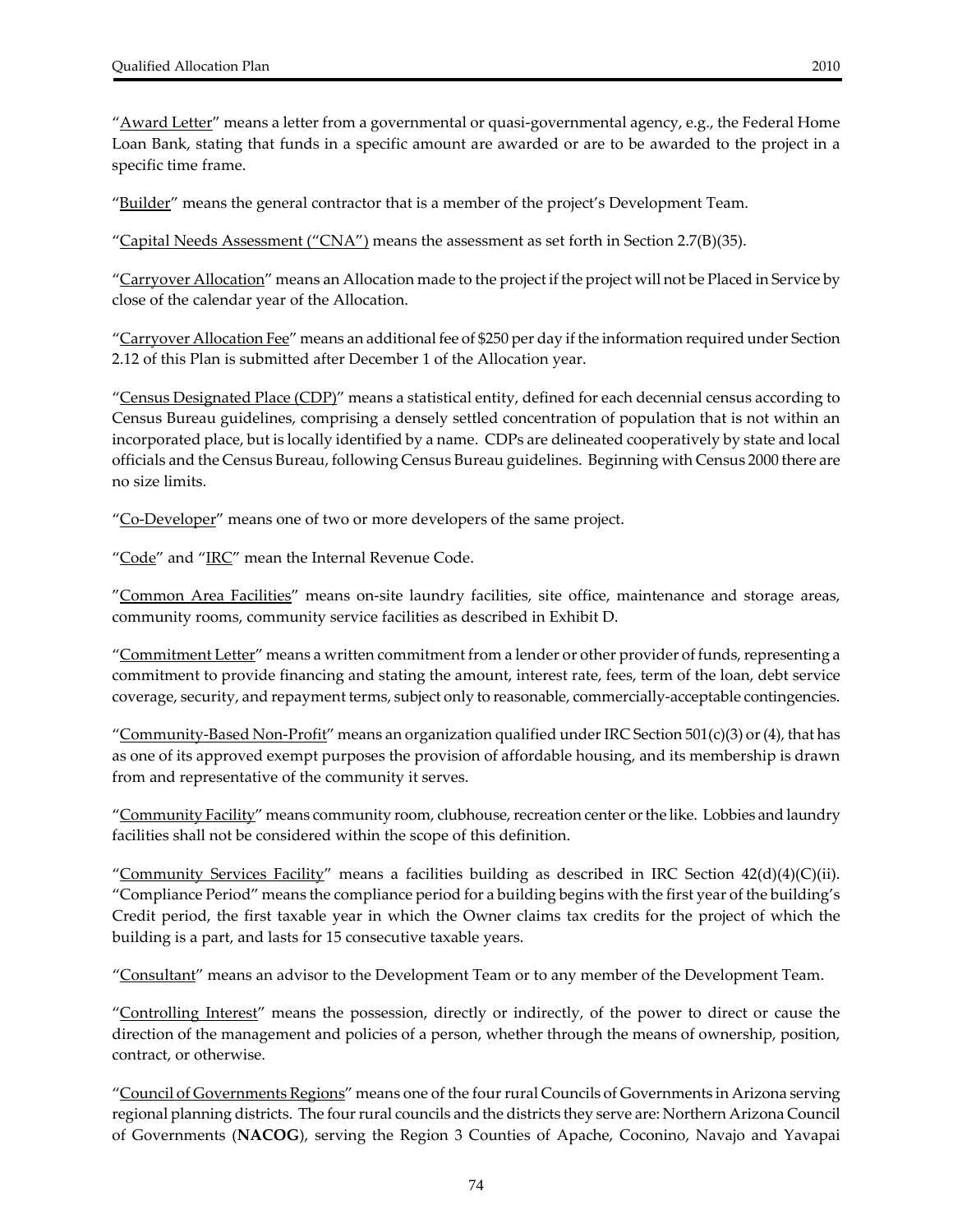Counties; Western Arizona Council of Governments (**WACOG**), serving the Counties of LaPaz, Mohave and Yuma in Region 4; Central Arizona Association of Governments (**CAAG**), serving Region 5: the Counties of Gila and Pinal; and South Eastern Arizona Governments Organization (**SEAGO**), serving Region 6, the counties of Cochise, Graham, Greenlee and Santa Cruz.

"Deadline Date" means on or before 4:00 p.m. Mountain Standard Time of the day designated by ADOH as the last day to submit an application for a competitive allocation round.

"Deferred Developer Fee" means a certain sum of money owed to the Developer and evidenced by a promissory note, partnership agreement, or other written agreement acceptable to ADOH, such fee to be repaid subject to the applicable project's cash flow after payment of operating expenses of the project and after payment of debt service for all superior liens.

"<u>Determination of Qualification</u>" means a letter issued by ADOH in accordance with IRC Section 42(m), that indicates that the project, which has utilized tax‐exempt financing, qualifies for an amount of tax credits and is in compliance at the time of the letter with all rules established by this Plan.

"Determination of Qualification Fee" means the fee payable after ADOH determination that an application represents a feasible and viable project with a likelihood of completion and it is payable priorto the issuance of a Determination of Qualification or Reservation. (See Section 6.4)

"Developer" means any legal entity or person, which provides or arranges for design, financing, or construction services in connection with a Project.

"Development Team" means the entities and professionals assembled to develop and manage the project, typically comprising the Developer(s), general partner, contractor, property management company, tax attorney, certified public accountant, and all other project Consultants.

"Employee Unit" means a Unit set aside by project management as a Residential Rental Unit for a manager, or a maintenance person, and/or a security officer (see Arizona Department of Housing LIHTC Compliance Manual, Section 3.2.1.). ADOH considers Residential Rental Units as Low‐Income Units. Industry standards indicate that one manager's Unit and one maintenance person's Unit are needed per one hundred units. One security officer's Unit per project is allowed if management can show that the Unit is reasonably required. Project management, in its discretion, may designate such units for employees or return them to service as Low‐Income Units as circumstances dictate. In accordance with IRS Revenue Ruling 92‐61, while these units are employee units they shall be included in the eligible basis of the building but shall be excluded from both the numerator and the denominator of the applicable fraction. In mixed-income properties, ADOH assumes that any employee units are taken from the low‐income rather than the market‐rate side.

"Extended Use Agreement" means a covenant that runs with the land on which the project is developed, restricting the use of land by the Owner and its successors to the terms and conditions of the project, as approved by ADOH.

"Extended Use Period" means the total minimum commitment of 30 years by the Owner under the Extended Use Agreement.

"Extended Warranty" means any construction warranty with an initial term of two years or more.

"<u>Federal Subsidy</u>" for the purposes of tax credits, Federal Subsidies include federal grants and below market rate federal loans through programs such as those administered by HUD (with some exceptions for CDBG and HOME) and Rural Development, tax‐exempt financing and otherlocally administered low‐interest loans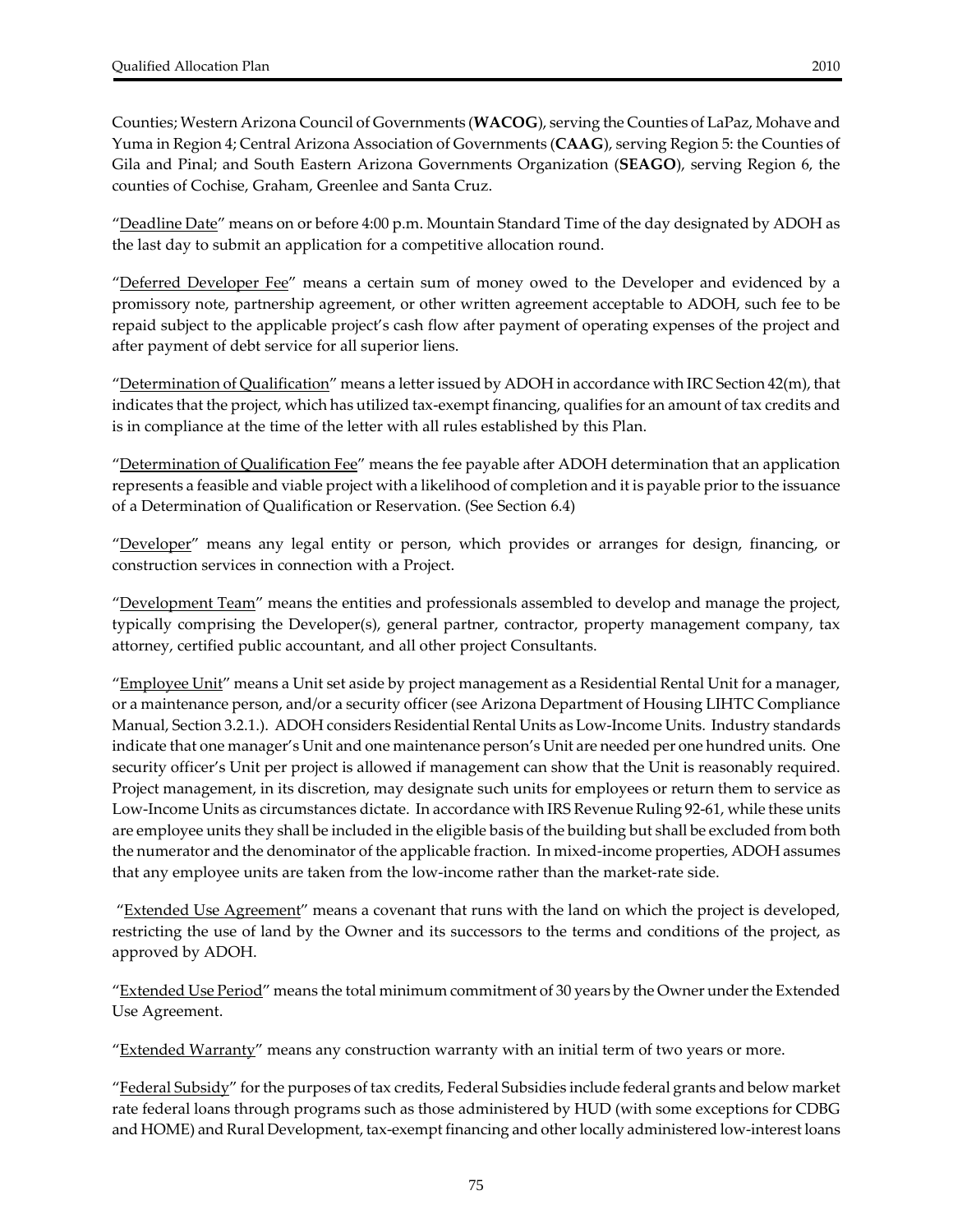or grants from federal sources. Use of these financing sources may require reductions in eligible basis or reductions in a project's maximum Applicable Credit Percentage (see IRC Section 42(d)(5)(A) and 42 (i)).

"Final Allocation Fee" means the fee payable upon the issuance of IRS Form 8609 equal to 2% of the Allocation.

"Financial Statements" means a complete and accurate income statement, cash‐flow statement, balance sheets and accompanying notes prepared according to Generally Accepted Accounting Principles.

"Financial Beneficiary" means a Person who is to receive a financial benefit of: a) 3% or more of total estimated project cost if total estimated project cost is \$5 million or less, and b) 3% of the first \$5 million and 1% of any costs over \$5 million if total estimated project cost is greater than \$5 million. This definition does not include the Owner of the tax credit project unless the Owner is also the Developer or the Builder and meets the above financial requirements.

"Funding Gap" means the amount by which projected development funds exceed projected available funds.

"Gap Financing" means funding through one or more programs administered by ADOH that may be available to a project to fill an Equity Gap.

"Hard Costs" refers to project development costs described by Form 3, Item 24, Sections II and III, Site Demolition and Preparation and Direct Construction Costs. Hard costs do not include off site costs unless such costs are chargeable to the project in accordance with I.R.C. § 42.

"HERA" refers to the *Housing and Economic Recovery Act of 2008*, Pub.L. 110‐289, and its changes to the Low Income Housing Tax Credit program.

"Historic Preservation Project" means: (i) a structure individually listed in the National Register of Historic Places, or; (ii) a structure certified by the National Parks Service as contributing to a Register District. A Register District is a designated area listed in the National Register, or listed under state statute or local ordinance as substantially meeting the requirements for listing of districts in the National Register.

 $\mu_{\rm HUD}^{\prime\prime}$  means the United States Department of Housing and Urban Development.

"Identify of Interest" means any financial or ownership interest, direct or indirect, between Developer and another Person.

"Land Control" means applicant's evidence of ownership or control over the land required for the project in the form of: (i) a binding Commitment Letter from a governmental entity to transfer land to applicant; (ii) a recorded deed with applicant as grantee, (iii) a long term lease with applicant as grantee or (iv) a lease option or fully executed purchase option agreement between applicant and Owner of property as recorded in jurisdiction of property.

"LIHTC" means the Low-Income Housing Tax Credit program, a program of the Internal Revenue Service that provides federal income tax credits to owners of qualifying residential rental projects.

"Letter of Interest or Intent" means the documentation addressed to the applicant/Developer of an interest or intent to provide funding, setting forth the writer's intention to negotiate the financing and stating the amount, interest rate, security, repayment terms and including the minimum debt service coverage ratio and loan-to-value ratio used by the lender to size the financing, as applicable. If the sole Developer of the project is a non-profit organization, the Letter of Interest or Intent from the investment syndicator must state that the non‐profit holds the right of first refusal to acquire the project following the fifteen‐year compliance period.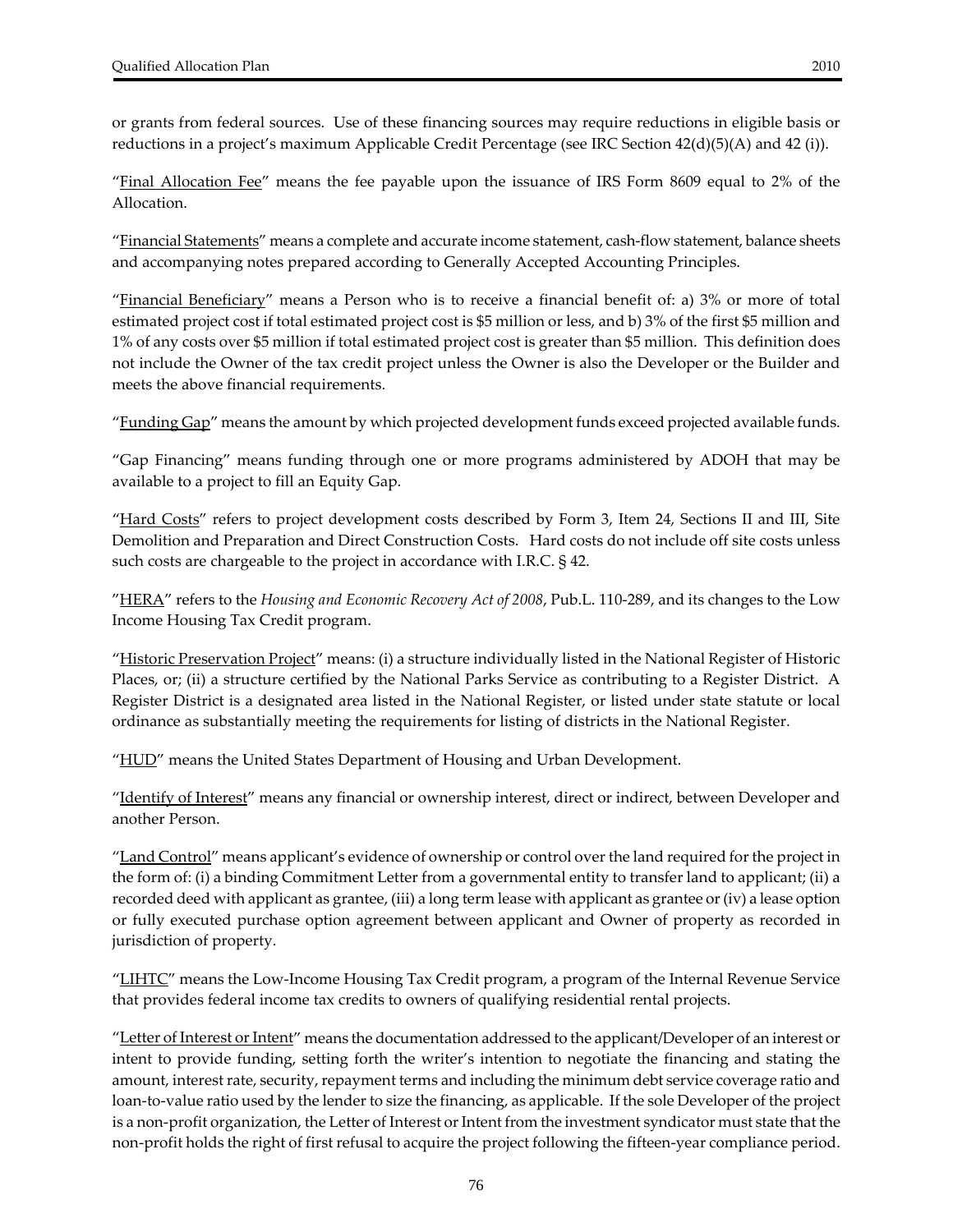Such letters or documents may be subject to reasonable, commercially acceptable contingencies, as determined by ADOH in its sole discretion.

"Local Government" means the governing body of the city, town, county or tribal government having jurisdiction over the real property upon which the project will be located.

"Low‐Income Unit" means any Unit in a project if the Unit is rent restricted (as defined in IRC Section 42  $(g)(2)$ ) and the individuals occupying such Unit meet the income limitation applicable under IRC Section 42  $(g)(2)$  for the project.

"<u>Major Life Activities</u>" for the purpose of the American Disabilities Act means "functions such as caring for oneself, performing manual tasks, walking, seeing, hearing, speaking, breathing, learning, and working." See 45 CFR § 84.3(j)(2)(ii).

"Market Demand Study" means a third party report that outlines the overall market demand for a project within a defined market area and identifies, with significant detail, the current supply of similar units, demographics, and economics contained within the market area.

"Material Changes" are as described in Section 4.7.

"Maximum Tax Credit Reservation" means a maximum Reservation for any single project or Scattered Site project. One Owner, Developer, Co‐Developer or Affiliate of the Developer or Co‐Developer with multiple projects cannot exceed a total of \$2.7 million dollars in any Allocation year.

"Metropolitan Statistical Area" is used in this Plan as defined by the Office of Management and Budget (OMB) "Standards for Defining Metropolitan and Micropolitan Statistical Areas" published on December 27, 2000, in the Federal Register (65 FR 82228 ‐ 82238).

"Operating Costs" means the fixed and variable expenses of operating the project, including but not limited to taxes, insurance, utilities, management, and replacement reserves, but excluding debt service.

" $\overline{O}$ wner" means the legal entity that ultimately owns the project and to which tax credits will be allocated.

"Person" means an individual, partnership, corporation, trust or other entity.

"Physically Disabled Persons" means people who have physical impairments that substantially limit one or more major life activities as defined in 45 CFR § 84.3(j)(2)(ii) or have a record of such impairment.

"Placed in Service" means: (i) for a new or existing building used as residential rental property, the date on which the building is ready and available for its specifically assigned function, i.e., the date on which the first Unit in the building is certified as being suitable for occupancy in accordance with state or local law; and (ii) rehabilitation expenditures that are treated as a separate new building are placed in service at the close of any 24‐month period over which the expenditures are aggregated.

"Primary Permanent Funding" means the loan secured by the first lien on the project plus any additional notes secured by subordinate liens on the project, which represent additional debt service requirements intended to be paid from sale proceeds or operating income generated by the project.

"Project" means any project for residential rental property if the project meets the requirement of subparagraph (A) or (B) whichever is elected by the taxpayer: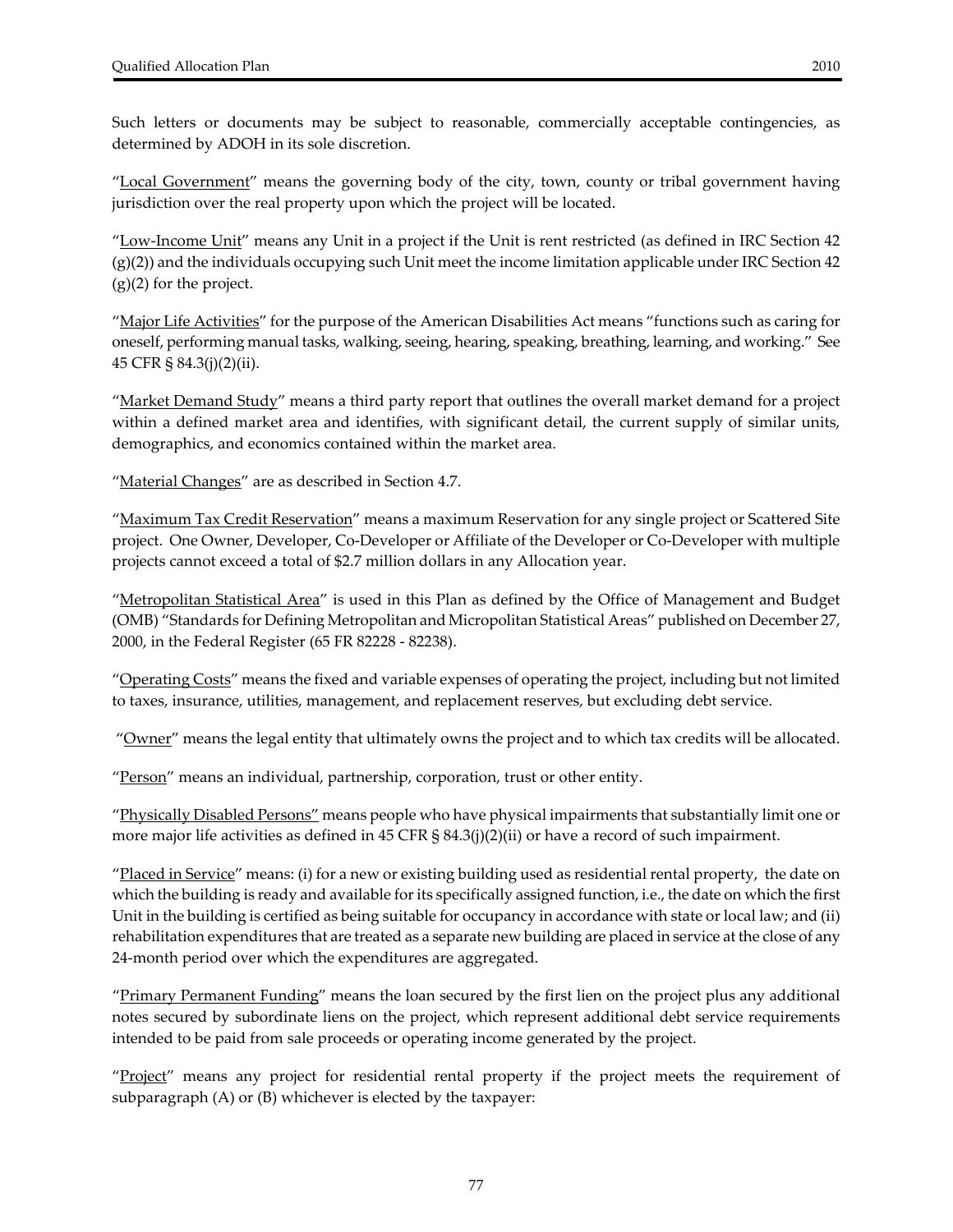(A) 20‐50 Test ‐ The project meets the requirements of this subparagraph if 20 percent or more of the residential units in such project are both rent‐restricted and occupied by individuals whose income is 50 percent or less of area median gross income.

(B) 40‐60 Test ‐ The project meets the requirements of this subparagraph if 40 percent or more of the residential units in such project are both rent‐restricted and occupied by individuals whose income is 60 percent or less of area median gross income.

Any election under this paragraph, once made, is irrevocable. For purposes of this paragraph, any property shall not be treated as failing to be residential rental property merely because part of the building in which such property is located is used for purposes other than residential rental purposes. Scattered Sites may be considered to be one project if the Scattered Sites meet the above definition and the requirements in the "scattered sites" definition in this Section.

"Property Manager" or "Property Management Company" means the entity responsible for marketing, maintenance, and tenant relations for a building financed with tax credits under this Plan.

"Redevelopment Area" means an area determined by official action of the governing body of the municipality or county to be either:

(a) An area in which a majority of the structures are residential or an area in which there is a predominance of buildings or improvements, whether residential, and which, by reason of dilapidation, deterioration, age or obsolescence, inadequate provision for ventilation, light, air, sanitation, open spaces, high density of population and overcrowding or the existence of conditions which endangers life or property by fire and other causes, or any combination of these factors, is conducive to ill health, transmission of disease, infant mortality, juvenile delinquency or crime, and is detrimental to the public health, safety, morals or welfare; or,

(b) An area that because of the predominance of defective or inadequate street layout in relation to size, adequacy, accessibility or usefulness, unsanitary or unsafe conditions, deterioration of the site or other improvements, diversity of ownership, tax or special assessment delinquency exceeding the fair value of the land, defective or unusual conditions of title, improper subdivision or obsolete platting or the existence of conditions which endanger life or property by fire and other causes, or any combination of these factors, substantially impairs or arrests the sound growth of the municipality, retards the provision of housing accommodations or constitutes an economic or social liability and is a menace to the public, health, safety, morals or welfare in its present condition and use.

"Reservation" means a non-binding, written statement issued by ADOH to the applicant after the application round indicating that ADOH has reserved for the project a specific amount of tax credits which shallreceive an Allocation upon the project's satisfaction of certain conditions.

"<u>Reservation Fee</u>" means the fee to process an application to the point of a Determination which is equal to 8% of tax credits requested, for for‐profit and 6% for non‐ profit developers.

"Residential Rental Unit" means an area legally licensed or permitted for use as a living space containing a sleeping area, bathing and sanitation facilities, and cooking facilities equipped with a cooking range, refrigerator, and sink, all of which are separate and distinct from other residential rental units. *Federal Tax Regulations (FTR) 1.103‐8(a) 8(i).*

"Rural Project" means a project located in outside of Maricopa and Pima Counties or in a "rural area" as defined in 7 C.F.R § 3550.10.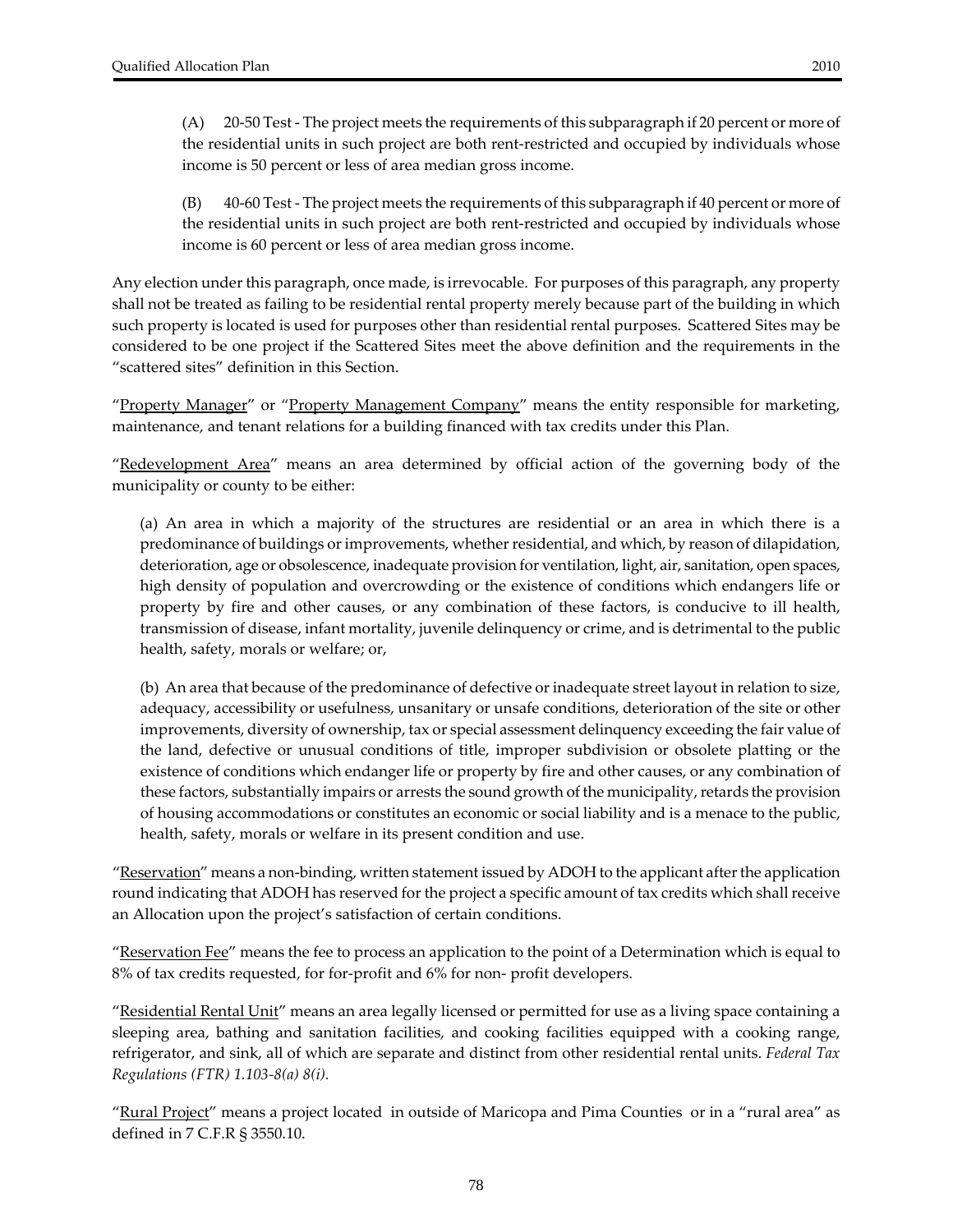"Satisfactory Progress" means that the applicant, including any person with an ownership interest in the applicant or Development Team member, has presented evidence, satisfactory to ADOH, that each Project for which the applicant has received a Determination of Qualification, Reservation, or Allocation in Arizona or any other state, has been Placed in Service on time or otherwise is progressing without unreasonable delay though the various phases of development, i.e., financing, permitting, construction, certificate of occupancy, and rehabilitation.

"Scattered Sites" means projects that meet the following criteria:

- 1. consist of no more than six (6) non-contiguous parcels within a 15-mile radius of each other;
- 2. consist of no more than 200 units;
- 3. all buildings in the project must be under the ownership of one entity;
- 4. all units in the scattered site application must be managed by one entity;
- 5. all buildings in the project must be developed under one common plan of financing and considered as a single project by all funding sources;
- 6. to receive the 130% increase in basis allowed underIRC Section 42, all parcels making up the project must be located within a QCT or DDA;
- 7. the scattered sites must be appraised as a single proposed development; and
- 8. each parcel within the proposed project must meet all applicable threshold and scoring criteria.

"Senior Project" means "housing for older persons" as defined in Section 807(b)(2) of The Fair Housing Act, 42 U.S.C. § 3607, as it may be amended from time to time.

"Special Needs Populations" ADOH includes the homeless, the seriously mentally ill, the physically disabled, individuals infected with the human immune‐deficiency virus or other populations with specialized housing needs. Other populations with specialized housing needs may include:

- Homeless Individual(s): a person(s) who has lived: a) in places not meant for human habitation such as cars, parks, sidewalks, abandoned buildings, etc.; b) in an emergency or shelter facility; c) in a transitional housing facility (not permanent housing).
- Seriously Emotionally Disturbed, i.e., persons between birth and age 18 who currently or at any time during the past year have had a diagnosable mental, behavioral, or emotional disorder that resulted in a functional impairment which substantially interferes with or limits the person's role or functioning in family, school, or community activities. Seriously emotionally disturbed persons are to be certified by a referral agency recognized by ADOH.
- Developmentally Disabled Persons suffering from a severe, chronic condition attributable to a physical or mental impairment manifesting itself before the age of 22 and likely to continue indefinitely. Developmentally disabled persons are to be certified by a referral agency recognized by ADOH.
- Victims of Domestic Violence as certified by referral agency recognized by ADOH.
- Individuals Suffering from Chronic Substance Abuse, as certified by a referral agency recognized by ADOH.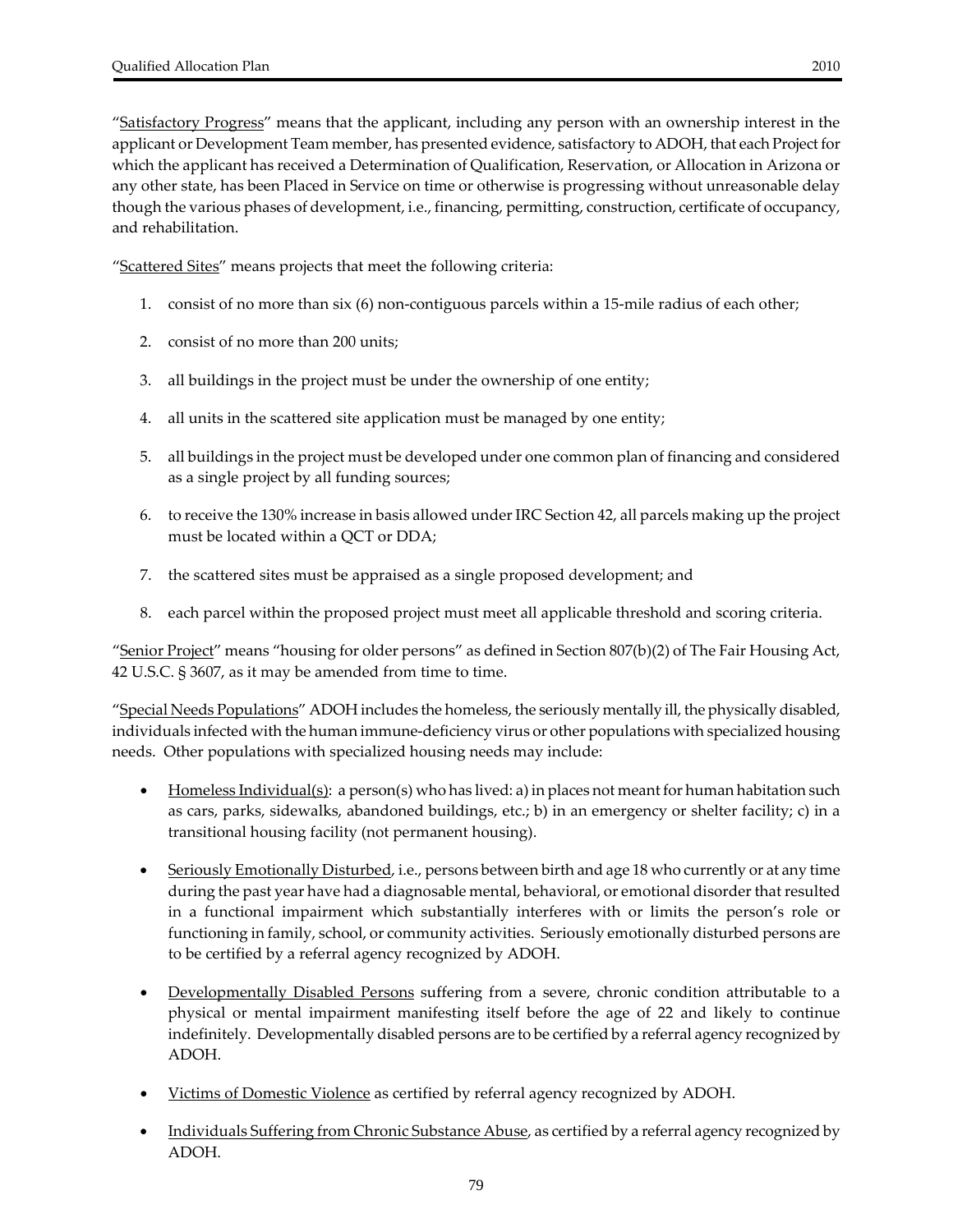"State Annual Credit Authority" means the total amount of tax credits allocated to the state by the IRS each year based on the population of the state and multiplied by a dollar amount per resident that is adjusted annually for inflation.

"Supportive Housing" means affordable permanent independent rental housing for persons who are homeless or have disabilities. These populations are limited, however, to the following groups: Homeless Individuals; seriously mentally ill; Seriously Emotionally Disturbed; physically disabled; Developmentally Disabled Persons; victims of AIDS/HIV; Victims of Domestic Violence; and Individuals Suffering from Chronic Substance Abuse. See definition of "Special Needs Populations", above for more complete definitions of these groups. Supportive services are provided to residents of supportive housing on an asneeded basis for as long as they are needed, with the purpose of helping residents achieve maximum possible self-sufficiency and maintain their permanent housing. Supportive services may be provided directly by the Owner or through coordination with existing service agencies and may be delivered through a combination of both on‐ and off‐site service delivery mechanisms, with the provision that an on‐site service coordination capacity must be maintained.

"Supportive Services" means services such as attendants, housekeeping, assistance with activities of daily living, transportation, and training provided by the Owner to help residents maintain their lifestyle and achieve self‐sufficiency.

"Syndication Rate" means a ratio that reflects the price to the project for \$1.00 of tax credits awarded.

"Ten-Year Rule", means the following:

(A) In order for an existing building to qualify as part of a tax credit project, the applicant must acquire the building from an unrelated person who:

- (1) Has held the building for at least ten years at time of the application, and
- (2) Did not make substantial improvements during that period that are subject to 60‐month amortization under IRC Section 197(k) or the Tax Reform Act of 1986.

(B) The Ten‐Year Rule may be waived by the United States Secretary of the Treasury in the case of distressed sales of certain federally‐assisted projects, prepayment of mortgages that result in buildings being converted to market use, buildings acquired from failed depository institutions, and single family residences used for no other purpose than a principal residence by the Owner.

(C) The legal opinion provided by counsel for the applicant must provide a detailed analysis of the Placed in Service dates and acquisition dates for Projects submitting an application in conjunction with the 10‐Year Acquisition Credits.

(D) An appraisal that separates the appraised value of the land from the appraised value of the building must be submitted with the application when 10‐year acquisition credits will be claimed.

"Unit" means any accommodation containing separate and complete facilities for living, sleeping, eating, cooking, and sanitation (e.g. a residential dwelling, consisting of one apartment, one single family home, one half of a duplex, etc.). Such accommodations may be served by centrally located equipment such as air conditioning or heating.

"Water Conservation" means the preservation and careful management of water resources.